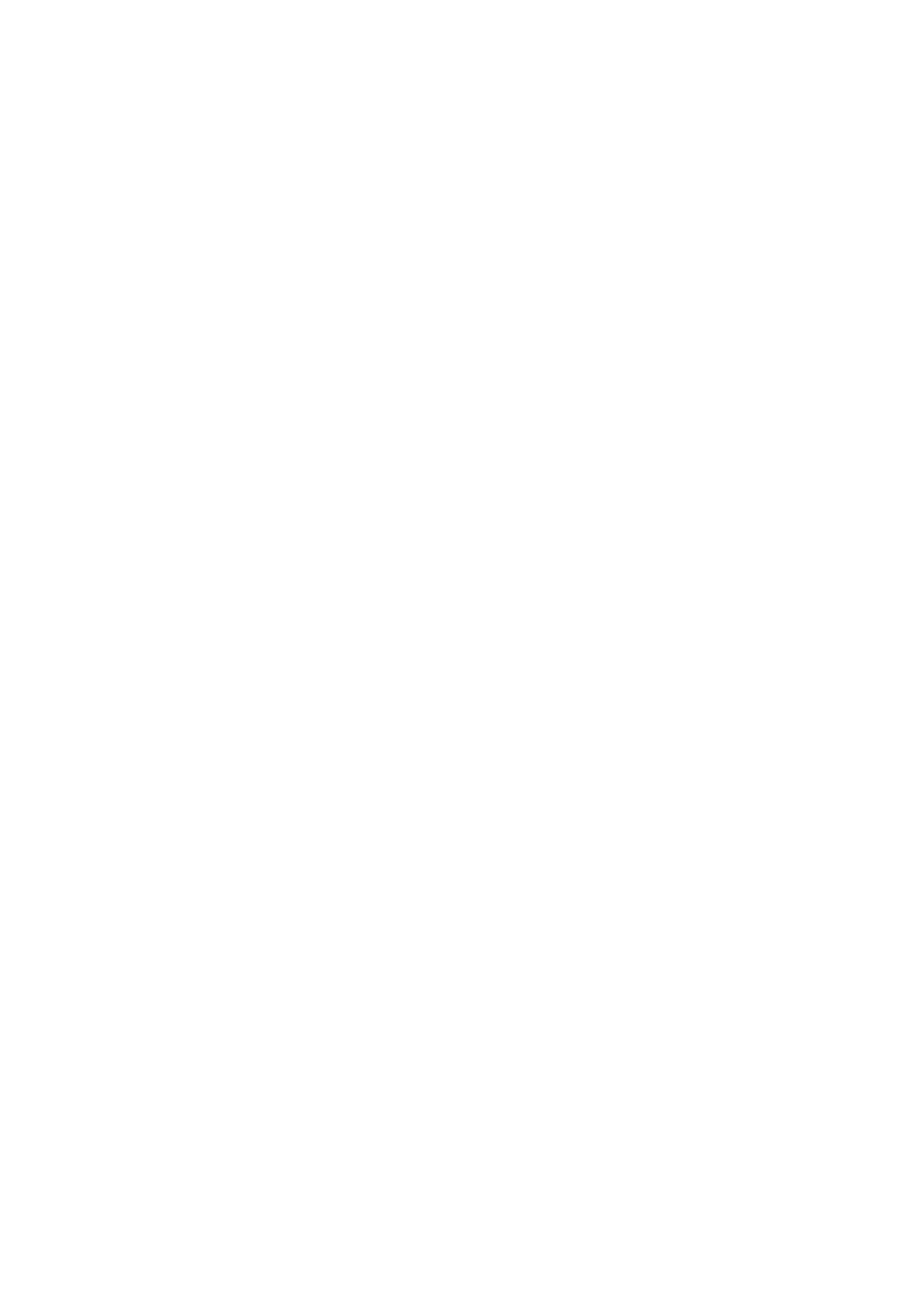



Western Australia

# **Bail Act 1982**

**An Act to make better provision for bail in criminal proceedings.** 

Compare 01 Jul 2007 [05-j0-01] / 14 Sep 2007 [06-a0-01] page 1 Extract from www.slp.wa.gov.au, see that website for further information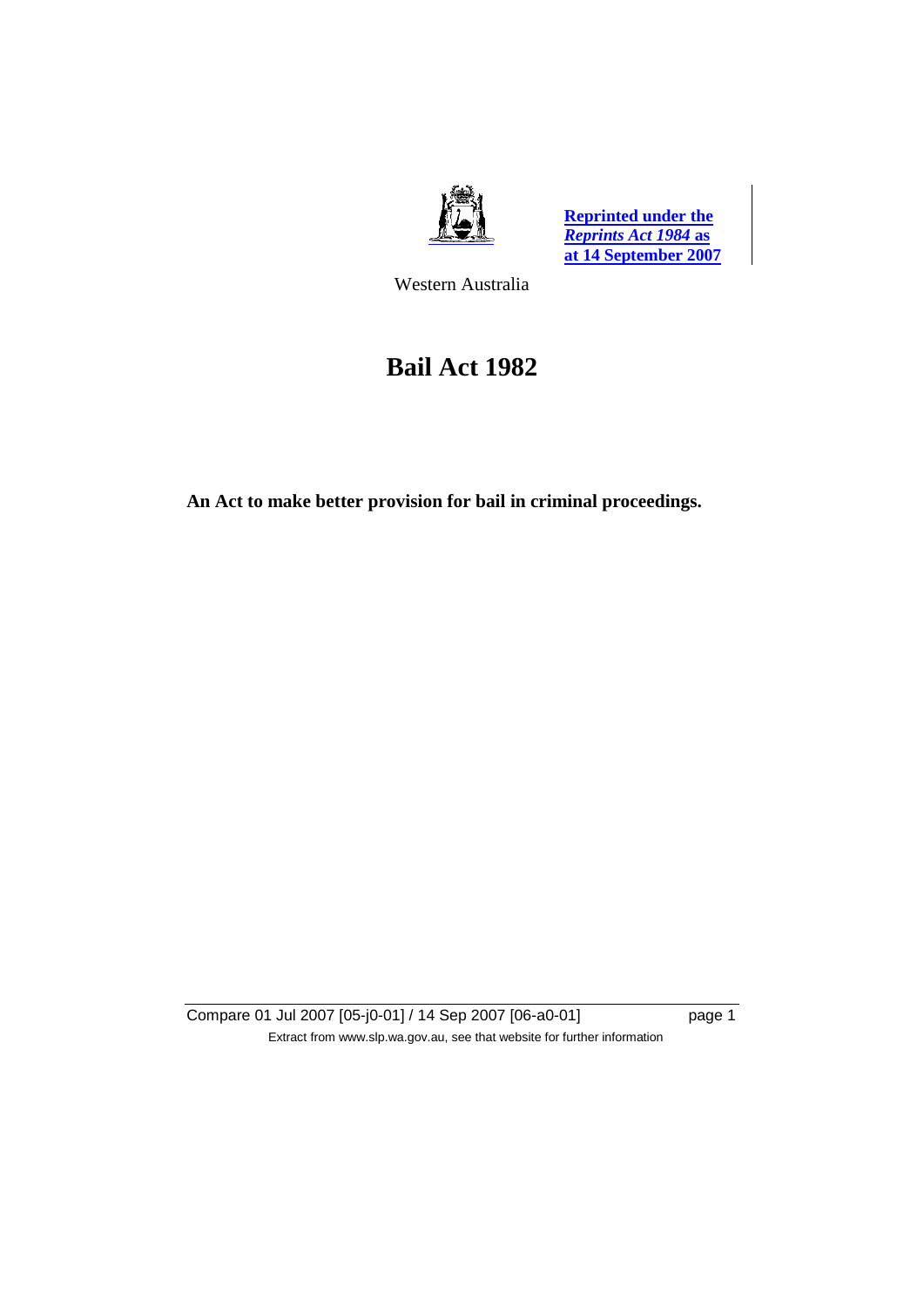# **Part I — Preliminary**

#### **1. Short title**

This Act may be cited as the *Bail Act* 1982<sup>1</sup>.

## **2. Commencement**

This Act shall come into operation on a day to be fixed by proclamation  $<sup>1</sup>$ .</sup>

# **3. InterpretationTerms used in this Act**

(1) In this Act, unless a contrary intention appears —

**"accused"** includes —

- (a) a person charged with, convicted of, or found guilty of an offence;
- (b) a person whose conviction for an offence is stayed;
- (c) a person in respect of whom an appeal relating to an offence is pending;
- (d) a person in respect of whom a new trial for an offence has been ordered;

#### **"adjournment"**—

- (a) means any order of a court by which proceedings for an offence are postponed or interrupted or are to be held at a different time or place before the same court; and
- (b) is deemed to include any order of a court, other than a committal to the Supreme Court or District Court, by which the venue of any proceedings for an offence is changed to another court or a court at another place whether by way of a remand, referral, or recommittal of the accused or otherwise;
- **"appeal"** includes an application for leave to appeal;

page 2 Compare 01 Jul 2007 [05-j0-01] / 14 Sep 2007 [06-a0-01] Extract from www.slp.wa.gov.au, see that website for further information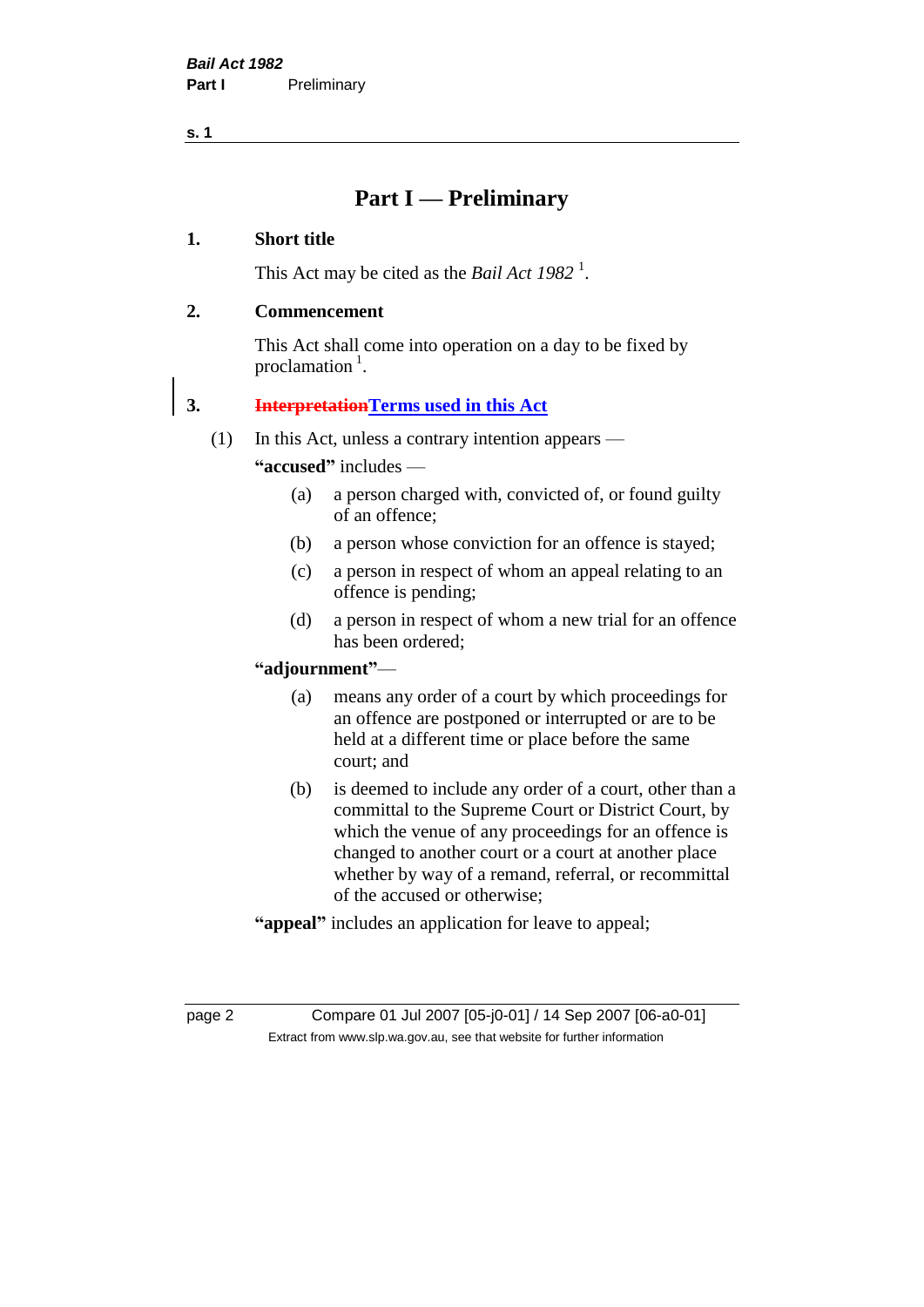#### **"appropriate judicial officer"**—**"** —

- (a) subject to paragraphs (b) and (c), means a judicial officer who is empowered to exercise jurisdiction in the court before which the accused is required to appear pursuant to his bail undertaking;
- (b) if the court is the Court of Appeal, means a judge of appeal;
- (c) except in section 49, also means a  $\frac{J_{\text{u}}}{J_{\text{u}}}\right)$  except in section 49, also means a  $\frac{J_{\text{u}}}{J_{\text{u}}}\right)$ Supreme Court or a **Judge** judge of the Children's Court in any case where —
	- (i) only a  $\frac{1}{4}$  vertex of the Supreme Court or a Judgejudge of the Children's Court has power to grant bail under section 15, or a judicial officer has exercised the power contained in section  $31(2)(d)$ ; or
	- (ii) a Judgejudge of the Supreme Court or a Judgejudge of the Children's Court has granted bail under section 14,

for the appearance in question;

- **"as soon as is practicable"** means as soon as is reasonably practicable;
- **"authorised community services officer"** means any of the following persons —
	- (a) the CEO (corrections) or a delegate of the CEO (corrections) under subsection (5);
	- (b) a registrar of the Children's Court;
	- (c) a superintendent of a detention centre under the *Young Offenders Act 1994*;
	- (d) the officer for the time being in charge of any detention centre under the *Young Offenders Act 1994*;
- **"authorised officer"** means an authorised police officer or an authorised community services officer;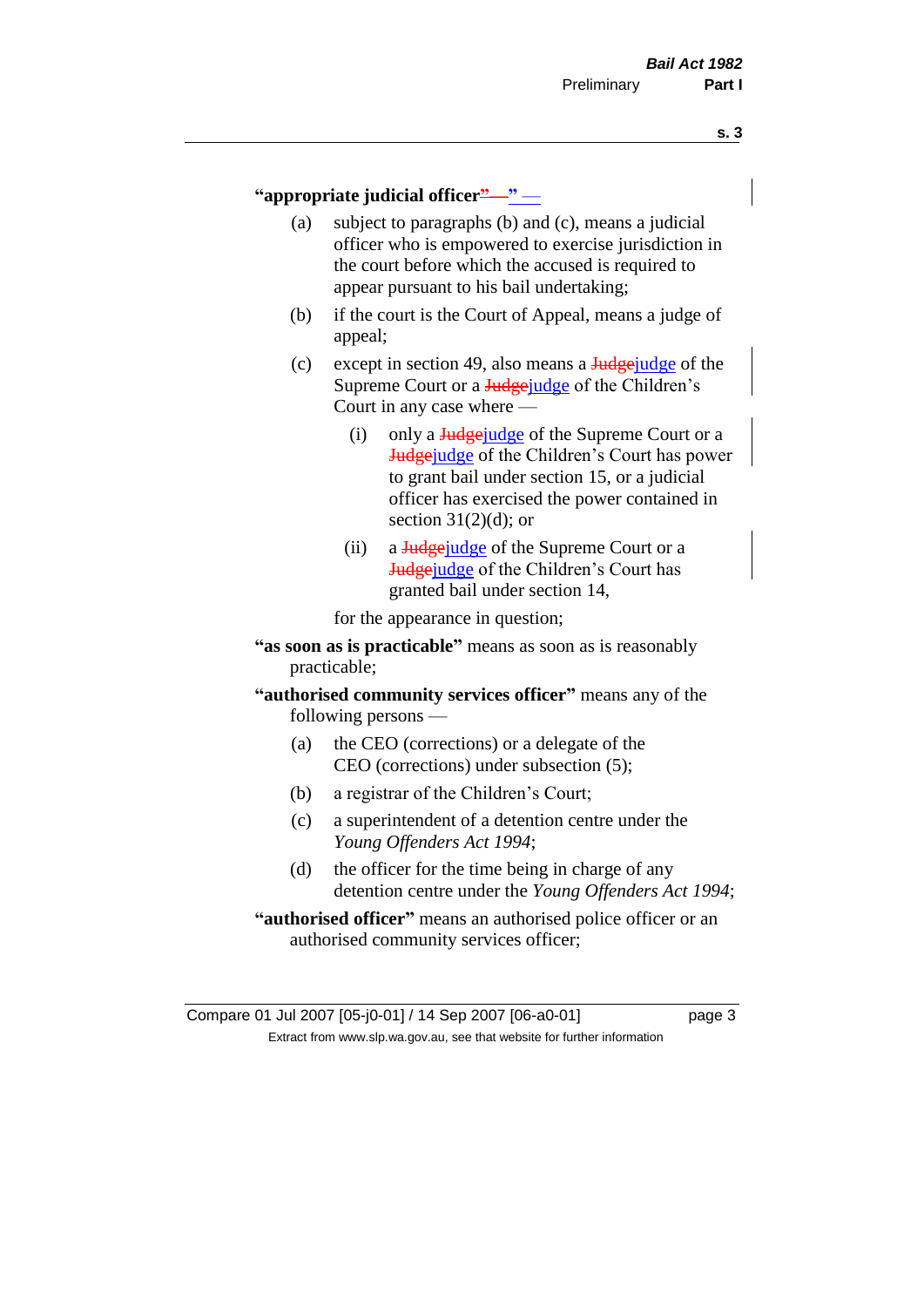- **"authorised police officer"** means a police officer who holds the rank of sergeant, or a higher rank, or is for the time being in charge of a police station or lock-up;
- **"bail undertaking"** means an undertaking described in section 28(2);
- **"CEO (corrections)"** means the chief executive officer of the Public Sector agency principally assisting the Minister administering Part 8 of the *Sentence Administration Act 2003* in its administration;
- **"child"** has the same meaning as "young person" has in the *Young Offenders Act 1994*;
- **"community corrections officer"** has the same meaning as in the *Sentence Administration Act 2003*;

**"court"** means each of the following —

- (a) the Magistrates Court;
- (b) the Children's Court;
- (c) a Coroner's Court;
- (d) the District Court;
- (e) the Supreme Court;
- (f) the Court of Appeal;
- **"early release order"** means an early release order made under the *Sentence Administration Act 1995* or *Sentence Administration Act 2003*;
- **"home detention condition"** means a home detention condition imposed under clause 3 of Part D of Schedule 1;
- **"judicial officer"** means any person empowered to exercise jurisdiction in a court whether or not he is sitting as a court, and includes a single justice;
- **"lock-up"** includes a place prescribed as a lock-up for the purposes of the *Court Security and Custodial Services Act 1999*;

page 4 Compare 01 Jul 2007 [05-j0-01] / 14 Sep 2007 [06-a0-01] Extract from www.slp.wa.gov.au, see that website for further information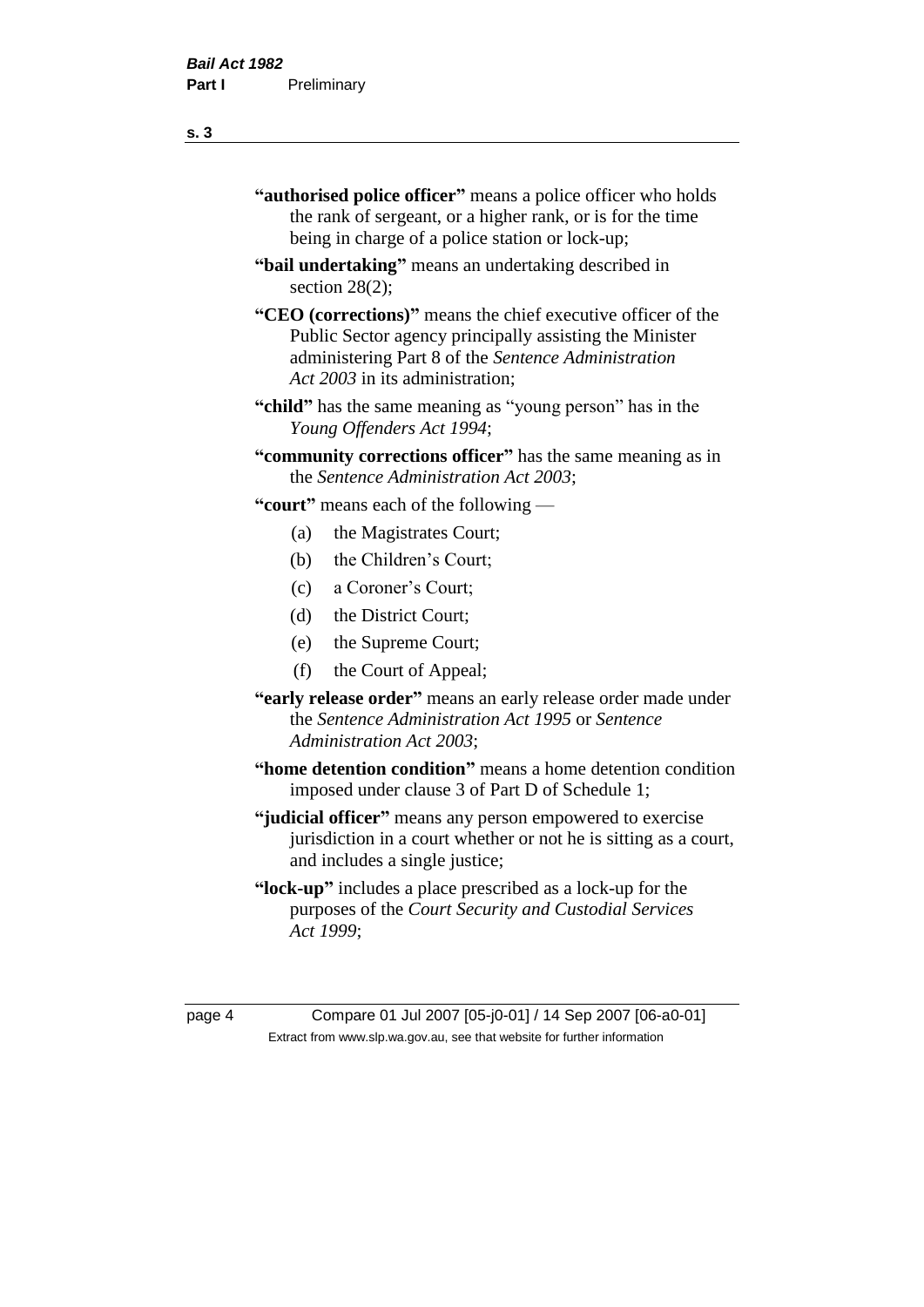- **s. 3**
- **"offence"** means any act, omission or conduct which renders the person doing the act, making the omission or engaging in the conduct liable to any punishment, and includes an alleged offence; but nothing in this definition shall limit the operation of subsection (4);
- **"police officer"** means any member of the Police Force of Western Australia;

#### **"prosecutor"** includes —

- (a) in the case of an offence charged in a prosecution notice, the prosecutor;
- (b) in the case of an offence charged in an indictment, the State or the Commonwealth, as the case may be;

#### **"serious offence"** means —

- (a) an offence against section 51(2a); and
- (b) an offence described in Schedule 2;

#### **"surety"** and **"surety undertaking"** have the meanings assigned to them by section 35;

**"trial"** means all proceedings for an offence between —

- (a) the time when the accused is called upon to plead to the prosecution notice or the indictment; and
- (b) the time when the accused is found not guilty or is sentenced.
- (2) A reference in this Act
	- (a) to a power to grant bail includes a reference to a power to refuse bail;
	- (b) to a grant of bail includes a reference to a grant of bail by the exercise of a power in section 31(2).
- (3) Where in this Act there is a reference to a requirement that an accused appear in court, the reference is to a requirement, unless a contrary intention appears, that the accused —
	- (a) surrender himself into the custody of the court or, in the case of a bail undertaking, of the court specified therein,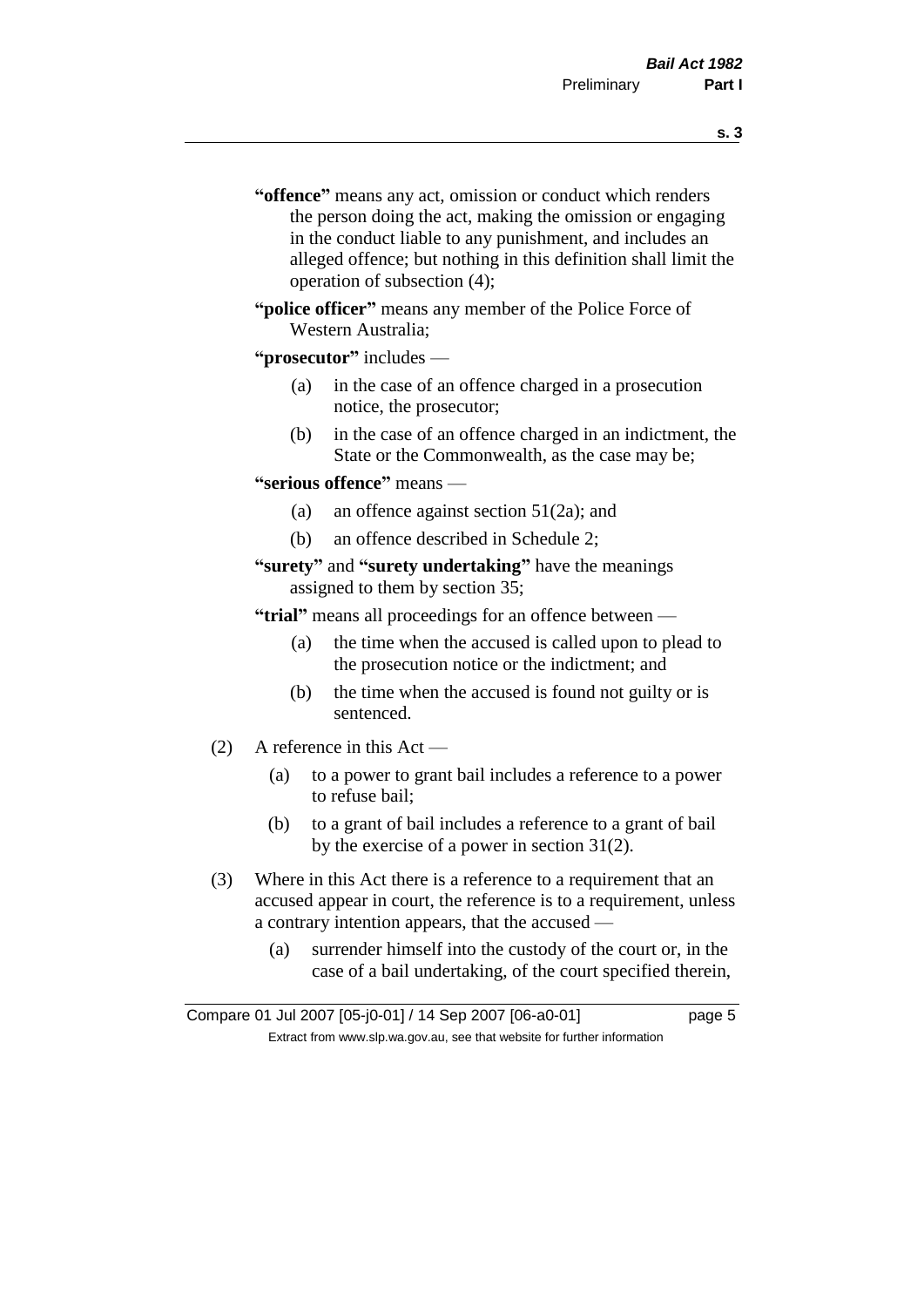or of such person as the court may direct, to be dealt with according to law;

(b) submit himself to a search of his person and any property then in his possession (which is hereby authorised) and allow to be taken from him, to be dealt with according to the relevant law and procedures, anything so found; and

- (c) remain in custody until authorised to be released therefrom.
- (4) If a person is arrested under a warrant issued
	- (a) under section 50, 79, 84E or 129 of the *Sentencing Act 1995* in connection with a possible breach of a conditional release order, a sentence of suspended imprisonment or conditional suspended imprisonment, or a community order imposed under that Act; or
	- (b) under section 43 of the *Young Offenders Act 1994* in respect of an alleged breach of a youth community based order, an intensive youth supervision order or a conditional release order made under that Act,
	- then
		- (c) the person is to be taken as having been arrested and to be in custody awaiting an appearance in court for the offence for which the sentence was imposed;
		- (d) the first appearance in court after the arrest is to be taken, for the purposes of sections  $5(1)$  and  $8(1)$  and clause 1 of Part A and clause 7 of Part C of Schedule 1, to be the initial appearance for that offence; and
		- (e) the proceedings following the arrest are to be taken to be proceedings for that offence and to be a trial for the purpose of the definition in subsection (1) of "trial".

page 6 Compare 01 Jul 2007 [05-j0-01] / 14 Sep 2007 [06-a0-01] Extract from www.slp.wa.gov.au, see that website for further information

**s. 3**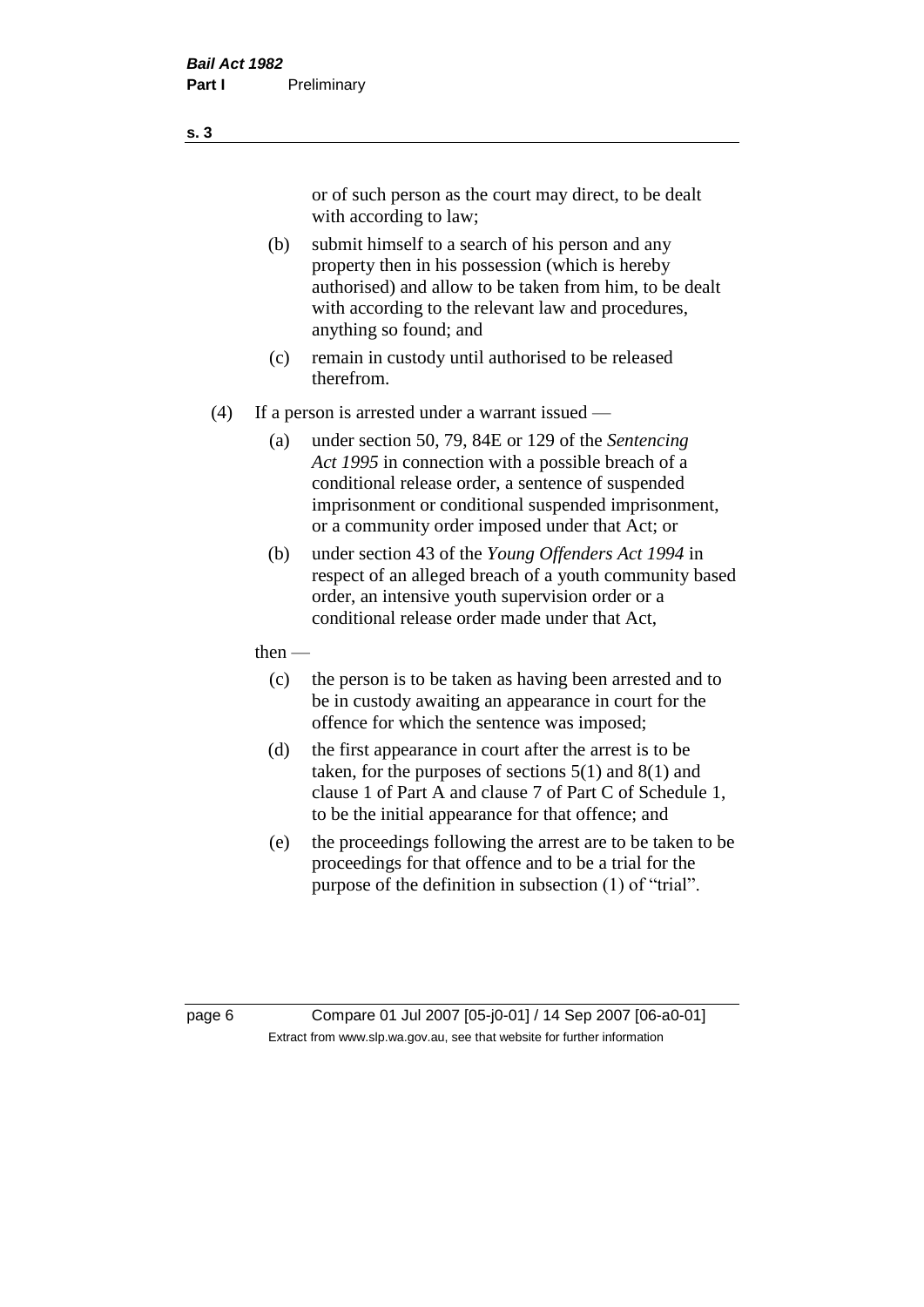- **s. 4**
- (5) The CEO (corrections) may by writing signed by him delegate to any officer of the department of which he is the chief executive officer any function he has under this Act as an authorised community services officer.

*[Section 3 amended by No. 74 of 1984 s. 3; No. 15 of 1988 s. 4; No. 49 of 1988 s. 78; No. 61 of 1990 s. 4; No. 31 of 1993 s. 6; No. 45 of 1993 s. 4 and 12; No. 78 of 1995 s. 7; No. 57 of 1997 s. 21(1); No. 54 of 1998 s. 4 and 14; No. 47 of 1999 s. 7; No. 50 of 2003 s. 29(3); No. 65 of 2003 s. 121(2); No. 27 of 2004 s. 13(2); No. 34 of 2004 s. 251; No. 45 of 2004 s. 28(4); No. 59 of 2004 s. 141; No. 84 of 2004 s. 11, 82 and 83(2); No. 65 of 2006 s. 51 and 53.]* 

# **4. Application of this Act**

The operation of this Act extends to any appearance in a court for an offence —

- (a) except to the extent that in this Act, or in the law creating the offence or applicable thereto, express provision is made excluding or limiting the operation of this Act in respect of that appearance;
- (b) whether or not that law contains a reference to the granting of bail;
- (c) however any reference in that law to the granting of bail may be expressed; and
- (d) as if any reference therein to the taking of a recognizance were to a requirement that, except where bail is dispensed with under this Act, the accused enter into a bail undertaking.

*[Section 4 amended by No. 84 of 2004 s. 82.]*

Compare 01 Jul 2007 [05-j0-01] / 14 Sep 2007 [06-a0-01] page 7 Extract from www.slp.wa.gov.au, see that website for further information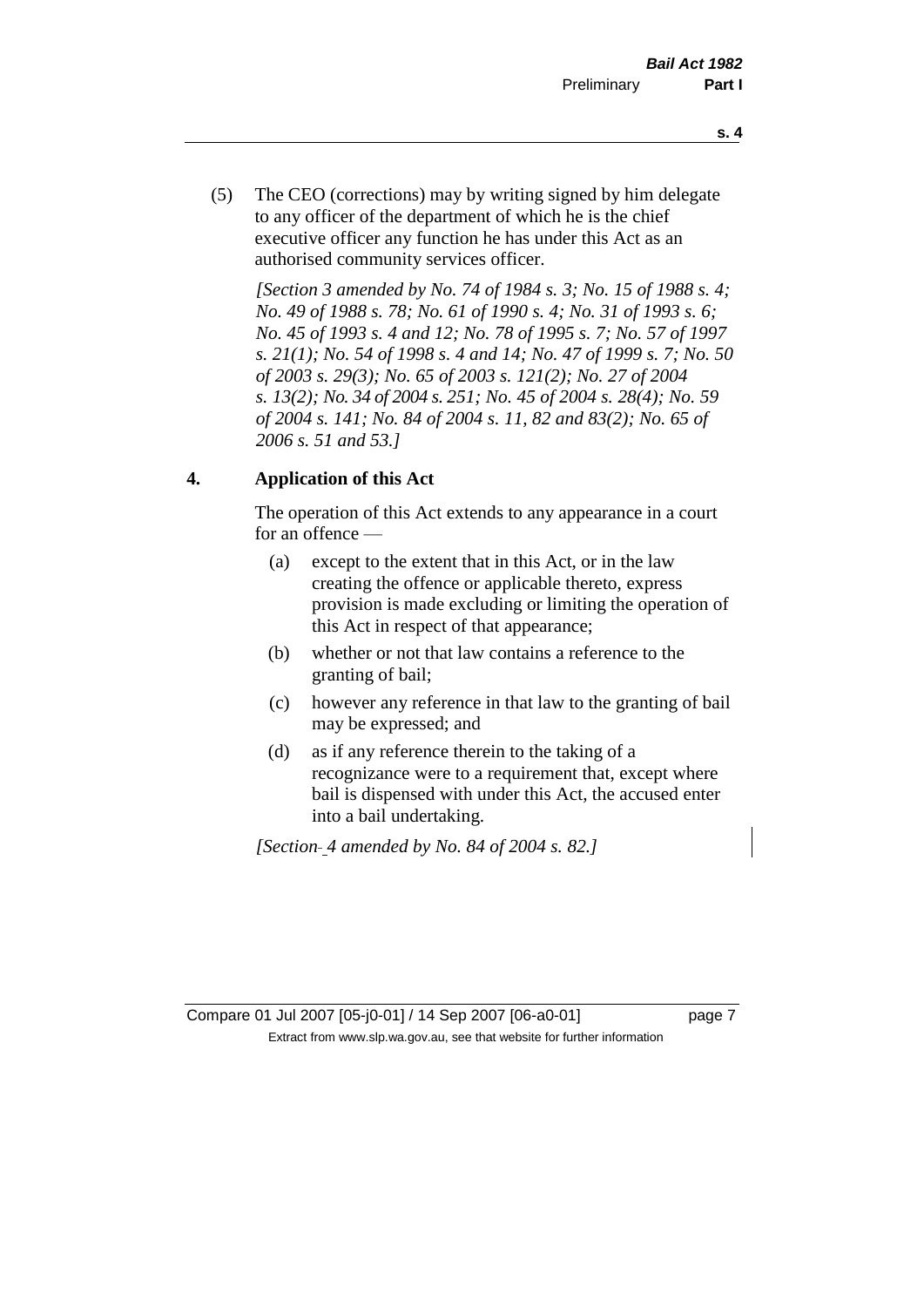# **Part II — Rights of accused in relation to bail**

*[Heading amended by No. 84 of 2004 s. 82.]* 

**5. Right of accused to have bail considered under this Act**

- (1) An accused who is in custody for an offence awaiting his initial appearance in court therefor is entitled —
	- (a) subject to sections 9, 10, 12 and 16(2), to have his case for bail for that appearance considered under and in accordance with this Act as soon as is practicable;
	- (b) if his case is not so considered, or if he is refused bail or is not released on bail, to be brought before a court as soon as is practicable.
- (2) An accused who is in custody awaiting any appearance in court for an offence, other than an initial appearance, is entitled, subject to sections 7(3), 9 and 10, to have his case for bail for that appearance considered under and in accordance with this Act.

*[Section 5 amended by No. 74 of 1984 s. 4; No. 84 of 2004 s. 82.]* 

# **6. Duty on arresting officer and others to consider bail**

- (1) This section applies to a police officer or other person (the **"arrester"**) who —
	- (a) charges a person who is under arrest (the **"accused"**) with an offence; and
	- (b) does not release the accused unconditionally under section 142 of the *Criminal Investigation Act 2006*,

or who arrests a person under a warrant.

- (2) This section is subject to
	- (a) the exercise of the power conferred by section 9; and

page 8 Compare 01 Jul 2007 [05-j0-01] / 14 Sep 2007 [06-a0-01] Extract from www.slp.wa.gov.au, see that website for further information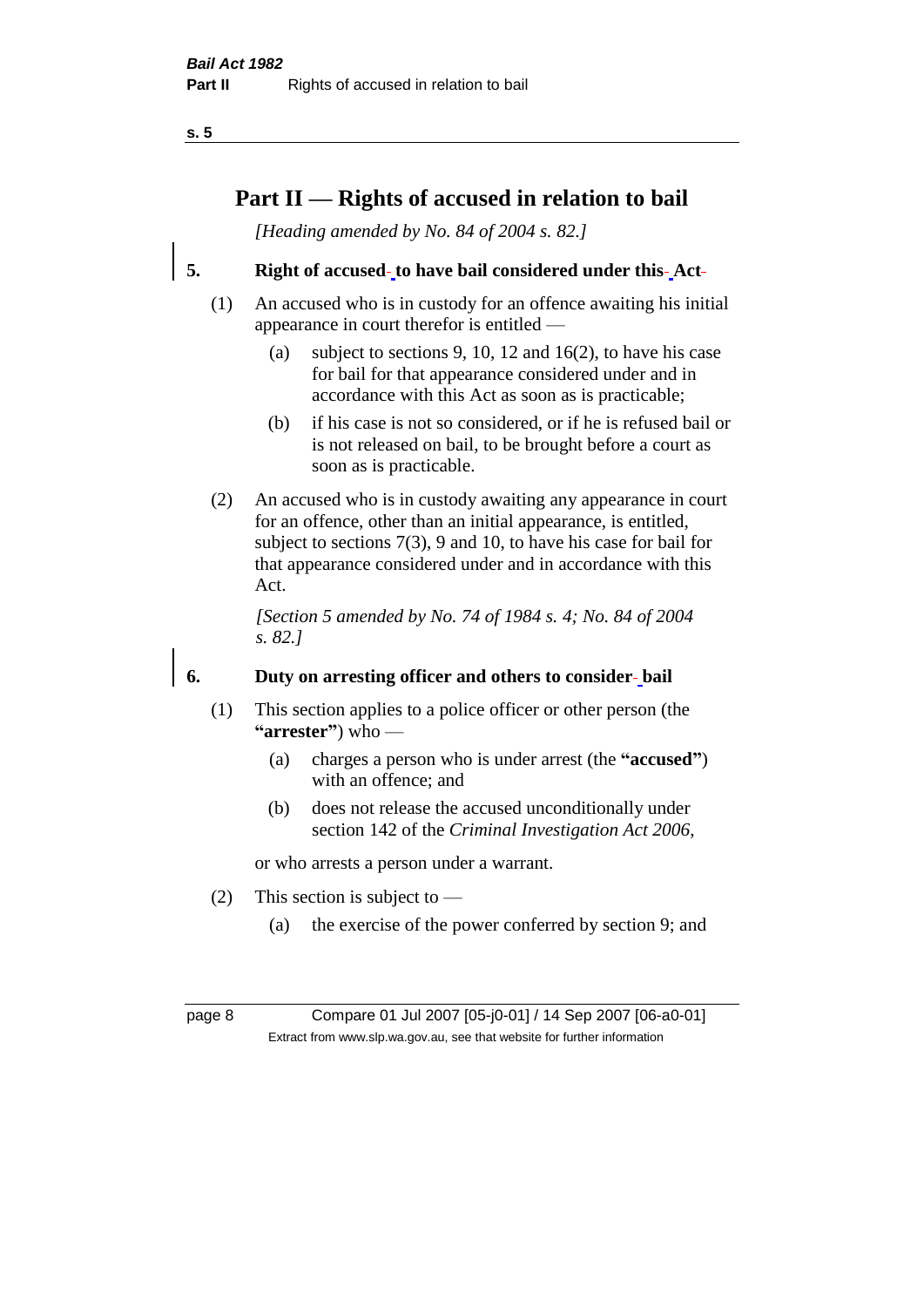- **s. 6**
- (b) sections 10, 12 and 16 and clause 3A of Part C of Schedule 1.
- (3) The duties in this section shall be performed whether or not an application for bail is made by or on behalf of the accused.
- (4) As soon as is practicable after the accused is charged, or arrested under a warrant, as the case may be, the arrester shall either —
	- (a) bring the accused or cause the accused to be brought before a court; or
	- (b) perform the other duties of the arrester under this section.
- (5) If the arrester has power to grant the accused bail, the arrester shall consider the accused's case for bail.
- (6) If the arrester does not have power to grant the accused bail, the arrester shall, unless subsection (8), (9) or (10) applies, bring or cause the accused to be brought before an authorised police officer or a justice or, in the case of a child, any authorised officer or a justice, who shall consider the accused's case for bail as soon as is practicable.
- (7) Even if the arrester has power to grant the accused bail, the arrester may, instead of complying with subsection (5), comply with subsection  $(6)$  as if the arrester did not.
- (8) If under section 15-only a  $\frac{\text{Hedgei}}{\text{Hedgei}}$  of the Supreme Court or a **Judge** judge of the Children's Court has power to grant the accused bail, the arrester shall bring the accused or cause the accused to be brought before a Judgejudge of the Supreme Court or a **Judge** judge of the Children's Court, as the case requires, who shall consider the accused's case for bail as soon as is practicable.
- (9) If under section 16 only a justice has power to grant the accused bail, the arrester shall bring the accused or cause the accused to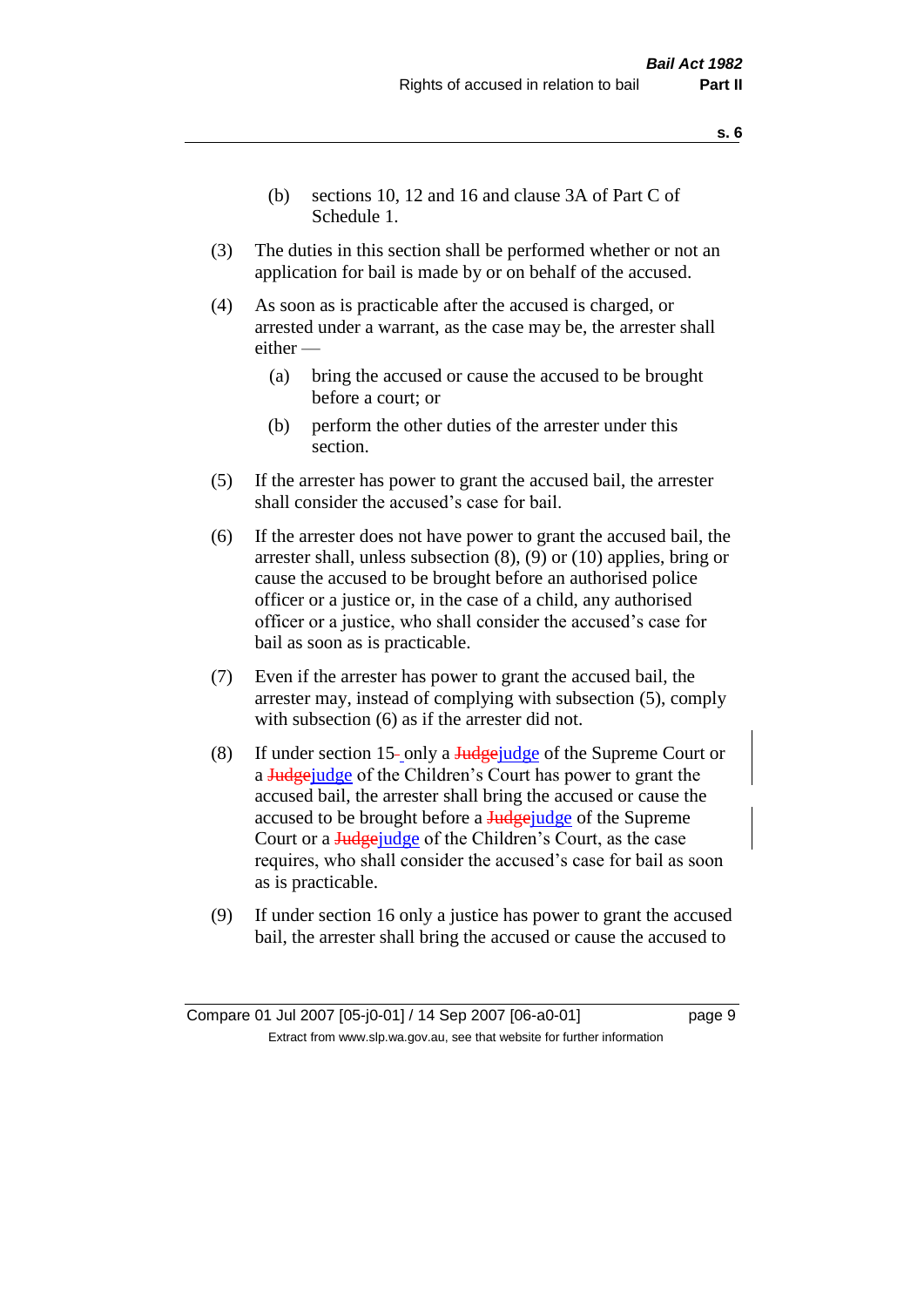**s. 6A**

be brought before a justice, who shall consider the accused's case for bail as soon as is practicable.

(10) If section 16A applies, the arrester shall bring the accused or cause the accused to be brought before a court or **Judge** judge referred to in section 16A(1), who shall consider the accused's case for bail as soon as is practicable.

*[Section 6 inserted by No. 59 of 2006 s. 4(1).]* 

## **6A. Whether custody justified to be considered in certain cases**

(1) In this section —

**"accused"** means an accused who is under arrest, other than pursuant to a warrant;

**"released"** means released from custody without being required to enter into, or without having entered into, a bail undertaking;

**"serious offence"** means an indictable offence the penalty specified by a written law for which is or includes imprisonment for 5 years or more or life;

**"summary court"** means the Magistrates Court or the Children's Court.

- (2) An authorised officer or justice who is considering an accused's case for bail for an initial appearance in a summary court on a charge of an indictable offence that is not a serious offence may order that the accused be served with a summons under the *Criminal Procedure Act 2004*, and released, in respect of the charge unless satisfied —
	- (a) that there are reasonable grounds to suspect the accused would not obey the summons if served with it; or
	- (b) that not releasing the accused is justified under subsection (4) or for any other reason.
- (3) An authorised officer or justice who is considering an accused's case for bail for an initial appearance in a summary court on a

page 10 Compare 01 Jul 2007 [05-j0-01] / 14 Sep 2007 [06-a0-01] Extract from www.slp.wa.gov.au, see that website for further information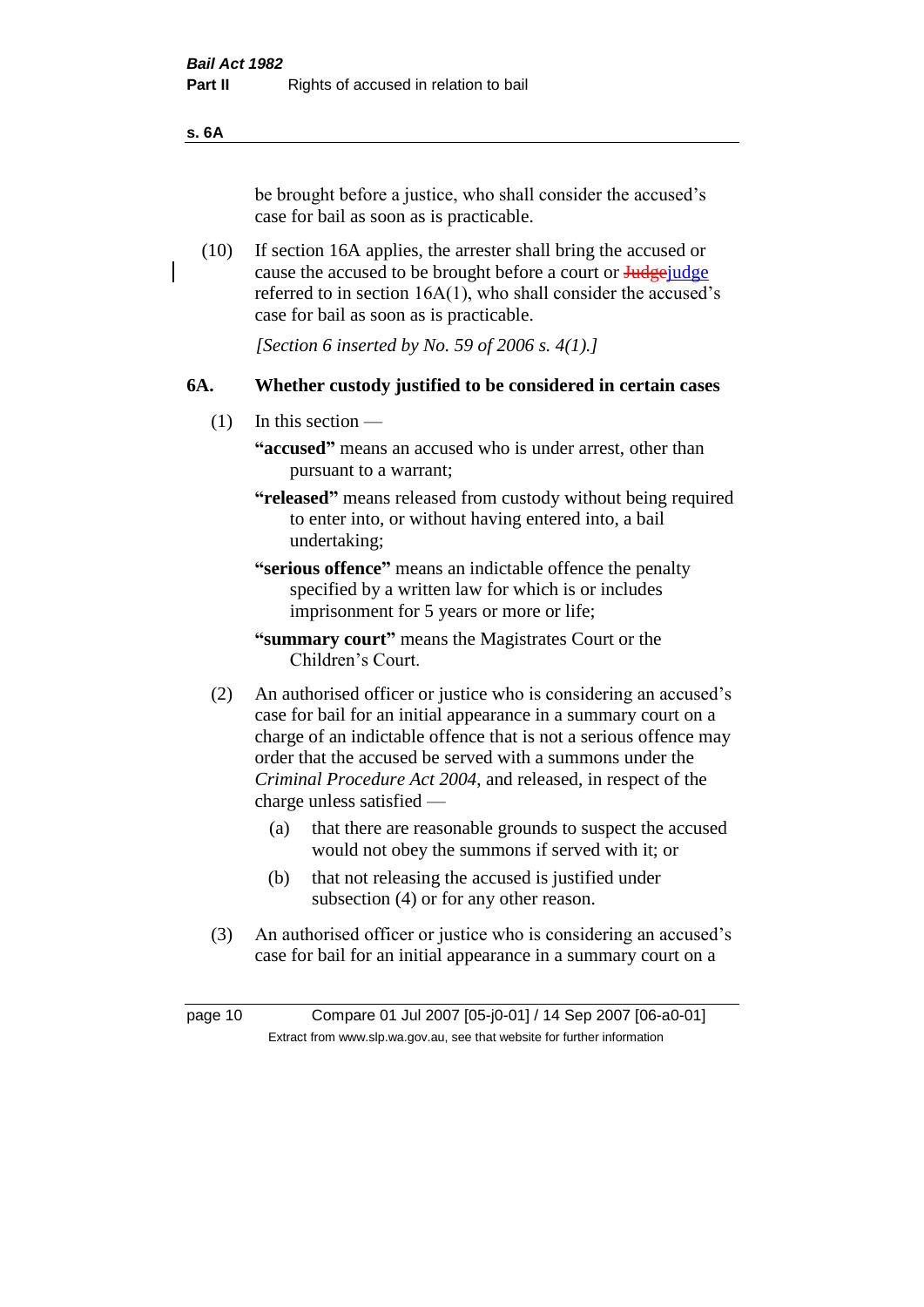charge of a simple offence must order that the accused be served with a court hearing notice under the *Criminal Procedure Act 2004*, and released, in respect of the charge unless satisfied —

- (a) that the presence of the accused when the charge is dealt with is likely to be necessary for any reason or for sentencing purposes; or
- (b) that not releasing the accused is justified under subsection (4) or for any other reason.
- (4) Not releasing an accused is justified if there are reasonable grounds to suspect that if the accused were released —
	- (a) the accused
		- (i) would commit an offence;
		- (ii) would continue or repeat an offence with which he or she is charged;
		- (iii) would endanger another person's safety or property; or
		- (iv) would interfere with witnesses or otherwise obstruct the course of justice, whether in relation to the accused or any other person;
		- or
	- (b) the accused's safety would be endangered.
- (5) This section does not affect the operation of section 28 or 30 of the *Criminal Procedure Act 2004*.

*[Section 6A inserted by No. 59 of 2006 s. 5.]* 

## **7. Duty imposed on judicial officers in respect of unconvicted accused**

(1) Upon and following an accused's initial appearance in court for an offence every judicial officer who may thereafter order his detention or continued detention in custody before conviction for the offence (including detention during the period of his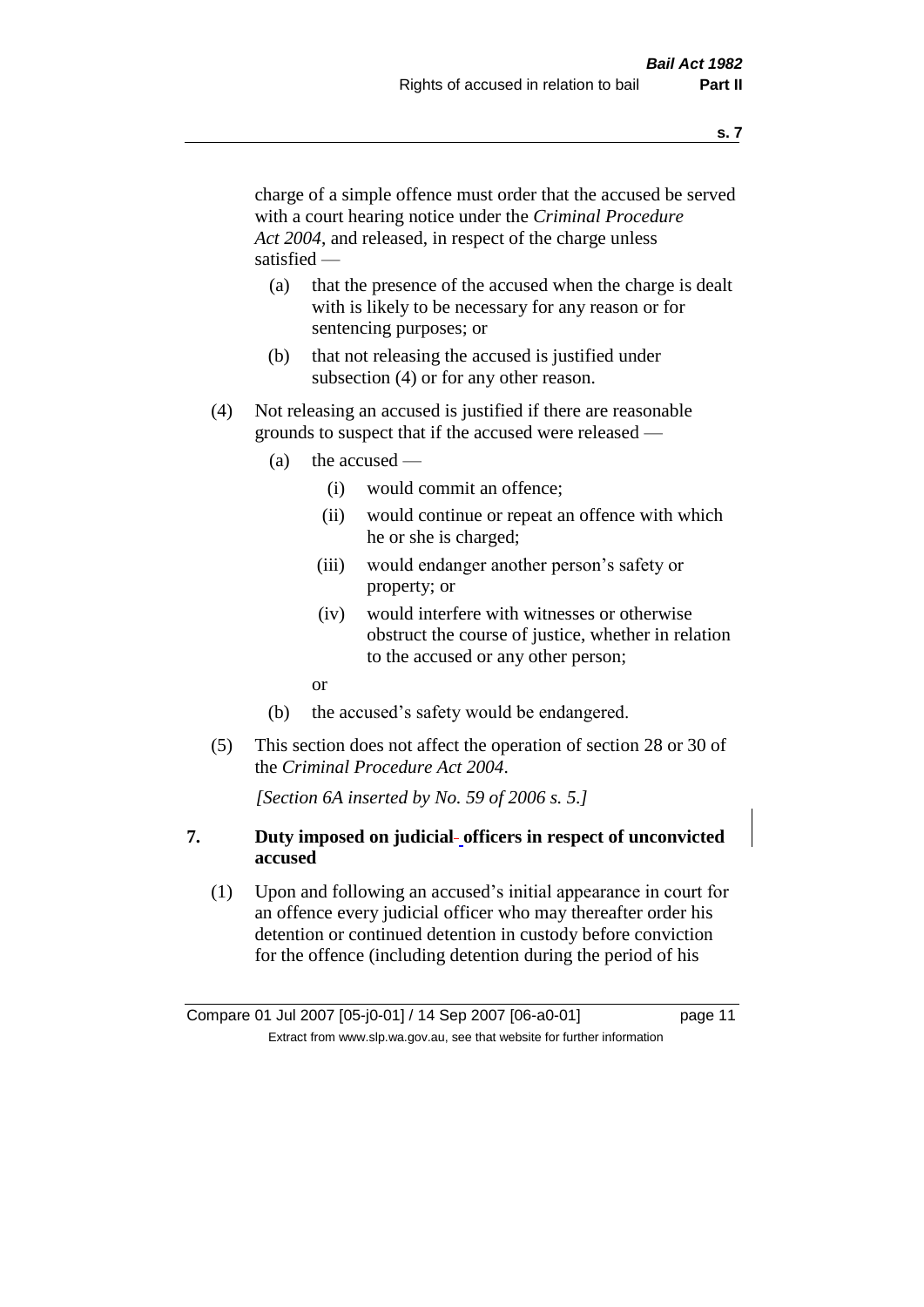trial) is under a duty, unless subsection (2) applies, to consider the accused's case for bail, whether or not an application for bail is made by the accused or on his behalf.

(2) Where under section 15 only a  $\frac{Jud\pi}{Jud\pi}$  where under section 15 only a  $\frac{Jud\pi}{Jud\pi}$  of the Supreme Court or a **Judge** judge of the Children's Court has power to grant bail for an offence, the judicial officer referred to in subsection  $(1)$ , other than a Judgejudge of the Supreme Court or a Judgejudge of the Children's Court, shall, whether or not an application for bail is made by the person or on his behalf, cause the accused to be taken as soon as is practicable before a Judgejudge of the Supreme Court or a Judgejudge of the Children's Court, as the case may require for the purpose of having the accused's case for bail considered by the **Judge** judge.

- (3) Notwithstanding subsection (2), where
	- (a) the duty described in that subsection or in section  $6(8)$ or (9) has been discharged once in relation to an accused's case for bail; and
	- (b) bail has on that occasion been refused by a  $\frac{Judgejude}{Judgejude}$ of the Supreme Court or a **Judge** judge of the Children's Court,

the accused's case for bail need not be considered on any subsequent occasion in the same case when the accused's continued detention may be ordered unless the accused satisfies the judicial officer who may order his detention that —

- (c) new facts have been discovered, new circumstances have arisen or the circumstances have changed since bail was refused on the occasion mentioned in paragraph (b); or
- (d) he failed to adequately present his case for bail on that occasion,

but if the judicial officer is so satisfied he shall cause the accused to be taken as soon as is practicable before a Judgejudge of the Supreme Court or a Judgejudge of the

**s. 7**

page 12 Compare 01 Jul 2007 [05-j0-01] / 14 Sep 2007 [06-a0-01] Extract from www.slp.wa.gov.au, see that website for further information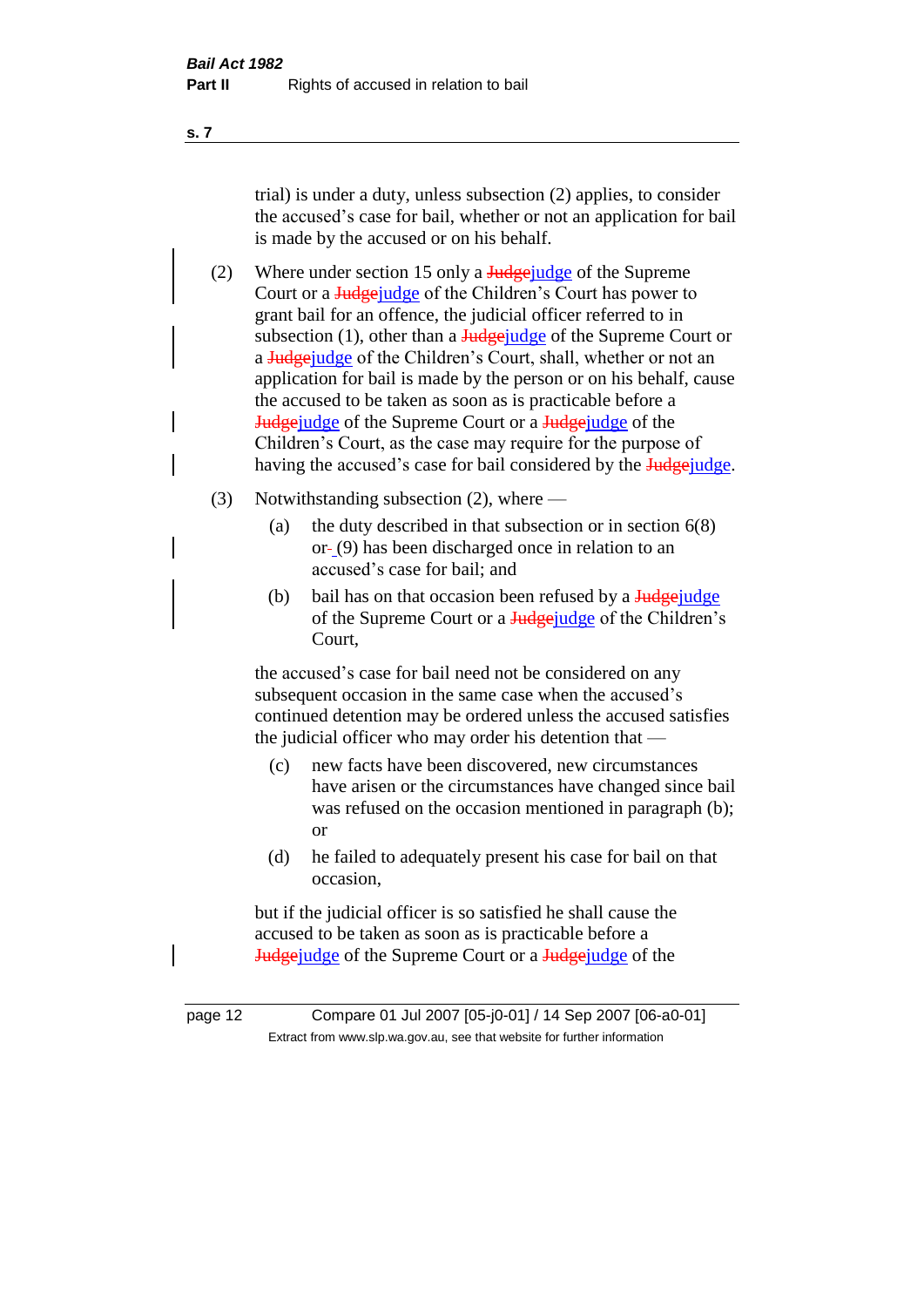Children's Court as the case may require for the purpose of having the accused's case for bail considered by the Judge-

- (4) Notwithstanding subsection (1), after the duty described in that subsection has been discharged once in relation to an accused's case for bail or after a **Judge** judge of the Supreme Court or a Judgejudge of the Children's Court has considered the case under section 15, it is sufficient on any subsequent consideration of bail in the same case for a judicial officer, including a **Judge** judge of the Supreme Court or a Judge judge of the Children's Court acting under section 15 —
	- (a) to inquire whether any new fact has been discovered or new circumstance has arisen, or whether the circumstances have changed, since bail was previously granted or refused and whether the accused considers that he failed to adequately present his case for bail on a previous occasion; and
	- (b) unless he is satisfied that there is any reason of the kind mentioned in paragraph (a) for not doing so, to adopt the decision previously made in the case, but with power to make such variations of the terms and conditions of bail as he thinks fit.
- (5) The operation of this section is subject to the exercise of the power conferred by section 9 and to the provisions of sections 10, 12 and 16(2) and clause 3A of Part C of Schedule 1.

*[Section 7 amended by No. 74 of 1984 s. 5; No. 49 of 1988 s. 80; No. 45 of 1993 s. 6; No. 84 of 2004 s. 82; No. 59 of 2006 s. 4(2).]*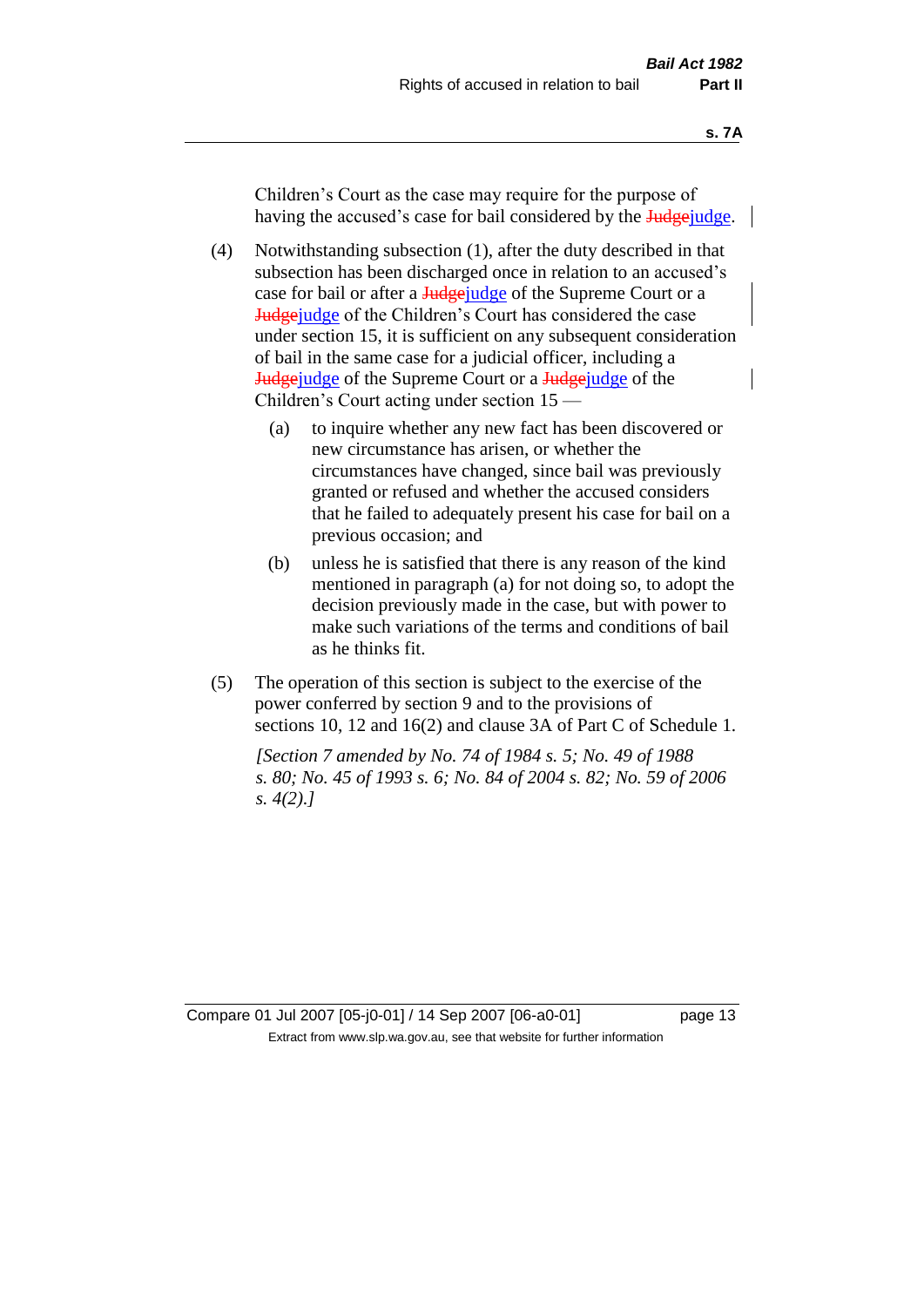**s. 7A**

## **7A. Bail for appeal under the** *Criminal Appeals Act 2004* **Part 2**

- (1) If a person is in custody and an appeal has been commenced under Part 2 of the *Criminal Appeals Act 2004* in connection with the decision by virtue of which the person is in custody, the person may apply for bail —
	- (a) if the appeal is to be heard and determined by the Court of Appeal or if an application has been made to the Court of Appeal for leave to appeal to the Court of Appeal — to a judge of appeal; or
	- (b) in any other case to a  $\frac{Jud\pi}{Jud\pi}$  of the Supreme Court.
- (2) Bail shall not be granted to an applicant for bail under subsection (1) until he has given notice of his application for bail to —
	- (a) the State Solicitor; or
	- (b) the Deputy Director of Public Prosecutions (Commonwealth) in Perth,

as the case may require, and that official has been given an opportunity to be heard on the application.

*[Section 7A inserted by No. 33 of 1989 s. 18; amended by No. 65 of 2003 s. 88(2); No. 45 of 2004 s. 28(4); No. 59 of 2004 s. 141; No. 84 of 2004 s. 11.]* 

## **8. Accused to be given information and prescribed forms**

- (1) Subject to subsection (4), a judicial officer or authorised officer who is called upon to consider an accused's case for bail, on the first occasion when it arises in relation to an offence or group of offences for which an accused is required to appear, shall ensure that the accused is, or has been, given —
	- (a) such information in writing as to the effect of this Act as is prescribed for the purposes of this paragraph;

page 14 Compare 01 Jul 2007 [05-j0-01] / 14 Sep 2007 [06-a0-01] Extract from www.slp.wa.gov.au, see that website for further information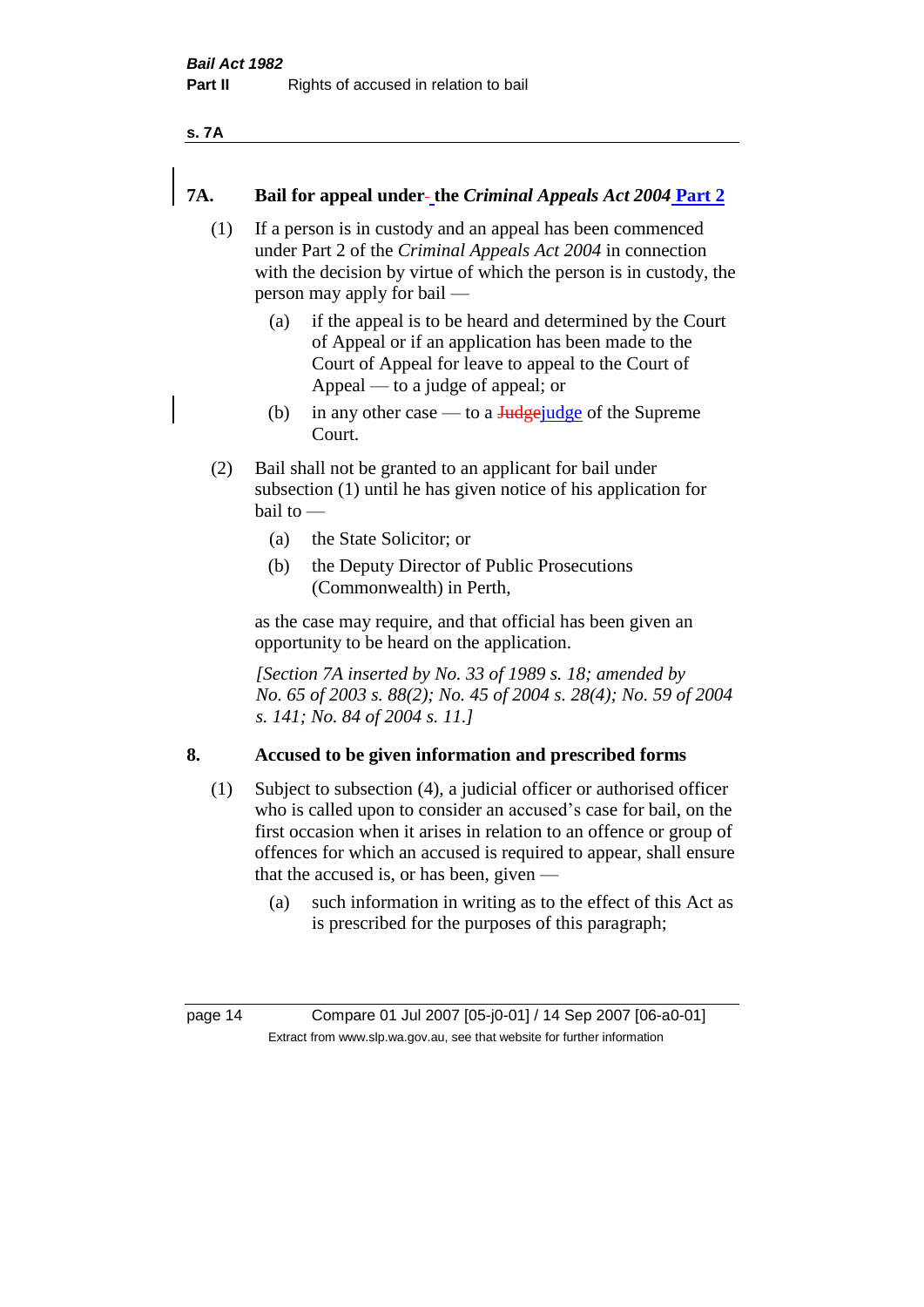- (b) a prescribed form for completion, designed to disclose to the judicial officer or authorised officer all information relevant to the decision; and
- (c) where the accused is unable or insufficiently able, to read, speak or write English, such assistance as he may reasonably require in order to have communicated to him the information mentioned in paragraph (a) and complete the form referred to in paragraph (b).
- (2) After an accused case for bail has been considered once, a judicial officer or authorised officer on any subsequent consideration of bail in the same case shall —
	- (a) comply with subsection  $(1)(a)$ ; and
	- (b) either comply with subsection  $(1)(b)$  or obtain the form previously completed for the purposes of that paragraph, if any, and ensure that —
		- (i) the form is revised in order to show any changes which he is informed have occurred since it was completed; and
		- (ii) any assistance, of the kind referred to in subsection  $(1)(c)$  is given to the accused for the purpose of completing or revising the form, as the case may be.
- (3) Nothing in this section shall be read as limiting section 23.
- (3a) Notwithstanding subsection  $(1)(a)$  or  $(2)(a)$  a judicial officer or authorised officer need not comply with that paragraph if it appears to him that the accused's case for bail is such that bail is likely to be granted to him in accordance with this Act; but if it subsequently appears to him that bail will not be granted or that the accused is dissatisfied with any condition imposed on the grant of bail he shall then comply with that paragraph.
- (4) Notwithstanding subsection (1)(b) or (2)(b), a judicial officer or an authorised officer may dispense with completion or revision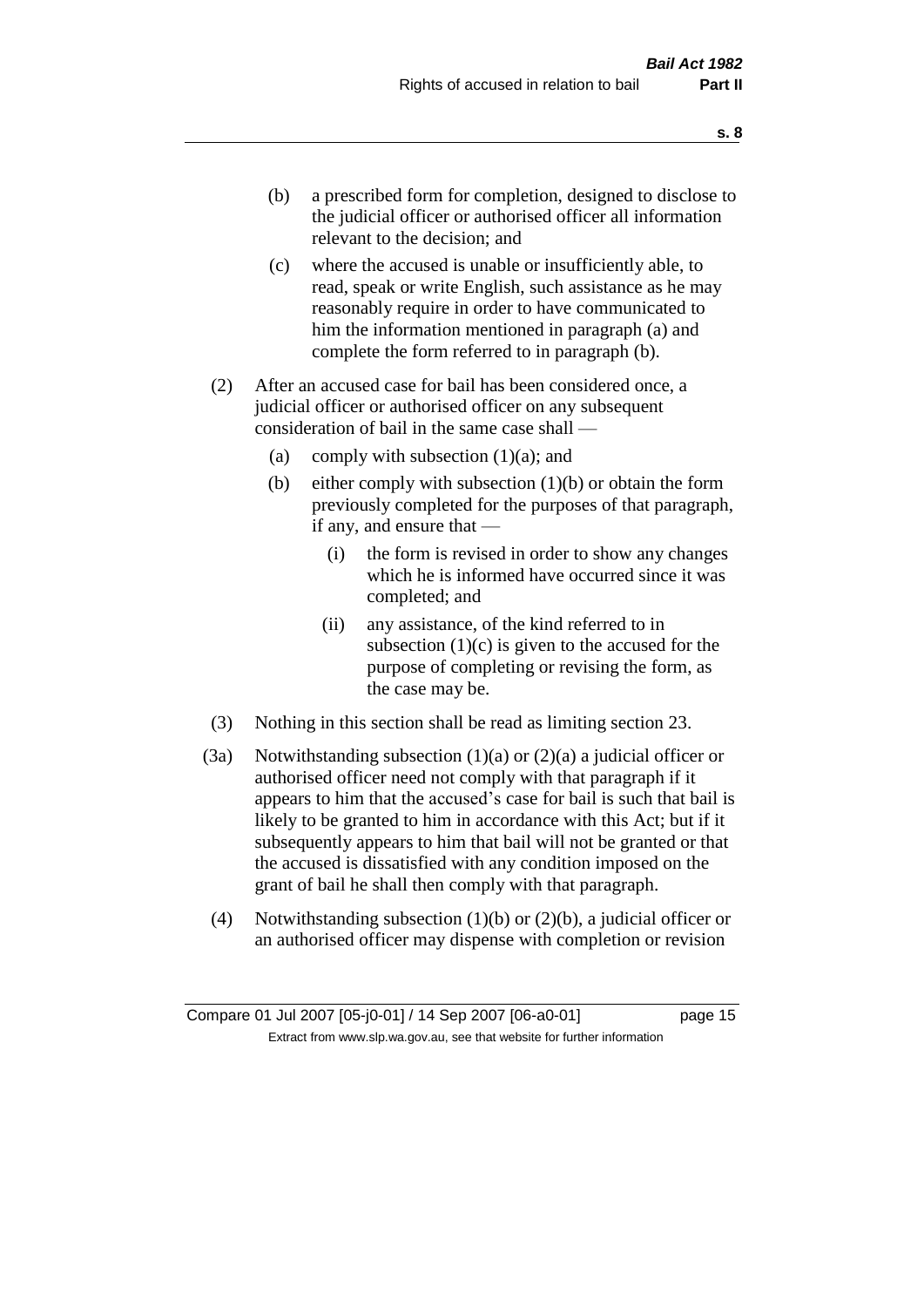of the form referred to in those paragraphs if it appears to him  $that -$ 

- (a) the accused's case for bail is such that bail is likely to be granted to him in accordance with this Act; and
- (b) the information in the possession of the judicial officer or authorised officer is sufficient for his consideration of the case.
- (5) Where a person has applied for bail for an appeal as mentioned in section 7A(1), this section applies as if the consideration of bail for the appeal were a first consideration of bail for an offence.

*[Section 8 amended by No. 74 of 1984 s. 6; No. 15 of 1988 s. 6; No. 33 of 1989 s. 18; No. 84 of 2004 s. 82.]* 

## **9. Bail decision may be deferred until further information obtained**

- (1) Subject to section 26(2) of the *Young Offenders Act 1994*, a judicial officer or authorised officer who is called upon to consider a case for bail may defer consideration of the case for a period not exceeding 30 days if he thinks it is necessary —
	- (a) to obtain more information for the purpose of making a decision in accordance with this Act; or
	- (b) to take any step authorised by section 24(1).
- (2) Nothing in this section shall be taken to limit the right of an accused to be brought before a court as soon as is practicable if he is not released on bail.

*[Section 9 amended by No. 57 of 1997 s. 21(2); No. 84 of 2004 s. 82.]*

# **10. Sections 5, 6 and 7 do not apply where accused imprisoned for other cause**

Notwithstanding sections 5, 6 and 7, the rights conferred on an accused and the duties imposed on police officers, authorised

page 16 Compare 01 Jul 2007 [05-j0-01] / 14 Sep 2007 [06-a0-01] Extract from www.slp.wa.gov.au, see that website for further information

**s. 9**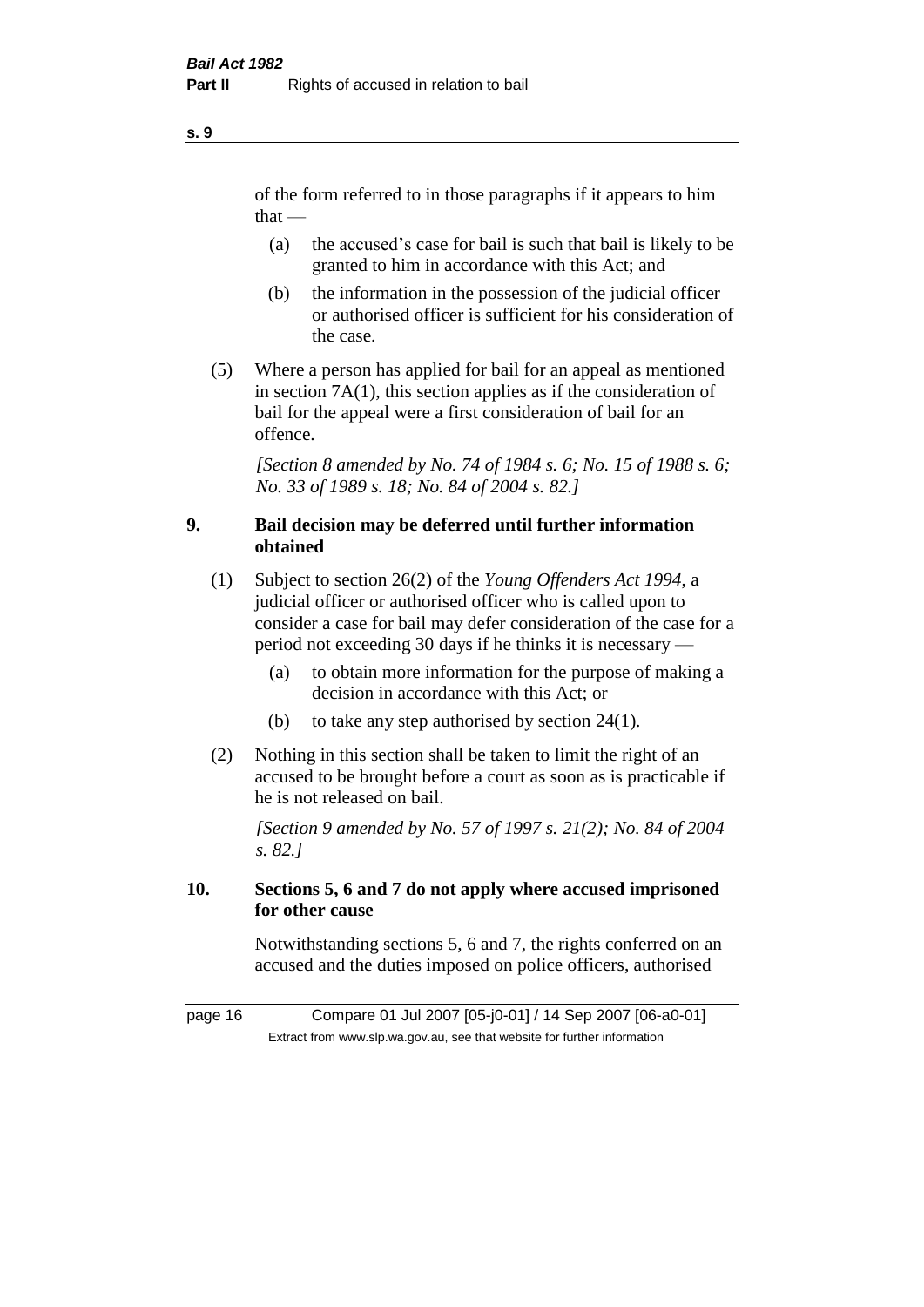officers and judicial officers by those sections in respect of an appearance in court for an offence do not arise where —

- (a) the accused is in custody for some other offence or reason (including the non-payment of a sum of money); and
- (b) the police officer, authorised officer or judicial officer is satisfied that the accused is likely to remain in custody for that other offence or reason until or beyond the time for the appearance for the first-mentioned offence.

*[Section 10 amended by No. 84 of 2004 s. 82.]*

#### **11. Rights following grant of bail**

- $(1)$  When
	- (a) bail has been granted to an accused for an appearance in court;
	- (b) all conditions which are to be complied with before the release of the accused have been complied with; and
	- (c) he has entered into a bail undertaking for that appearance or his bail undertaking is deemed to be amended under section 31(3),

the accused has a right to be at liberty until he is required to appear, or to next appear, before a court, but subject to —

- (d) any requirement that he be in custody for some other reason;
- (e) the exercise of the powers in sections 14(3), 17A, 46, 54 and 55; and
- (f) the limitation mentioned in section 12.
- (2) As soon as is practicable after an accused becomes entitled to be at liberty as provided in subsection  $(1)$  —
	- (a) an authorised officer, where bail was granted by an authorised officer;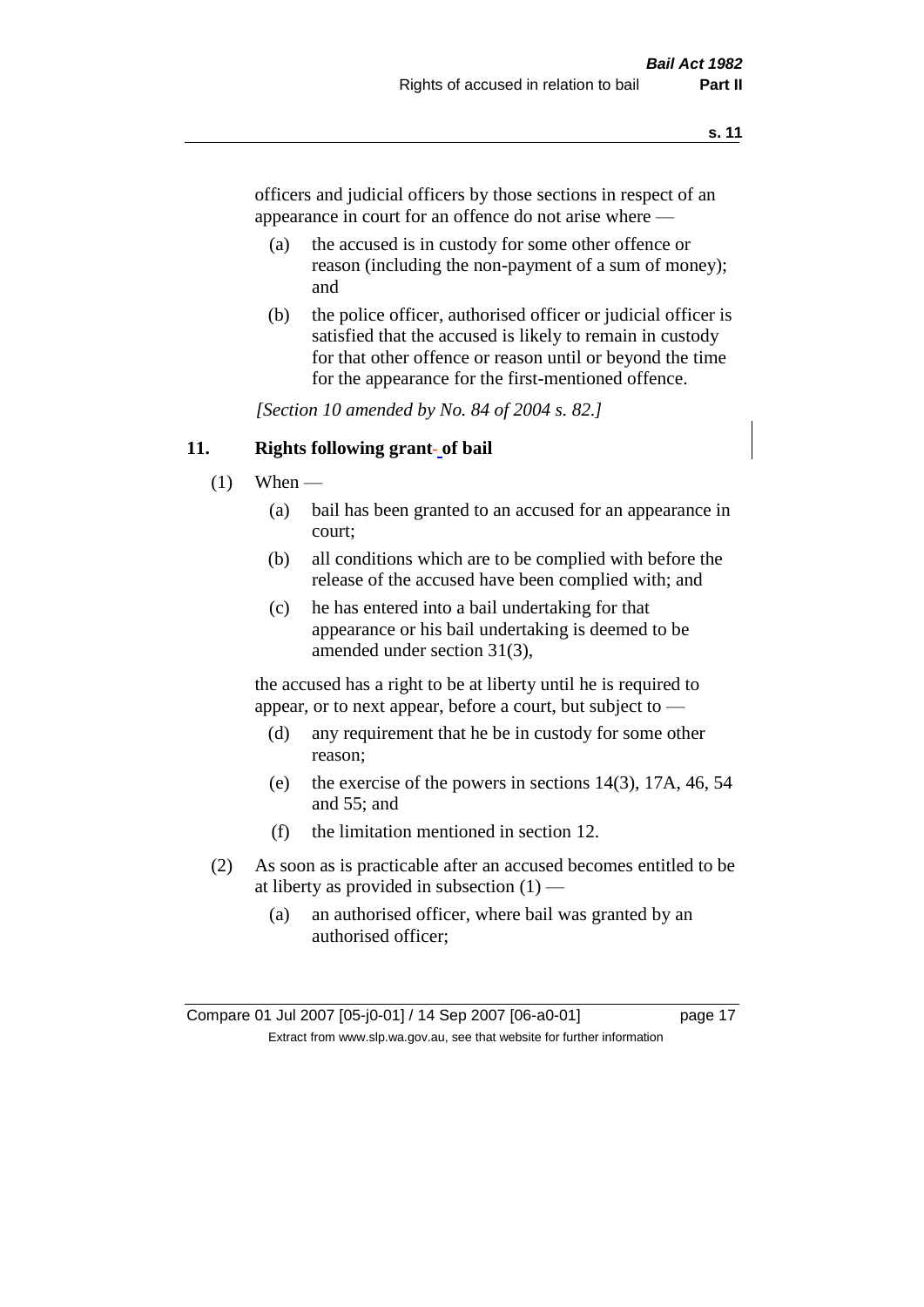(b) a justice who has granted bail otherwise than while sitting as a court:

- (c) a Judge'sjudge's associate, where bail was granted by a **Judge** of the District Court or the Supreme Court or the Children's Court; and
- (d) in any other case, the registrar of the court where the judicial officer who granted bail exercises jurisdiction or a justice,

shall, where the accused is in custody in a lock-up or prison, forthwith deliver or cause to be delivered a certificate to that effect in the prescribed form to the person in charge of the lock-up or prison, and that person shall release the accused from custody as soon as is practicable after he receives the certificate.

(3) In subsection (2)(a) **"authorised officer"** does not include an authorised officer who is also the person in charge of the lock-up in which the accused is in custody.

*[Section 11 amended by No. 74 of 1984 s. 7; No. 15 of 1988 s. 7; No. 49 of 1988 s. 81; No. 45 of 1993 s. 7; No. 47 of 1999 s. 8; No. 59 of 2004 s. 141; No. 84 of 2004 s. 82.]* 

#### **12. Further limitation on rights in sections 5 and 11**

The right of an accused to have his case for bail considered as soon as is practicable, his right to be at liberty as mentioned in section 11(1), and the corresponding duties created by this Part, are limited so far as is reasonably necessary for the exercise or performance by a person of any statutory power or function vested in him which requires or permits the continued custody of the accused, including the exercise of the powers set out in Part 12 of the *Criminal Investigation Act 2006* and Parts 6 and 7 of the *Criminal Investigation (Identifying People) Act 2002*.

*[Section 12 amended by No. 6 of 2002 s. 96; No. 84 of 2004 s. 82; No. 59 of 2006 s. 6.]*

page 18 Compare 01 Jul 2007 [05-j0-01] / 14 Sep 2007 [06-a0-01] Extract from www.slp.wa.gov.au, see that website for further information

**s. 12**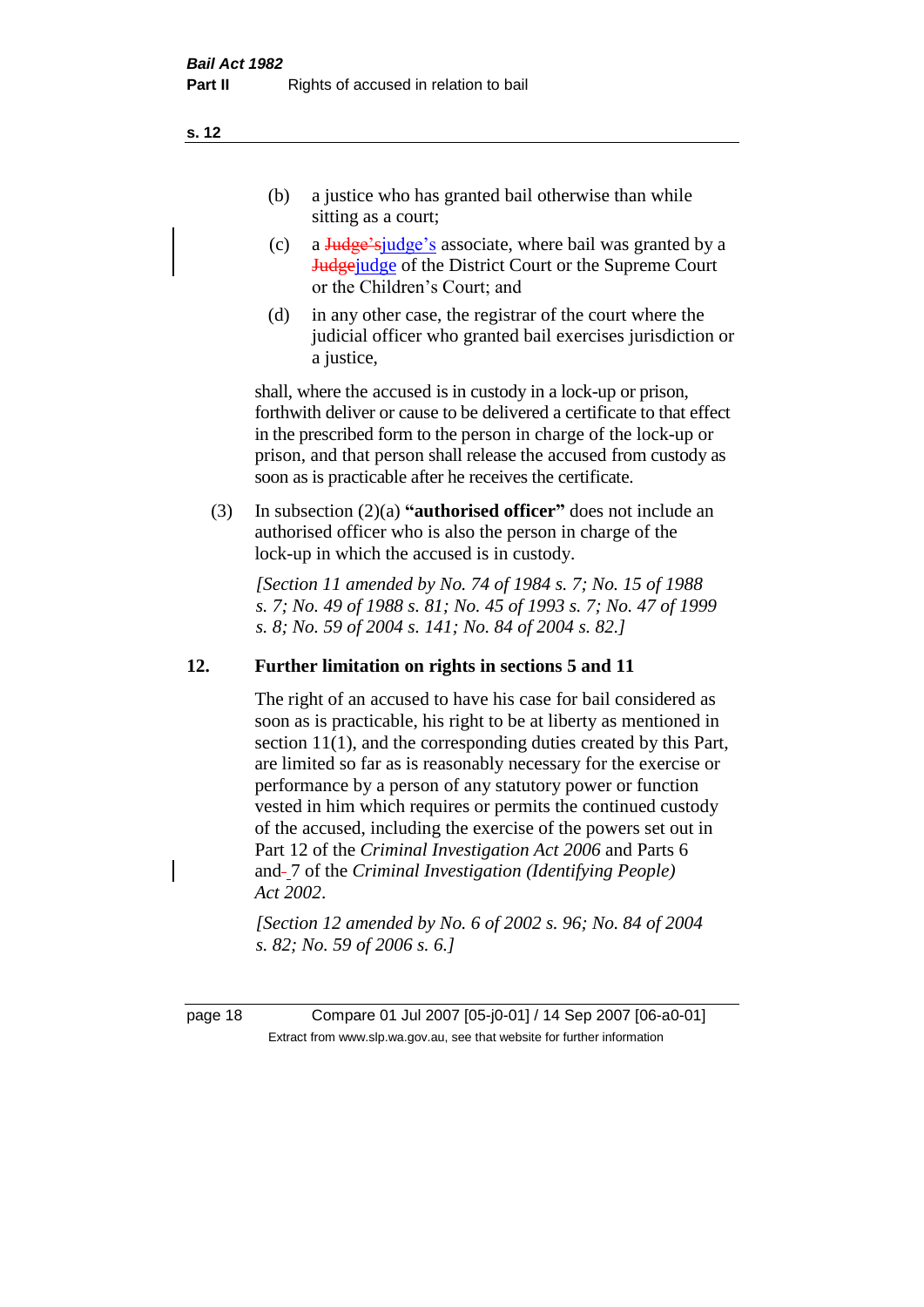# **Part III — Jurisdiction to grant bail**

#### **13. Jurisdiction to grant bail**

- (1) Jurisdiction to grant bail for any appearance described in the first column of Part A of Schedule 1 is vested in the judicial officer or authorised officer specified in the second column of that Part opposite thereto and shall be exercised subject to and in accordance with this Part and the further provisions in Parts B, C and D of Schedule 1.
- (2) A home detention condition shall not be imposed as a condition of bail except by a judicial officer.

*[Section 13 amended by No. 61 of 1990 s. 5; No. 45 of 1993 s. 12.]* 

#### **14. Supreme Court Judge judge has jurisdiction in all cases**

- (1) A Judgejudge of the Supreme Court may, in accordance with this Act —
	- (a) exercise a power to grant bail which is conferred upon any other judicial officer or any authorised officer by this Act; and
	- (b) revoke or vary any bail previously granted by any other such officer.
- (2) Subject to subsection (2a), the jurisdiction of a  $\frac{\text{Hodge}\cdot \text{uedge}}{\text{Hodge}}$ the Supreme Court under subsection (1) in respect of an appearance by an accused may be invoked by application made by either the prosecutor or the accused, and whether or not any other judicial officer has —
	- (a) previously granted or refused bail; or
	- (b) exercised any power conferred on him by section 55,

in respect of that appearance.

(2a) After the jurisdiction under subsection (1) has been invoked once by an accused in relation to an offence or group of

Compare 01 Jul 2007 [05-j0-01] / 14 Sep 2007 [06-a0-01] page 19 Extract from www.slp.wa.gov.au, see that website for further information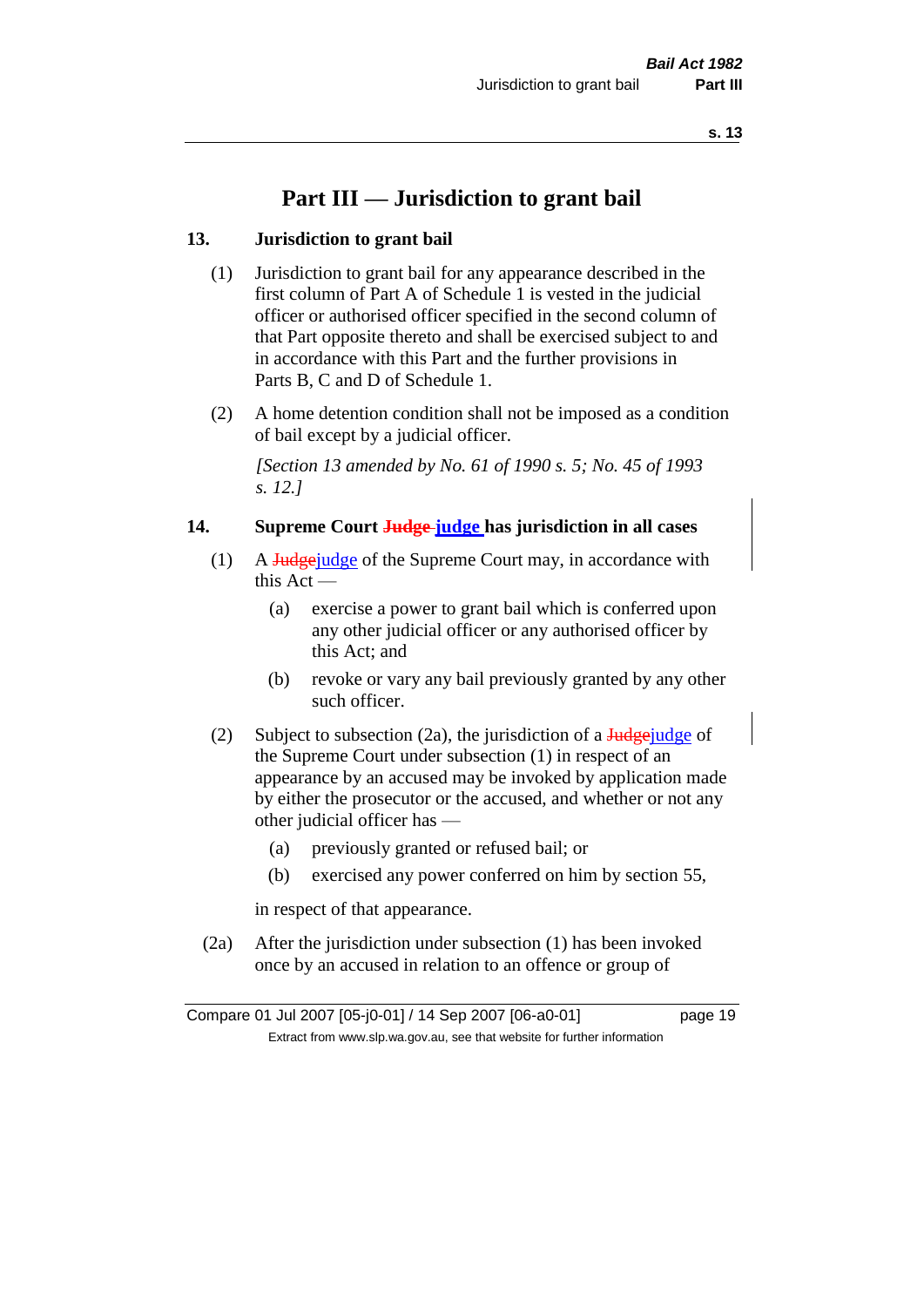offences for which he is required to appear, it may not be further invoked by that accused in relation to that offence or group of offences unless the accused satisfies a Judgejudge of the Supreme Court that —

- (a) new facts have been discovered, new circumstances have arisen or the circumstances have changed since the occasion when the jurisdiction was invoked; or
- (b) he failed to adequately present his case for bail on that occasion.
- (3) Where under subsection (1) a  $\frac{1}{\text{Hodge}}$  where under subsection (1) a  $\frac{1}{\text{Hodge}}$  of the Supreme Court —
	- (a) revokes the bail of an accused who is at liberty, he may order that the accused be returned to custody to await the appearance for which the bail was granted;
	- (b) varies the bail of such an accused, he may order that the accused be returned to custody until he becomes entitled to be at liberty pursuant to section 11,

and the **Judge** judge may issue any warrant which may be necessary to carry such an order into effect.

- (4) In this section **"any other judicial officer"** means any judicial officer whose jurisdiction is inferior to that of a **Judgejudge** of the Supreme Court.
- (5) The powers and duties conferred on a  $\frac{J_{\text{u}}}{J_{\text{u}}}\right)$  and  $\frac{J_{\text{u}}}{J_{\text{u}}}\right)$ Supreme Court by this section may in the case of a child charged with an offence before the Children's Court also be exercised by a Judgejudge of the Children's Court.

*[Section 14 amended by No. 74 of 1984 s. 8; No. 49 of 1988 s. 82; No. 84 of 2004 s. 82.]* 

page 20 Compare 01 Jul 2007 [05-j0-01] / 14 Sep 2007 [06-a0-01] Extract from www.slp.wa.gov.au, see that website for further information

**s. 15**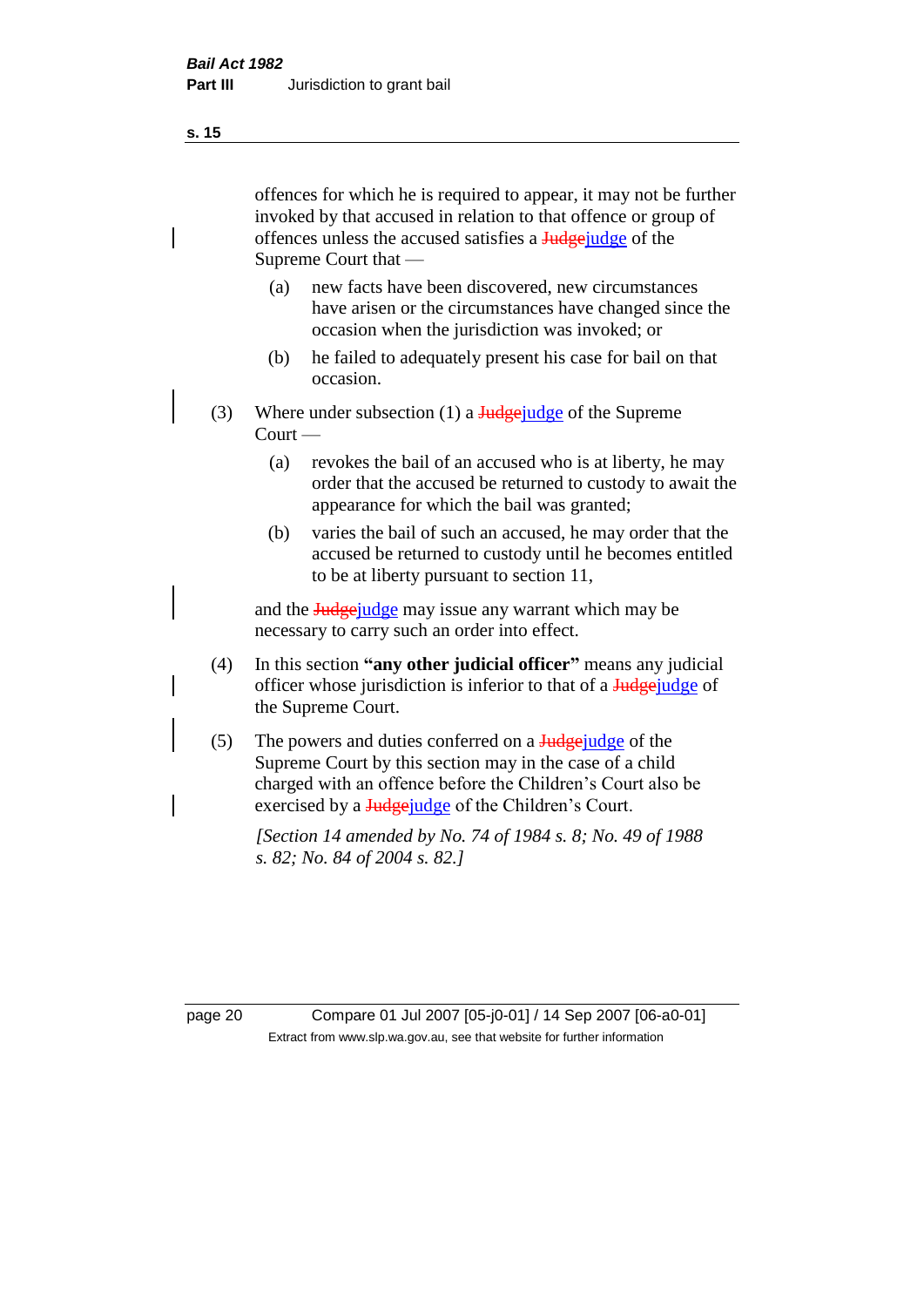#### **15. Exclusive jurisdiction of Supreme Court Judgejudge in murder cases**

- (1) Where an accused is in custody for wilful murder or murder, the power to grant bail shall be exercised only by a **Judge** judge of the Supreme Court, or in the case of an accused who is a child by a  $\frac{Jud\gamma}{Jud\gamma}$  of the Children's Court, except —
	- (a) where section  $31(2)(d)$  applies; or
	- (b) to the extent that the Court of Appeal exercises its powers under Part A of Schedule 1.
- *[(2) repealed]*

*[Section 15 amended by No. 52 of 1984 s. 35; No. 74 of 1984 s. 9; No. 49 of 1988 s. 83; No. 70 of 1988 s. 45; No. 45 of 1993 s. 12; No. 45 of 2004 s. 28(4) ;); No. 84 of 2004 s. 82.]* 

## **16. Bail of person arrested on warrant**

- (1) Subject to sections 14 and 15 where the arrest of an accused for an offence is made pursuant to a warrant he shall not be granted bail before he is brought before a court or judicial officer as commanded by the warrant, except by a justice acting in terms of section 6(9).
- (2) Notwithstanding subsection (1) or any other provision of this Act, an accused who has been arrested pursuant to a warrant —
	- (a) issued under section 56; or
	- (b) issued under the *Criminal Procedure Act 2004* for an offence against section 51(1) or (2),

shall not have a right to have his case for bail considered, and shall not be granted bail, before he is brought before the court as commanded by the warrant.

*[Section 16 amended by No. 59 of 2004 s. 141; No. 84 of 2004 s. 11 and 82; No. 59 of 2006 s. 4(3).]*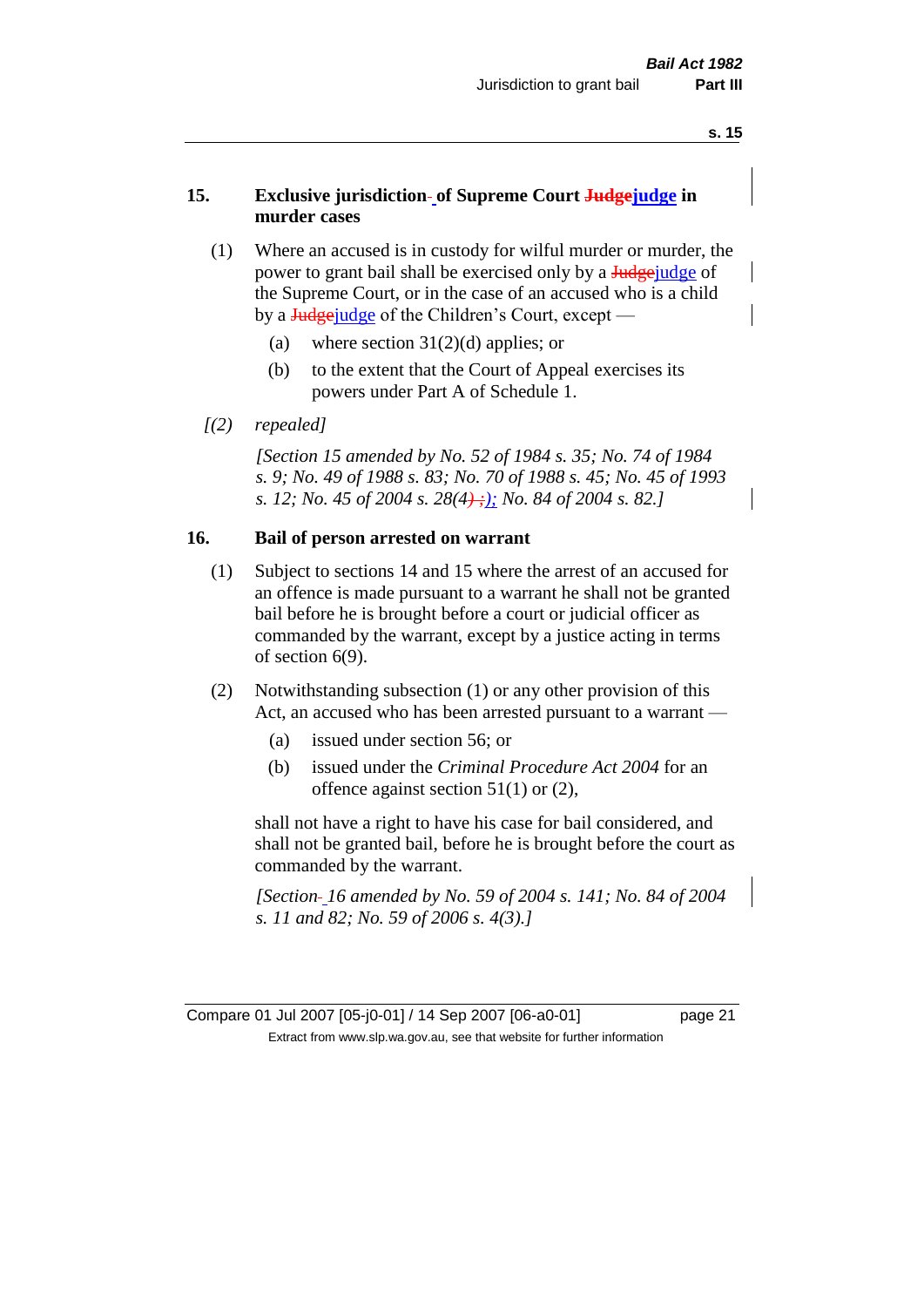#### **s. 16A**

## **16A. Restrictions on powers of authorised officers and justices in certain cases**

- (1) Where this section applies to a person who has been arrested for an offence jurisdiction does not arise under section 13 until the person is brought before —
	- (a) a court constituted by or so as to include a magistrate; or
	- (b) where section 15 applies, a  $\frac{\text{Hedgei}}{\text{Hedgei}}$  of the Supreme Court or a **Judge** judge of the Children's Court as the case may require.
- (2) This section applies where
	- (a) a person has been arrested in an urban area for a serious offence; and
	- (b) the serious offence is alleged to have been committed while the accused was —
		- (i) on bail for; or
		- (ii) at liberty under an early release order made in respect of,

another serious offence.

- (3) This section also applies where a person has been arrested in an urban area for an offence against section 61(1) of the *Restraining Orders Act 1997* (which creates offences for breaches of violence restraining orders).
- (4) In this section —

# **"urban area"** means —

- (a) the metropolitan region as defined in the *Planning and Development Act 2005* and any prescribed area that adjoins that region; and
- (b) any other prescribed area of the State, being the whole or part of, or an area adjoining, a local government district under the *Local Government Act 1995* that is designated under that Act as a city or a town.

page 22 Compare 01 Jul 2007 [05-j0-01] / 14 Sep 2007 [06-a0-01] Extract from www.slp.wa.gov.au, see that website for further information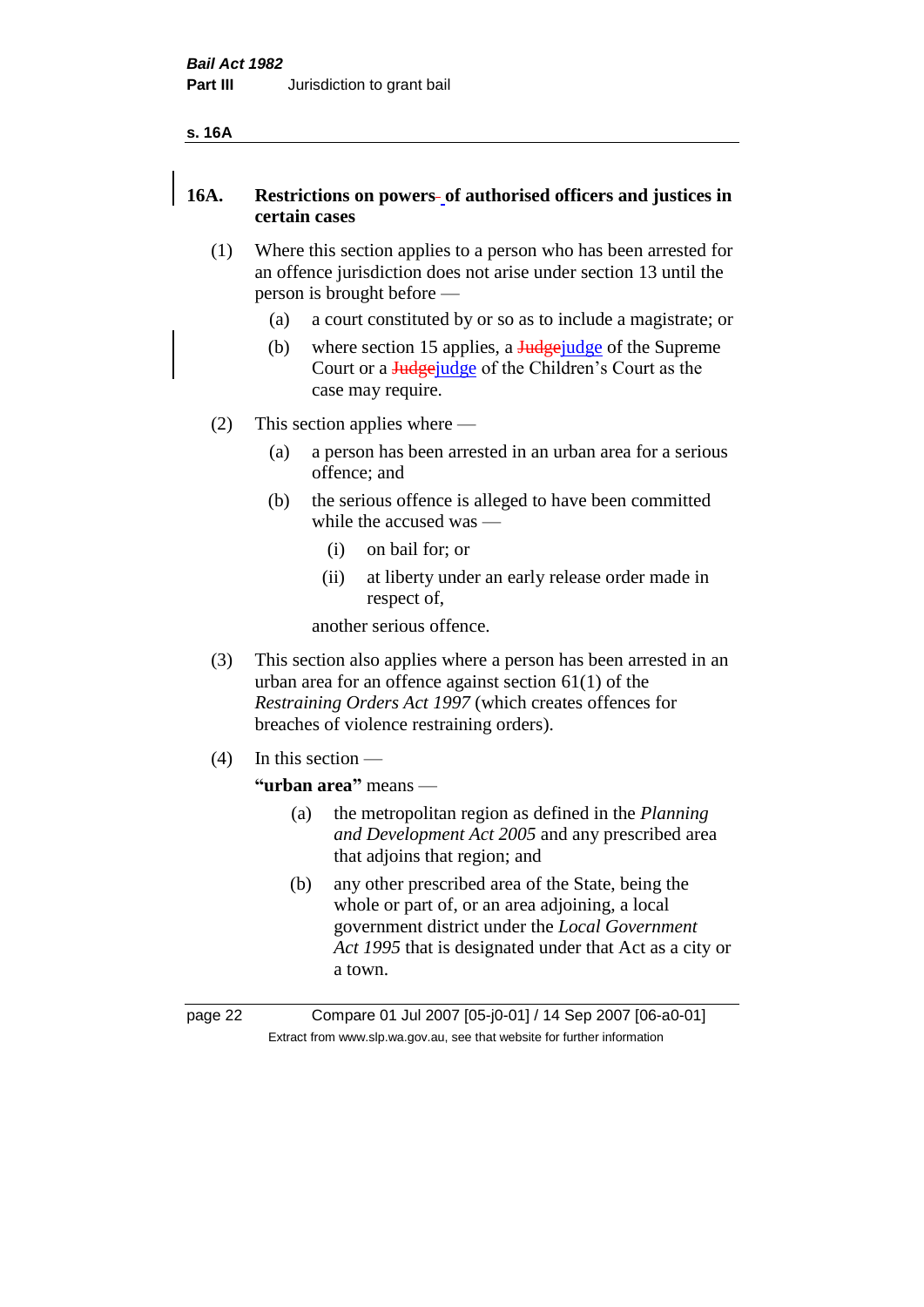*[Section 16A inserted by No. 54 of 1998 s. 6(1); amended by No. 38 of 2004 s. 59; No. 84 of 2004 s. 82; No. 38 of 2005 s. 15.]*

#### **17. Conditions which may be imposed**

- (1) A judicial officer or authorised officer may impose conditions on a grant of bail only to the extent that he is authorised to do so by clause 2(3)(c) of Part C and Part D of Schedule 1.
- (2) Conditions imposed on a grant of bail shall not be any more onerous on the accused than the judicial officer or authorised officer considers is required in the public interest having regard to the nature of the offence for which the accused is in custody and the circumstances of the accused.

*[Section 17 amended by No. 45 of 1993 s. 8 and 12; No. 84 of 2004 s. 82.]* 

#### **17A. Further provisions as to responsible person's undertaking (Schedule 1 Part C clause 2)**

- (1) Where this section applies, an authorised police officer may
	- (a) cancel an undertaking of the kind described in clause 2(3)(c) of Part C of Schedule 1;
	- (b) approve of another person as a responsible person within the meaning in that clause; and
	- (c) detain the accused or order his detention until the person so approved enters into an undertaking of the kind mentioned in paragraph (a).
- (2) Subsection (1) applies where
	- (a) a person has entered into an undertaking referred to in paragraph (a) of that subsection;
	- (b) a judicial officer when granting bail ordered that the person may under this section be released from the undertaking by an authorised police officer; and
	- (c) the person wishes to be so released.

Compare 01 Jul 2007 [05-j0-01] / 14 Sep 2007 [06-a0-01] page 23 Extract from www.slp.wa.gov.au, see that website for further information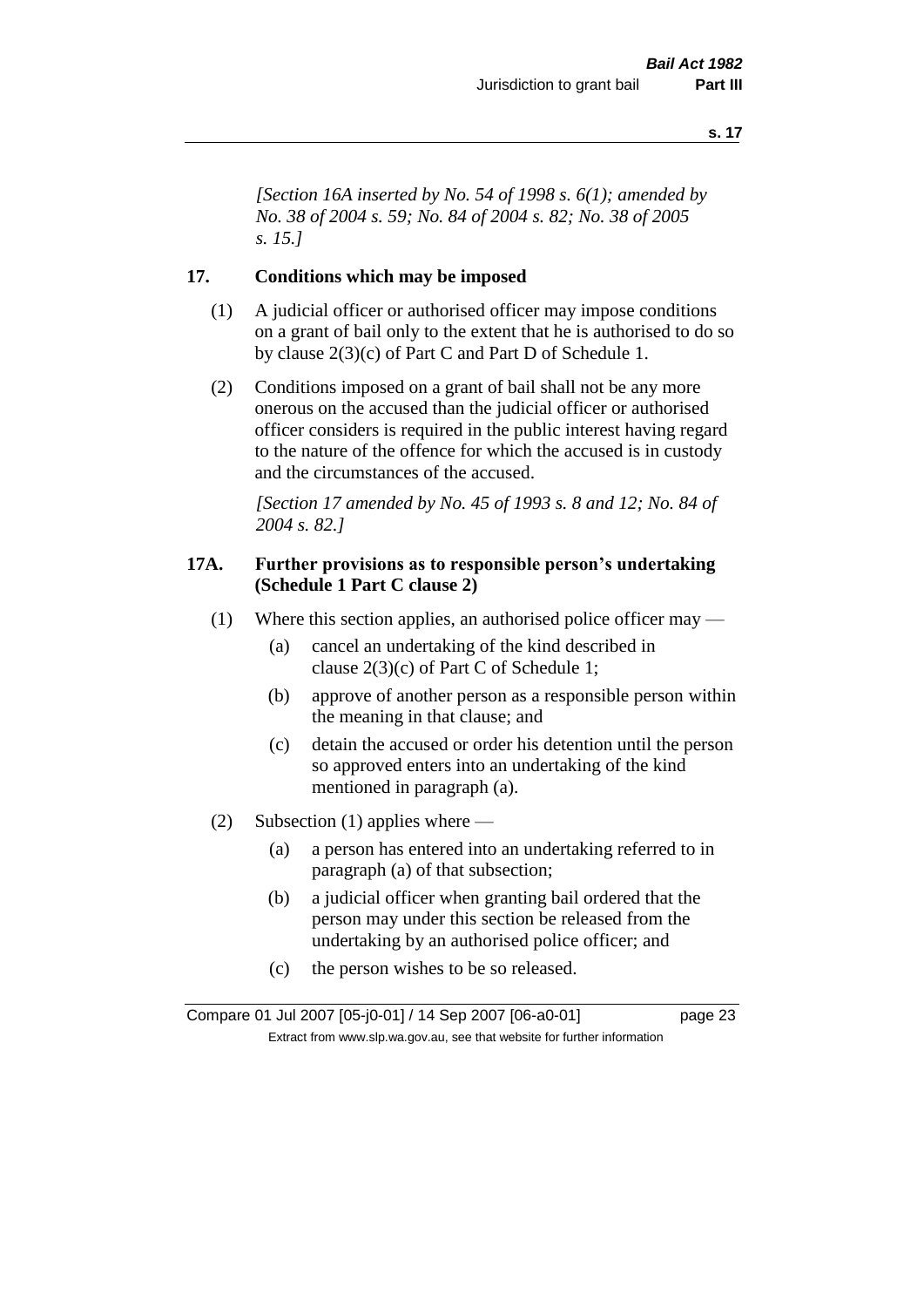#### **s. 17A**

- (3) A police officer may, for the purpose of the exercise of the powers in subsection (1), take into custody a child accused who has been released on bail.
- (4) If the police officer is not an authorised police officer he shall, as soon as is practicable, bring the accused before an authorised police officer for the purpose referred to in subsection (3).
- (5) After an undertaking has been entered into as mentioned in subsection  $(1)(c)$ , the accused, subject to this Act, has a right to be at liberty until he is required to appear before a court.

*[Section 17A inserted by No. 45 of 1993 s. 9; amended by No. 84 of 2004 s. 82.]* 

*[18--19. Repealed by No. 59 of 2006 s. 7(1).]*

page 24 Compare 01 Jul 2007 [05-j0-01] / 14 Sep 2007 [06-a0-01] Extract from www.slp.wa.gov.au, see that website for further information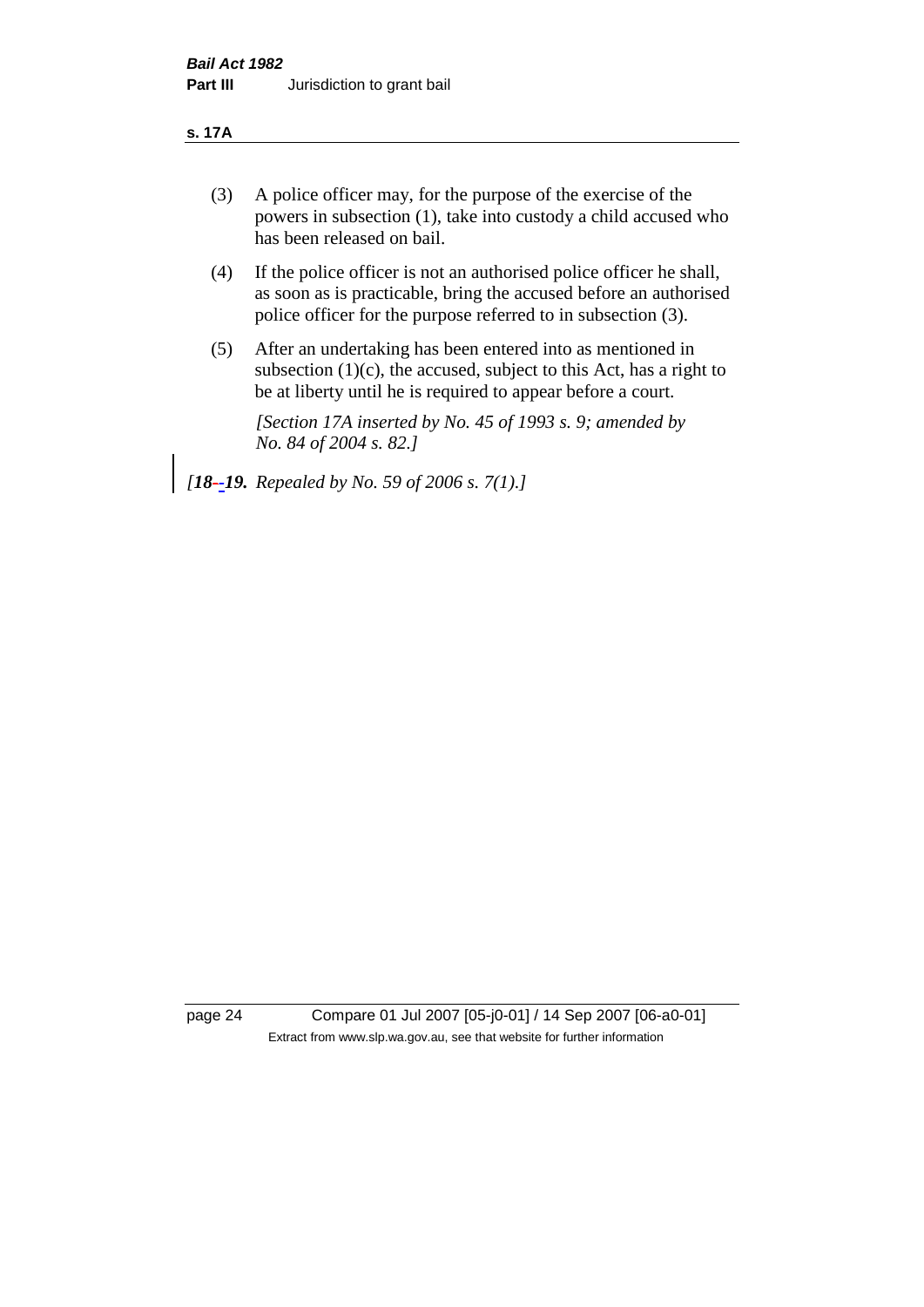# **Part IV — Hearing of case for bail, parties, and evidence**

#### **20. Power to consider bail** *in camera* **and to prohibit publication**

- (1) On the consideration by a judicial officer of a case for bail of an accused who is charged with an offence triable by jury, the judicial officer may, to avoid prejudice to either party, exercise the powers described in subsection (2), but shall only exercise the power in paragraph (b) thereof if he considers that the exercise of the power in paragraph (a) is not, on its own, likely to be sufficient to avoid prejudice.
- (2) The powers referred to in subsection (1) are to order
	- (a) that no report, or summary, of any statement, or of any specified statement, made or furnished at the hearing shall be published by any means;
	- (b) that the bail application be heard *in camera*.
- (3) Where an order is made under subsection (2)(a), no report, or summary, of any statement referred to in that paragraph shall be published by any means —
	- (a) if the offence is one that may be tried on indictment, before a court decides that it is to be tried on indictment;
	- (b) if the accused is discharged from further proceedings upon the prosecution notice or indictment brought against him for the offence, before he is so discharged; or
	- (c) if the accused is tried on indictment for the offence, before the trial is ended.
- (4) A person who, except with lawful excuse, fails to comply with an order made under this section commits an offence.

Penalty: \$1 000.

*[Section 20 amended by No. 50 of 2003 s. 37(2); No. 4 of 2004 s. 58; No. 84 of 2004 s. 11 and 82.]*

Compare 01 Jul 2007 [05-j0-01] / 14 Sep 2007 [06-a0-01] page 25 Extract from www.slp.wa.gov.au, see that website for further information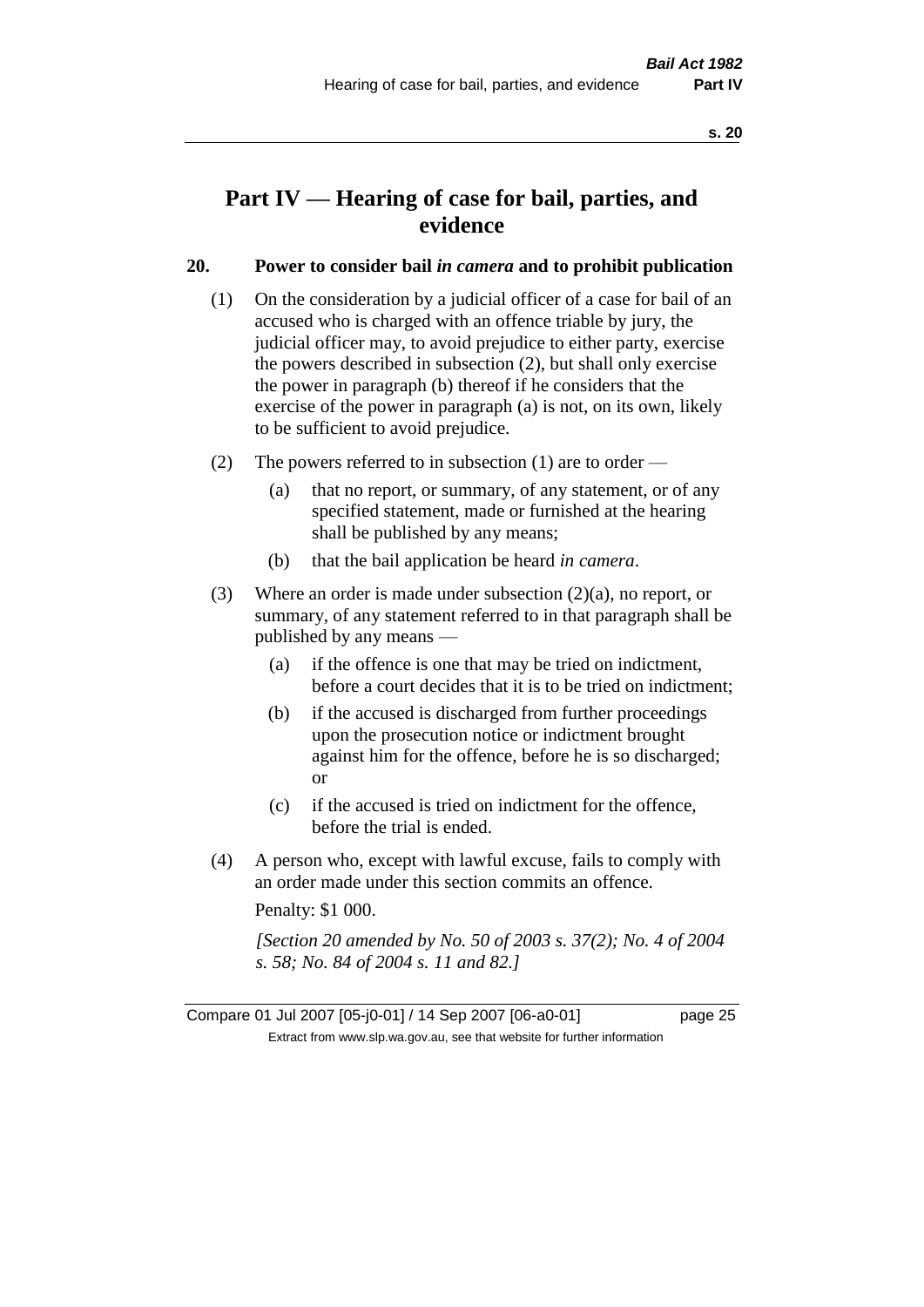#### **21. Parties**

- (1) The parties to proceedings on a case for bail are the prosecutor and the accused and, subject to subsection (2), no other person shall be a party to, or be represented at, the proceedings.
- (2) Nothing in subsection (1) affects the right of
	- (a) the Attorney General to apply for leave, or be an appellant, under Part 2 of the *Criminal Appeals Act 2004*;
	- (b) the State Solicitor or the Deputy Director of Public Prosecutions (Commonwealth) to receive notice and be heard under section 7A(2); or
	- (c) an officer referred to in section 33 of the *Children's Court of Western Australia Act 1988* to be present at and participate in proceedings concerning a child under that section.

*[Section 21 amended by No. 15 of 1988 s. 9; No. 49 of 1988 s. 84; No. 33 of 1989 s. 18; No. 31 of 1993 s. 7; No. 65 of 2003 s. 88(3); No. 59 of 2004 s. 141; No. 84 of 2004 s. 11 and 82.]* 

## **22. Evidence**

A judicial officer or authorised person may in considering any case for bail receive and take into account such information as he thinks fit whether or not the same would normally be admissible in a court of law.

#### **23. Accused not bound to supply information**

An accused is not obliged to complete, or furnish information for, the prescribed form referred to in section  $8(1)(b)$ , or for any revision thereof, or to furnish any information, whether on oath or otherwise, for the purpose of having his case for bail considered.

*[Section 23 amended by No. 84 of 2004 s. 82.]* 

page 26 Compare 01 Jul 2007 [05-j0-01] / 14 Sep 2007 [06-a0-01] Extract from www.slp.wa.gov.au, see that website for further information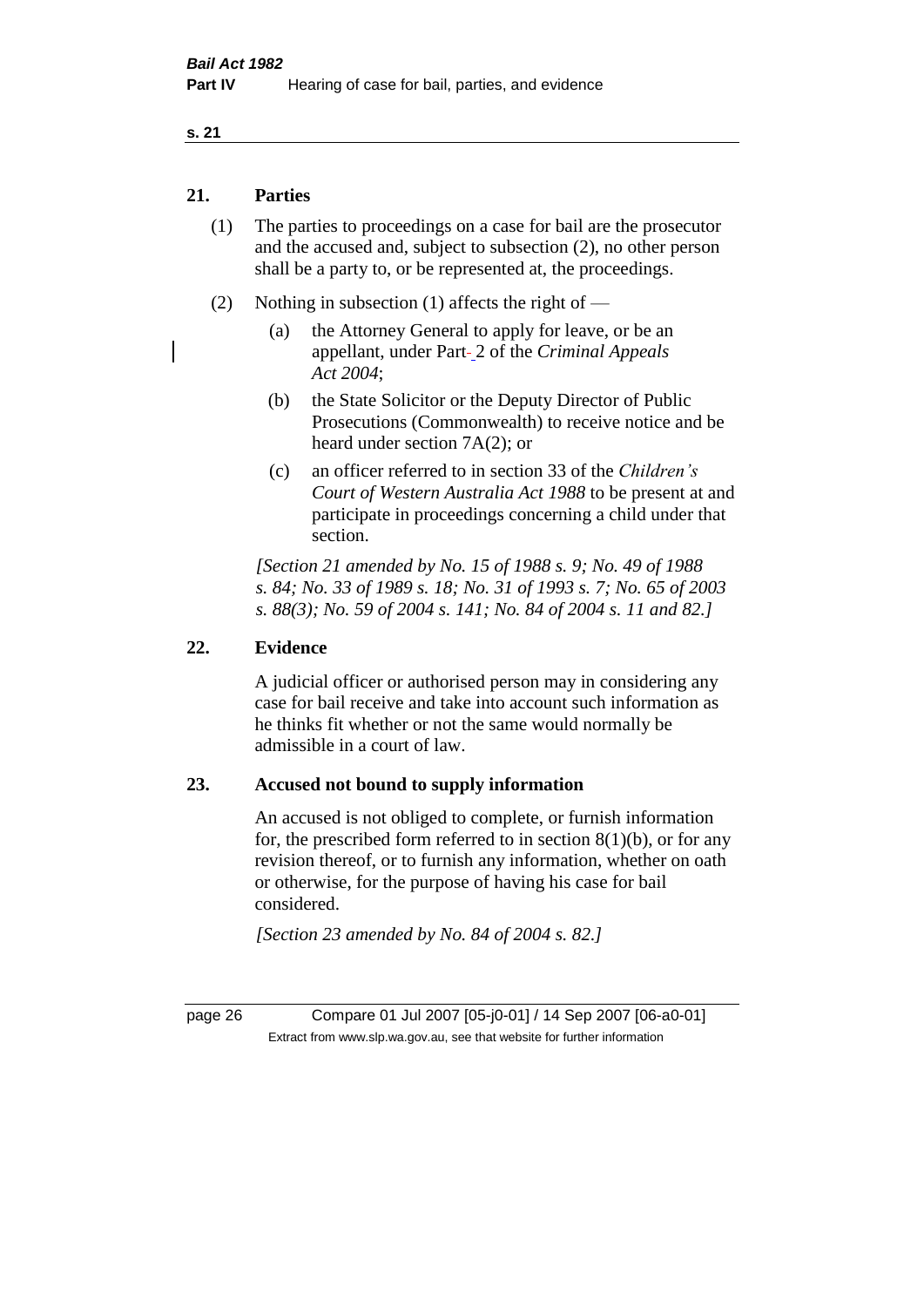#### **24. Information may be referred to police officer for verification or for report**

- (1) A judicial officer or authorised officer who is called upon to consider a case for bail may —
	- (a) request that any information placed before the judicial officer or authorised officer by the accused for the purposes of the case be verified by a police officer, and to that end may refer to a police officer the prescribed form mentioned in section 8(1)(b), after it has been completed or revised;
	- (b) request that a report on any matter mentioned in Part-C of Schedule 1, so far as it applies to an accused whose case is being or to be considered, be made by a police officer.
- (2) Where a reference or request is made under subsection (1) a police officer shall, as soon as is practicable —
	- (a) make a report to the judicial officer or the authorised officer accordingly; and
	- (b) furnish a copy of the report to the accused or his solicitor or counsel.

*[Section 24 inserted by No. 61 of 1990 s. 6; amended by No. 45 of 1993 s. 12; No. 84 of 2004 s. 11 and 82.]* 

#### **24A. Information may be referred to community corrections officer for verification or for report**

- (1) A judicial officer who is called upon to consider a case for bail may refer to a community corrections officer any matter referred to in section 24(1) and may request a community corrections officer to do any matter referred to in that section.
- (2) A judicial officer who is called upon to consider a case for bail and who desires to impose a home detention condition as a condition on a grant of bail, shall request that a report be made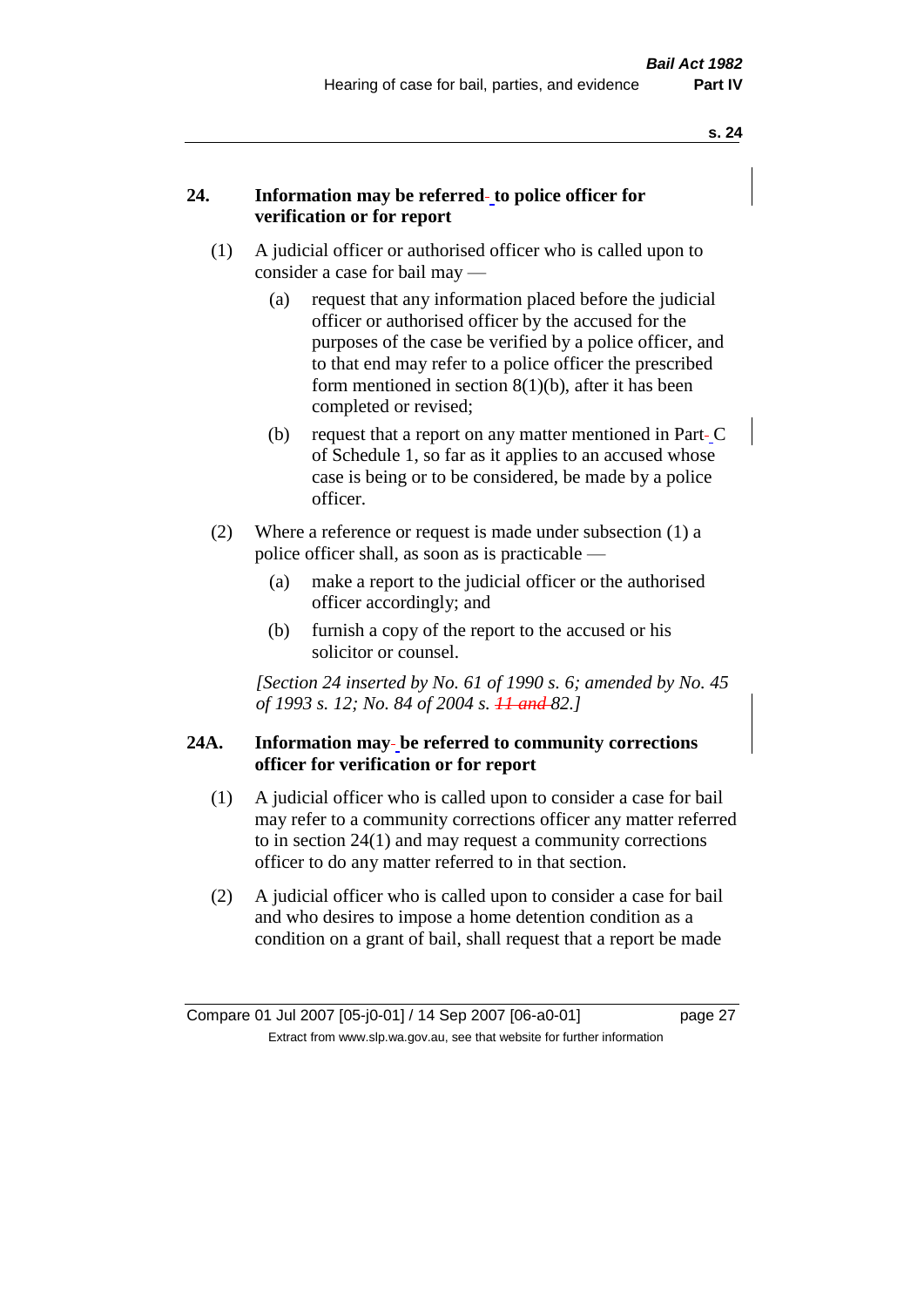by a community corrections officer about the suitability of the accused to be subject to a home detention condition.

- (3) Where a reference or a request is made under subsection (1) or a report is requested under subsection (2) a community corrections officer shall, as soon as is practicable, make a report to the judicial officer and, at the discretion of the judicial officer, copies may be made available to the prosecution or to the accused or his solicitor or counsel.
- (4) Where a community corrections officer makes a report that an accused is suitable to be subject to a home detention condition, the officer shall annex to the report and provide to the accused or his solicitor or counsel, a list of those conditions in rules made under section 50L that may be applied to the accused by the CEO (corrections) while the accused is subject to the home detention condition.

*[Section 24A inserted by No. 61 of 1990 s. 7; amended by No. 31 of 1993 s. 9; No. 84 of 2004 s. 11 and 82; No. 65 of 2006 s. 53.]* 

# **25. Protection of accused as to information given for bail purposes**

A statement made by an accused to a judicial officer or authorised officer for the purpose of a decision whether bail should be granted to him for any appearance in court for an offence shall not be admissible in evidence against him at his trial for that offence.

*[Section 25 amended by No. 84 of 2004 s. 82.]* 

# **26. Record of decision and reasons**

- (1) A bail record form shall be completed by an authorised officer or a justice if he —
	- (a) refuses to grant bail to an accused;

page 28 Compare 01 Jul 2007 [05-j0-01] / 14 Sep 2007 [06-a0-01] Extract from www.slp.wa.gov.au, see that website for further information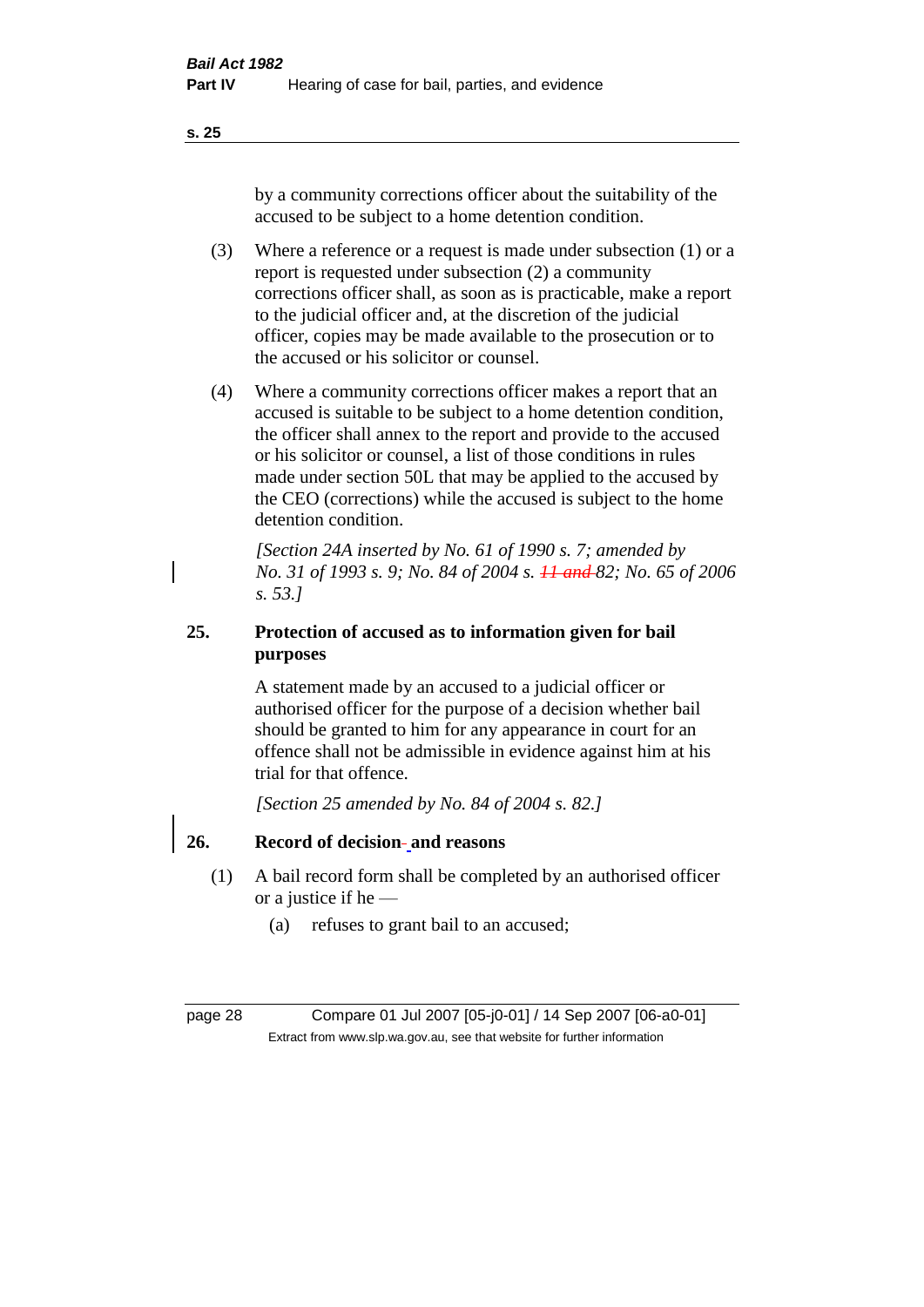- (b) grants bail to an accused in the circumstances referred to in clause 3 of Part B of Schedule 1; or
- (c) imposes any condition on a grant of bail and it appears to him that the accused is dissatisfied with the condition.
- (2) Where a judicial officer, other than a justice
	- (a) refuses to grant bail to an accused; or
	- (b) imposes any condition on a grant of bail and it appears to him that the accused is dissatisfied with the condition,

a record of the decision and of the reasons therefor shall be made.

- (3) The accused, the prosecutor or an intending prosecutor shall be entitled, upon request, to be furnished with a copy of the bail record form or, where subsection (2) applies, of the record made.
- (4) For the purposes of this section
	- (a) references to a justice do not include a magistrate or a Judgejudge of the District Court or the Supreme Court or the Children's Court who is a justice; and
	- (b) a bail record form is a prescribed form designed to contain a summary of the matters relevant to the decision as to the bail of an accused, including those matters set out in Part C of Schedule 1, the decision made, and the reasons for the decision.

*[Section 26 inserted by No. 15 of 1988 s. 10; amended by No. 49 of 1988 s. 85; No. 45 of 1993 s. 12; No. 59 of 2004 s. 141; No. 84 of 2004 s. 82.]* 

## **27. Transmission of relevant papers to court**

(1) An authorised officer and a judicial officer who consider an accused's case for bail for an appearance for an offence and a person before whom a bail undertaking or a surety undertaking is entered into shall ensure that the relevant papers are sent as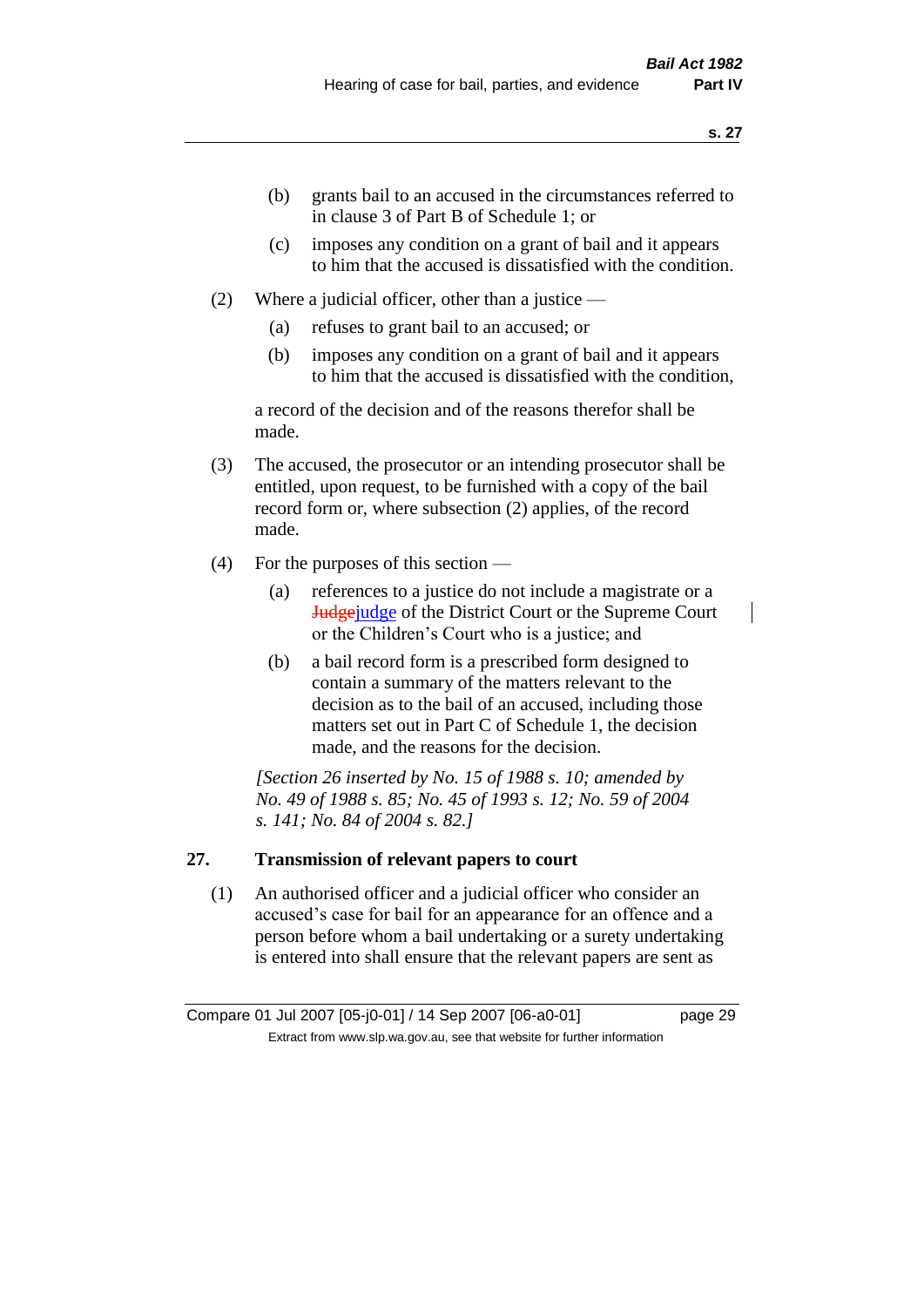#### **s. 27A**

soon as is practicable, to the court before which the accused is required to appear.

(2) In subsection (1) **"the relevant papers"** in relation to any particular officer or person means such papers as are prescribed to be sent by that officer or person.

*[Section 27 amended by No. 84 of 2004 s. 82; No. 59 of 2006 s. 7(2).]* 

#### **27A. Transmission of papers to CEO (corrections)**

A judicial officer who grants bail subject to a home detention condition shall ensure that a copy of the bail record form and of the bail undertaking are sent as soon as is practicable to the CEO (corrections).

*[Section 27A inserted by No. 61 of 1990 s. 8; amended by No. 31 of 1993 s. 9; No. 65 of 2006 s. 53.]* 

page 30 Compare 01 Jul 2007 [05-j0-01] / 14 Sep 2007 [06-a0-01] Extract from www.slp.wa.gov.au, see that website for further information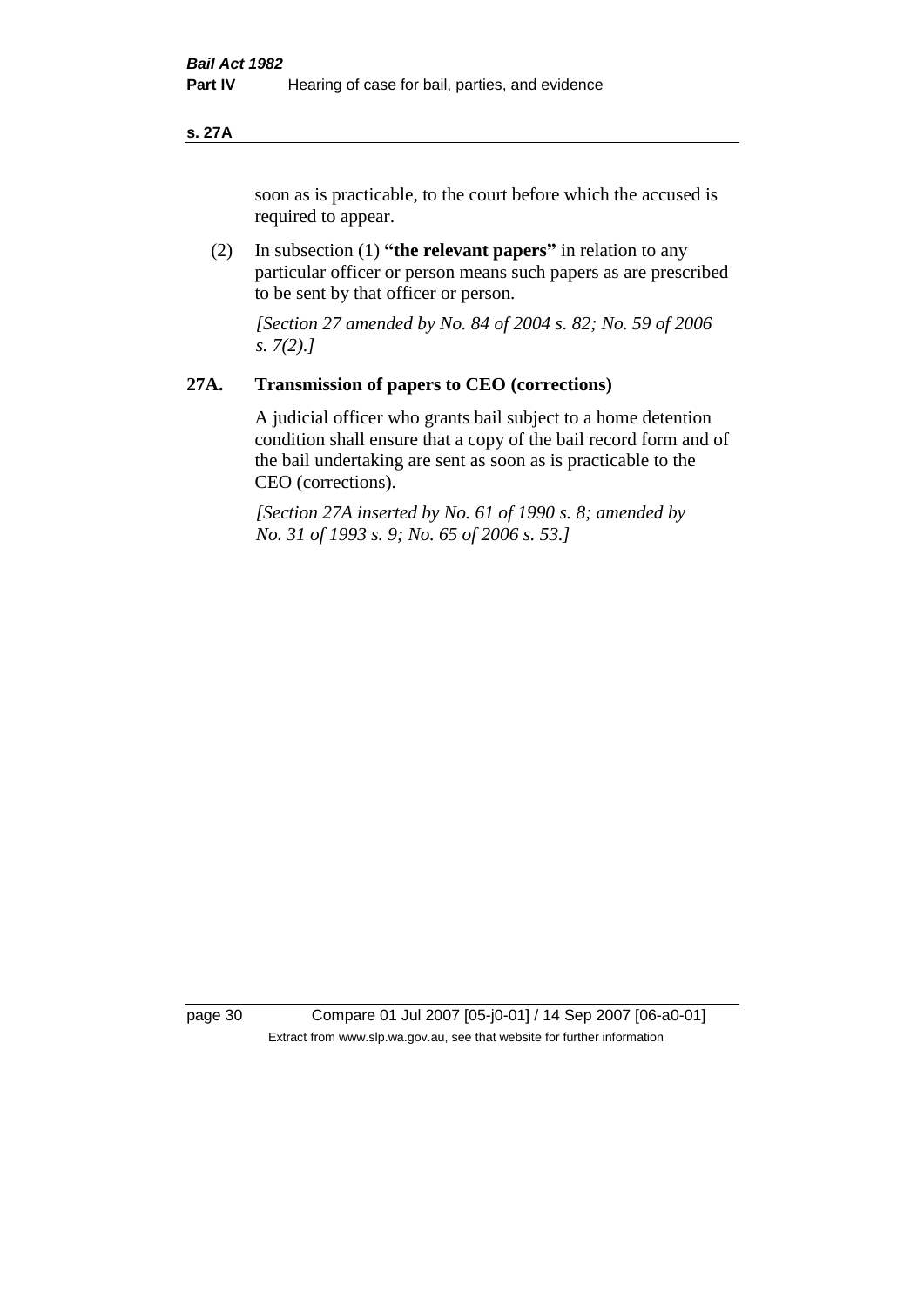# **Part V — Bail undertakings**

#### **28. Bail undertaking**

- (1) A person shall not be released on bail for an appearance in court unless he has entered into a bail undertaking for that appearance or is deemed to have done so under section 31(3).
- (2) A bail undertaking is an undertaking in writing by an accused in the prescribed form —
	- (a) that he will appear at a time and place specified, or deemed by section 31(3) to be specified, in the undertaking;
	- (b) that if he fails to appear at that time and place he will as soon as is practicable —
		- (i) notify the registrar of the court at which he is required to appear of the cause of his failure; and
		- (ii) appear at that court when the court is sitting;
	- (c) that he will comply with such conditions as may be imposed on him under clause 2 of Part D of Schedule 1;
	- (d) that he will comply with any home detention condition which may be imposed as a condition on a grant of bail to him pursuant to clause 3 of Part D of Schedule 1,

and containing any agreement as to forfeiture of money by the accused which may be required pursuant to clause 1 of that Part.

- (3) A bail undertaking for any appearance may be entered into in respect of more than one offence.
- (4) The undertakings mentioned in subsection  $(2)(a)$  and (b) are, subject to section 34, enforceable under sections 51, 57 and 58.

*[Section 28 amended by No. 61 of 1990 s. 9; No. 45 of 1993 s. 12; No. 59 of 2004 s. 141; No. 84 of 2004 s. 82.]* 

Compare 01 Jul 2007 [05-j0-01] / 14 Sep 2007 [06-a0-01] page 31 Extract from www.slp.wa.gov.au, see that website for further information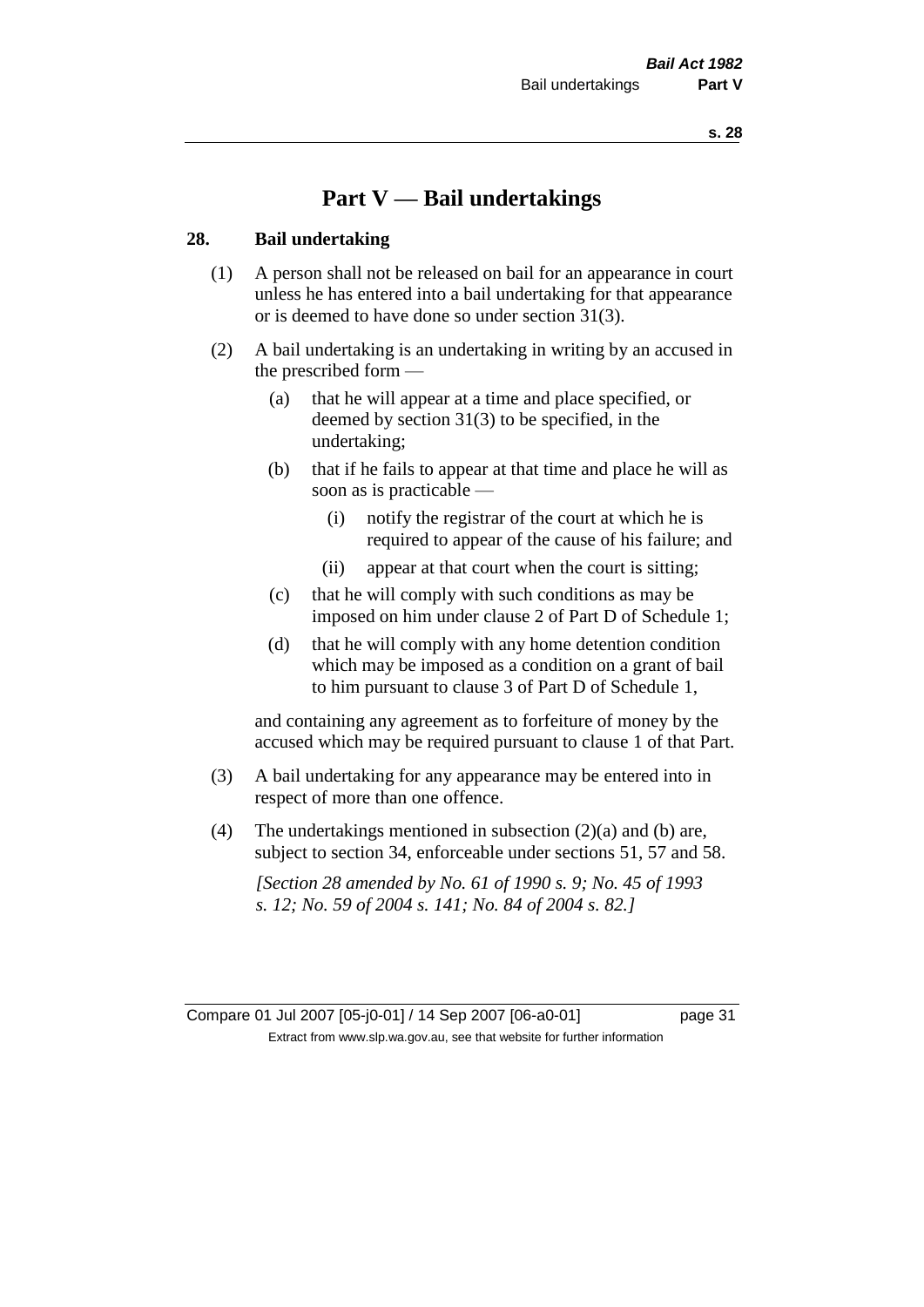#### 29. **Before whom bail undertaking-may be entered into**

A bail undertaking need not be entered into before the judicial officer or authorised officer who granted bail but may be entered into before any of the following persons —

- (a) a judicial officer;
- (b) the Principal Registrar or a  $\frac{1}{\text{Registrar}}$  registrar of the Supreme Court;
- (c) the Registrarregistrar or a Deputy Registrardeputy registrar of the District Court;
- (d) a registrar of the Magistrates Court;
- (da) a registrar of the Children's Court;
- (e) a coroner's registrar within the meaning of the *Coroners Act 1996*;
- (f) an authorised police officer;
- (g) an associate of a  $\frac{\text{Hedge}\text{d}q}{\text{Hedge}}$  of the Supreme Court or of the District Court or of the Children's Court;
- (h) where the accused is in prison, any person for the time being in charge of the prison;
- (i) where the accused is a child, any authorised community services officer.

*[Section 29 amended by No. 15 of 1988 s. 11; No. 49 of 1988 s. 86; No. 2 of 1996 s. 61; No. 59 of 2004 s. 141; No. 84 of 2004 s. 82.]* 

# **30. Duties of person before whom bail undertaking is entered into**

- (1) The person before whom a bail undertaking is to be entered into by an accused shall before it is entered into —
	- (a) (i) read the undertaking to the accused; or
		- (ii) be informed by the accused that the accused has read it; or
		- (iii) if necessary, have the undertaking translated to the accused;

page 32 Compare 01 Jul 2007 [05-j0-01] / 14 Sep 2007 [06-a0-01] Extract from www.slp.wa.gov.au, see that website for further information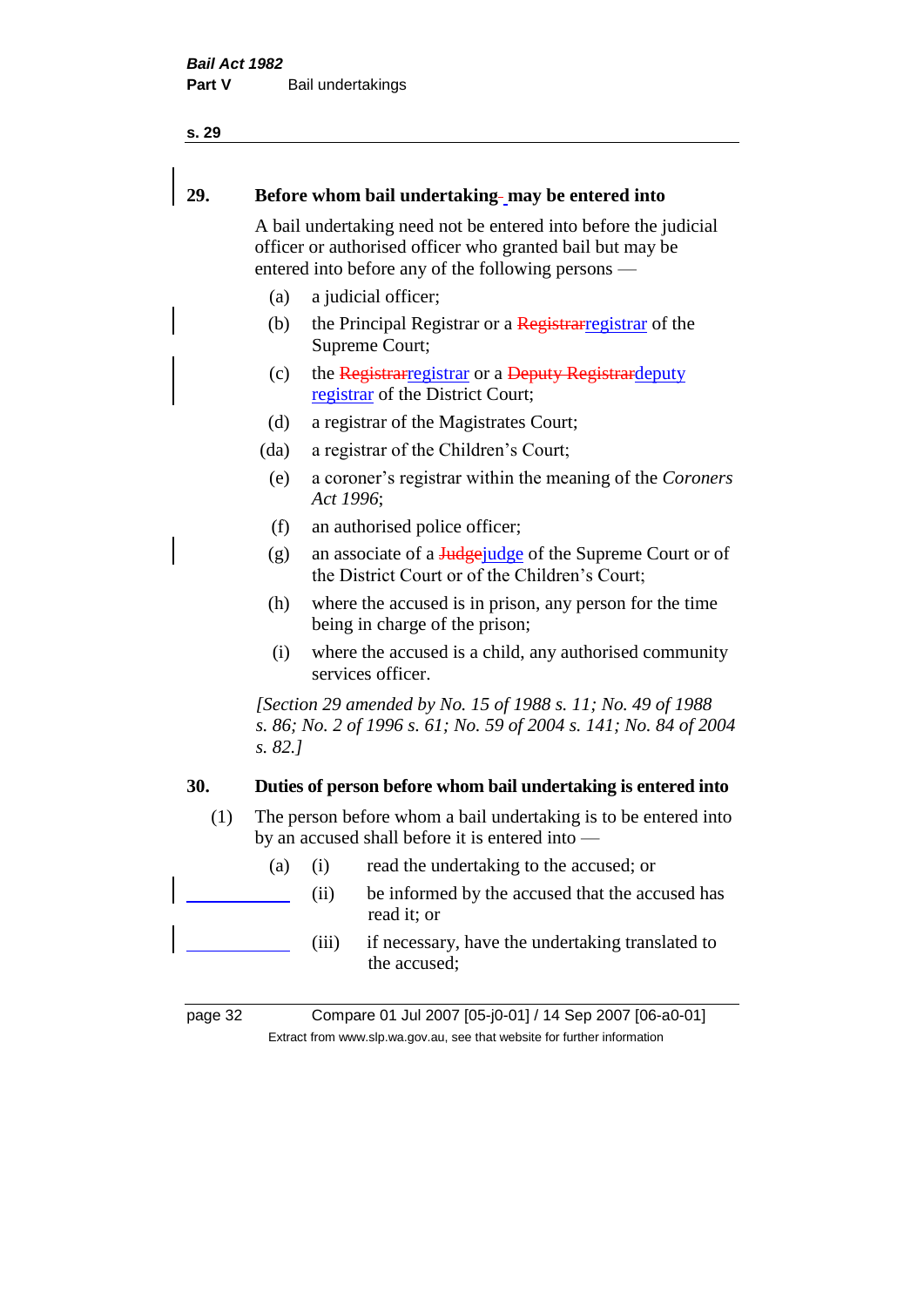and

- (b) ensure that all conditions which are to be complied with before the release of the accused have been complied with.
- (2) The person before whom a bail undertaking is entered into by an accused shall give to him, or cause to be given to him —
	- (a) a copy of the bail undertaking as duly completed; and
	- (b) a notice in writing in the prescribed form showing
		- (i) his obligations pursuant to the undertaking; and
		- (ii) the consequences of his failure to comply with them.
- (3) The person before whom a bail undertaking is entered into by an accused shall enquire of the accused whether he requires the notice referred to in subsection (2)(b) to be read or translated to him and shall take such steps as are necessary to comply with any such requirement of the accused.

*[Section 30 inserted by No. 15 of 1988 s. 12; amended by No. 84 of 2004 s. 82.]* 

#### **31. Different time and place for appearance may be substituted**

- (1) A different time or a different time and place may be substituted in accordance with this section for the time and place for appearance specified, or deemed by this section to be specified, in a bail undertaking.
- (2) A different time, or a different time and place, for the appearance by the accused may be substituted as mentioned in subsection  $(1)$  —
	- (a) upon an adjournment of proceedings at which the accused is present, by the judicial officer, if he has power to grant bail for that appearance, fixing a time and place for the resumed proceedings and notifying the accused orally thereof;

Compare 01 Jul 2007 [05-j0-01] / 14 Sep 2007 [06-a0-01] page 33 Extract from www.slp.wa.gov.au, see that website for further information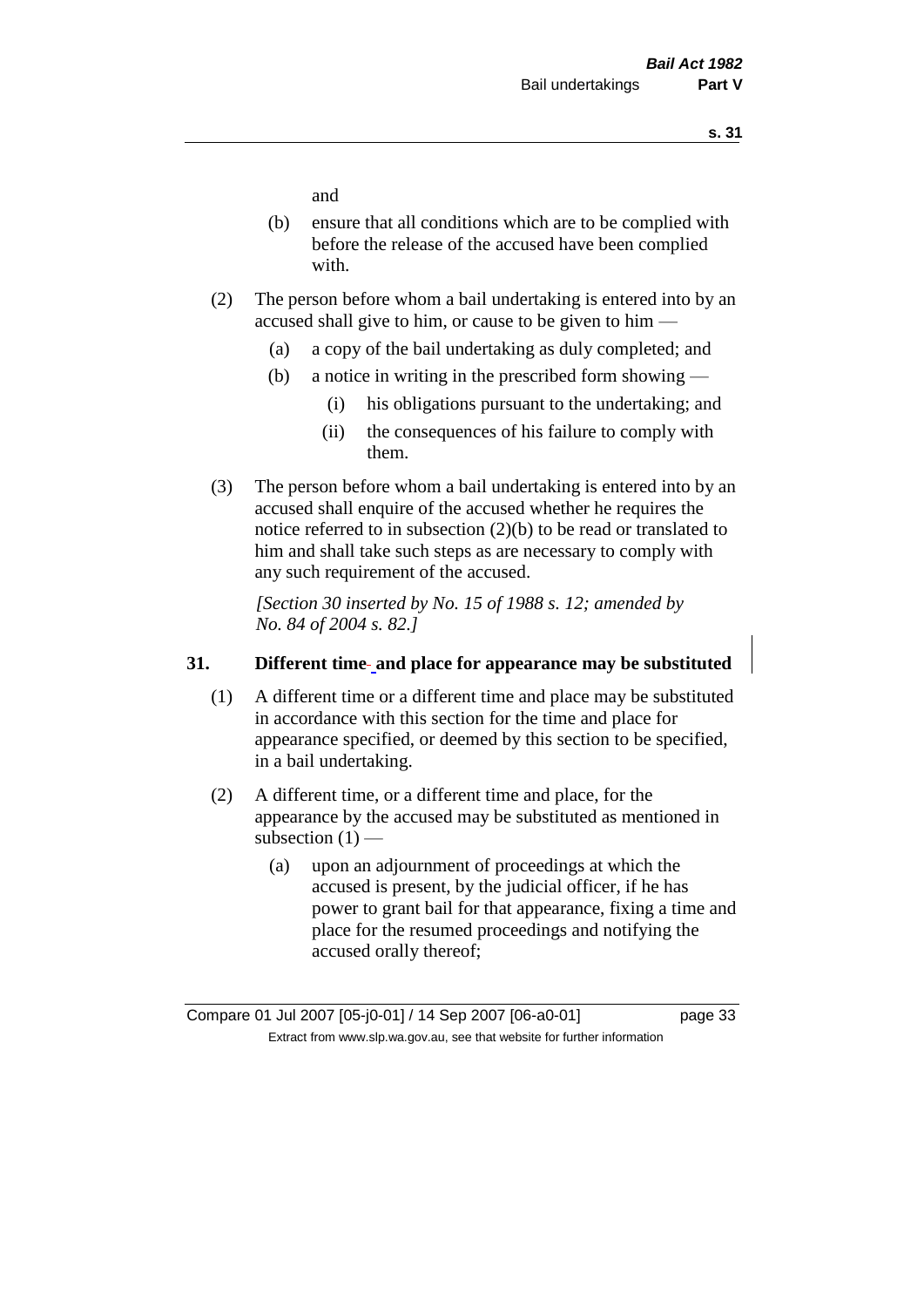(b) upon an adjournment of proceedings from which the accused is absent for reasonable cause, by the judicial officer, if he has power to grant bail for that appearance, fixing a time and place for the resumed proceedings and directing the registrar of the court to give written notice thereof to the accused;

- (c) where
	- (i) a Judgejudge of the Supreme Court or a **Judge** judge of the Children's Court has granted bail to an accused under section 15; and
	- (ii) a judicial officer, other than such a Judgejudge, has committed the accused to the Supreme Court,

by a Judgejudge of the Supreme Court notifying the accused orally, or directing the registrar of the court to give written notice to the accused of the time or time and place for the proceedings;

- (d) where
	- (i) a Judge judge of the Supreme Court or a Judgejudge of the Children's Court has granted bail to an accused under section 15;
	- *[(ii) deleted]*
	- (iii) the judicial officer is satisfied that there has been no material change in the facts or circumstances which applied on the grant of bail,

by the judicial officer notifying the accused orally, or directing the registrar of the court to give written notice to the accused, of the time or time and place for the resumed proceedings;

(e) upon a committal to the Supreme Court or District Court, by a judicial officer, if he has power to grant bail for that appearance, fixing a specified day in a specified sitting or session of that court and directing the registrar of the court to give written notice thereof to the accused;

**s. 31**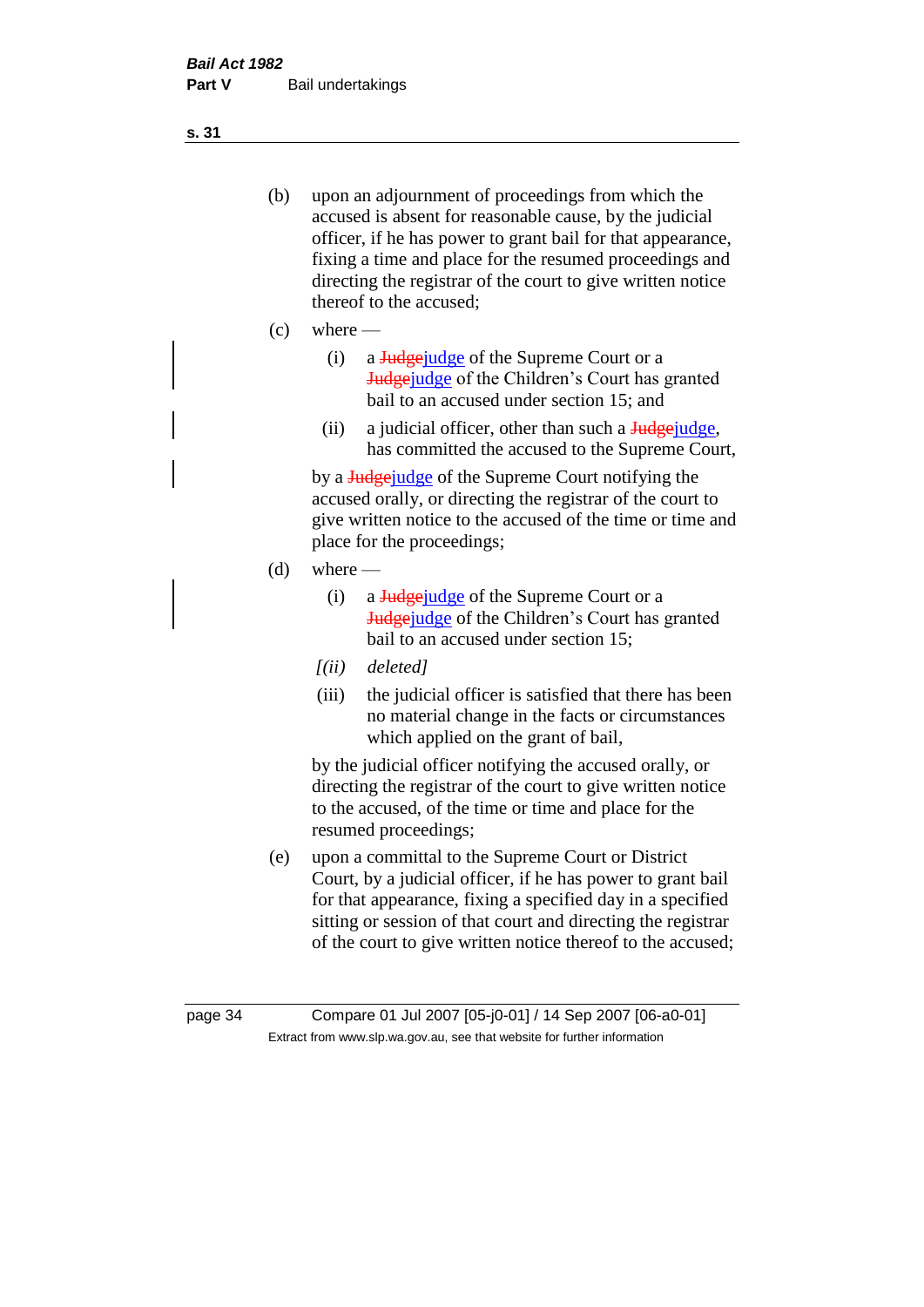- (f) where an accused has been committed for trial in the Supreme Court or the District Court in a specified sitting or session thereof or on a specified day in a specified sitting or session thereof, by an officer of the court fixing a time for the trial in that sitting or session and giving written notice thereof to the accused;
- (g) if the parties agree to a different time or a different time and place for the proceedings, by an officer of the court giving written notice thereof to the accused.
- (3) Where a different time or a different time and place is notified to an accused pursuant to subsection (2) the bail undertaking shall be deemed to be amended to specify that time or that time and place for appearance, and the terms and conditions thereof shall continue to apply as so amended as if the accused had entered into the bail undertaking in that form.
- (4) Where the power in subsection  $(2)(b)$  is exercised upon an adjournment of proceedings the right of the accused to be at liberty under section 11(1) does not lapse by reason only that there is an interval between the adjournment of the proceedings and the time when he is notified of the time and place for the resumed proceedings.

*[Section 31 amended by No. 15 of 1988 s. 13; No. 49 of 1988 s. 87; No. 27 of 2002 s. 21; No. 59 of 2004 s. 141; No. 84 of 2004 s. 82.]* 

### **32. Giving and proof of notices under section 31**

- (1) A written notice to an accused under section 31(2), shall be given to him personally or sent to him by registered post or telegram at his address appearing in his bail undertaking or notified under section 60.
- (2) Without limiting section 75(2) of the *Interpretation Act 1984*, **"registered post"** in subsection (1) includes any method of post whereby an acknowledgment of receipt is obtained from the person to whom a letter is addressed; and if a notice is sent to a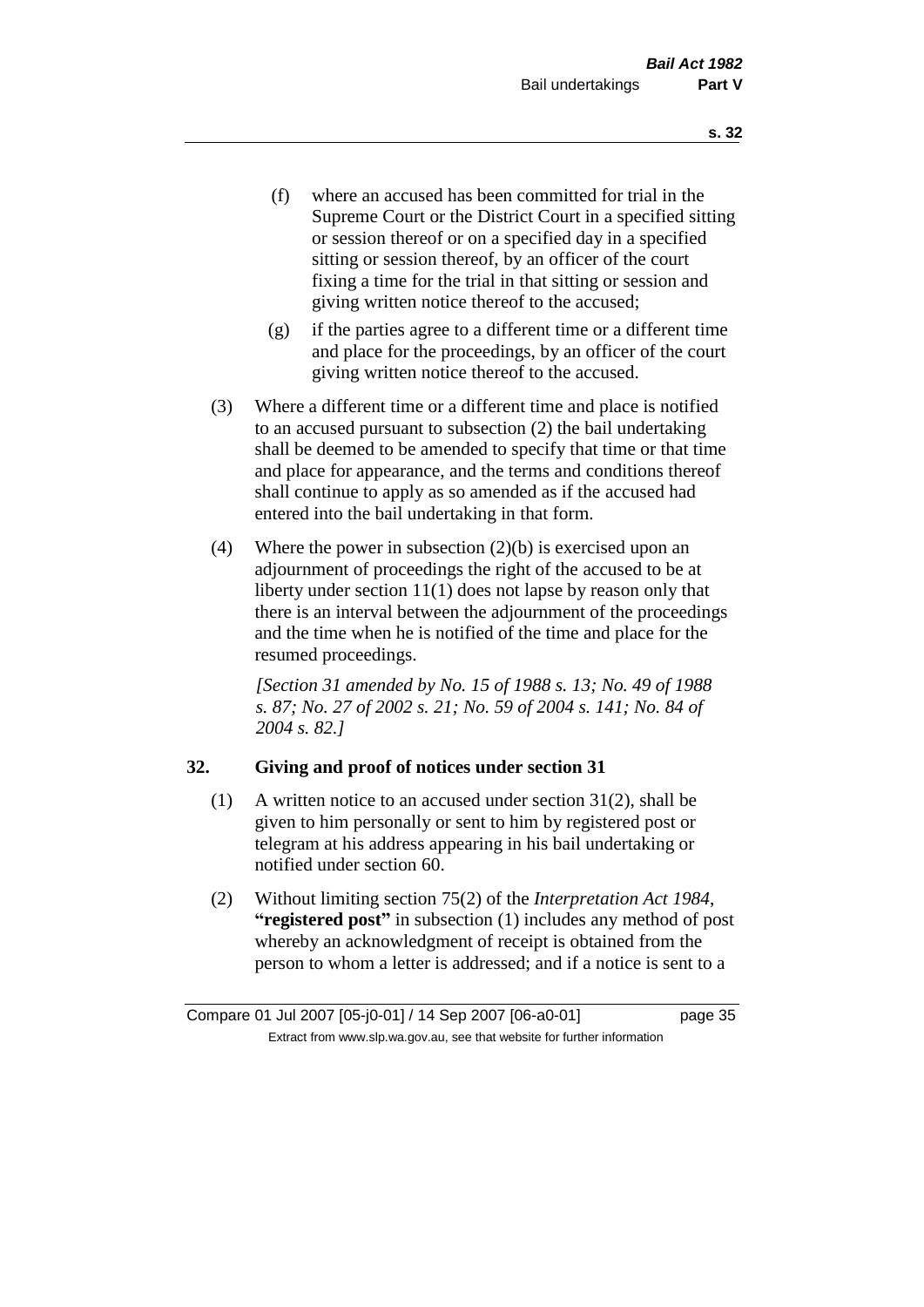person by that method, production of an acknowledgment purporting to be signed by that person shall be evidence of his receipt of the same.

- (3) If notice is sent by registered post (otherwise than as mentioned in subsection (2)) or by telegram it shall be presumed, unless the contrary is shown, to have been received and at the time when, in the ordinary course of events, the letter or telegram would have been delivered.
- (4) The judicial officer who under section  $31(2)(a)$  notifies an accused of the time and place for resumed proceedings shall endorse on the accused's bail undertaking a certificate showing details of such time and place and that he notified the accused thereof.
- (5) In any proceedings
	- (a) a document purporting to be a copy of a notice referred to in subsection (1) shall be evidence of the terms of the notice;
	- (b) an endorsement on a bail undertaking purporting to be a certificate referred to in subsection (4) shall be evidence of the matters appearing therein without proof of the signature of the judicial officer who made it.

*[Section 32 amended by No. 74 of 1984 s. 12; No. 84 of 2004 s. 82.]* 

# **33. Judicial officer may order accused to enter into bail undertaking**

(1) Where bail is granted to an accused by a judicial officer, whether with or without any condition being attached thereto, and the accused fails or refuses to enter into a bail undertaking in terms of the grant, the judicial officer who granted bail may, subject to subsection (3), order that the accused enter into the bail undertaking within such time as he may specify.

page 36 Compare 01 Jul 2007 [05-j0-01] / 14 Sep 2007 [06-a0-01] Extract from www.slp.wa.gov.au, see that website for further information

**s. 33**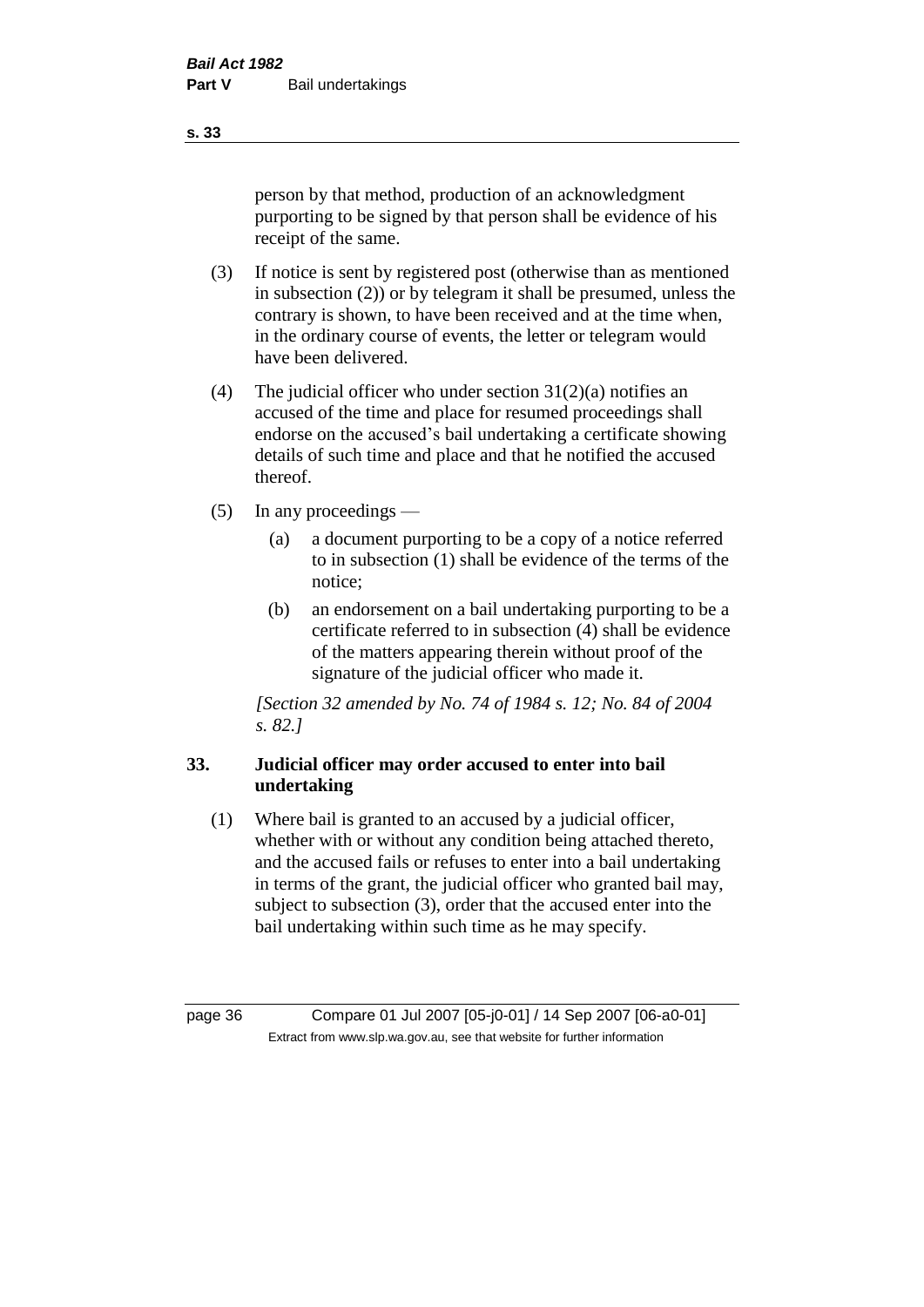- (2) If an accused does not comply with an order under subsection (1), the judicial officer may, subject to subsection (3), further order that a bail undertaking, in such form as the judicial officer may approve, shall be deemed to have been entered into by the accused on the date of such further order, and thereupon that undertaking shall be treated as if it had been duly entered into by the accused for the purposes of this Act.
- (3) A judicial officer shall not
	- (a) make an order under subsection (2) unless he has personally informed the accused of the terms and effect of the order made under subsection (1);
	- (b) exercise any of the powers conferred on him by this section unless he is satisfied that the accused has the capacity to enter into and comply with the undertaking.

*[Section 33 amended by No. 84 of 2004 s. 82.]* 

### **34. Cessation and suspension of bail undertaking**

A bail undertaking ceases to have effect —

- (a) upon the revocation of bail under section 55;
- (b) upon the death of the accused, but only if no order has been made under section 57;
- (c) subject to section 31, upon the appearance in court by the accused as required by his bail undertaking;
- (d) upon the discharge of the accused according to law from any further proceedings for the offence, or all of the offences, to which the bail undertaking relates;
- (e) during any period before the time at which the accused is required to appear in court when he is in custody for any other offence or reason.

*[Section 34 amended by No. 84 of 2004 s. 82.]* 

Compare 01 Jul 2007 [05-j0-01] / 14 Sep 2007 [06-a0-01] page 37 Extract from www.slp.wa.gov.au, see that website for further information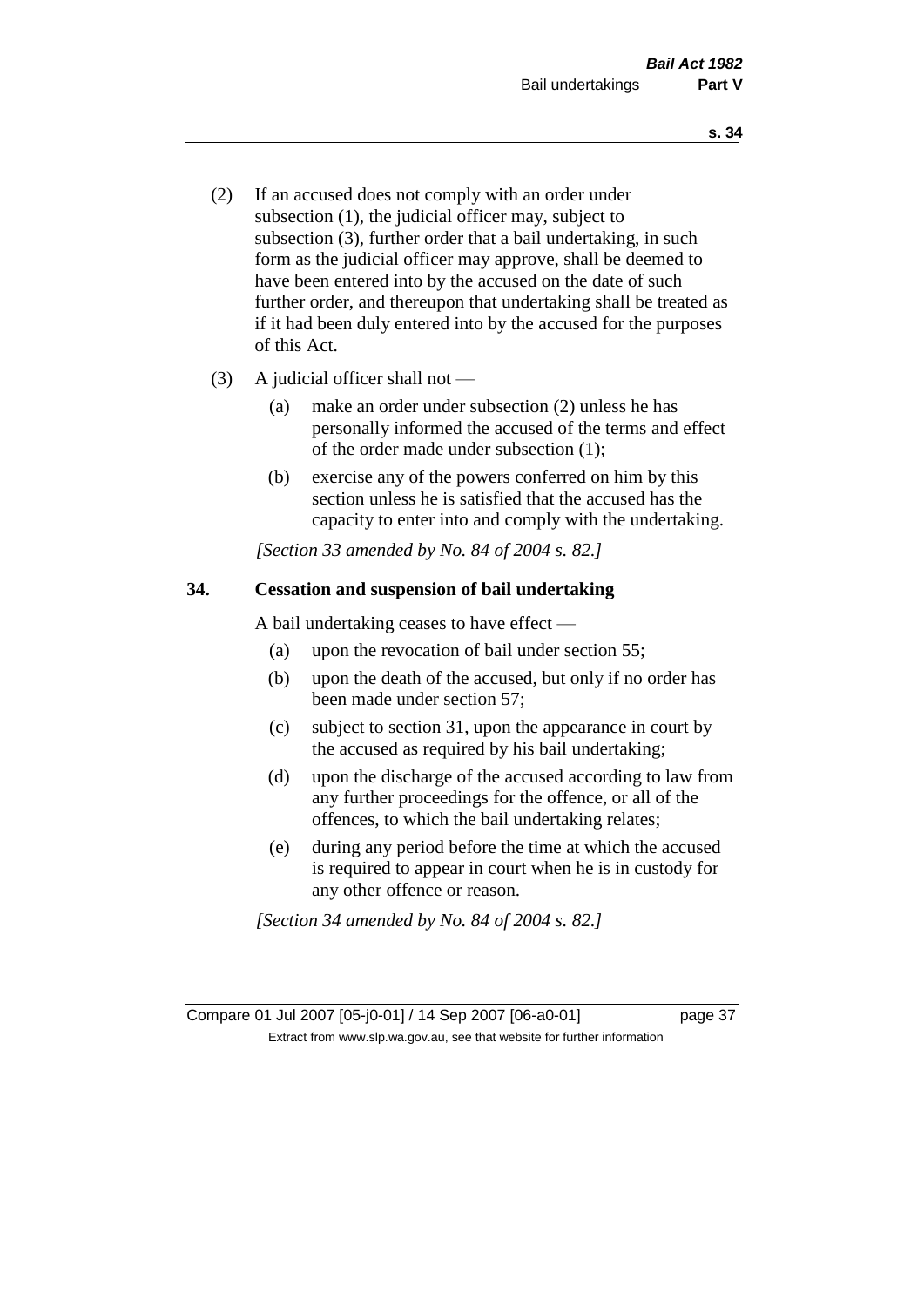**s. 35**

# **Part VI — Sureties and surety undertakings**

# **35. Meaning of surety and surety undertaking**

- (1) A surety is a person who, as a condition of the grant of bail to an accused, enters into a surety undertaking, that is to say, undertakes in writing that he will, subject to this Act, forfeit a specified amount of money if the accused fails to comply with any requirement of his bail undertaking mentioned in section  $28(2)(a)$  and  $(b)(ii)$ .
- (2) A surety is required to be approved under section 40.
- (3) A forfeiture of money by a surety as mentioned in subsection (1) is enforceable as provided in section 49 but not otherwise.

*[Section 35 amended by No. 84 of 2004 s. 82.]* 

### **36. Authority to approve sureties**

- (1) The decision whether an applicant should be approved as a surety in any case shall be made, on notice to the prosecutor in the prescribed manner —
	- (a) where a judicial officer imposed the requirement for a surety in that case, by that judicial officer or by a judicial officer whose jurisdiction is co-extensive with that judicial officer's;
	- (b) where an authorised officer imposed the requirement for a surety in that case, by that or any other authorised officer; or
	- (c) where subsection (2) applies, by an officer of the court authorised under that subsection.
- (2) A judicial officer when granting bail to an accused subject to a requirement for a surety or sureties may authorise a justice, a registrar of any court or an associate of a **Judge** judge of the Supreme Court or of the District Court or of the Children's

page 38 Compare 01 Jul 2007 [05-j0-01] / 14 Sep 2007 [06-a0-01] Extract from www.slp.wa.gov.au, see that website for further information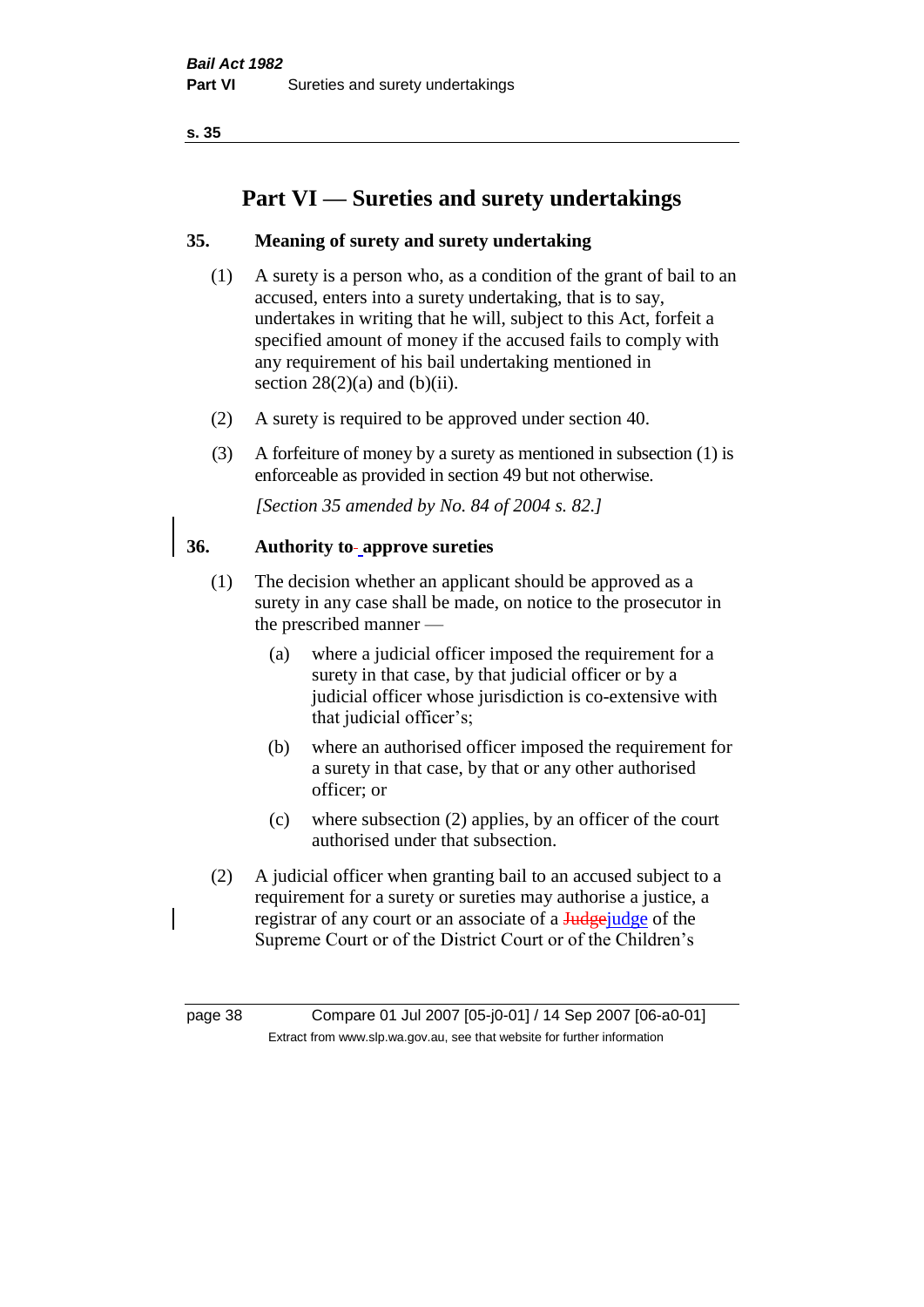#### **s. 37**

Court, by name or office, to decide whether any applicant should be approved as a surety in that case.

*[Section 36 amended by No. 15 of 1988 s. 14; No. 49 of 1988 s. 88; No. 59 of 2004 s. 141; No. 84 of 2004 s. 82.]* 

#### **37. Proposed surety to receive certain information and prescribed form for completion**

- (1) Whenever an officer referred to in section 36(1) is called upon to decide whether an applicant should be approved as a surety, he shall ensure that the applicant is, or has been, given —
	- (a) a duly completed notice in the prescribed form showing details of the terms and conditions on which bail has been granted to the accused in whose case the surety is required;
	- (b) such information in writing as to the effect of this Act in relation to the rights, obligations and liabilities of sureties as is prescribed for the purposes of this paragraph; and
	- (c) a prescribed form of declaration for completion designed to disclose to the officer all information relevant to the decision.
- (2) Before he makes his decision, the officer shall ensure that the applicant furnishes to him the declaration referred to in subsection (1)(c) duly completed.

*[Section 37 amended by No. 84 of 2004 s. 82.]* 

### **38. Persons disqualified from being sureties**

- (1) A person is not qualified to be approved as a surety if  $-$ 
	- (a) he is under 18 years of age; or
	- (b) subject to subsection (2), the value of his assets, after provision is made for his debts and liabilities, is less than the amount which he might become liable to forfeit under his proposed surety undertaking; or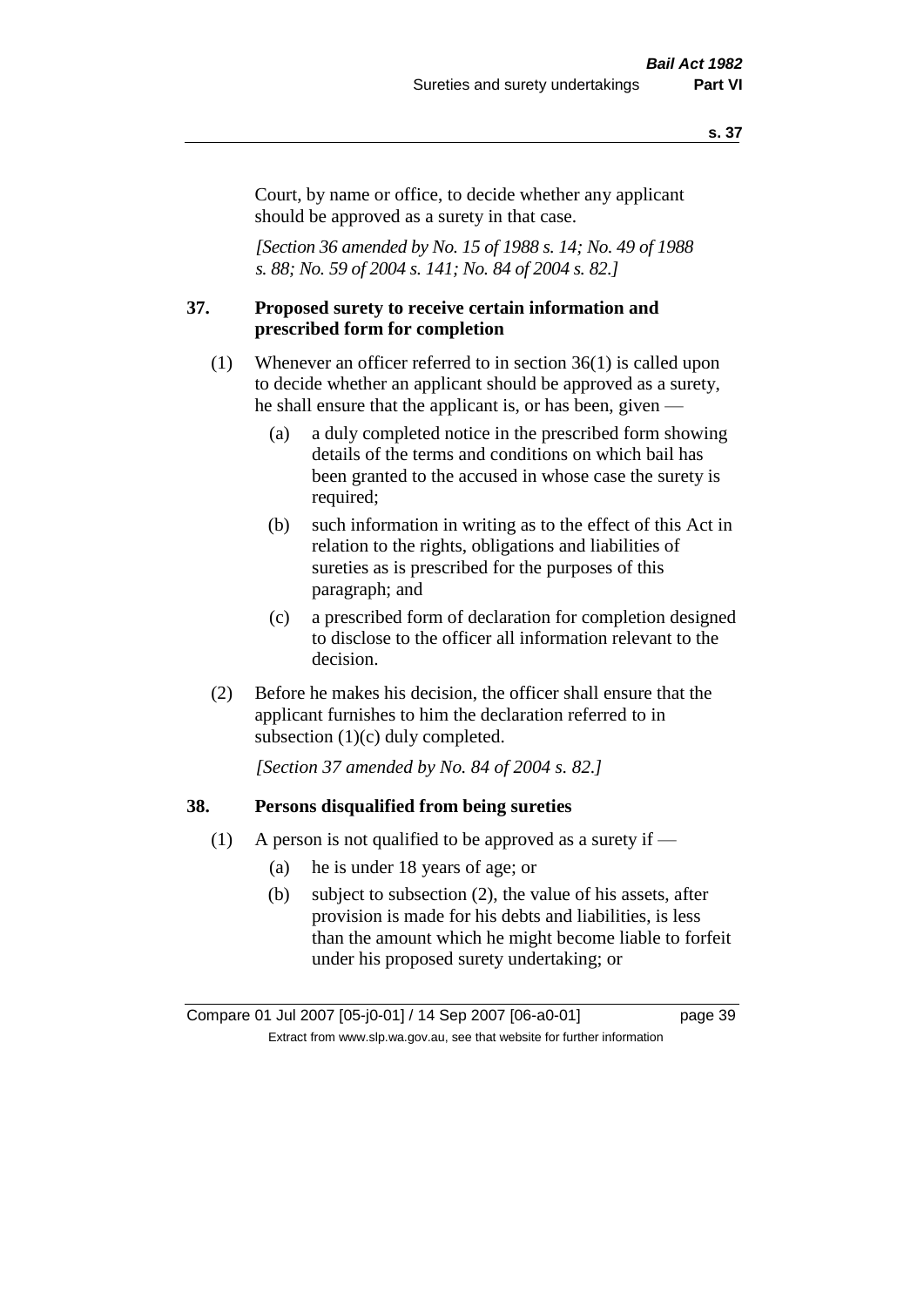(c) there are reasonable grounds for believing that he has been, or will be, indemnified by any person against any forfeiture referred to in paragraph (b).

(2) Subsection (1)(b) does not apply where the applicant for approval is required to give security sufficient to cover the amount which he might become liable to forfeit.

### **39. Matters relevant to approval of sureties**

In determining whether an applicant is suitable to be a surety an officer referred to in section 36(1) shall have regard to all matters which appear to him to be relevant including, as well as any others, the following —

- (a) the character and antecedents of the applicant;
- (b) his proximity to or connection with the accused, whether by kinship, place of residence or otherwise; and
- (c) his ability to pay, or give security for, the amount which he might become liable to forfeit under his proposed surety undertaking, without excessive hardship to himself or his dependants.

*[Section 39 amended by No. 84 of 2004 s. 82.]* 

### **40. Decision on application by proposed surety**

- (1) Upon receipt of the duly completed declaration referred to in section  $37(1)(c)$ , the officer shall, after making any enquiries which he thinks desirable, make a decision, as soon as is practicable, either to approve or not to approve of the applicant as a surety in that case.
- (2) If the officer does not approve of the applicant as a surety he shall record the reasons for his doing so and inform the applicant and the accused thereof, or cause them to be so informed.

*[Section 40 amended by No. 15 of 1988 s. 15; No. 84 of 2004 s. 82.]* 

page 40 Compare 01 Jul 2007 [05-j0-01] / 14 Sep 2007 [06-a0-01] Extract from www.slp.wa.gov.au, see that website for further information

**s. 39**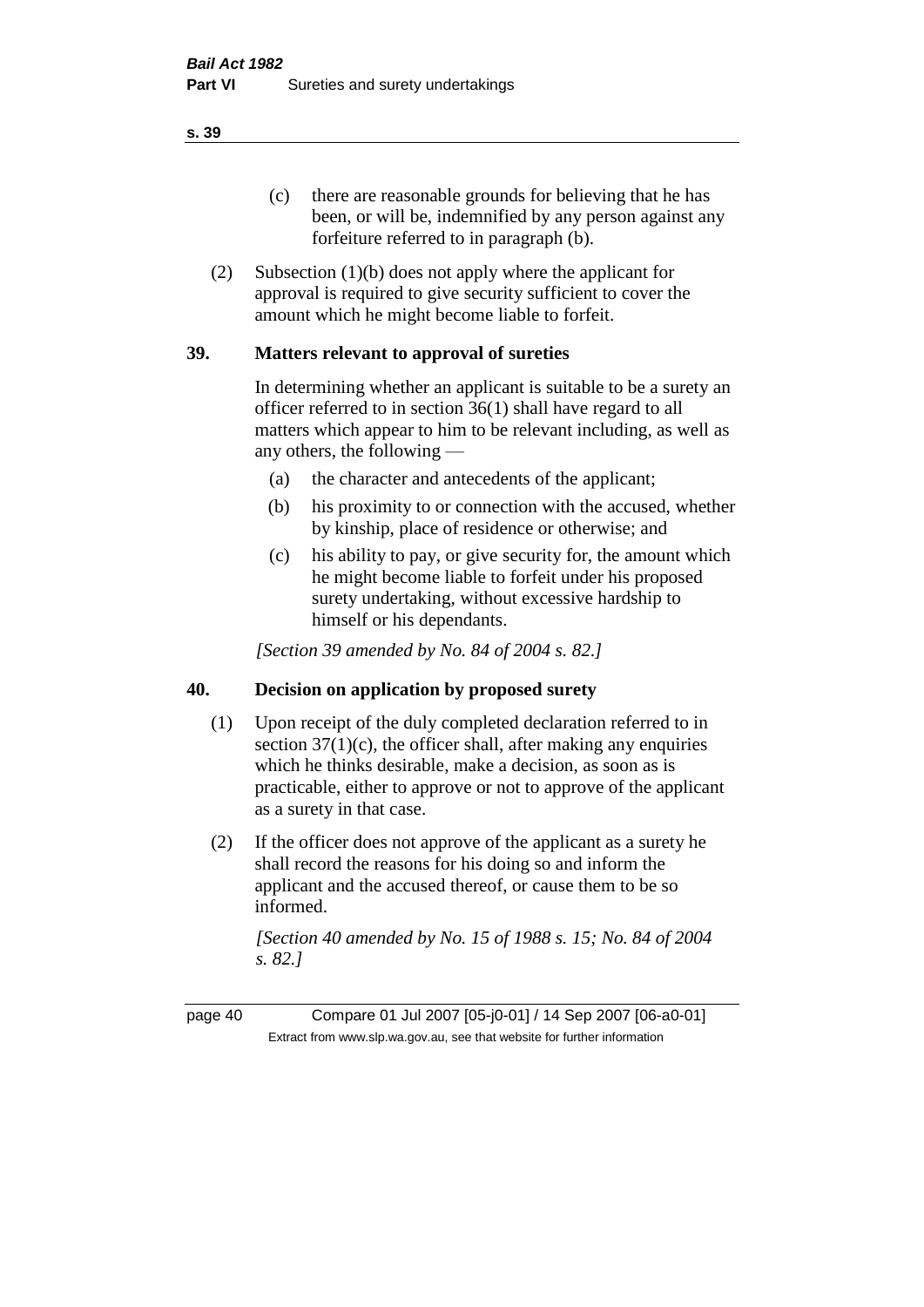### **41. Finality of decision to refuse approval**

- (1) A decision by an officer referred to in section 36(1) not to approve of the applicant as a surety is final unless the applicant becomes entitled to re-apply under subsection (2).
- (2) An applicant who is refused approval as a surety may re-apply for approval to the officer who made that decision, or if he is absent or unavailable to another officer acting in his position, on the ground that —
	- (a) new facts have been discovered, new circumstances have arisen or the circumstances have changed since he was refused approval; or
	- (b) he failed to adequately present his case for approval on his previous application,

and the provisions of this Act, except section 37, shall, with necessary modifications, apply to any such further application and the decision thereon.

#### **42. Before whom surety undertaking may be entered into**

A surety undertaking need not be entered into before the officer who approved the surety but may be entered into before any person before whom the accused for whose appearance the surety is approved might enter into his bail undertaking under section 29.

*[Section 42 amended by No. 84 of 2004 s. 82.]* 

### **43. Duties of persons before whom surety undertaking is entered into**

A person before whom a surety undertaking is to be entered into —

- $(a)$  shall
	- (i) read to the surety;
	- (ii) be informed by the surety that he has read; or

Compare 01 Jul 2007 [05-j0-01] / 14 Sep 2007 [06-a0-01] page 41 Extract from www.slp.wa.gov.au, see that website for further information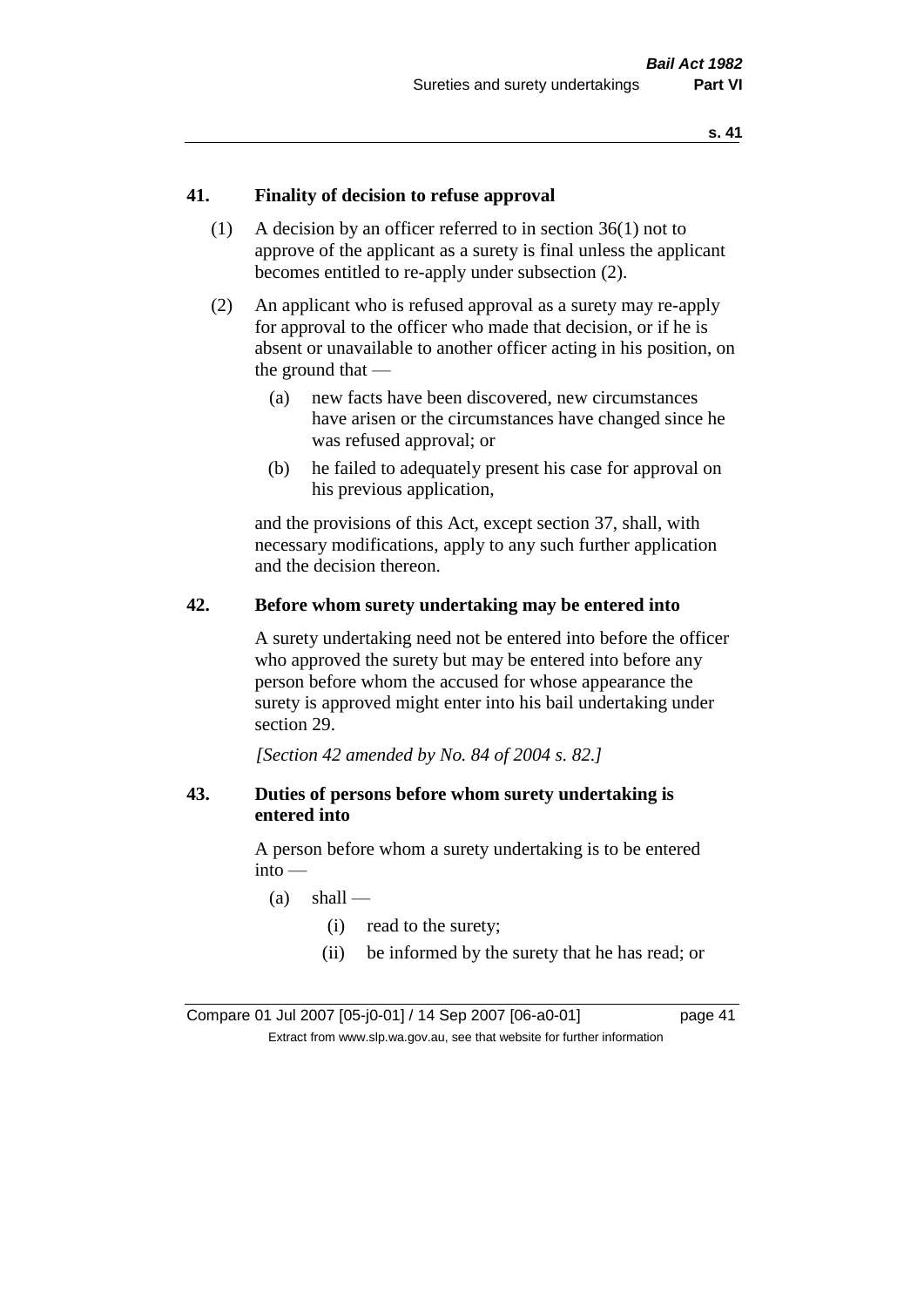(iii) if necessary, have translated to the surety, the documents described in section  $37(1)(a)$  and (b), and the surety undertaking, before the surety enters into the undertaking;

- (b) shall ensure that all conditions which are to be complied with by the surety have been complied with before the surety enters into his undertaking; and
- (c) shall give to the surety a copy of his surety undertaking as duly completed.

*[Section 43 amended by No. 74 of 1984 s. 13.]* 

# **44. Surety undertaking extends to adjourned hearing only by consent**

- (1) A surety undertaking does not extend to the failure by the accused to appear at a different time or a different time and place pursuant to section 31 unless —
	- (a) his surety undertaking contains a provision that it does so extend; and
	- (b) where applicable, pursuant to subsection (2), he has received notice as mentioned in that subsection.
- (2) A surety undertaking may, at the option of the surety, also contain a provision that, where a different time or a different time and place for the accused's appearance is substituted pursuant to section 31, the surety's liability shall only arise if he is given notice, as soon as is practicable, of the different time or the different time and place.

*[Section 44 amended by No. 74 of 1984 s. 14; No. 84 of 2004 s. 82.]* 

# **45. Giving and proof of notices under section 44**

- (1) For the purposes of section 44(2) notice to a surety may be given —
	- (a) orally to the surety by the judicial officer when he fixes a time and place for the proceedings or the resumed

page 42 Compare 01 Jul 2007 [05-j0-01] / 14 Sep 2007 [06-a0-01] Extract from www.slp.wa.gov.au, see that website for further information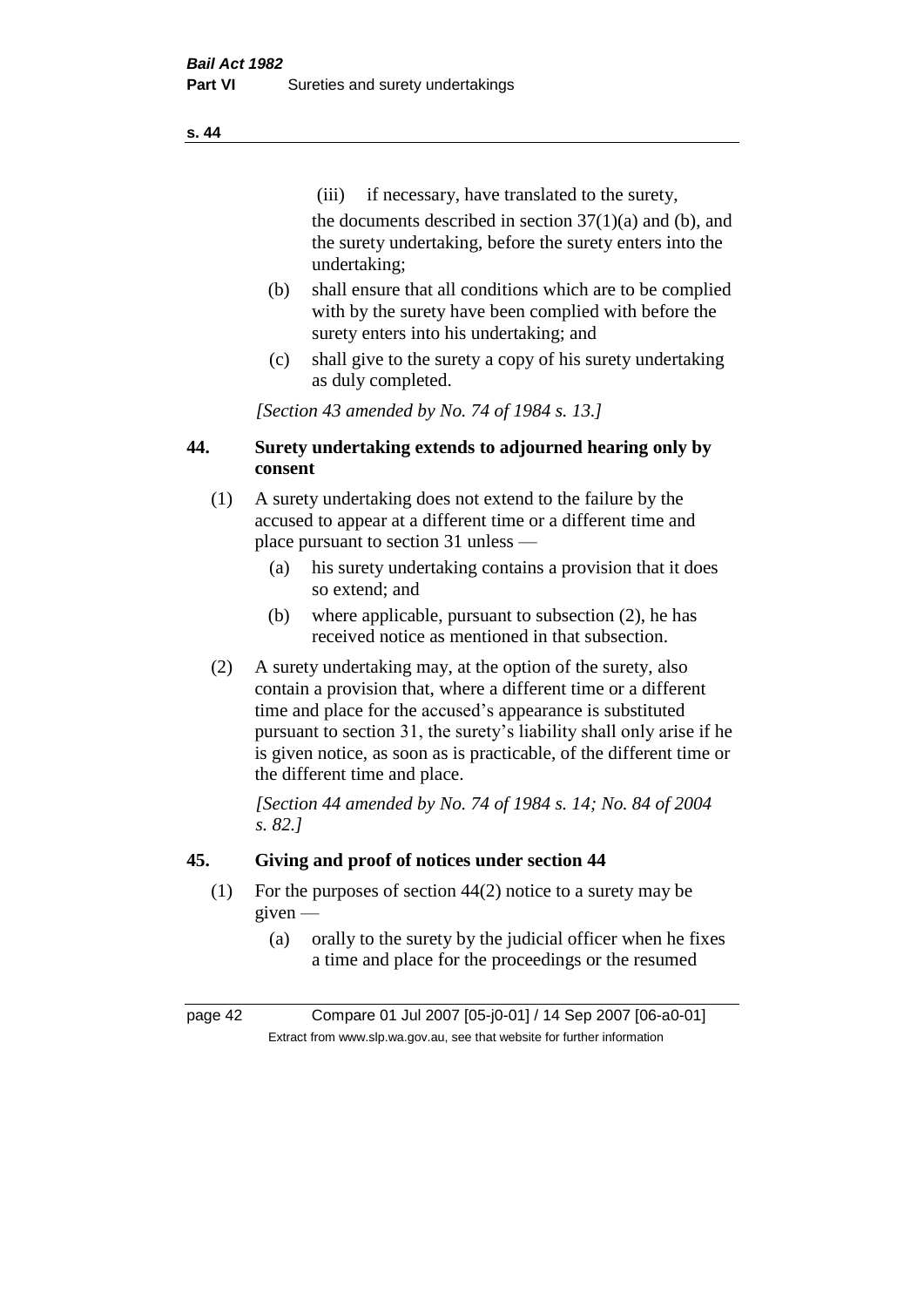proceedings;

- (b) in the prescribed form to the surety personally; or
- (c) by the registrar of the court sending the prescribed form by registered post or telegram to him at his address appearing in his undertaking or notified under section 60.
- (2) Section 32(2) and (3) shall apply to the service and proof of service of a notice under subsection (1)(c).
- (3) A judicial officer who, under subsection  $(1)(a)$ , notifies a surety of the time and place for the proceedings or the resumed proceedings shall endorse on the surety's undertaking a certificate showing details of such time and place and that he notified the surety thereof.
- (4) In any proceedings
	- (a) a document purporting to be a copy of a notice referred to in section 44(2) shall be evidence of the terms of the notice;
	- (b) an endorsement on a surety undertaking purporting to be a certificate referred to in subsection (3) shall be evidence of the matters appearing therein without proof of the signature of the judicial officer who made it.

*[Section 45 amended by No. 74 of 1984 s. 15; No. 59 of 2004 s. 141.]* 

#### **46. Power of surety to apprehend accused**

- (1) A surety may arrest an accused for whose appearance in court he has entered into a surety undertaking if the surety has reasonable grounds to believe that —
	- $(a)$  the accused
		- (i) is not likely to comply with the requirements of his bail undertaking mentioned in section  $28(2)(a)$  or (b);

Compare 01 Jul 2007 [05-j0-01] / 14 Sep 2007 [06-a0-01] page 43 Extract from www.slp.wa.gov.au, see that website for further information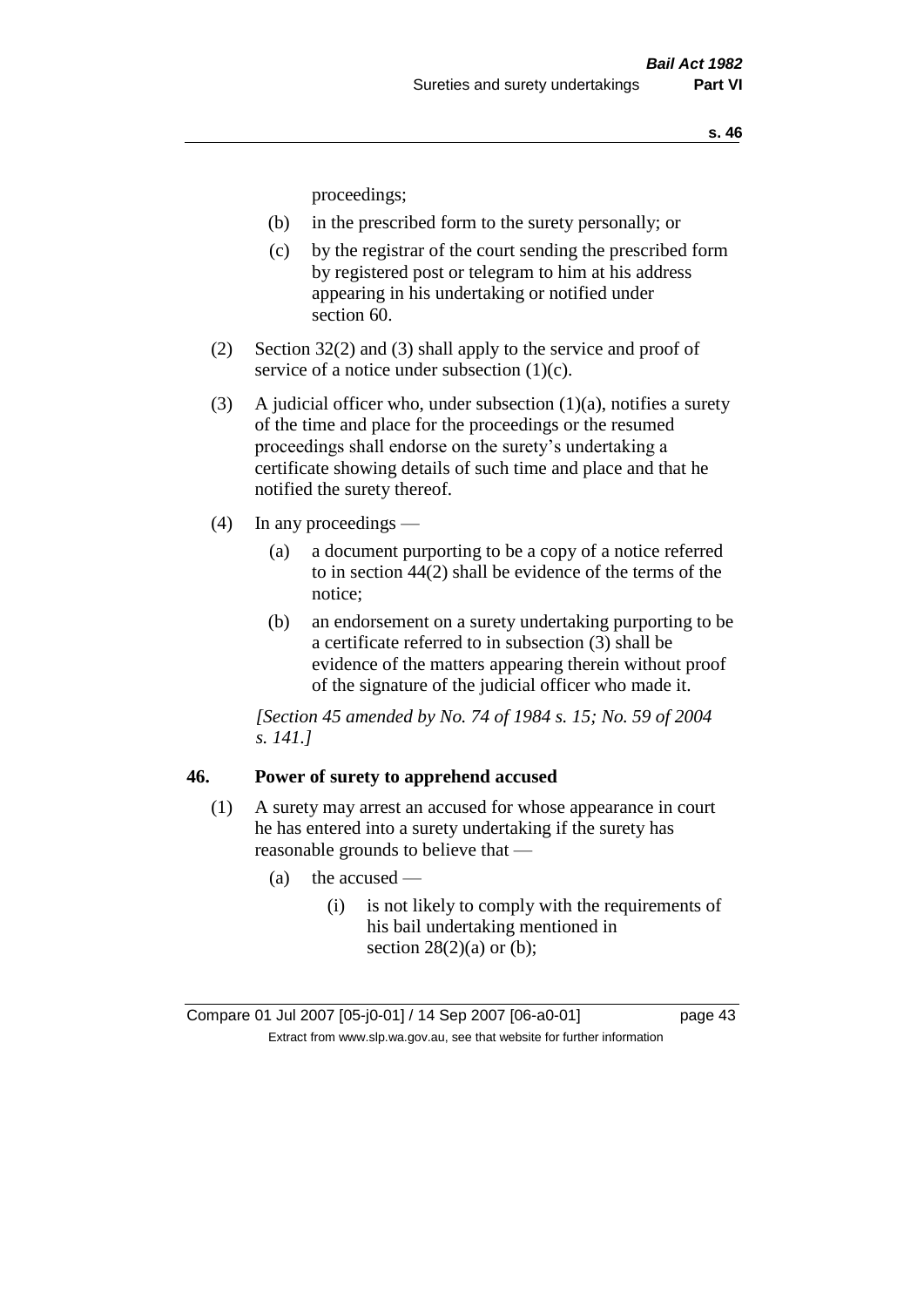- (ii) is, or has been, in breach of any condition of his bail undertaking mentioned in section 28(2)(c); or
- (iii) is, or has been, in breach of a home detention condition mentioned in section 28(2)(d);

and

- (b) it is not expedient to invoke the assistance of a police officer under section 54(1) because the delay occasioned by doing so would defeat the purpose of that section.
- (2) A surety who arrests an accused under subsection (1) shall, as soon as is practicable, deliver him into the custody of a police officer and thereafter he shall be dealt with under section 54(4) and section 55, and those provisions shall apply, as if he had been arrested by a police officer under section 54(2).

*[Section 46 amended by No. 74 of 1984 s. 16; No. 61 of 1990 s. 10; No. 84 of 2004 s. 82.]* 

# **47. Cessation and suspension of surety undertaking**

A surety undertaking ceases to have effect —

- (a) upon the revocation of bail under section  $55(1)$ ;
- (b) upon the release of an accused under section 55(2) if the surety does not consent to the continuance in force of his surety undertaking;
- (c) upon its being cancelled under section 48(4) (and as from the time fixed therefor) by an appropriate judicial officer;
- (d) upon the death of the surety, but only if no order under section 49(1) has been made before then;
- (e) subject to sections 31 and 44, upon the appearance in court by the accused as required by his bail undertaking;
- (f) upon the discharge of the accused according to law from any further proceedings for the offence, or all of the offences, to which the surety undertaking relates; or

page 44 Compare 01 Jul 2007 [05-j0-01] / 14 Sep 2007 [06-a0-01] Extract from www.slp.wa.gov.au, see that website for further information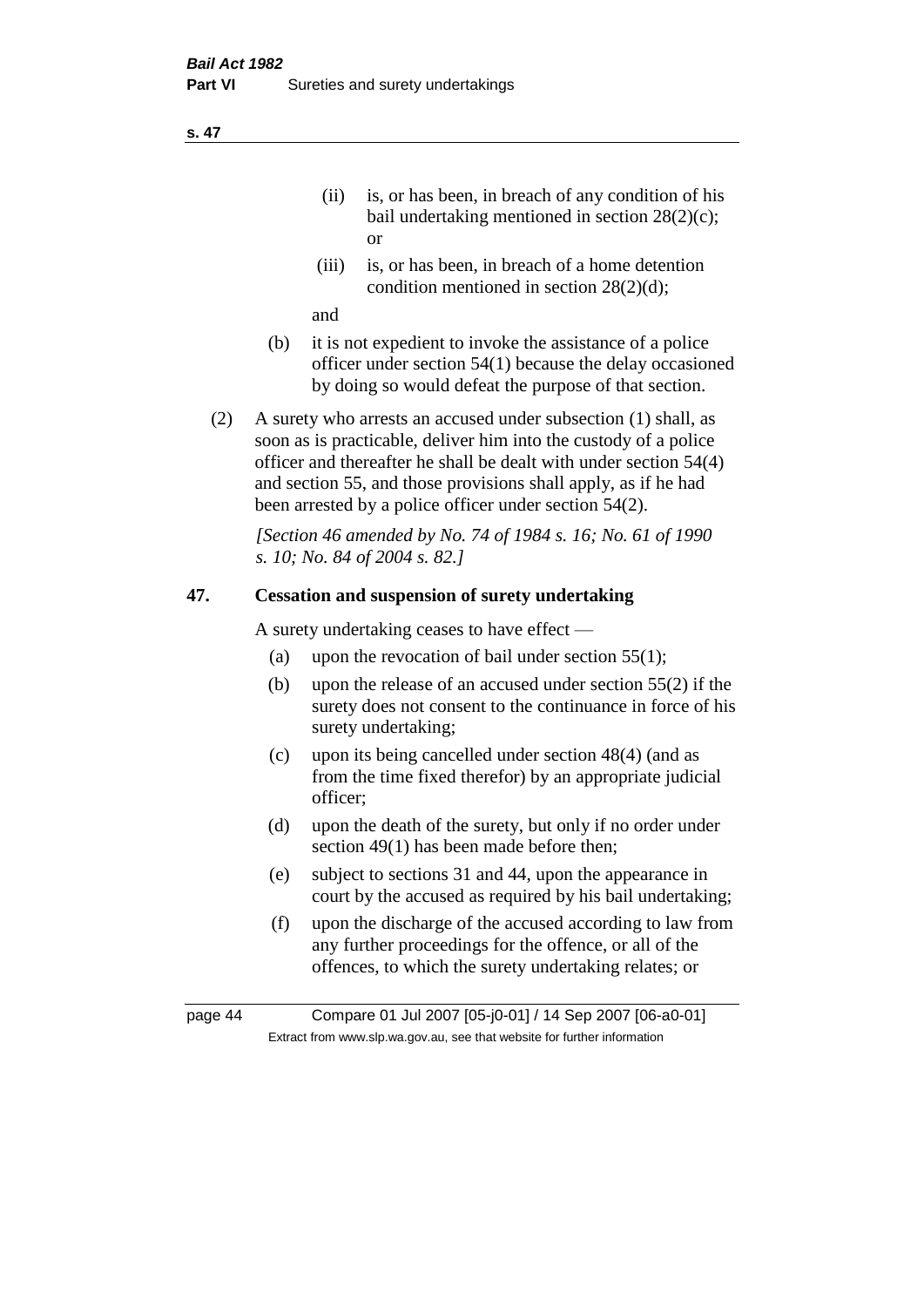(g) during any period before the time at which the accused is required to appear in court when he is in custody for any other offence or reason.

*[Section 47 amended by No. 84 of 2004 s. 82.]* 

### **48. Surety may apply for cancellation of his undertaking**

- (1) A surety may apply to an appropriate judicial officer for cancellation of his undertaking.
- (2) An application under subsection (1) may be made at any time before that specified, or deemed by section 31(3) to be specified, in the accused's bail undertaking for his appearance in court.
- (3) Upon an application being made under subsection (1) an appropriate judicial officer shall cause the accused to appear before him or another such officer and may issue a warrant or summons for that purpose.
- (4) Upon the appearance of the accused before the time mentioned in subsection (2) an appropriate judicial officer shall —
	- (a) cancel the surety undertaking; and
	- (b) exercise one of the powers set out in section  $55(1)(d)$ or (e).
- (5) An application under subsection (1) must be made, and proceedings on it are to be conducted —
	- (a) in a court of summary jurisdiction in accordance with regulations made under the *Criminal Procedure Act 2004*;
	- (b) in the Supreme Court or the District Court  $-\text{in}$ accordance with rules of court made under the *Criminal Procedure Act 2004*.

*[Section 48 amended by No. 59 of 2004 s. 141; No. 84 of 2004 s. 7 and 82.]* 

Compare 01 Jul 2007 [05-j0-01] / 14 Sep 2007 [06-a0-01] page 45 Extract from www.slp.wa.gov.au, see that website for further information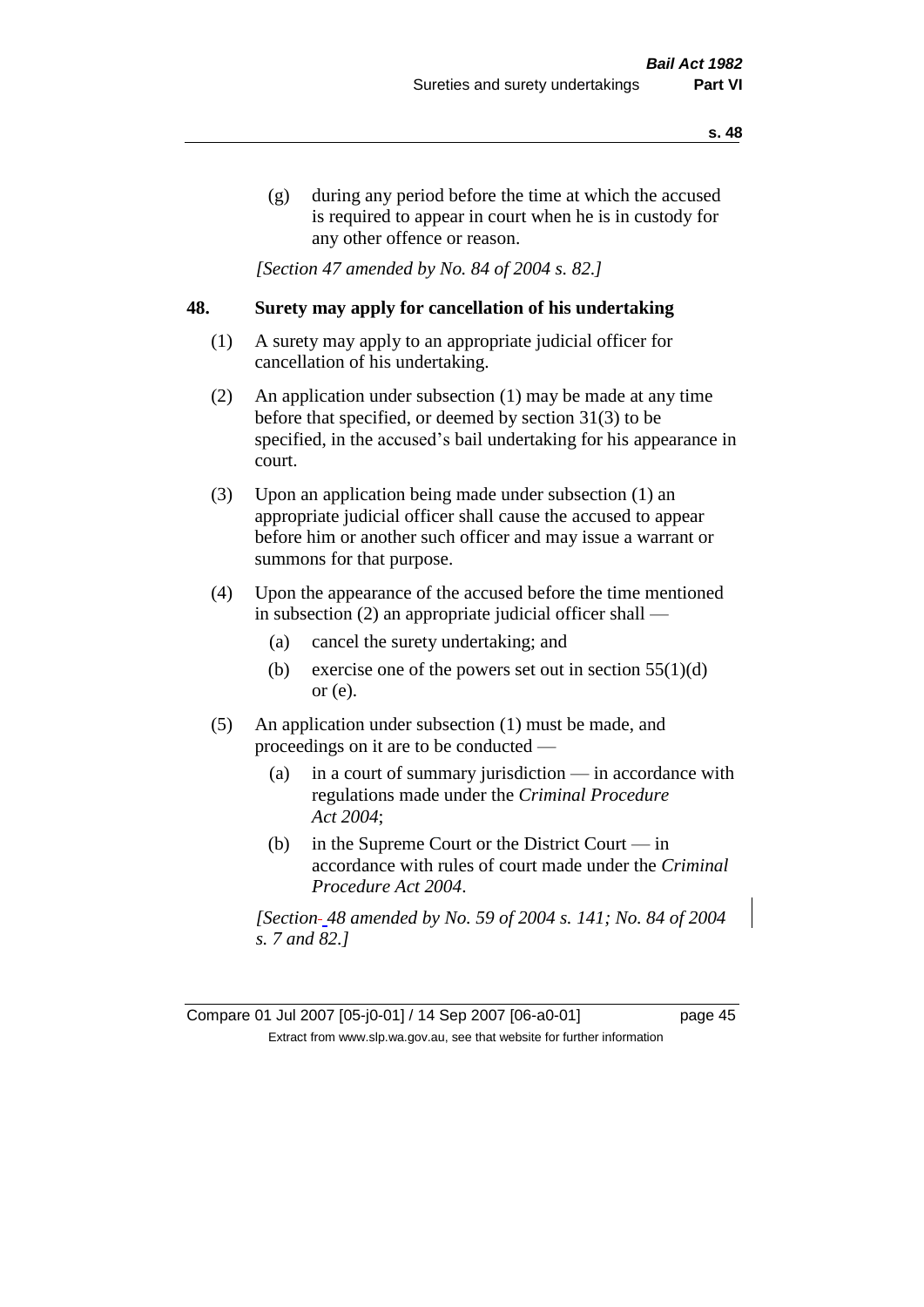#### **s. 49**

## **49. Forfeiture of money under surety's undertaking**

- (1) Where an accused has failed to comply with any requirement of his bail undertaking mentioned in section 28(2)(a) or (b)(ii) the following provisions of this section apply for the purpose of enforcing payment to the State of any sum thereupon payable by a surety in terms of his surety undertaking —
	- (a) the registrar of the court before which the accused failed to appear may apply to an appropriate judicial officer for an order that the sum be paid;
	- (b) that judicial officer shall summon the surety to appear before the court in which the judicial officer exercises jurisdiction to show cause why an order of forfeiture should not be made under this section;
	- (c) on the hearing of the application and upon proof of the surety's liability in terms of his undertaking, the judicial officer shall order forfeiture of the full amount specified in the undertaking unless the surety attends at the hearing and shows to the satisfaction of the judicial officer that there was reasonable cause for the failure of the accused to comply with the requirement to which the application relates;
	- (d) notwithstanding paragraph (c), the judicial officer may decline to make an order under that paragraph or may order forfeiture in part only where the surety attends and shows to the satisfaction of the judicial officer —
		- (i) that, by reason of a change of circumstances since the undertaking was entered into, an order for forfeiture, or for forfeiture in full (as the case may be), would cause excessive hardship to the surety or his dependants; and
		- (ii) that such hardship would not be relieved by the exercise of one or more of the powers conferred by section 59;

page 46 Compare 01 Jul 2007 [05-j0-01] / 14 Sep 2007 [06-a0-01] Extract from www.slp.wa.gov.au, see that website for further information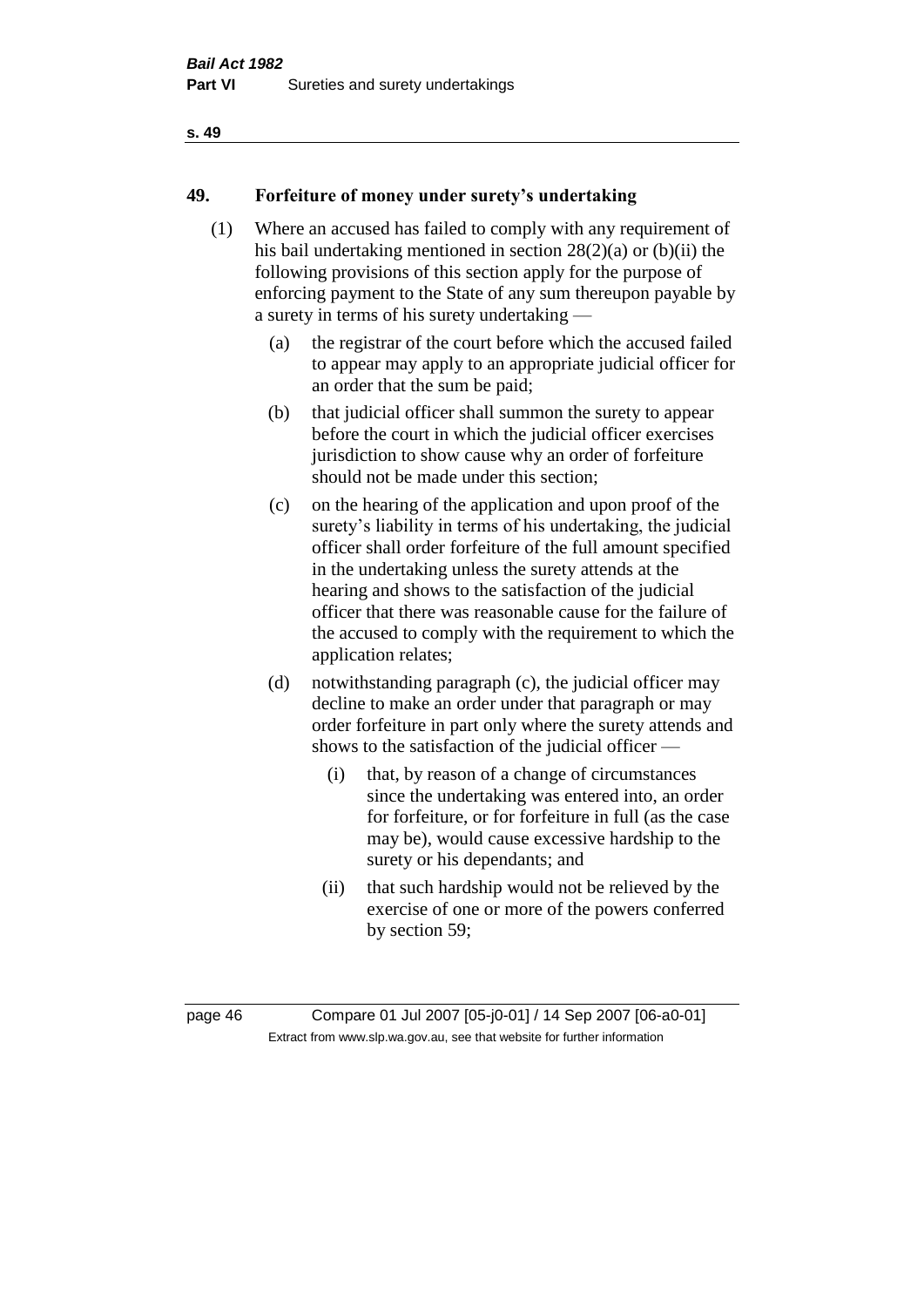- (e) an order may be made under this section whether or not the accused has been convicted of an offence against section 51(1) or (2) but if, after an order has been made, the surety satisfies the Governor that new facts have been discovered or new circumstances have arisen which show that there was reasonable cause for the failure of the accused as mentioned in paragraph (c), the Governor may exercise the power in section 139 of the *Sentencing Act 1995* as if the forfeiture were one to which that section applied.
- (2) An application under subsection (1) must be made, and proceedings on it are to be conducted —
	- (a) in a court of summary jurisdiction in accordance with regulations made under the *Criminal Procedure Act 2004*;
	- (b) in the Supreme Court or the District Court in accordance with rules of court made under the *Criminal Procedure Act 2004*.
- (3) Without prejudice to the recovery of such an amount as a civil debt due to the State, any amount to be paid under an order made under this section is to be paid, and its payment may be enforced under Part 5 of the *Fines, Penalties and Infringement Notices Enforcement Act 1994*, unless an order has been made under subsection (4).
- (4) If under this section the Supreme Court or the District Court makes an order requiring the payment of money, the court may make an order under section 59 of the *Sentencing Act 1995* in respect of the amount payable and for that purpose that section, with any necessary changes, applies as if the amount were a fine imposed on the surety.

*[Section 49 amended by No. 74 of 1984 s. 17; No. 92 of 1994 s. 5; No. 78 of 1995 s. 8; No. 65 of 2003 s. 121(3); No. 74 of 2003 s. 29; No. 59 of 2004 s. 141; No. 84 of 2004 s. 8, 11 and 82.]* 

Compare 01 Jul 2007 [05-j0-01] / 14 Sep 2007 [06-a0-01] page 47 Extract from www.slp.wa.gov.au, see that website for further information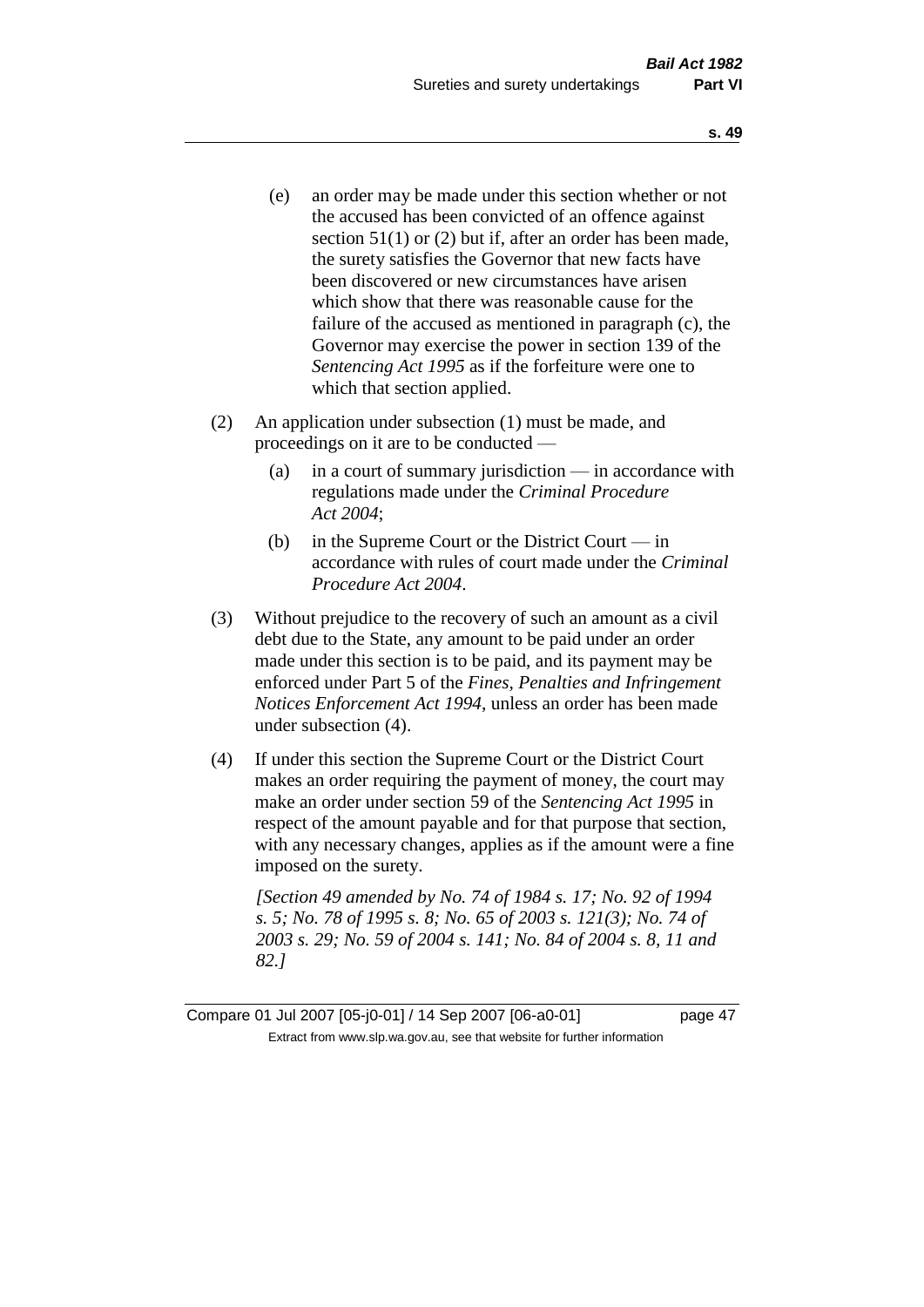#### **s. 50**

### **50. Offence to indemnify surety**

(1) If a person indemnifies, or agrees to indemnify, a surety or proposed surety against any liability which the surety or proposed surety may incur under this Act (including this section) he and the surety or proposed surety and any person with whom he agrees as aforesaid each commits an offence.

Penalty: \$1 000 or imprisonment for 12 months or both.

- (2) An offence is committed under subsection  $(1)$ 
	- (a) whether the agreement is made before or after the surety undertaking is entered into and whether or not a proposed surety actually becomes a surety; and
	- (b) whether the compensation is to be in money or in money's worth.
- (3) An offence is not committed under subsection (1) by a surety or proposed surety if he shows —
	- (a) that he had no knowledge of an agreement within the meaning of subsection (1) proposed to be entered into between 2 other persons; or
	- (b) that having such knowledge he took all steps reasonably available to him to prevent the agreement being entered into.

*[Section 50 amended by No. 74 of 1984 s. 18.]* 

page 48 Compare 01 Jul 2007 [05-j0-01] / 14 Sep 2007 [06-a0-01] Extract from www.slp.wa.gov.au, see that website for further information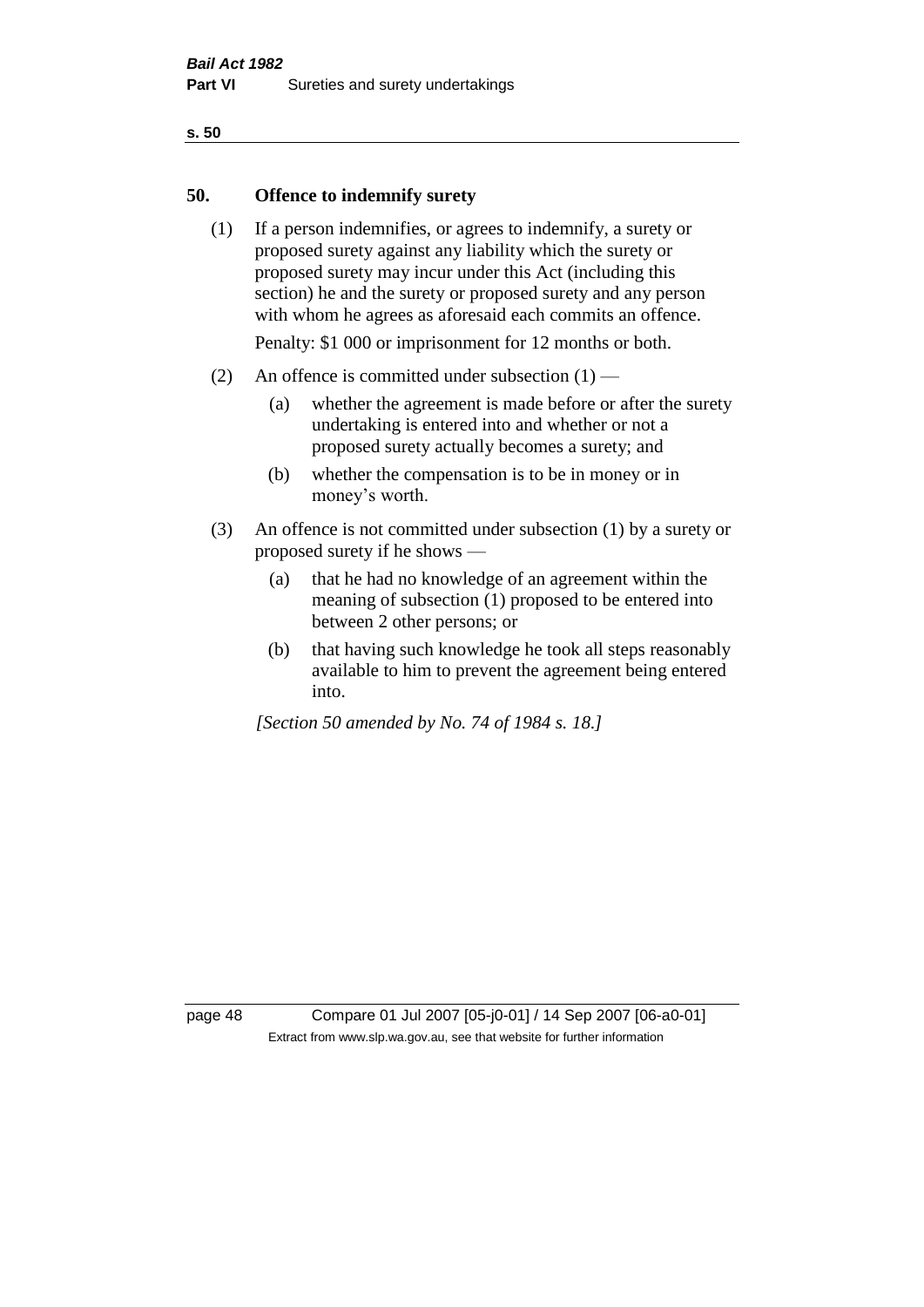**s. 50A**

# **Part VIA — Administration of home detention conditions**

*[Heading inserted by No. 61 of 1990 s. 11.]* 

# **50A. Powers of CEO (corrections)**

The CEO (corrections) has all of the powers conferred under this Act on a community corrections officer and may review, vary, or rescind a direction given by a community corrections officer.

*[Section 50A inserted by No. 61 of 1990 s. 11; amended by No. 31 of 1993 s. 9; No. 65 of 2006 s. 53.]* 

*[50B. Repealed by No. 78 of 1995 s. 8.]* 

# **50C. Powers and duties of community corrections officers**

- (1) A community corrections officer may give such reasonable directions to an accused subject to a home detention condition as are necessary for the proper administration of the condition and any other condition imposed on the grant of bail to the accused including, without limiting the generality of the foregoing, directions as to —
	- (a) when the accused may leave the place where he is required by the home detention condition to remain;
	- (b) the period of any authorised absence from the place where he is required by the home detention condition to remain;
	- (c) when the accused shall return to the place where he is required by the home detention condition to remain;
	- (d) the method of travel to be used by the accused during any absence from the place where he is required by the home detention condition to remain; and
	- (e) the manner in which the accused shall report his whereabouts.

Compare 01 Jul 2007 [05-j0-01] / 14 Sep 2007 [06-a0-01] page 49 Extract from www.slp.wa.gov.au, see that website for further information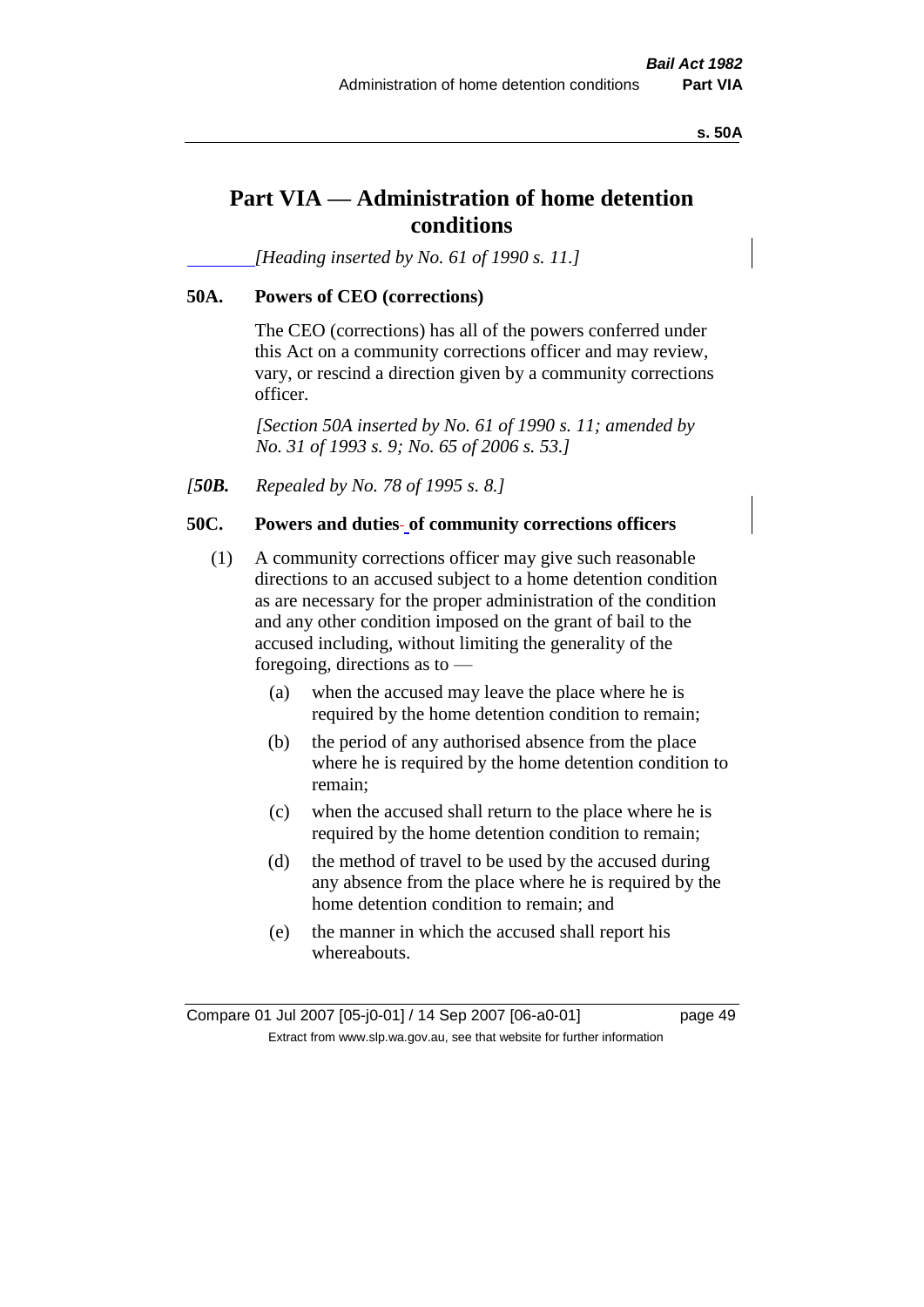**s. 50C**

| (2)     | For the purpose of ascertaining whether or not an accused is<br>complying with a home detention condition or any direction<br>given pursuant to subsection $(1)$ , a community corrections<br>officer may, at any time $-$ |                                                                                                                                                                              |  |
|---------|----------------------------------------------------------------------------------------------------------------------------------------------------------------------------------------------------------------------------|------------------------------------------------------------------------------------------------------------------------------------------------------------------------------|--|
|         | (a)                                                                                                                                                                                                                        | enter or telephone the place where the accused is<br>required by a home detention condition to remain;                                                                       |  |
|         | (b)                                                                                                                                                                                                                        | enter or telephone the accused's place of employment or<br>any other place where the accused is permitted or<br>required to attend; or                                       |  |
|         | (c)                                                                                                                                                                                                                        | question any person at any place referred to in<br>paragraph $(a)$ or $(b)$ .                                                                                                |  |
| (3)     |                                                                                                                                                                                                                            | A person who $-$                                                                                                                                                             |  |
|         | (a)                                                                                                                                                                                                                        | hinders a person exercising powers under subsection (2);<br><sub>or</sub>                                                                                                    |  |
|         | (b)                                                                                                                                                                                                                        | fails to answer a question put pursuant to<br>subsection $(2)(c)$ or gives an answer that the person<br>knows is false or misleading in a material particular,               |  |
|         |                                                                                                                                                                                                                            | commits an offence.                                                                                                                                                          |  |
|         |                                                                                                                                                                                                                            | Penalty: \$2 000 and imprisonment for 12 months.                                                                                                                             |  |
| (4)     | A community corrections officer -                                                                                                                                                                                          |                                                                                                                                                                              |  |
|         | (a)                                                                                                                                                                                                                        | shall keep such records and make such returns and<br>reports in relation to accused persons subject to home<br>detention conditions as the CEO (corrections) directs;<br>and |  |
|         | (b)                                                                                                                                                                                                                        | shall make any records relating to a defendant subject to<br>a home detention condition available on the request of<br>the CEO (corrections) to him.                         |  |
|         | [Section 50C inserted by No. 61 of 1990 s. 11; amended by<br>No. 31 of 1993 s. 9; No. 50 of 2003 s. 37(3); No. 84 of 2004<br>s. 82 <sub>7</sub> and 83(3); No. 65 of 2006 s. 53.]                                          |                                                                                                                                                                              |  |
|         |                                                                                                                                                                                                                            |                                                                                                                                                                              |  |
| page 50 |                                                                                                                                                                                                                            | Compare 01 Jul 2007 [05-j0-01] / 14 Sep 2007 [06-a0-01]                                                                                                                      |  |

Extract from www.slp.wa.gov.au, see that website for further information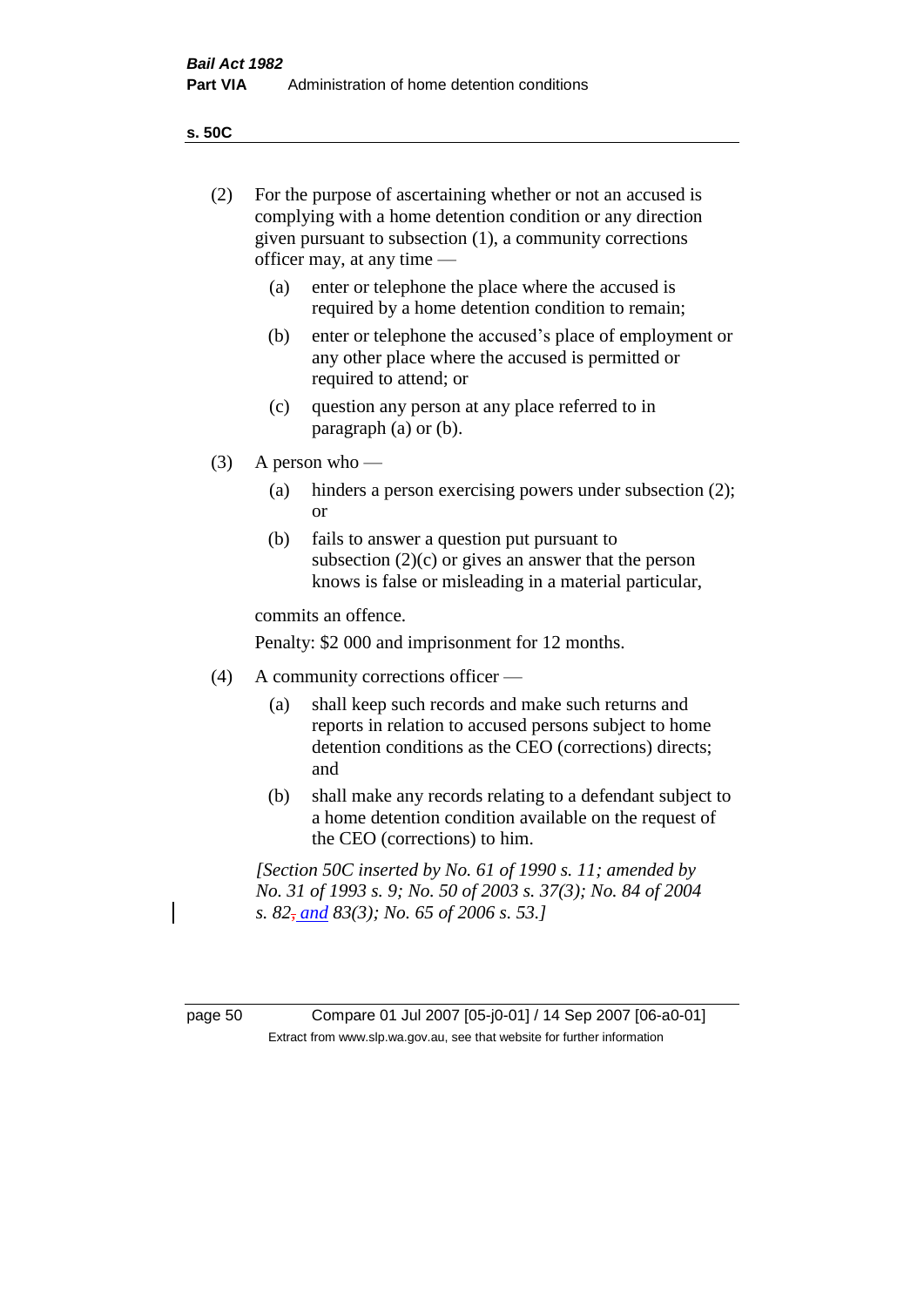#### **50D. Powers of members of the Police Force**

- (1) For the purpose of ascertaining whether or not an accused is complying with a home detention condition, a member of the Police Force may —
	- (a) require the accused to produce a copy of his bail undertaking and any notice by the CEO (corrections) under section 50E(a) for inspection; and
	- (b) require the accused to explain why he is absent from the place where he is required by the home detention condition to remain.
- (2) An accused who fails to comply with subsection  $(1)(a)$  or who fails to explain when required to do so under subsection  $(1)(b)$ or who gives an explanation that the accused knows is false or misleading in a material particular, commits an offence.

Penalty: \$2 000.

*[Section 50D inserted by No. 61 of 1990 s. 11; amended by No.* 31 of 1993 s. 9; *No.* 50 of 2003 s. 37(4);); *No.* 84 of 2004 *s. 82; No. 65 of 2006 s. 53.]* 

### **50E. CEO (corrections) may substitute a different place of detention and apply conditions**

The CEO (corrections) may, at any time, by notice in writing given to an accused granted bail subject to a home detention condition —

- (a) substitute a different place for the place where an accused is required by a home detention condition to remain;
- (b) require the accused to comply with such of the conditions specified in the list provided to the accused under section 24A(4) as are specified in the notice.

*[Section 50E inserted by No. 61 of 1990 s. 11; amended by No. 31 of 1993 s. 9; No. 84 of 2004 s. 82; No. 65 of 2006 s. 53.]*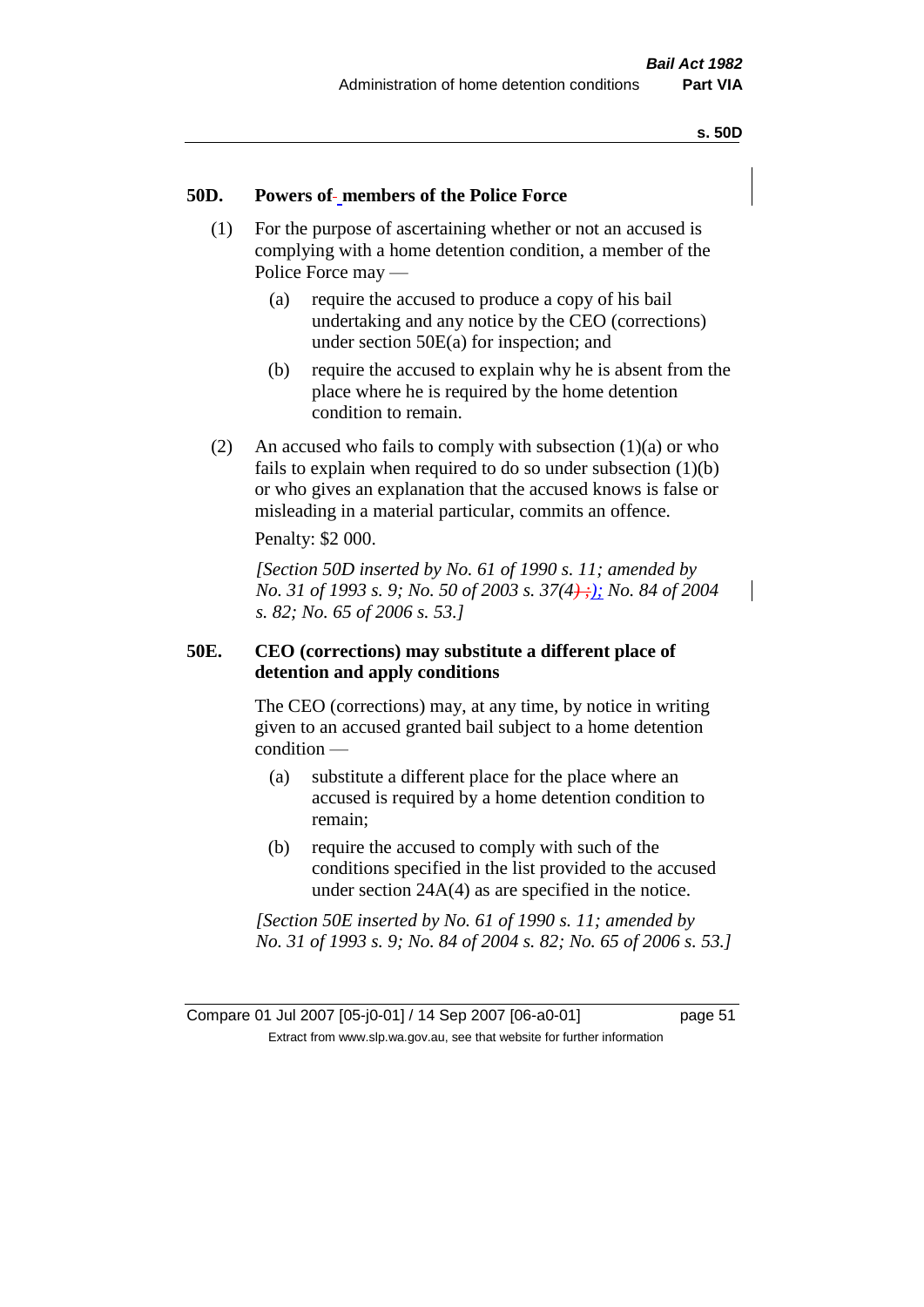| ۰.<br>×<br>-<br>۰.<br>× |  |
|-------------------------|--|
|-------------------------|--|

#### **50F. CEO (corrections) may revoke bail**

- (1) Where a home detention condition has been imposed as a condition on a grant of bail to an accused the CEO (corrections) may, in his absolute discretion, by instrument signed by him and if practicable, given to the accused, revoke the bail.
- (2) Without limiting the generality of subsection (1), the power to revoke bail may be exercised where the accused —
	- (a) is not likely to comply with any requirement of his bail undertaking mentioned in section  $28(2)(a)$  or (b); or
	- (b) is, or has been, or is likely to be in breach of any condition of his bail undertaking mentioned in section  $28(2)(c)$ .
- (3) Subject to subsection (4), where the CEO (corrections) revokes bail he shall include a statement of his reasons for the cancellation in the instrument cancelling the bail.
- (4) Where the CEO (corrections) is of the opinion that it would be in the interest of the accused or any other person, or the public, to withhold from the accused any or all of the reasons referred to in subsection (3), the CEO (corrections) may so withhold the reason or reasons.
- (5) Where the CEO (corrections) revokes bail, he may, whenever necessary, issue a warrant directed to all members of the Police Force to have the accused arrested and brought before an appropriate judicial officer.

*[Section 50F inserted by No. 61 of 1990 s. 11; amended by No. 31 of 1993 s. 9; No. 84 of 2004 s. 82; No. 65 of 2006 s. 53.]* 

#### **50G. Procedure on arrest after revocation of bail**

(1) An accused arrested pursuant to a warrant issued under section 50F shall be taken as soon as is practicable before an appropriate judicial officer unless he is arrested less than

page 52 Compare 01 Jul 2007 [05-j0-01] / 14 Sep 2007 [06-a0-01] Extract from www.slp.wa.gov.au, see that website for further information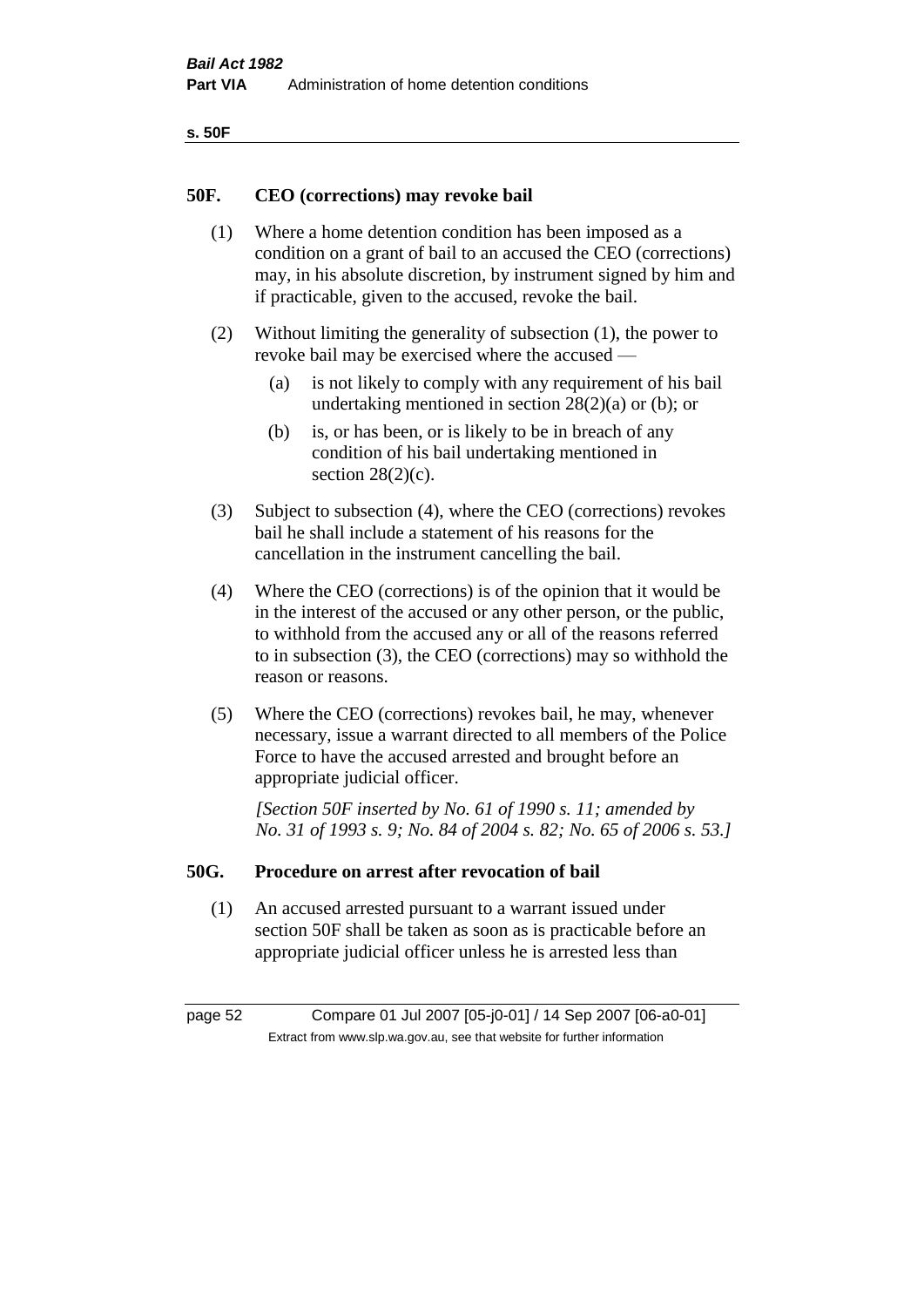24 hours before the time at which he is due to appear in accordance with his bail undertaking, in which case he shall be held in custody and brought before an appropriate judicial officer at that time.

- (2) The judicial officer before whom an accused appears under this section may —
	- (a) remand the accused in custody to appear at the time and place specified, or deemed by section 31(3) to be specified, in his bail undertaking; or
	- (b) grant fresh bail to the accused in accordance with this Act, other than clause 2 of Part B of Schedule 1.

*[Section 50G inserted by No. 61 of 1990 s. 11; amended by No. 45 of 1993 s. 12; No. 84 of 2004 s. 82.]* 

### **50H. Exclusion of the rules of natural justice**

The rules known as the rules of natural justice (including any duty of procedural fairness) do not apply to or in relation to the doing or omission of any act, matter or thing under this Part by the CEO (corrections).

*[Section 50H inserted by No. 61 of 1990 s. 11; amended by No. 31 of 1993 s. 9; No. 65 of 2006 s. 53.]* 

### **50J. Delegation by CEO (corrections)**

The CEO (corrections) may, either generally or as otherwise provided by the instrument of delegation, by writing signed by him, delegate to any person any power or duty under this Part, other than this power of delegation.

*[Section 50J inserted by No. 61 of 1990 s. 11; amended by No. 31 of 1993 s. 9; No. 65 of 2006 s. 53.]* 

## **50K. Retrieval of monitoring equipment**

If under rules made under section 50L any device or equipment has been installed at the place where an accused is required by a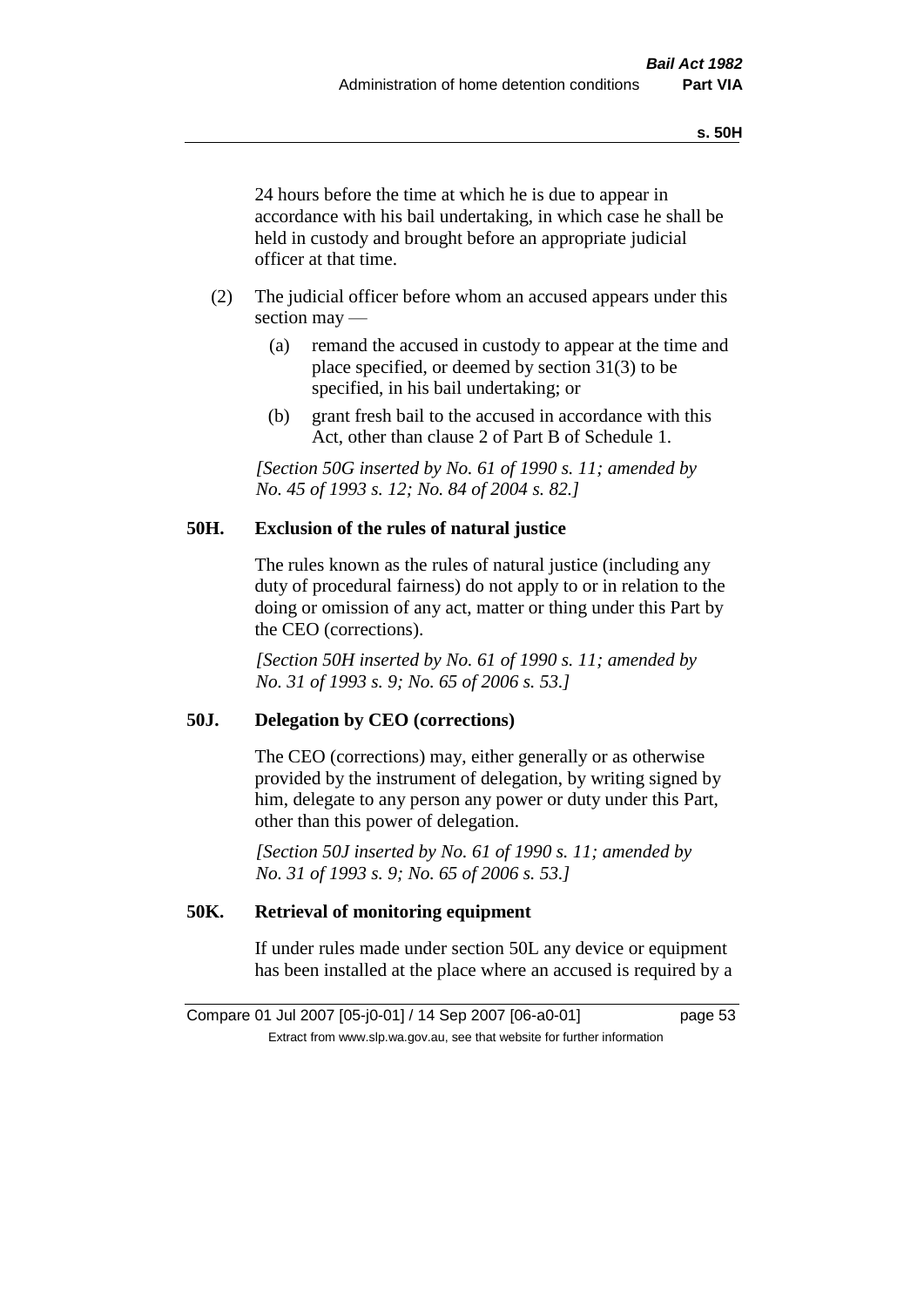#### **s. 50L**

home detention condition to remain, section 118 of the *Sentence Administration Act 2003* applies.

*[Section 50K inserted by No. 78 of 1995 s. 8; amended by No. 50 of 2003 s. 29(3); No. 84 of 2004 s. 82.]* 

### **50L. Rules**

- (1) The CEO (corrections) may, with the approval of the Minister, make rules for the purposes of this Part which may provide for the manner of ensuring that accused persons are complying with home detention conditions and for conditions to be applied to accused persons granted bail subject to home detention conditions including conditions —
	- (a) requiring a defendant to wear any device;
	- (b) requiring a defendant to permit the CEO (corrections) to install any device or equipment at the place where the defendant is required by a home detention condition to remain.
- (2) Rules made under this section may confer a discretionary authority on any person or class of persons.
- (3) Sections 41 and 42 of the *Interpretation Act 1984* do not apply to rules made under this section.

*[Section 50L inserted by No. 61 of 1990 s. 11; amended by No. 31 of 1993 s. 9; No. 84 of 2004 s. 82 and 83(3); No. 65 of 2006 s. 53.]* 

page 54 Compare 01 Jul 2007 [05-j0-01] / 14 Sep 2007 [06-a0-01] Extract from www.slp.wa.gov.au, see that website for further information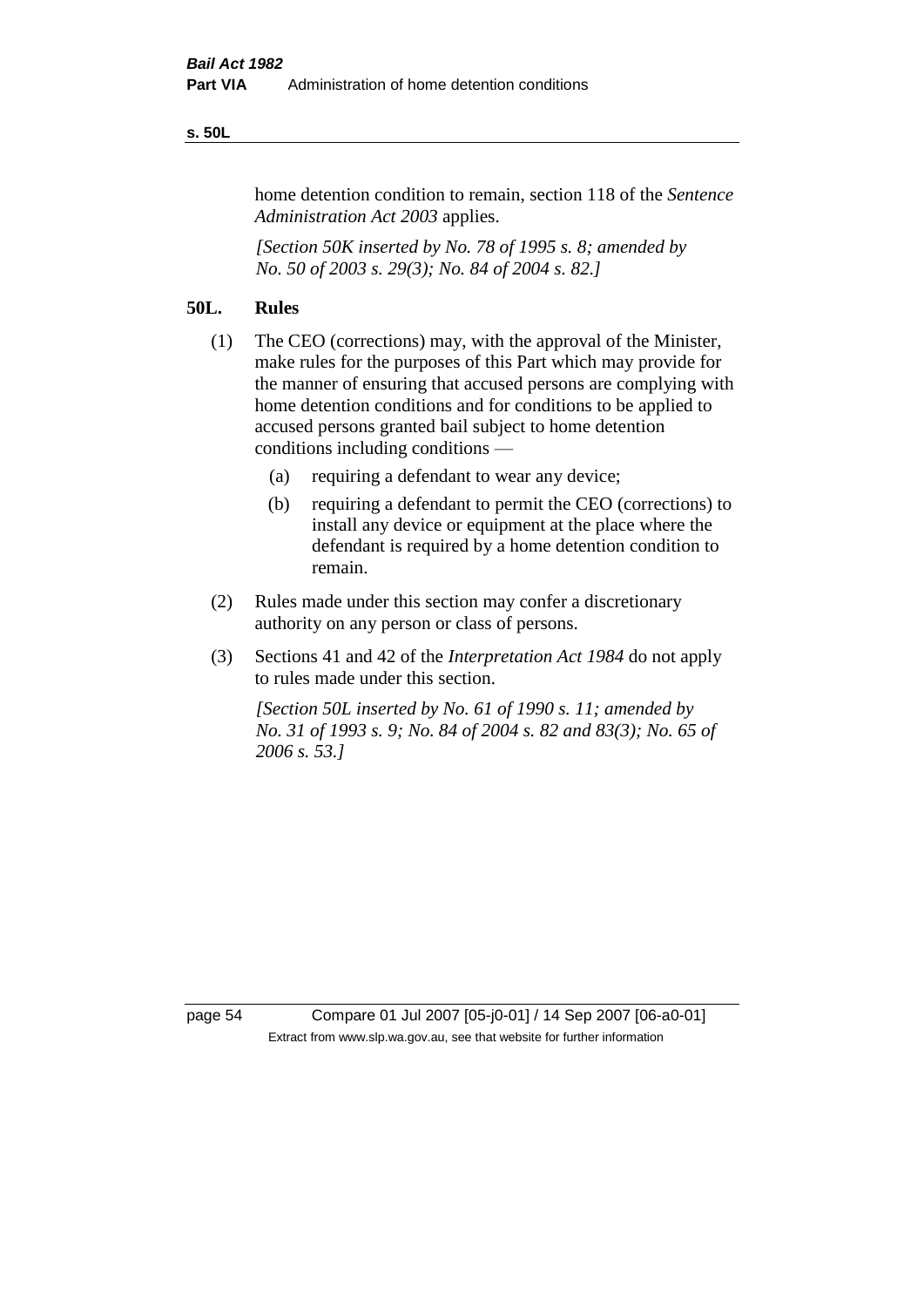# **Part VII — Enforcement of bail undertakings**

## **51. Offence to fail to comply with bail undertaking**

- (1) An accused who, without reasonable cause, fails to comply with the requirement of his bail undertaking mentioned in section 28(2)(a) commits an offence.
- (2) An accused who fails to comply with the requirement of his bail undertaking mentioned in section  $28(2)(b)(ii)$  commits an offence.
- $(2a)$  An accused
	- (a) whose bail undertaking includes any condition imposed for a purpose mentioned in clause  $2(2)(c)$  or (d) of Part D of Schedule 1; and
	- (b) who fails to comply with the condition,

commits an offence.

- (3) An accused shall not be convicted in his absence of an offence against this section.
- (4) An accused who is charged with an offence against subsection (1) or (2) may be convicted of the other of those offences if that other offence is proved by the evidence.
- (5) A prosecution for an offence against subsection (1), (2) or (2a) may be brought at any time.
- (6) A person who is convicted of an offence against subsection (1), (2) or (2a) is liable to a fine not exceeding \$10 000 or imprisonment for a term not exceeding 3 years, or both.
- (7) A court which convicts an accused of an offence against this section may, in addition to any penalty which it may impose, order that the accused pay such sum as it may fix in or towards defraying the costs and expenses of and consequent upon his apprehension following the failure to comply with his bail undertaking for which he was convicted.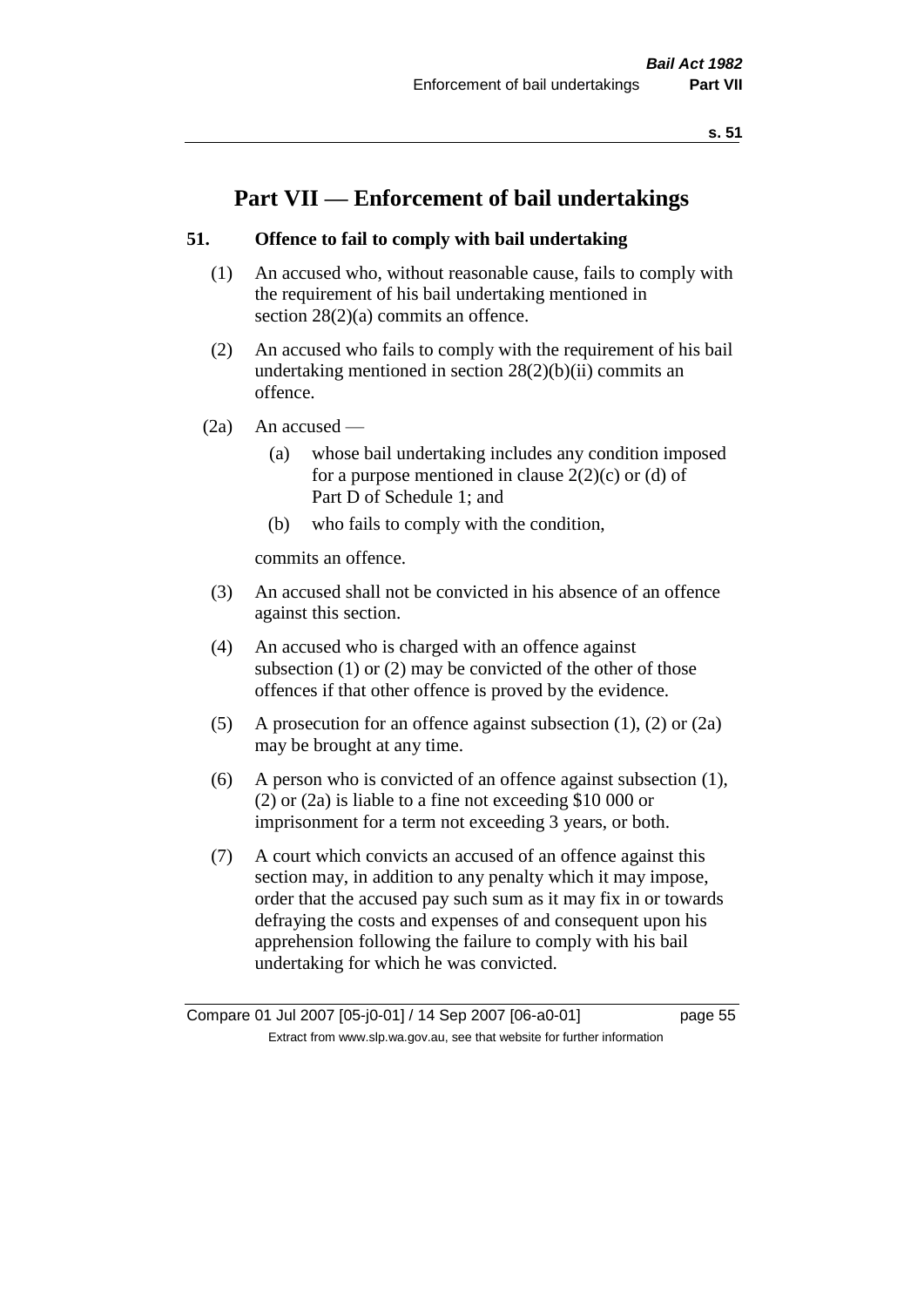#### **s. 52**

- (8) An order made under subsection (7)
	- (a) shall specify to whom and in what manner the sum shall be paid; and
	- (b) may be enforced as though the sum were a penalty imposed under this section.

*[Section 51 amended by No. 54 of 1998 s. 9; No. 59 of 2004 s. 141; No. 84 of 2004 s. 11 and 82.]*

### **52. Provisions as to summary proceedings before superior courts for an offence under section 51**

- (1) This section applies, notwithstanding any other Act, for the purpose of prosecuting an offence against section 51(1), (2) or (2a) where the court before which the accused is bound to appear at the time when he fails to comply with his bail undertaking is the Supreme Court or the District Court.
- (2) Where this section applies, the accused shall be dealt with summarily for the offence and shall be so dealt with —
	- (a) by a judge of the Supreme Court in any case where the accused was bound to appear before the General Division of the Supreme Court;
	- (ab) by a judge of appeal in any case where the accused was bound to appear before the Court of Appeal;
	- (b) by a  $\frac{Jud\pi}{Jud\pi}$  by a  $\frac{Jud\pi}{Jud\pi}$  by by a  $\frac{Jud\pi}{Jud\pi}$  of the District Court in any case where the accused was bound to appear before that Court.
- (3) A prosecution for an offence which is to be dealt with under this section shall be commenced by the authorised officer (as defined in section 80 of the *Criminal Procedure Act 2004*) who was conducting the proceedings in which the accused failed to comply with his bail undertaking —
	- (a) where subsection  $(2)(a)$  or  $(ab)$  applies, in the Supreme Court; and
	- (b) where subsection (2)(b) applies, in the District Court.

page 56 Compare 01 Jul 2007 [05-j0-01] / 14 Sep 2007 [06-a0-01] Extract from www.slp.wa.gov.au, see that website for further information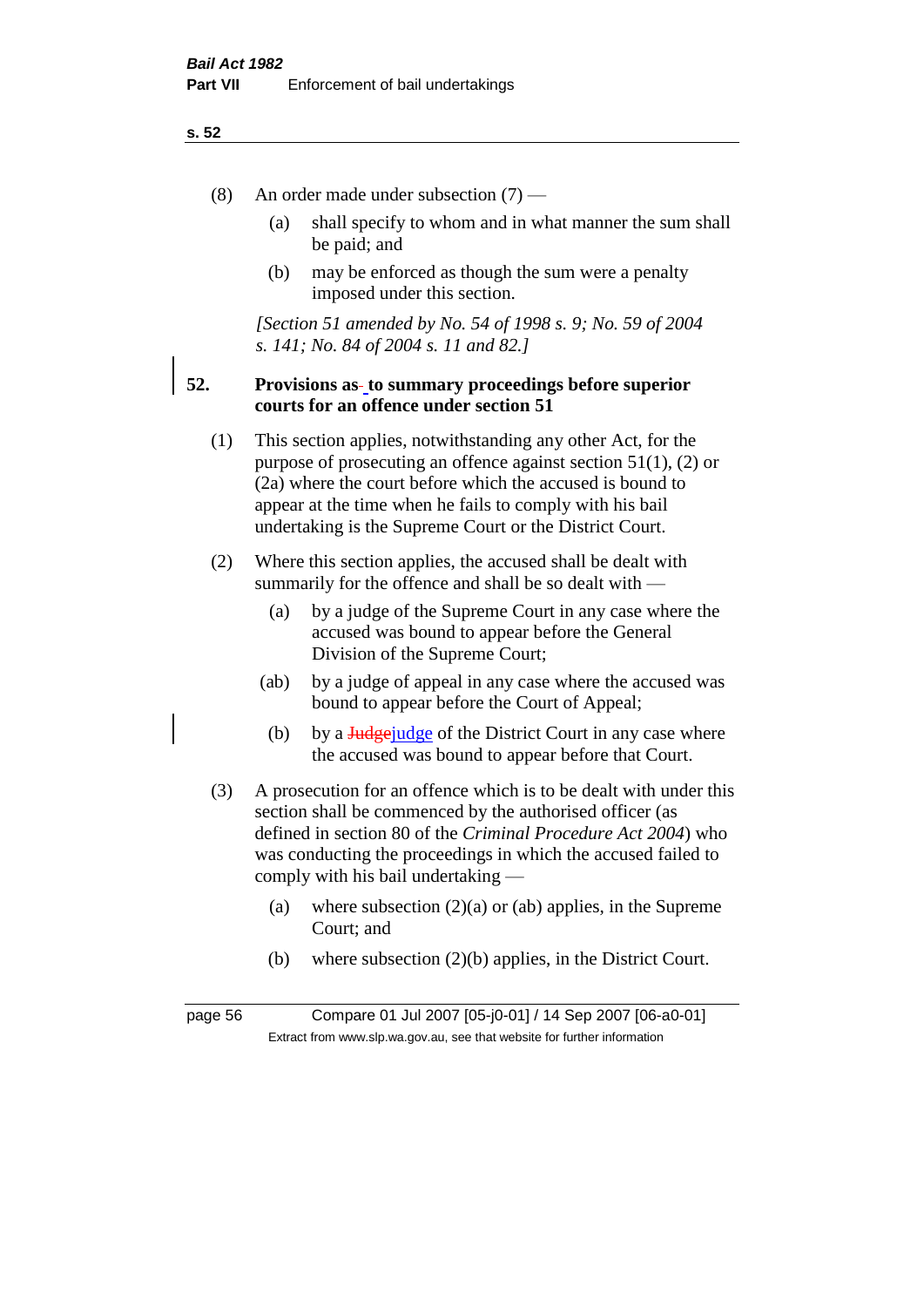- (4) Subject to section 51(3) and (5), a prosecution for an offence which is to be dealt with under this section is to be commenced and conducted under the *Criminal Procedure Act 2004* as if it were a prosecution of a simple offence in a court of summary jurisdiction.
- (5) If under section 51(6) or (7) the Supreme Court or the District Court imposes a pecuniary penalty the court may make an order under section 59 of the *Sentencing Act 1995* in respect of the amount payable.

*[Section 52 amended by No. 92 of 1994 s. 6; No. 78 of 1995 s. 8; No. 54 of 1998 s. 10; No. 45 of 2004 s. 28(2) and (4); No. 59 of 2004 s. 141; No. 84 of 2004 s. 11 and 82.]* 

### **53. Appeals against decisions made under s. 52**

- (1) A person who is dissatisfied with a decision (as defined in section 6 of the *Criminal Appeals Act 2004*) made under section 52 may, with the leave of the Court of Appeal, appeal against it.
- (2) For the purposes of subsection (1), Part 2 of the *Criminal Appeals Act 2004*, with any necessary changes, applies as if —
	- (a) the decision referred to in subsection (1) were a decision of a court of summary jurisdiction;
	- (b) a reference in that Part to a court of summary jurisdiction were a reference to the court that made the decision referred to in subsection (1); and
	- (c) a reference in that Part to commencing an appeal were a reference to applying for leave to appeal.
- (3) Despite section 13(1) of the *Criminal Appeals Act 2004*, the appeal is to be dealt with by the Court of Appeal.

*[Section 53 inserted by No. 45 of 2004 s. 28(3); amended by No. 84 of 2004 s. 11 and 82.]*

Compare 01 Jul 2007 [05-j0-01] / 14 Sep 2007 [06-a0-01] page 57 Extract from www.slp.wa.gov.au, see that website for further information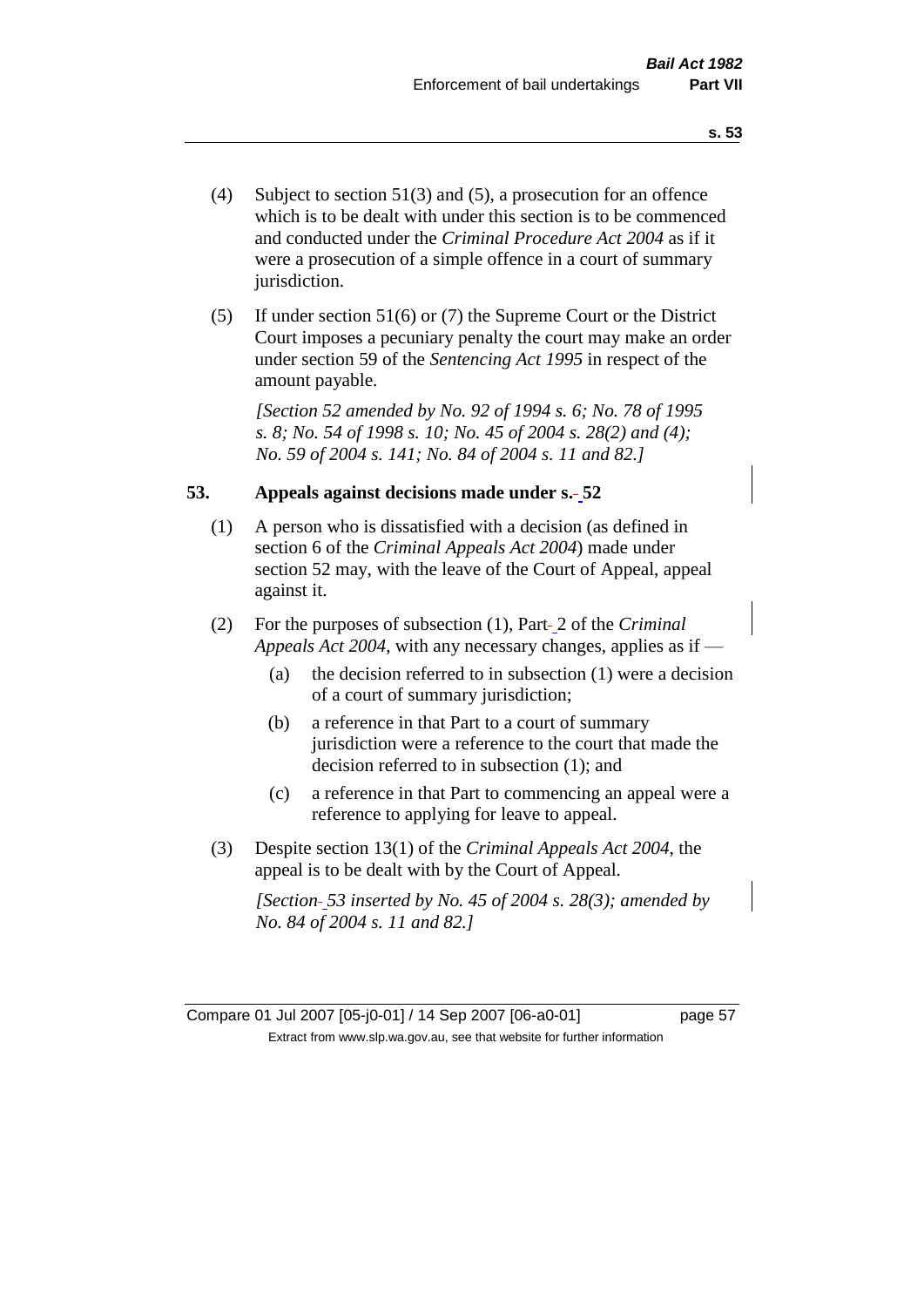#### **s. 54**

# **54. Accused on bail may be taken before a judicial officer for variation or revocation of bail**

- (1) A police officer may cause an accused who has been released on bail to appear before an appropriate judicial officer to show cause why his bail should not be varied or revoked if the police officer —
	- (a) has reasonable grounds to believe, or is notified in writing by a surety for the accused that the surety has reasonable grounds to believe, that the accused —
		- (i) is not likely to comply with any requirement of his bail undertaking mentioned in section  $28(2)(a)$  or (b);
		- (ii) is, or has been, or is likely to be in breach of any condition of his bail undertaking mentioned in section  $28(2)(c)$ ; or
		- (iii) is, or has been, in breach of a home detention condition mentioned in section 28(2)(d);
	- (b) has reasonable grounds to believe that
		- (i) any surety for the accused's appearance is no longer suitable under section 39 to be a surety, or is dead;
		- (ii) for any reason any security required under Part D of Schedule 1 is no longer sufficient; or
		- (iii) in a case where the accused has been granted bail for the purposes of an appeal, the accused has discontinued the appeal or has not prosecuted it with all due diligence.
- (2) For the purpose of causing an accused to appear before an appropriate judicial officer as provided in subsection (1) a police officer may —
	- (a) arrest the accused without warrant and bring him before an appropriate judicial officer; or

page 58 Compare 01 Jul 2007 [05-j0-01] / 14 Sep 2007 [06-a0-01] Extract from www.slp.wa.gov.au, see that website for further information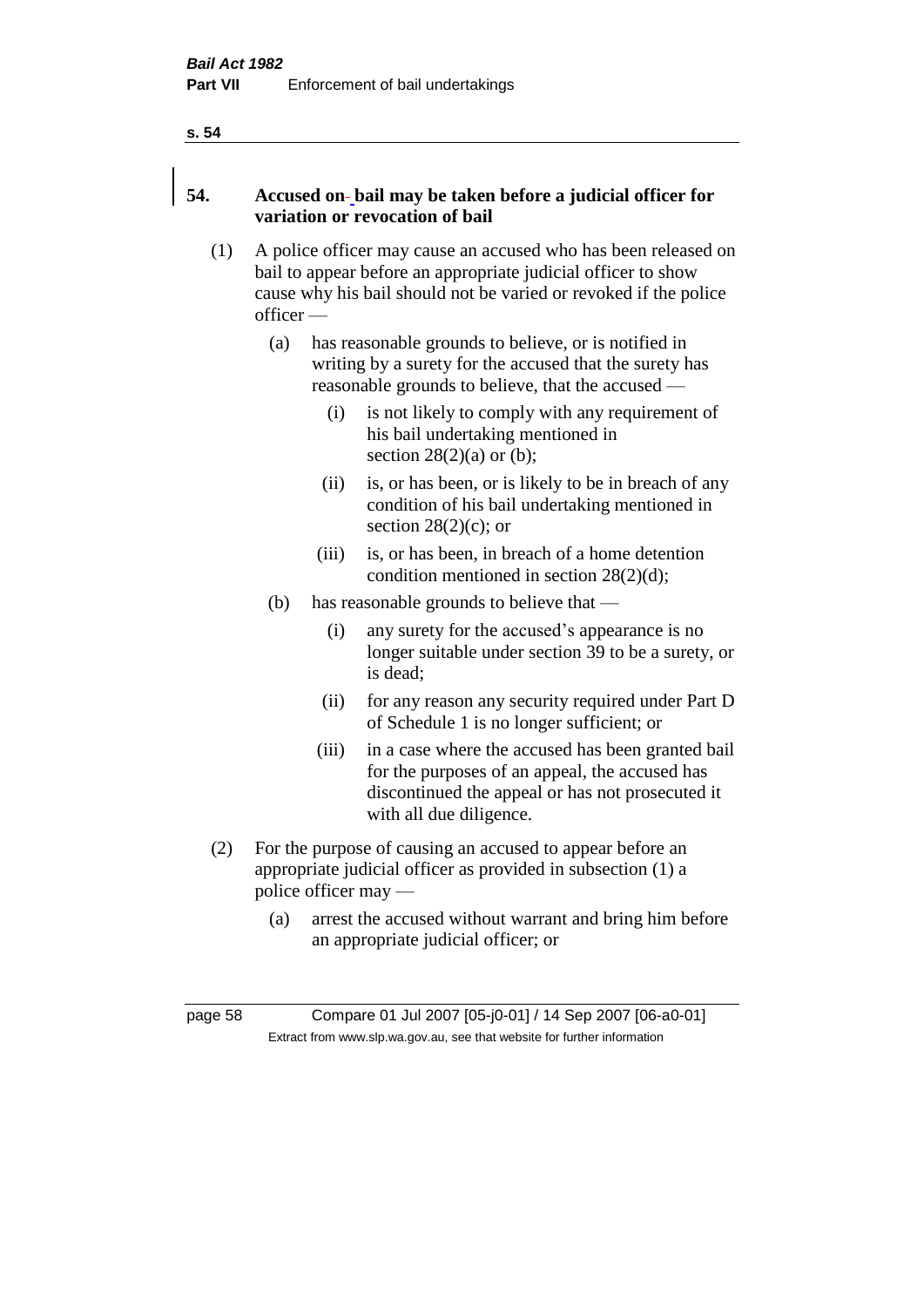- (b) apply to an appropriate judicial officer for a summons or warrant on any ground specified in subsection (1).
- (3) An application under subsection (2)(b) must be made, and proceedings on it are to be conducted —
	- (a) in a court of summary jurisdiction in accordance with regulations made under the *Criminal Procedure Act 2004*;
	- (b) in the Supreme Court or the District Court  $-\text{in}$ accordance with rules of court made under the *Criminal Procedure Act 2004*.
- (4) An accused arrested under this section shall be taken as soon as is practicable before an appropriate judicial officer unless he is arrested less than 24 hours before the time at which he is due to appear in accordance with his bail undertaking, in which case he shall be held in custody and brought before an appropriate judicial officer at that time.

### *[(5) repealed]*

*[Section 54 amended by No. 33 of 1989 s. 18; No. 61 of 1990 s. 12; No. 45 of 1993 s. 12; No. 59 of 2004 s. 141; No. 84 of 2004 s. 9, 11 and 82.]* 

#### **55. Powers of judicial officer to revoke or vary bail**

- (1) If the judicial officer before whom an accused appears under section 54 is satisfied that —
	- (a) the accused is not likely to comply with any requirement of his bail undertaking mentioned in section 28(2)(a) or (b);
	- (b) he is, or has been, or is likely to be, in breach of any condition of his bail undertaking mentioned in section  $28(2)(c)$ ;
	- (ba) he is, or has been, in breach of a home detention condition mentioned in section 28(2)(d); or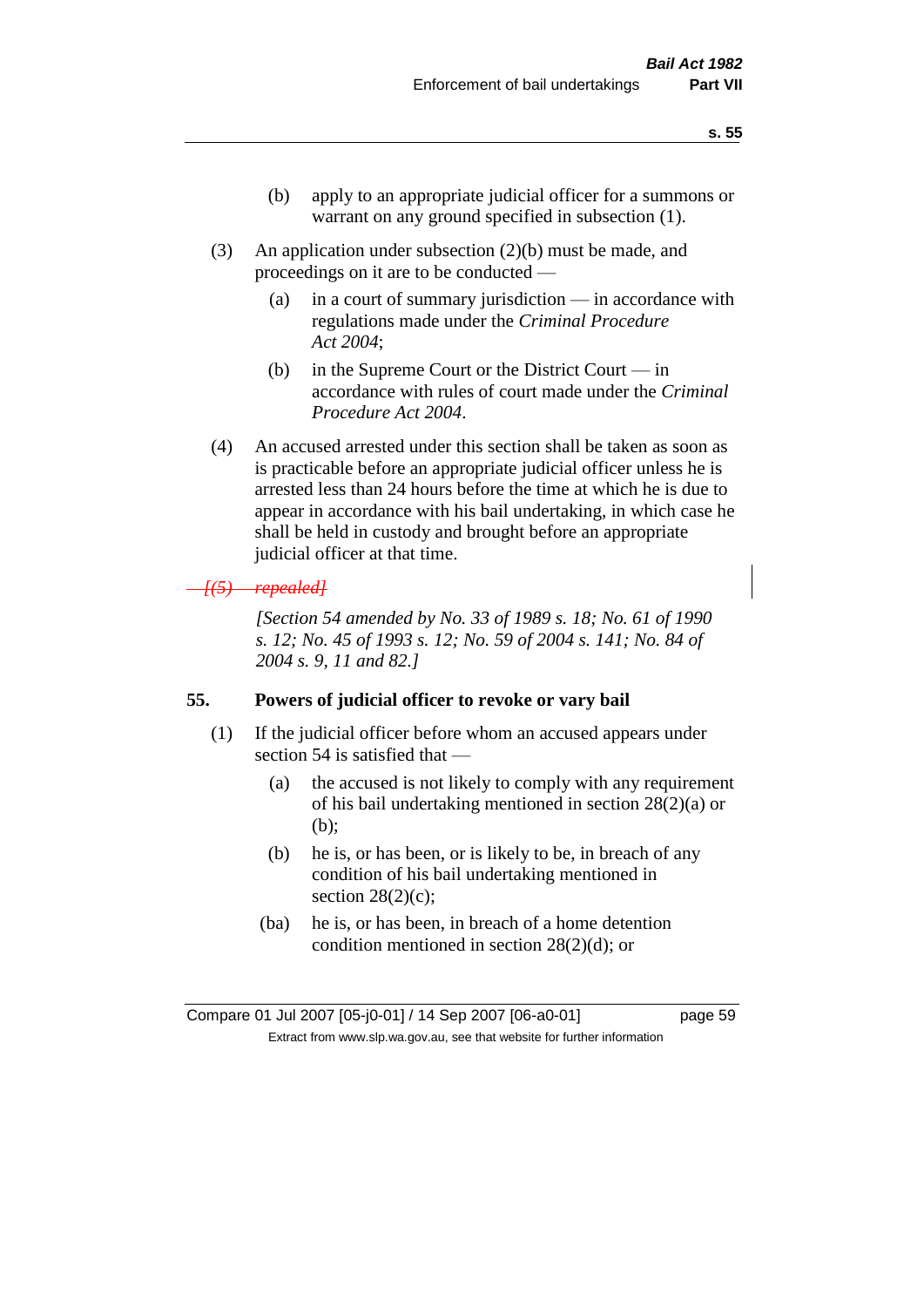(c) any of the grounds set out in section  $54(1)(b)$  has been established,

he may —

- (d) revoke the bail and remand the accused in custody to appear at the time and place specified, or deemed by section 31(3) to be specified, in his bail undertaking; or
- (e) revoke the bail and grant fresh bail to the accused in accordance with this Act, other than clause 2 of Part-B of Schedule 1.
- (2) If the judicial officer before whom the accused so appears is not satisfied as to any of the matters mentioned in subsection  $(1)(a)$ , (b), or (c) he shall release the accused on his existing bail undertaking and, with the consent in writing of the surety, on any existing surety undertaking.

*[Section 55 amended by No. 61 of 1990 s. 13; No. 45 of 1993 s. 12; No. 84 of 2004 s. 82.]* 

# **56. Warrant for arrest of absconding accused**

Where at any time after that specified in his bail undertaking for his appearance an accused has failed to comply with the requirements of his bail undertaking mentioned in section  $28(2)(a)$  or (b), the court before which he was required to appear may issue a warrant to arrest the accused and bring him before that court or a court of like jurisdiction.

*[Section 56 amended by No. 15 of 1988 s. 16; No. 84 of 2004 s. 82.]* 

## **57. Forfeiture of money under bail undertaking**

(1) Where an accused is convicted of an offence against section  $51(1)$ , (2) or (2a), the court by which he is convicted shall, whether or not an application is made therefor by the prosecutor, order that the full amount agreed to be forfeited, in the accused's bail undertaking, be forfeited to the State.

page 60 Compare 01 Jul 2007 [05-j0-01] / 14 Sep 2007 [06-a0-01] Extract from www.slp.wa.gov.au, see that website for further information

**s. 56**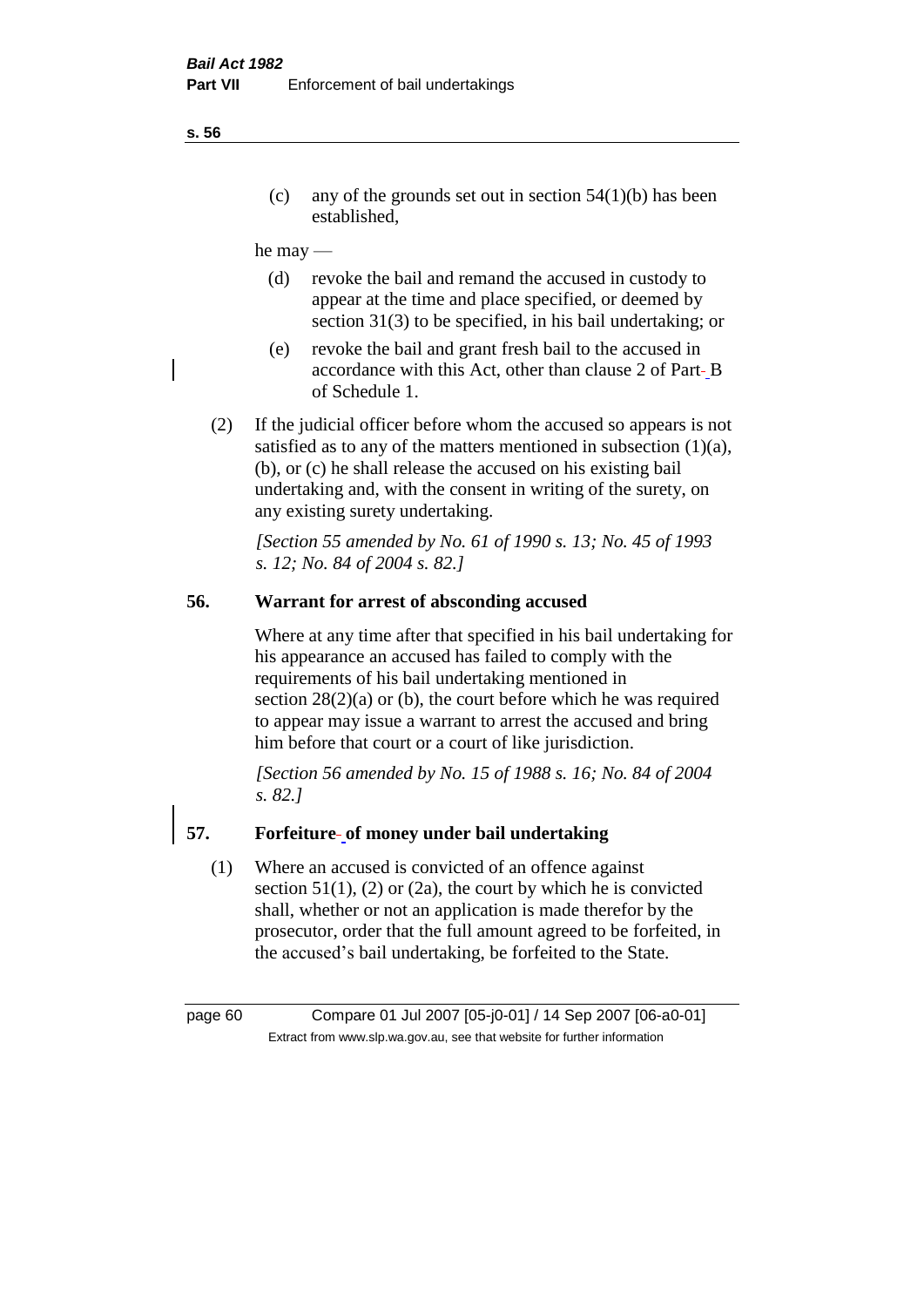- (2) Notwithstanding subsection (1), the court may decline to make an order thereunder or may order forfeiture in part only where the accused shows to the satisfaction of the judicial officer —
	- (a) that, by reason of a change of circumstances since the bail undertaking was entered into, an order for forfeiture, or for forfeiture in full (as the case may be), would cause excessive hardship to the accused or his dependants; and
	- (b) that such hardship would not be relieved by the exercise of one of the powers conferred by section 59.
- (3) Without prejudice to the recovery of such an amount as a civil debt due to the State, any amount to be paid under an order made under this section is to be paid, and its payment may be enforced under Part 5 of the *Fines, Penalties and Infringement Notices Enforcement Act 1994*, unless an order has been made under subsection (4).
- (4) If under this section the Supreme Court or the District Court makes an order requiring the payment of money, the court may make an order under section 59 of the *Sentencing Act 1995* in respect of the amount payable and for that purpose that section, with any necessary changes, applies as if the amount were a fine imposed on the accused.

*[Section 57 amended by No. 74 of 1984 s. 19; No. 92 of 1994 s. 7; No. 78 of 1995 s. 8; No. 54 of 1998 s. 11; No. 65 of 2003 s. 121(3) ;); No. 84 of 2004 s. 82.]* 

# **58. Automatic forfeiture on expiration of one year after absconding**

- (1) If after the expiration of one year from the day on which the accused is required to appear in court in accordance with the requirement of his bail undertaking mentioned in section  $28(2)(a)$  he has not —
	- (a) been arrested under section 56; or
	- (b) appeared in court in accordance with the requirement of his bail undertaking mentioned in section 28(2)(b)(ii); or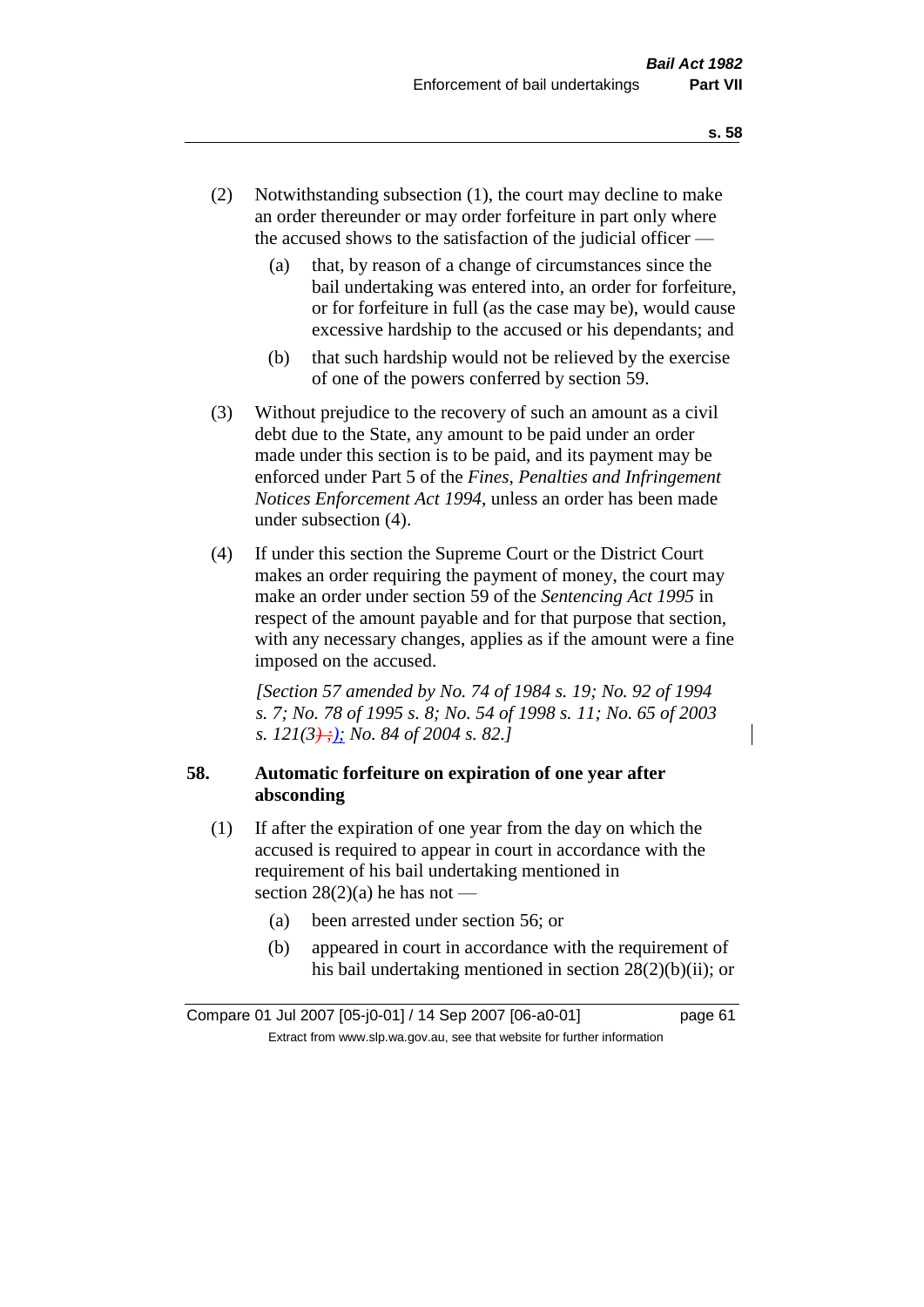(c) otherwise surrendered himself or been taken into custody to be dealt with on the charge or charges for which the bail undertaking was entered into,

the full amount specified in the bail undertaking shall, on the expiration of the said period, be forfeited to the State by virtue of this section without any order of the court or other formality.

(2) Upon the occurrence of a forfeiture under subsection (1) any security given by the accused may be resorted to by the State as if an order of forfeiture had been made under section 57(1).

*[Section 58 amended by No. 65 of 2003 s. 121(3); No. 84 of 2004 s. 82.]*

page 62 Compare 01 Jul 2007 [05-j0-01] / 14 Sep 2007 [06-a0-01] Extract from www.slp.wa.gov.au, see that website for further information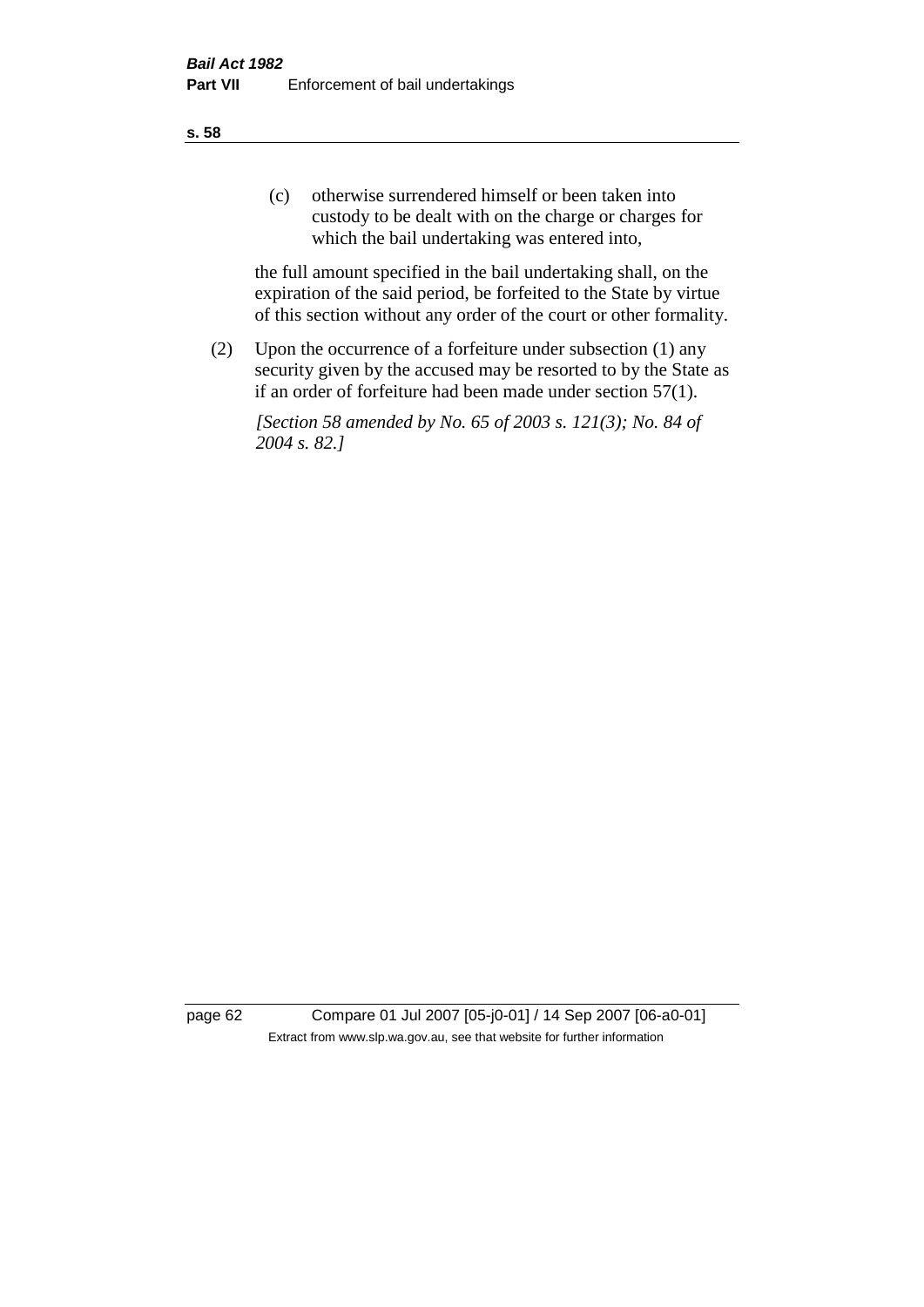# **Part VIII — Miscellaneous**

## **59. Further power of judicial officer in relation to enforcement of undertakings**

A court or an appropriate judicial officer who makes an order for forfeiture under section 49 or 57 may, when doing so, or at any time thereafter, further order —

- (a) that payment of any sum be made by specified instalments or be postponed to a specified date;
- (b) that any security given be applied in or towards payment of the sum forfeited; or
- (c) that the accused or the surety, as the case may be, do all such things and execute all such documents as may be necessary, or as may be specified in the order, for the purpose of vesting any security in the State or enabling the State to realize the same or to resort thereto to recover the sum forfeited,

and the court or an appropriate judicial officer may at any time vary or revoke an order made under paragraph (a), (b), or (c).

*[Section 59 amended by No. 65 of 2003 s. 121(3); No. 84 of 2004 s. 82.]*

# **60. Accused and surety to notify any change of address**

Where —

- (a) an accused who has been released on bail; or
- (b) a surety,

changes his place of residence, employment, or business from that appearing on his bail undertaking or surety undertaking he shall forthwith, in writing, notify details of the change to the registrar of the court before which, at the time when the change occurs, the accused is required to appear, and if without reasonable cause he fails to do so he commits an offence.

# Penalty: \$1 000.

*[Section 60 amended by No. 50 of 2003 s. 37(5); No. 59 of 2004* 

Compare 01 Jul 2007 [05-j0-01] / 14 Sep 2007 [06-a0-01] page 63 Extract from www.slp.wa.gov.au, see that website for further information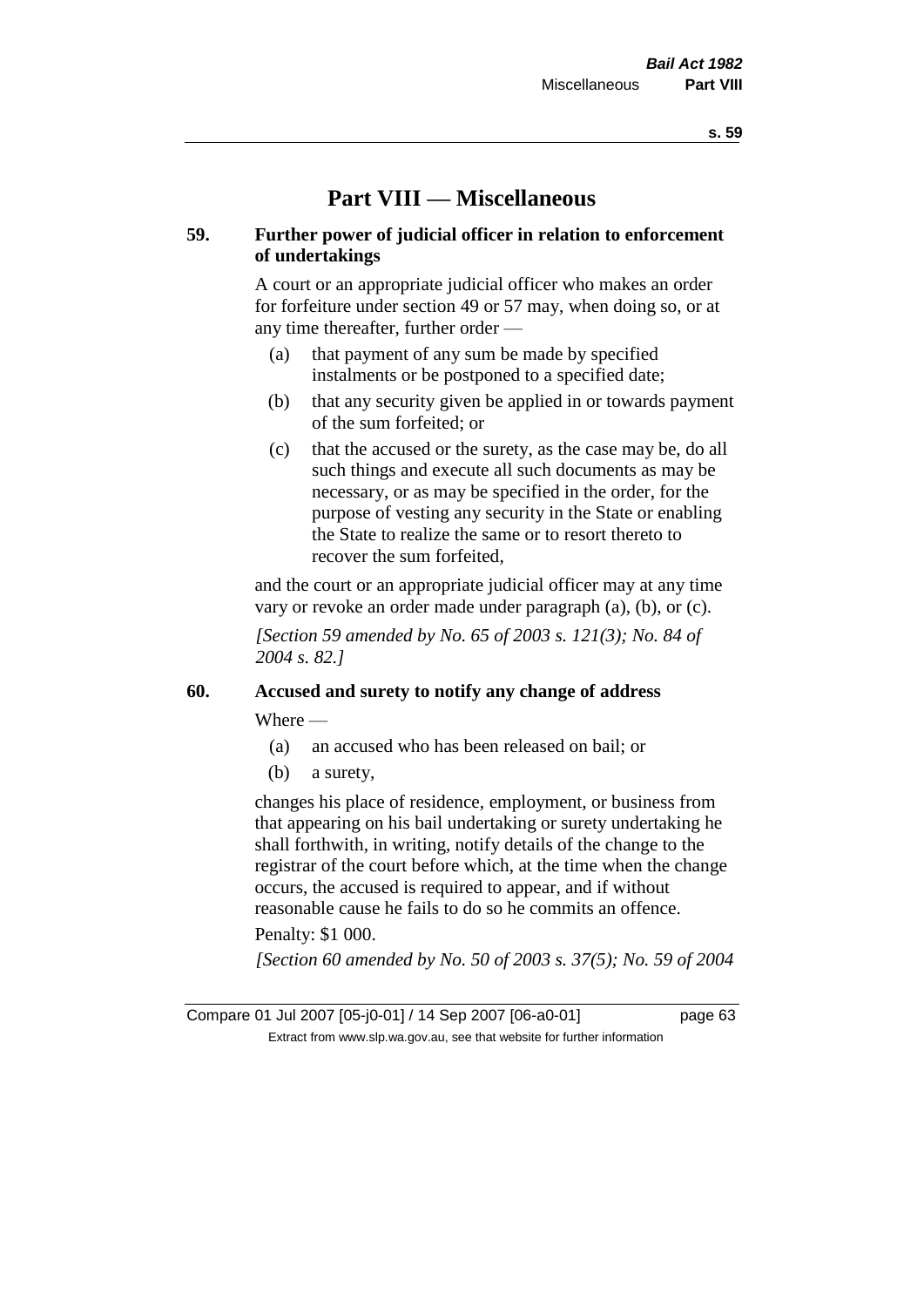**s. 61**

*s. 141; No. 84 of 2004 s. 82.]*

# **61. Offence of failing to bring arrested person before court or person able to grant bail**

- (1) A person to whom this section applies commits an offence if, having arrested another for an offence, he wilfully and without reasonable excuse fails to take that other person, or cause him to be taken, as soon as is practicable —
	- (a) before an authorised officer or judicial officer empowered by this Act to grant bail for that offence; or
	- (b) before a court.

Penalty: \$1 000 or imprisonment for 12 months or both.

- (2) This section applies to a person who
	- (a) is not empowered by this Act to grant bail for the offence or by reason of section 16; or
	- (b) being so empowered, elects to act under section 6(7).

*[Section 61 amended by No. 15 of 1988 s. 17; No. 59 of 2006 s. 4(4).]* 

# **62. Offence to give false information for bail purposes**

A person who for the purpose of obtaining —

- (a) a grant of bail for himself or a variation of the terms and conditions thereof; or
- (b) approval of himself as a surety,

makes any statement which he knows is false in a material particular, or recklessly makes any statement which is false in a material particular, commits an offence.

Penalty: \$1 000 or imprisonment for 12 months or both.

# **63. Protection of persons carrying out this Act**

A person shall not be liable in civil proceedings on account of anything done, or omitted to be done, by him in good faith in

page 64 Compare 01 Jul 2007 [05-j0-01] / 14 Sep 2007 [06-a0-01] Extract from www.slp.wa.gov.au, see that website for further information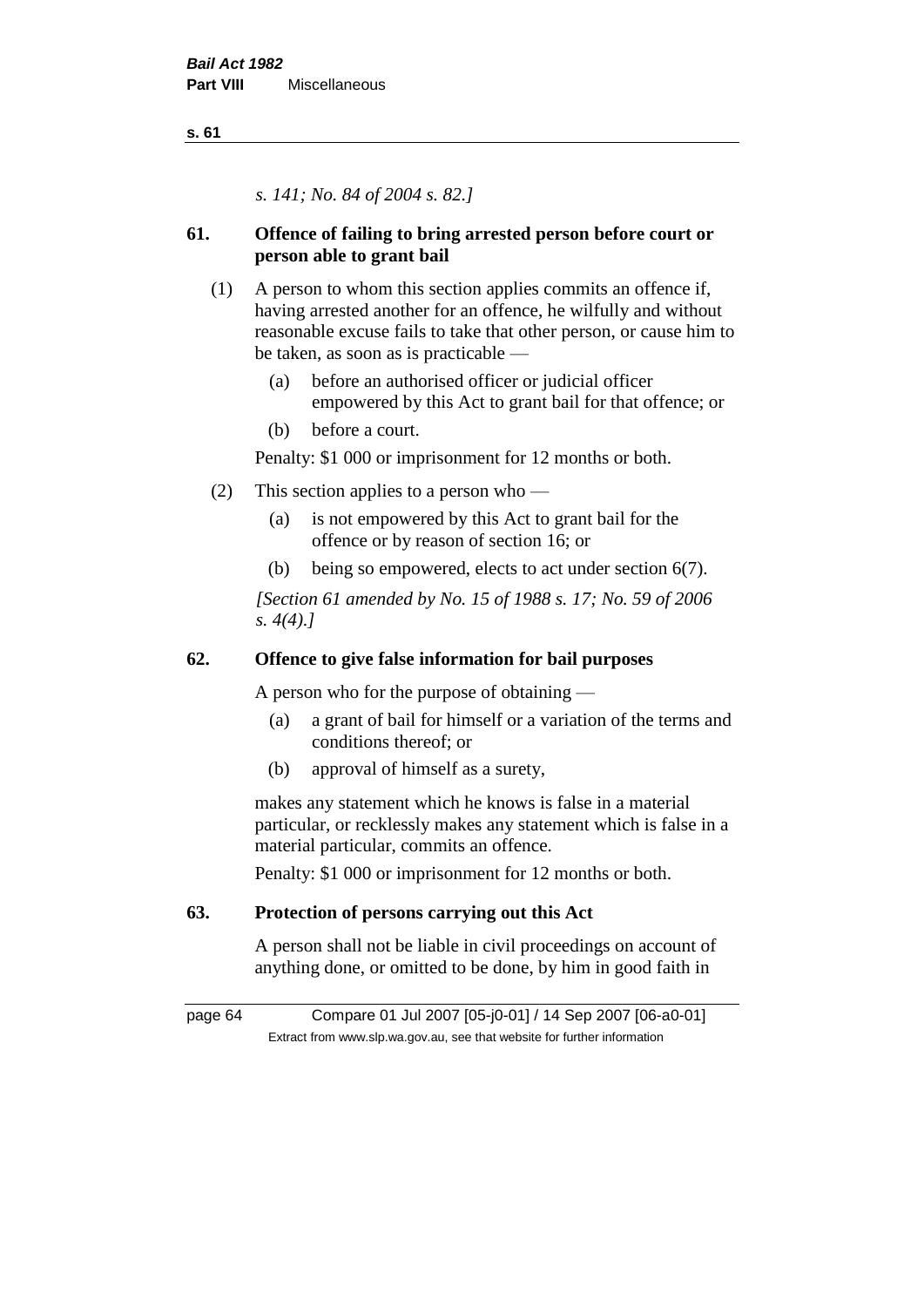the course of carrying out any provision of this Act, or purporting to be so done or omitted; but the liability (if any) of any other person (including the State or the Commonwealth) as his employer is not affected by this section and shall be determined as if it had not been passed.

*[Section 63 amended by No. 65 of 2003 s. 121(4).]*

# **64. Evidence of non-appearance, etc.,. by an accused**

Where it is required for the purposes of this Act to prove —

- (a) that an accused did not appear before a particular court, at a particular place, on a particular day, at a particular time or during a particular period; or
- (b) the day, time or period when or during which an accused did appear before a particular court at a particular place,

a certificate as to any such matter, purporting to be signed by a judicial officer or registrar of the court before which the accused was required to appear, shall be evidence of the matter so certified.

*[Section 64 amended by No. 59 of 2004 s. 141; No. 84 of 2004 s. 82.]* 

## **65. Bail undertakings by minors**

A bail undertaking entered into by a person who is under the age of 18 years shall bind him as if he were of full age.

### **66. Abolition of other powers to grant bail**

- (1) Any power or duty that, at the commencement of this Act, exists apart from statute to grant bail to an accused awaiting an appearance in court for an offence, is abolished.
- (2) Subsection (1) has effect notwithstanding anything in section 16 of the *Supreme Court Act 1935*.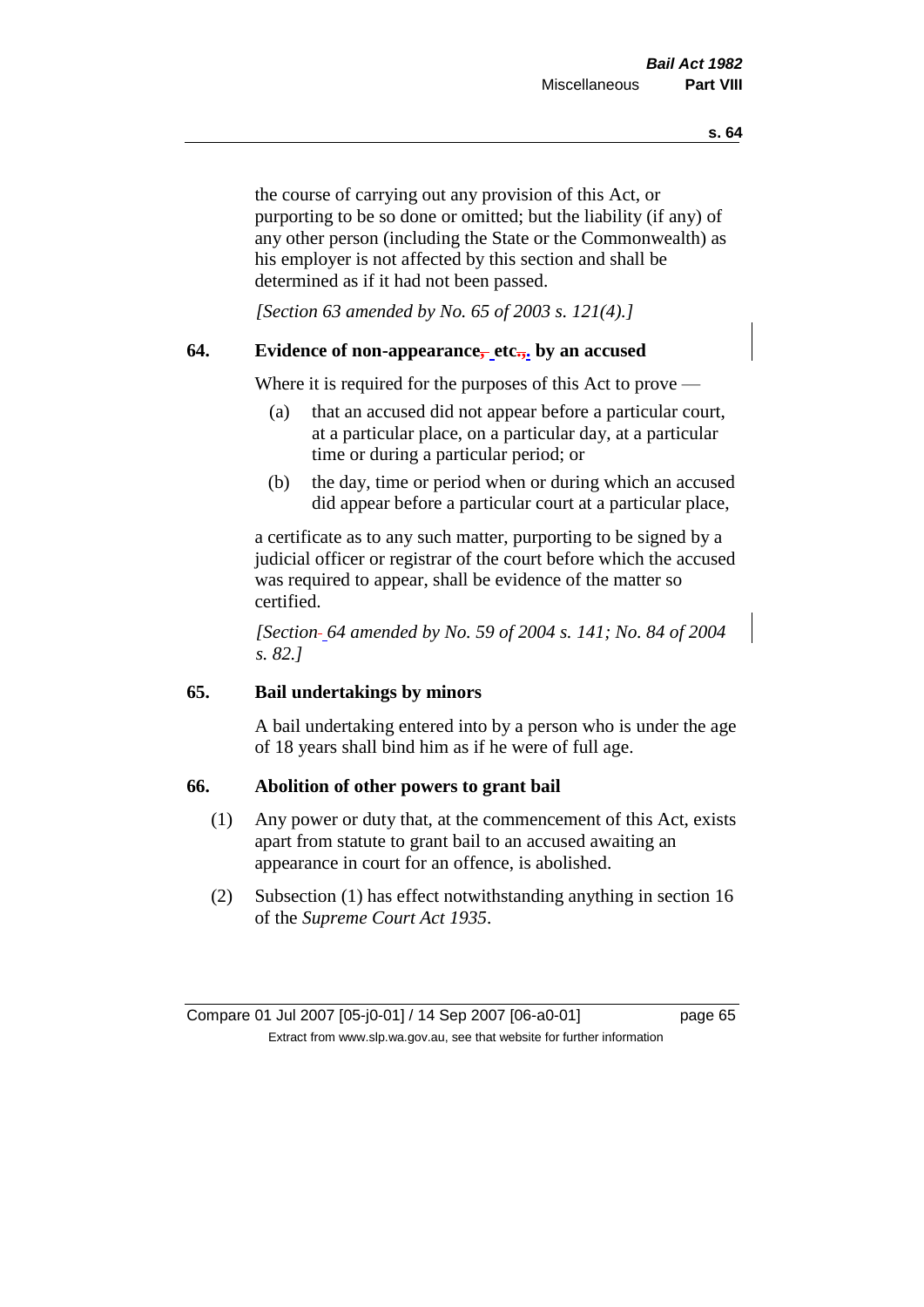#### **s. 66A**

(3) In subsection (1) **"statute"** means an Act of the Parliament of Western Australia, other than the *Supreme Court Act 1935*.

*[Section 66 amended by No. 84 of 2004 s. 82.]*

# **66A. Delegation by registrar**

- (1) The registrar of a court may, either generally or as otherwise provided by the instrument of delegation, by instrument signed by him, delegate to an officer of that court any function conferred on him by or under this Act other than —
	- (a) this power of delegation; or
	- (b) any function that a judicial officer has required him to perform personally.
- (2) The superintendent of a detention centre under the *Young Offenders Act 1994* may, either generally or as otherwise provided by the instrument of delegation, by instrument signed by him, delegate to an officer of the Public Sector agency principally assisting the Minister administering that Act in its administration any function conferred on him by or under this Act, other than this power of delegation.

*[Section 66A inserted by No. 15 of 1988 s. 18; amended by No. 49 of 1988 s. 89; No. 31 of 1993 s. 8; No. 59 of 2004 s. 141; No. 65 of 2006 s. 52.]* 

# **67. Regulations**

- (1) The Governor may make regulations, not inconsistent with this Act, prescribing such things as are required or permitted by this Act to be prescribed or as it is necessary or expedient to prescribe for the purposes thereof.
- (2) Without limiting the generality of subsection (1) regulations  $may$ —
	- (a) make provision for or with respect to the making of applications —
		- (i) for or in relation to bail;

page 66 Compare 01 Jul 2007 [05-j0-01] / 14 Sep 2007 [06-a0-01] Extract from www.slp.wa.gov.au, see that website for further information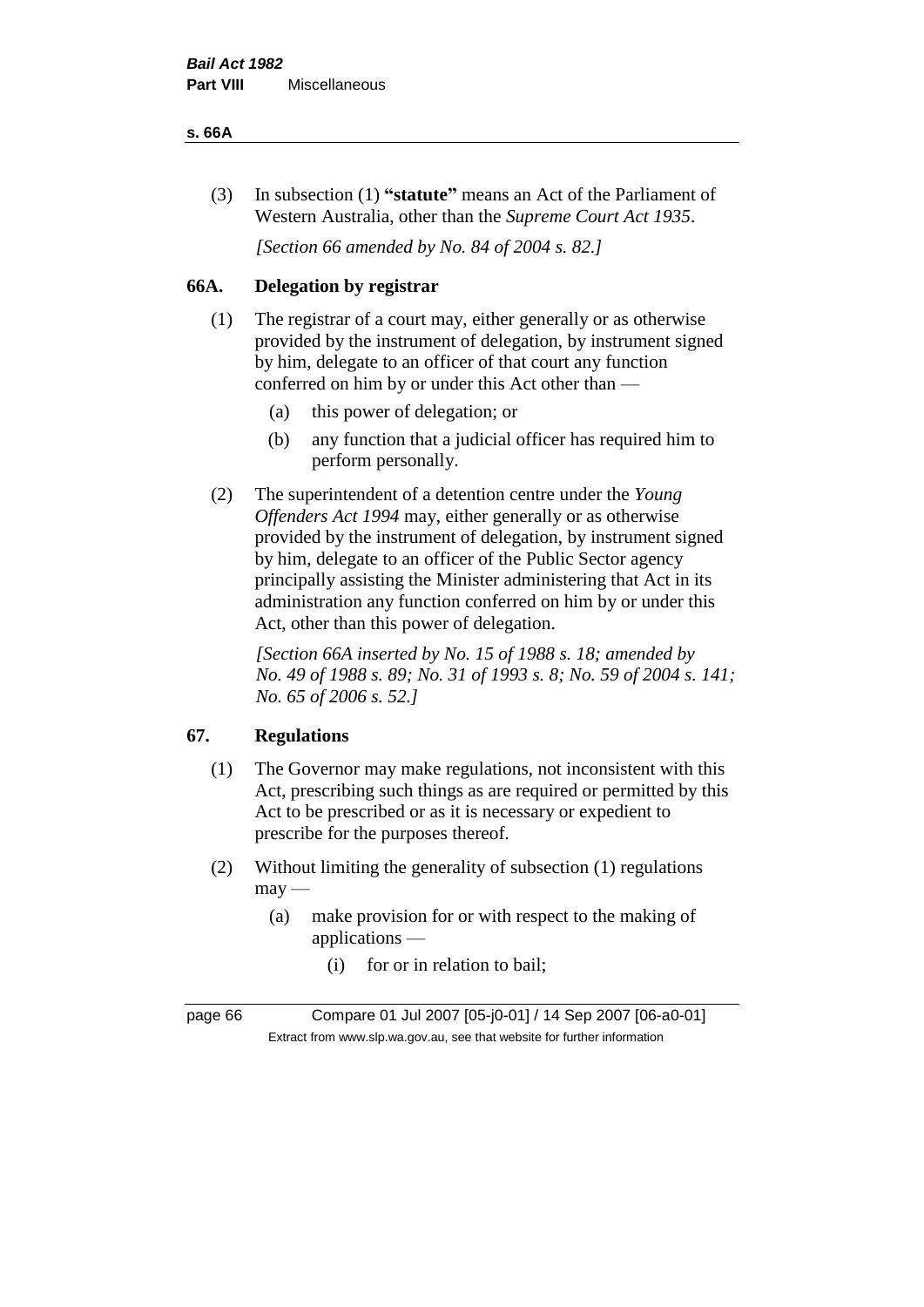- (ii) for the approval of sureties;
- (iii) for the approval of security to be given by accused persons and sureties;
- (iv) for the cancellation of a surety undertaking,

and for the manner in which such applications are to be made and the procedure to be followed on such applications;

- (b) for the purposes of clause 5 of Part A of Schedule 1, prescribe the officer or officers who may grant bail for any prescribed appearance or class of appearance in court by a defendant who is in custody;
- (c) make provision for, or with respect to the management, control, supervision and good order of premises established for the accommodation of persons to whom bail has been granted.
- (3) Regulations made under this section may provide that a contravention or failure to comply with a regulation constitutes an offence and may provide for penalties not exceeding a fine of \$500 for offences against the regulations.

*[Section 67 amended by No. 45 of 1993 s. 12; No. 84 of 2004 s. 83(3).]* 

*[68. Omitted under the Reprints Act 1984 s. 7(4)(g).]*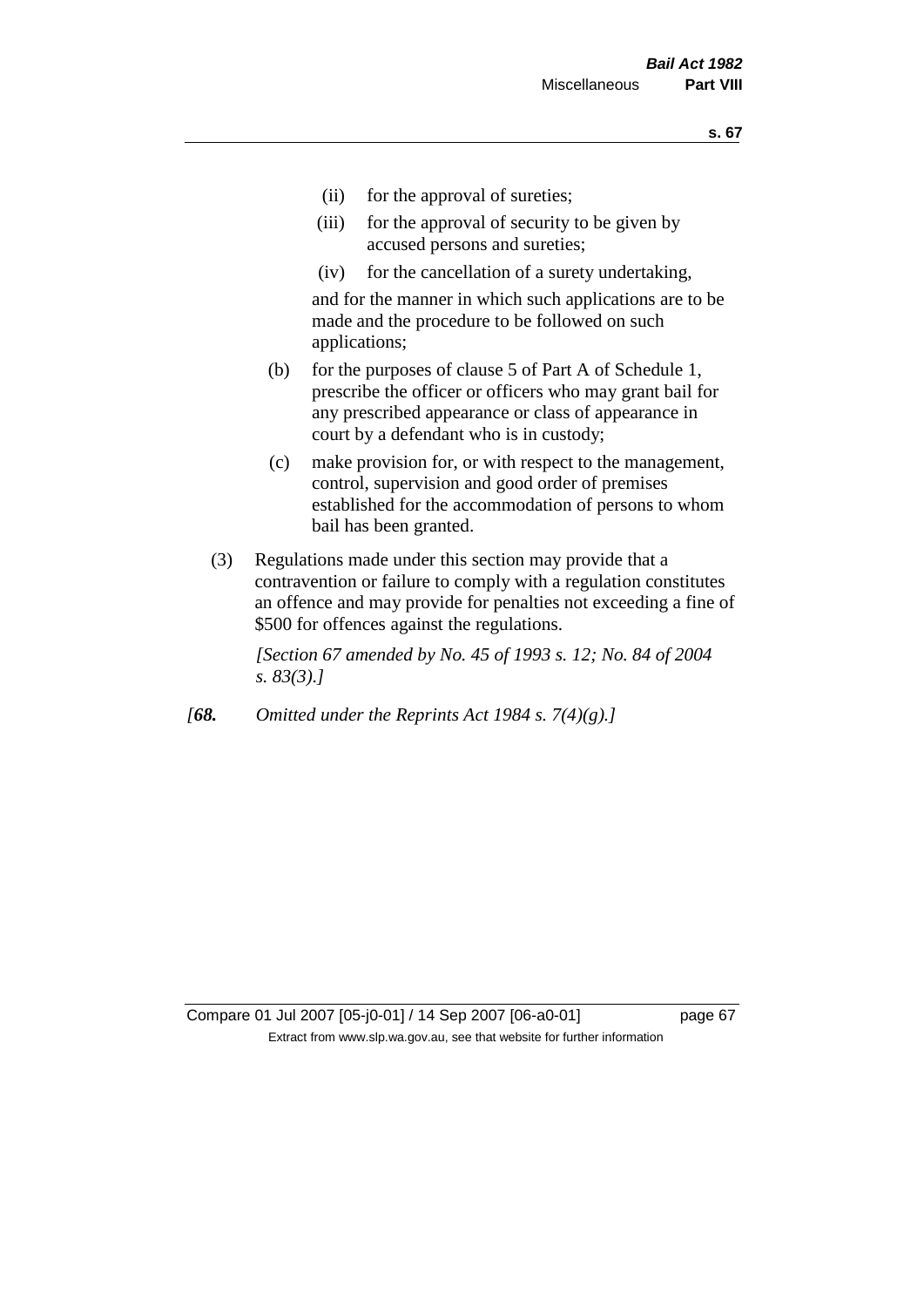# **Schedule 1**

*[Heading amended by No. 45 of 1993 s. 10(1).]*

[Sections 13 and 17]

# **Part A — Jurisdiction to grant bail**

| <b>First Column</b>           | <b>Second Column</b> |  |
|-------------------------------|----------------------|--|
| Appearances in court referred | By whom bail may be  |  |
| to in section 13              | granted              |  |

## **1. Initial appearance**

| (1)        | The initial appearance in a<br>court of summary<br>jurisdiction or the Children's<br>Court by an accused in, or in<br>connection with,<br>proceedings for an offence. | In any case $-$<br>a justice; or<br>(a)<br>an authorised police<br>(b)<br>officer; and<br>in addition, in the case of a child,<br>an authorised community<br>services officer. |
|------------|-----------------------------------------------------------------------------------------------------------------------------------------------------------------------|--------------------------------------------------------------------------------------------------------------------------------------------------------------------------------|
| $\sqrt{2}$ |                                                                                                                                                                       |                                                                                                                                                                                |

(2) The initial appearance in the A judge of the District Court or a District Court or the Supreme Court, not being the initial appearance to which clause 3 applies. judge of the Supreme Court, as the case requires.

*[Clause 1 amended by No. 15 of 1988 s. 19; No. 49 of 1988 s. 90(a)(i); No. 59 of 2004 s. 141; No. 84 of 2004 s. 10(1) and 82.]*

**2. Appearance after adjournment**

Appearance in any court or before The judicial officer who orders a judicial officer by an accused after any adjournment of proceedings for an offence, not being a committal under clause 3. the adjournment.

*[Clause 2 amended by No. 84 of 2004 s. 82.]*

page 68 Compare 01 Jul 2007 [05-j0-01] / 14 Sep 2007 [06-a0-01] Extract from www.slp.wa.gov.au, see that website for further information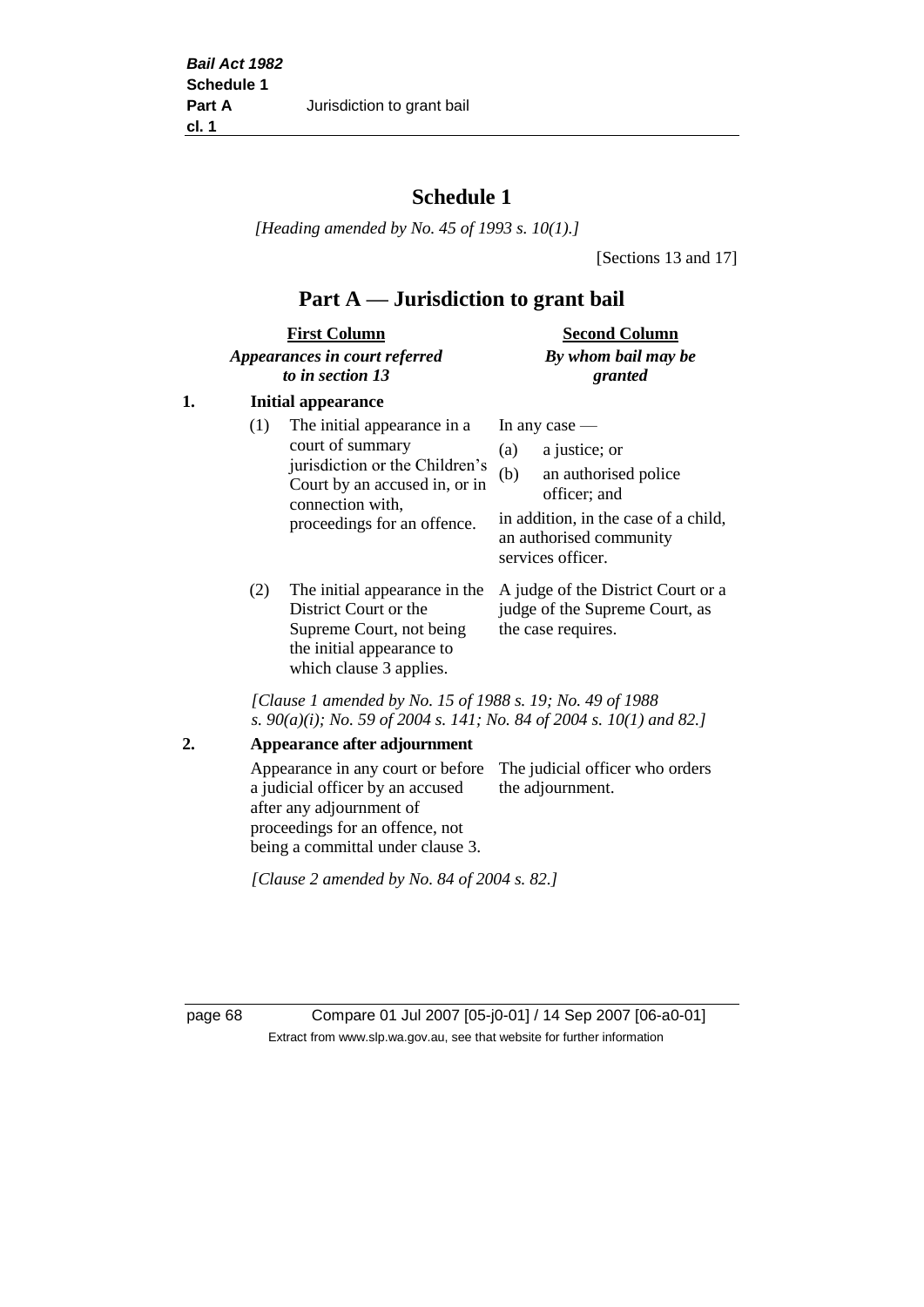| <b>First Column</b>           | Secon   |
|-------------------------------|---------|
| Appearances in court referred | By whon |
| to in section 13              | gι      |

# **d** Column *By whom bail may be granted*

## **3. Appearance on committal to Supreme Court or District Court**

The initial appearance by an accused in the Supreme Court or District Court after he has been committed thereto under any Act-to be tried or sentenced or otherwise dealt with.

The judicial officer who orders the committal.

*[Clause 3 amended by No. 84 of 2004 s. 82.]*

#### **4. Appearance in connection with appeal etc.**

| (1) | Appearance in connection<br>with an application or appeal<br>made under the <i>Criminal</i><br><i>Appeals Act 2004</i> or with<br>any order made in<br>determining the application<br>or appeal. | If the appeal is being determined<br>by a single judge of the Supreme<br>Court, a single judge of the<br>Supreme Court;<br>If the appeal is being determined<br>by the Court of Appeal, the Court<br>of Appeal or a single judge of<br>appeal. |
|-----|--------------------------------------------------------------------------------------------------------------------------------------------------------------------------------------------------|------------------------------------------------------------------------------------------------------------------------------------------------------------------------------------------------------------------------------------------------|
| (2) | Appearance in connection<br>with a rehearing of<br>proceedings ordered under<br>section 28 of the <i>Children's</i><br>Court of Western Australia<br>Act 1988.                                   | The Children's Court.                                                                                                                                                                                                                          |
| (3) | Appearance in connection<br>with the reconsideration of<br>an order under section 40 of<br>the <i>Children's Court of</i><br>Western Australia Act 1988.                                         | The Children's Court constituted<br>by the President.                                                                                                                                                                                          |

*[Clause 4 inserted by No. 84 of 2004 s. 10(2).]*

Compare 01 Jul 2007 [05-j0-01] / 14 Sep 2007 [06-a0-01] page 69 Extract from www.slp.wa.gov.au, see that website for further information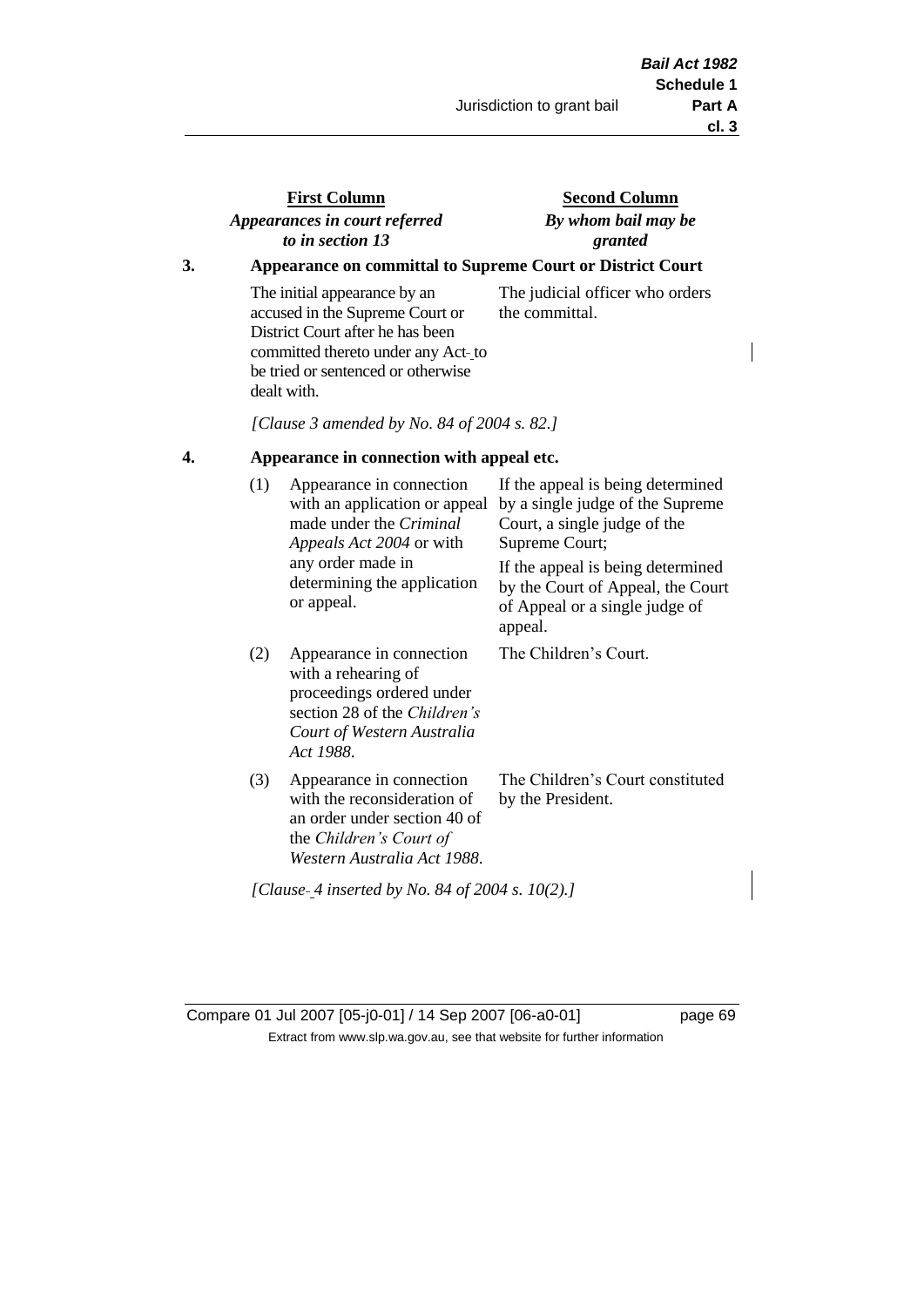|    | <b>First Column</b>                                                                                                              | <b>Second Column</b><br>By whom bail may be                         |  |  |
|----|----------------------------------------------------------------------------------------------------------------------------------|---------------------------------------------------------------------|--|--|
|    | Appearances in court referred                                                                                                    |                                                                     |  |  |
|    | to in section 13                                                                                                                 | granted                                                             |  |  |
| 5. | Appearance prescribed by regulation                                                                                              |                                                                     |  |  |
|    | Appearance in a court for any<br>other purpose or following any<br>other occurrence prescribed by<br>regulations under this Act. | The judicial or other officer<br>prescribed by such regulations.    |  |  |
| 6. | Appearances not otherwise provided for                                                                                           |                                                                     |  |  |
|    | Any appearance in a court not<br>otherwise provided for in this<br>Part or by regulations under this<br>Act.                     | The judicial officer who, or court<br>which, orders the appearance. |  |  |
| 7. | <b>InterpretationTerm used</b> in this Part                                                                                      |                                                                     |  |  |
|    | In this Part, unless the contrary intention appears —                                                                            |                                                                     |  |  |
|    | "proceedings for an offence" in clause 2 (but not in clause 1)<br>$of \text{fence}$ —                                            | includes any of the following proceedings relating to that          |  |  |
|    | appeal proceedings;<br>(a)                                                                                                       |                                                                     |  |  |
|    | (b)                                                                                                                              | proceedings on a writ of <i>habeas corpus</i> ; and                 |  |  |
|    | (c)<br>section 50 of the Sentencing Act 1995.                                                                                    | proceedings on the re-appearance of an offender under               |  |  |
|    | [Clause- $\frac{7}{ }$ inserted by No. 84 of 2004 s. 10(3).]                                                                     |                                                                     |  |  |
|    | Part $B$ — Cessation of power to grant bail                                                                                      |                                                                     |  |  |
| 1. |                                                                                                                                  | Upon decision by <b>Judge</b> judge, power of other officers ceases |  |  |

After a **Judgejudge** of the Supreme Court has granted or refused bail for an appearance by an accused the power to grant bail for that appearance ceases to be vested in any judicial officer whose jurisdiction is inferior to that of such Judgejudge or in any authorised officer.

*[Clause 1 amended by No. 84 of 2004 s. 82.]*

page 70 Compare 01 Jul 2007 [05-j0-01] / 14 Sep 2007 [06-a0-01] Extract from www.slp.wa.gov.au, see that website for further information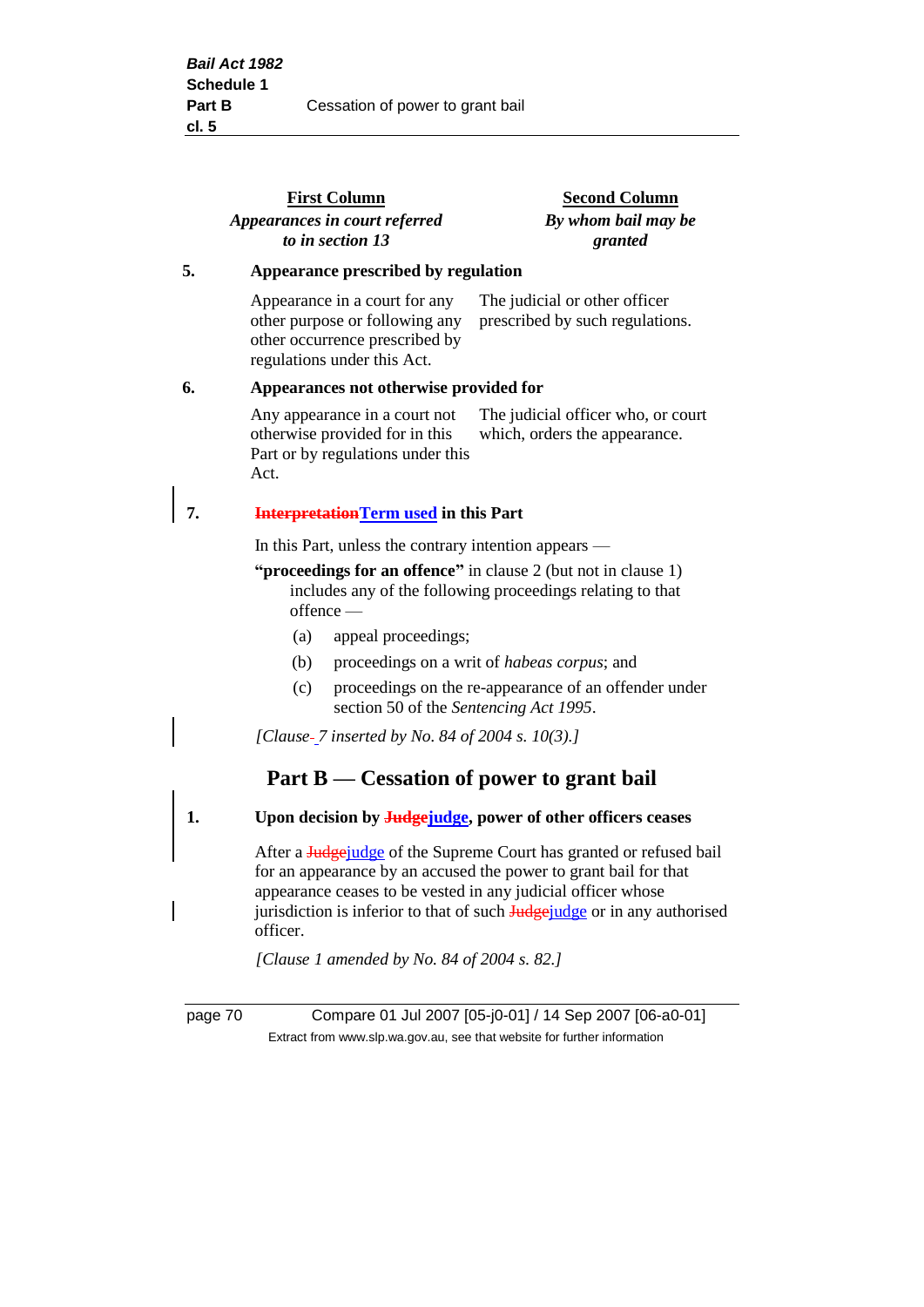## **2. Upon decision by judicial officer, his power and that of his peers ceases**

Except where clause 4 applies, the power to grant bail for an appearance by an accused ceases to be vested in any judicial officer (including a Judgejudge of the Supreme Court) after he, or another judicial officer whose jurisdiction is co-extensive with his, has granted or refused bail for that appearance.

*[Clause 2 amended by No. 84 of 2004 s. 82.]*

## **3. Upon refusal by justice power of authorised officer or justice ceases**

After a justice has refused bail for an initial appearance by an accused, the power to grant bail for that appearance ceases to be vested in an authorised officer or another justice, but an authorised officer or a justice may grant bail for an initial appearance notwithstanding that one or more other authorised officers have previously refused bail for that appearance.

*[Clause 3 amended by No. 34 of 1988 s. 90(b); No. 59 of 2004 s. 141; No. 84 of 2004 s. 82.]*

### **4. Judicial officer's powers where accused proves new facts or changed circumstances**

Notwithstanding clause 2, where an accused has been refused bail for an appearance or has been granted bail therefor on terms or conditions with which he is unable or unwilling to comply, the judicial officer who granted or refused bail or another judicial officer whose jurisdiction is co-extensive with his has power to grant bail for that appearance or to vary the terms or conditions of bail previously granted therefor if the accused makes application and satisfies him  $that -$ 

- (a) new facts have been discovered, new circumstances have arisen or the circumstances have changed since bail was previously granted or refused for that appearance;
- (b) he failed to adequately present his case for bail on the previous occasion when it was considered; or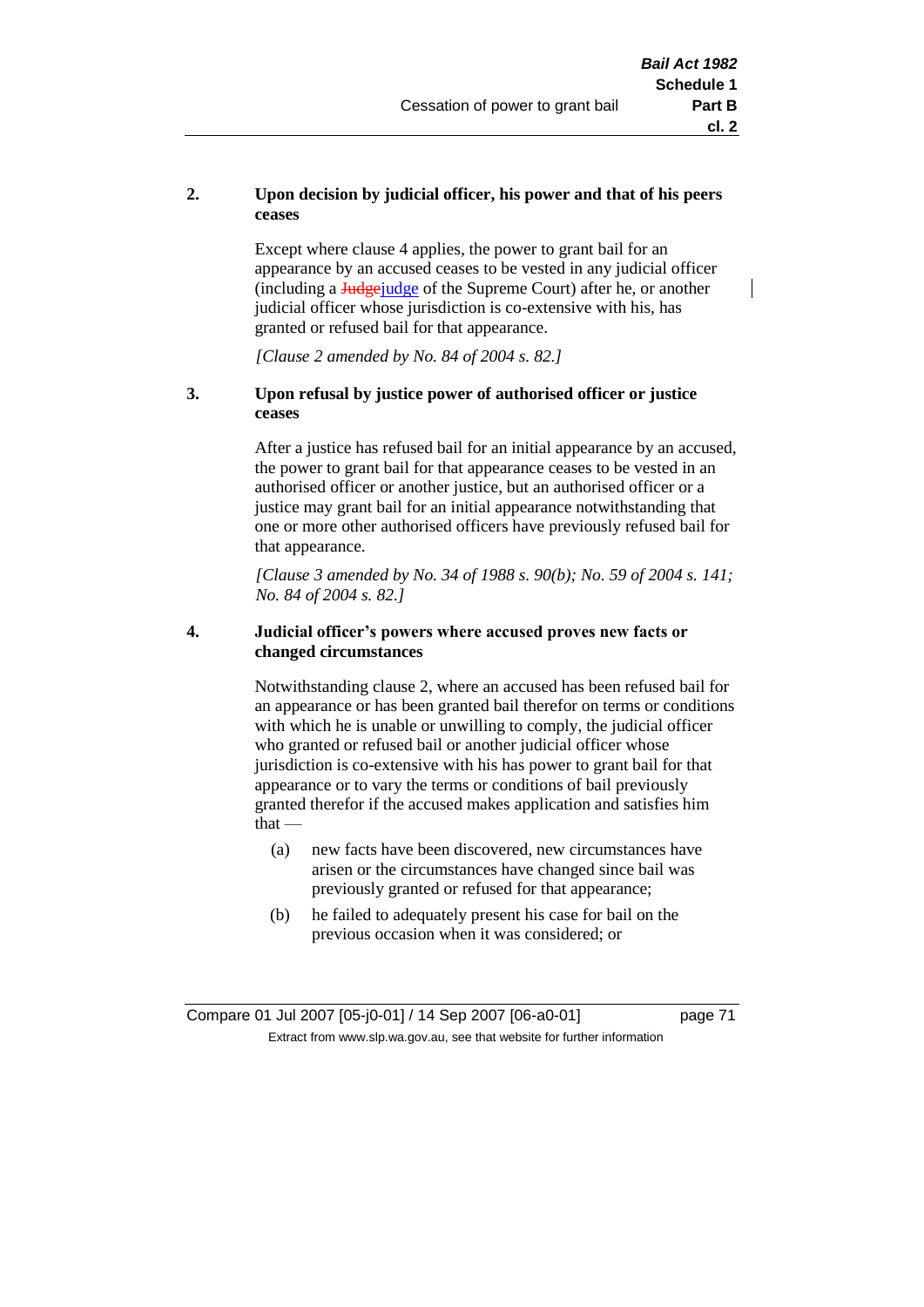(c) where bail was granted subject to a home detention condition, he has, since the previous occasion when his case for bail was considered, complied with the home detention condition for a period of one month or more.

*[Clause 4 amended by No. 61 of 1990 s. 14; No. 84 of 2004 s. 82.]*

## **Part C — Manner in which jurisdiction to be exercised**

Principles governing grant or refusal of bail

## **1. Bail before conviction to be at discretion of bail authority, except for a child**

Subject to clause 3A, the grant or refusal of bail to an accused, other than a child, who is in custody awaiting an appearance in court before conviction for an offence shall be at the discretion of the judicial officer or authorised officer in whom jurisdiction is vested, and that discretion shall be exercised having regard to the following questions as well as to any others which he considers relevant —

- (a) whether, if the accused is not kept in custody, he may
	- (i) fail to appear in court in accordance with his bail undertaking;
	- (ii) commit an offence;
	- (iii) endanger the safety, welfare, or property of any person; or
	- (iv) interfere with witnesses or otherwise obstruct the course of justice, whether in relation to himself or any other person;
- (b) whether the accused needs to be held in custody for his own protection;
- (c) whether the prosecutor has put forward grounds for opposing the grant of bail;
- (d) whether, as regards the period when the accused is on trial, there are grounds for believing that, if he is not kept in custody, the proper conduct of the trial may be prejudiced;
- (e) whether there is any condition which could reasonably be imposed under Part D which would —

page 72 Compare 01 Jul 2007 [05-j0-01] / 14 Sep 2007 [06-a0-01] Extract from www.slp.wa.gov.au, see that website for further information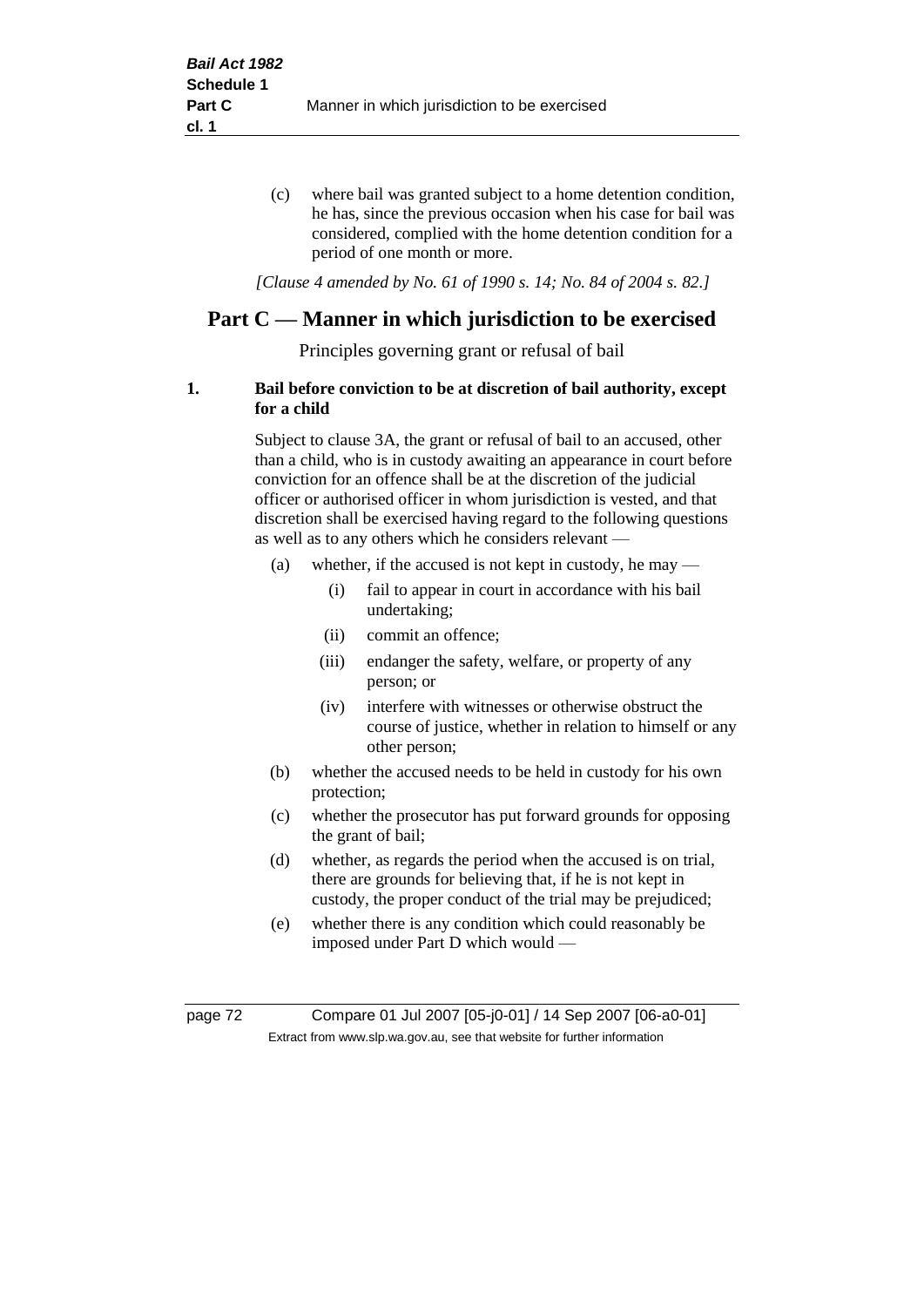- (i) sufficiently remove the possibility referred to in paragraphs (a) and (d);
- (ii) obviate the need referred to in paragraph (b); or
- (iii) remove the grounds for opposition referred to in paragraph (c);
- (f) where the accused is charged with an offence that is alleged to have been committed in respect of a child, whether a condition should be imposed under Part D requiring the accused to reside at a place other than the place where the child resides;
- (g) whether the alleged circumstances of the offence or offences amount to wrongdoing of such a serious nature as to make a grant of bail inappropriate.

*[Clause 1 amended by No. 14 of 1992 s. 11; No. 45 of 1993 s. 10(2)(a); No. 54 of 1998 s. 8(a) and (b); No. 84 of 2004 s. 82.]*

## **2. Child to have qualified right to bail**

- $(1)$  In this clause
	- **"responsible person"** means a parent, relative, employer or other person who, in the opinion of the judicial officer or authorised officer, is in a position to both influence the conduct of the child and provide the child with support and direction.
- (2) Subject to subclause (3), a child accused who is in custody awaiting an appearance in court before conviction for an offence has a right to be granted bail unless —
	- (a) in the opinion of the judicial officer or authorised officer in whom jurisdiction is vested —
		- (i) one or more of the questions set out in clause  $1(a)$ , (b), (d) and (g) must be answered in the affirmative; and
		- (ii) there is no condition which he could reasonably impose under Part D which would satisfy the relevant provision of clause 1(e);
		- or
	- (b) there is no responsible person willing to enter into an undertaking of the kind described in subclause  $(3)(c)$ ,

Compare 01 Jul 2007 [05-j0-01] / 14 Sep 2007 [06-a0-01] page 73 Extract from www.slp.wa.gov.au, see that website for further information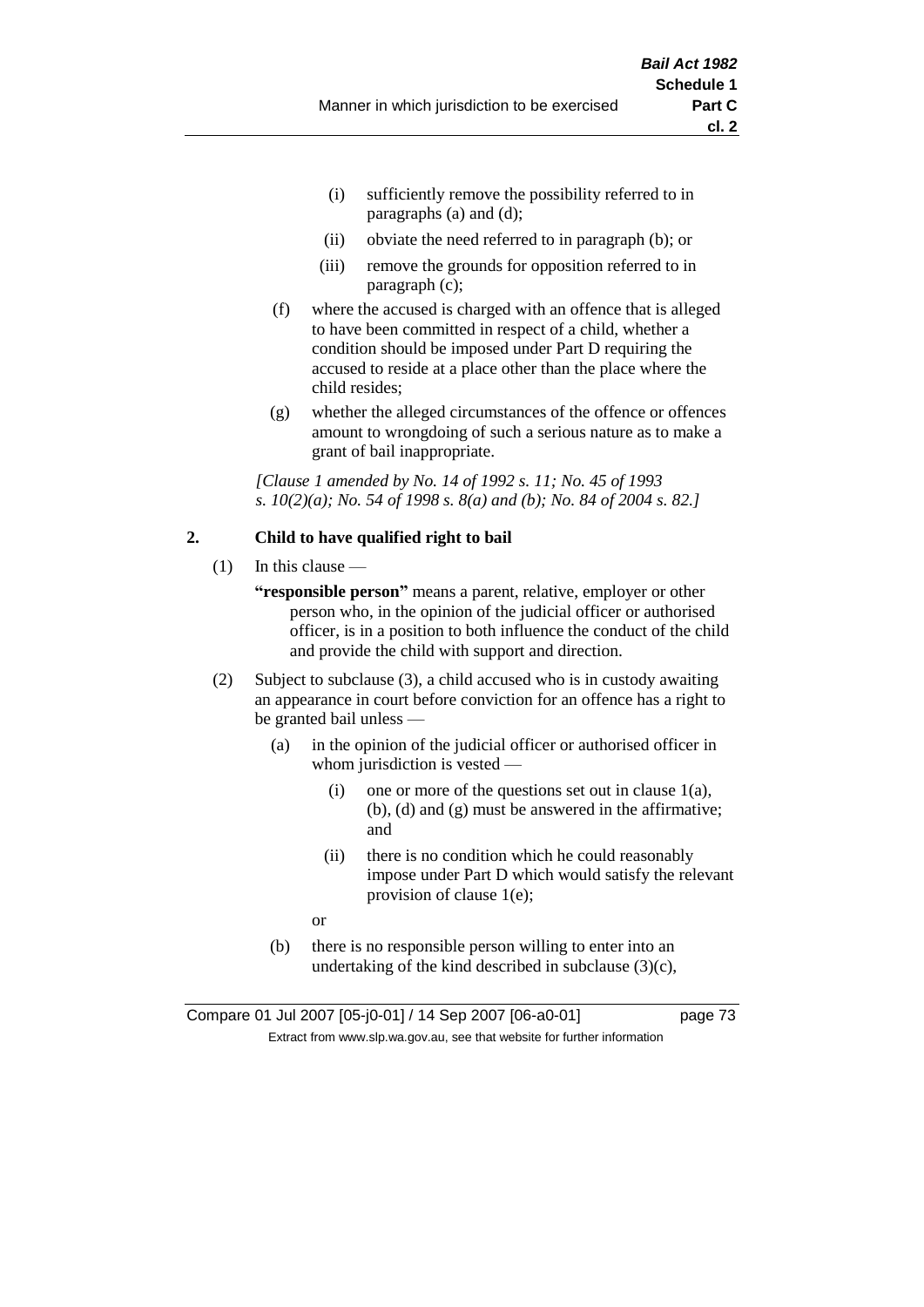and if the child is refused bail he shall be dealt with in accordance with section 19(2) of the *Young Offenders Act 1994*.

- (3) The right of a child accused under subclause (2) is subject to  $-$ 
	- (a) clause 3A; and
	- *[(b) deleted]*

 $\epsilon$ 

- (c) there being imposed as a condition on the grant of bail a requirement that before the release of the child on bail a responsible person undertakes in writing in the prescribed form to ensure that the child complies with any requirement of his bail undertaking mentioned in section 28(2)(a), (b), (c) and $(d)$ .
- (4) Subclauses (2)(b) and (3)(c) do not apply to a child accused if it appears to the judicial officer or authorised officer that the accused —
	- (a) is over the age of 17 years; and
	- (b) has sufficient maturity to live independently without the guidance or control of a parent or guardian.
- (5) For the purposes of this clause, the provisions of sections 46, 47, 48, 54, 55(2), 60 and  $67(2)(a)(iv)$  apply with all necessary changes as  $if -$ 
	- (a) references in those provisions to a surety and a surety undertaking were references to a responsible person and to an undertaking referred to in subclause (3)(c) respectively; and
	- (b) section  $54(1)(b)(i)$  read as follows
		- (i) a person who has entered into an undertaking referred to in clause 2(3)(c) of Part C of Schedule 1 should no longer be regarded as a responsible person for the purposes of that clause, or is dead;

".

page 74 Compare 01 Jul 2007 [05-j0-01] / 14 Sep 2007 [06-a0-01] Extract from www.slp.wa.gov.au, see that website for further information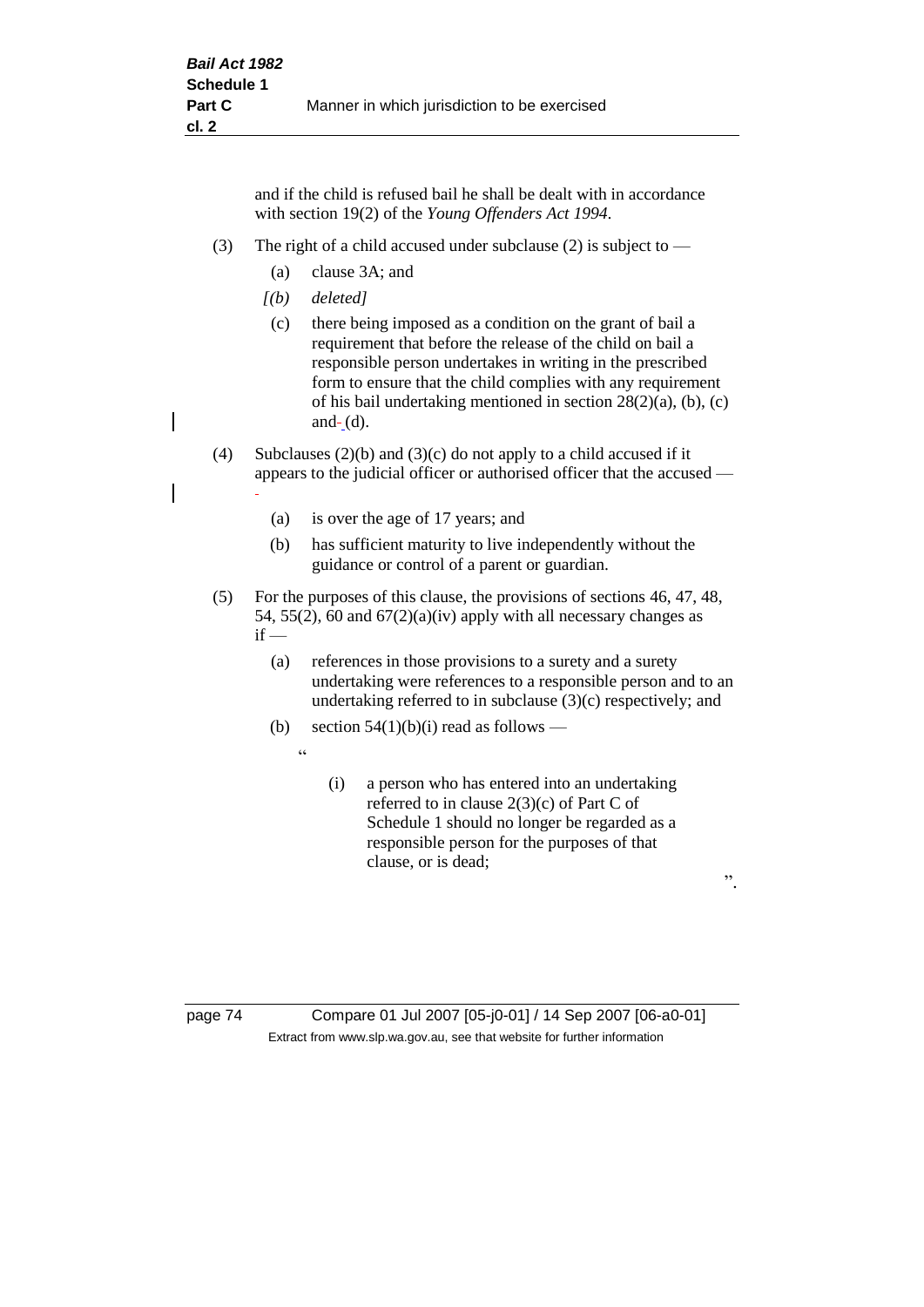(6) Where a child accused is released on bail his right to be at liberty is subject to the exercise of the powers in section 17A.

*[Clause 2 inserted by No. 45 of 1993 s. 10(2)(b); amended by No. 57 of 1997 s. 21(3)(a); No. 54 of 1998 s. 8(c); No. 34 of 2004 s. 251; No. 84 of 2004 s. 82.]*

## **3. Matters relevant to consideration of clause 1(a)**

In considering whether an accused may do any of the things mentioned in clause 1(a), the judicial officer or authorised officer shall have regard to the following matters, as well as to any others which he considers relevant —

- (a) the nature and seriousness of the offence or offences (including any other offence or offences for which he is awaiting trial) and the probable method of dealing with the accused for it or them, if he is convicted;
- (b) the character, previous convictions, antecedents, associations, home environment, background, place of residence, and financial position of the accused;
- (c) the history of any previous grants of bail to him; and
- (d) the strength of the evidence against him.

*[Clause 3 amended by No. 84 of 2004 s. 82.]*

## **3A. Bail where serious offence committed while accused on bail for another serious offence**

- (1) Notwithstanding clause 1 or 2 or any other provision of this Act, where —
	- (a) an accused is in custody awaiting an appearance in court before conviction for a serious offence; and
	- (b) the serious offence is alleged to have been committed while the accused was —
		- (i) on bail for; or
		- (ii) at liberty under an early release order made in respect of,

another serious offence,

Compare 01 Jul 2007 [05-j0-01] / 14 Sep 2007 [06-a0-01] page 75 Extract from www.slp.wa.gov.au, see that website for further information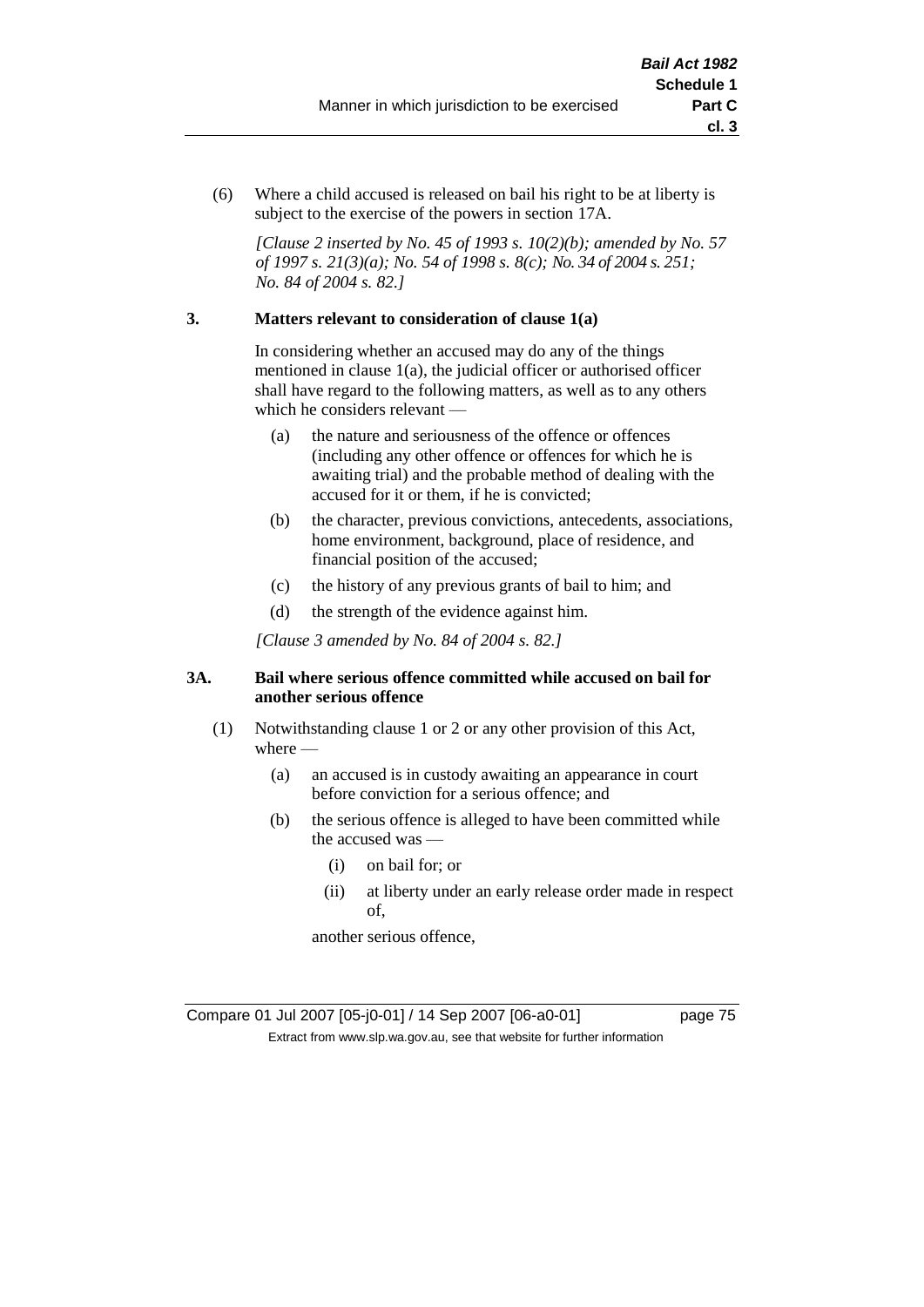the judicial officer or (if section 16A does not apply) the authorised officer in whom jurisdiction is vested shall refuse to grant bail for the serious offence referred to in paragraph (a) unless the judicial officer or authorised officer —

- (c) is satisfied that there are exceptional reasons why the accused should not be kept in custody and, if clause 3B applies, is so satisfied only after complying with that clause; and
- (d) is also satisfied that bail may properly be granted having regard to the provisions of clauses 1 and 3 or, in the case of a child accused, clauses 2 and 3.
- (2) Notwithstanding section 7(1), where an accused is refused bail under subclause (1) for an appearance for a serious offence his case for bail need not be considered again under that subsection for an appearance for that offence unless he satisfies the judicial officer who may order his detention that —
	- (a) new facts have been discovered, new circumstances have arisen or the circumstances have changed since bail was refused; or
	- (b) he failed to adequately present his case for bail on the occasion of that refusal.
- (3) Where a child accused is refused bail under subclause (1) he shall be dealt with in accordance with section 19(2) of the *Young Offenders Act 1994*.

*[Clause 3A inserted by No. 45 of 1993 s. 10(2)(c); amended by No. 57 of 1997 s. 21(3)(b); No. 54 of 1998 s. 7 and 13(1); No. 84 of 2004 s. 82.]*

## **3B. Determination of exceptional reasons under clause 3A(1)**

- (1) This clause applies where it appears to the judicial officer or (if section 16A does not apply) the authorised officer that all or any of the acts alleged to constitute a serious offence referred to in clause 3A(1)(b) would, if proved in the appropriate proceedings, amount to a breach by the accused of a protective condition or order.
- (2) The judicial officer or authorised officer shall, before making a decision that there are exceptional reasons for the purposes of

page 76 Compare 01 Jul 2007 [05-j0-01] / 14 Sep 2007 [06-a0-01] Extract from www.slp.wa.gov.au, see that website for further information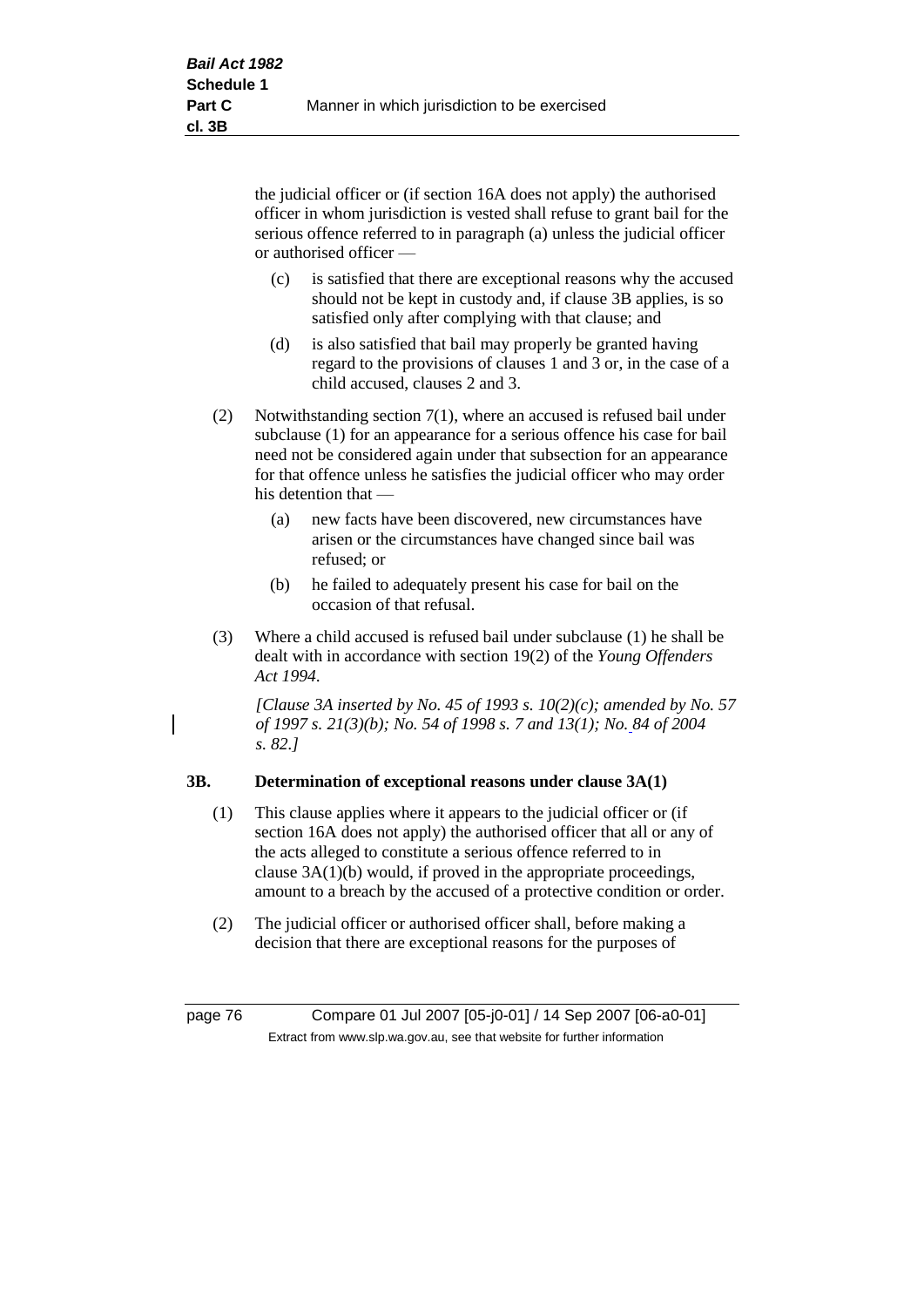clause  $3A(1)(c)$ , make enquiry, or cause enquiry to be made, whether there has already been —

- (a) any breach by the accused of the protective condition or order that has been proved in proceedings;
- (b) any alleged breach by the accused of the protective condition or order that has not been so proved, including an allegation that has not been the subject of a prosecution or any other communication to any relevant official; or
- (c) any alleged breach by the accused of any other protective condition or order that has been the subject of a prosecution.
- (3) On becoming aware of any such alleged breach, the judicial officer or authorised officer shall give each person for whose protection a protective condition or order referred to in subclause (2) was imposed or made (a **"relevant person"**) a reasonable opportunity to give evidence by affidavit on matters relating to that protective condition or order.
- (4) The judicial officer or authorised officer shall in making any decision for the purposes of clause  $3A(1)(c)$  —
	- (a) give due weight to  $-$ 
		- (i) any evidence given under subclause (3);
		- (ii) any adverse effect that a grant of bail to the accused would have on a relevant person; and
		- (iii) any difficulty that a relevant person might have in proving any future breach of a protective condition or order;
	- (b) consider whether it would be appropriate to refuse bail and make a hospital order under section 5 of the *Criminal Law (Mentally Impaired Accused) Act 1996*;
	- (c) in the case of a condition imposed for a purpose mentioned in clause 2(2)(c) or (d) of Part D, treat any alleged breach of the condition as a serious matter even if the conduct alleged to amount to the breach in itself appears to be trivial; and

Compare 01 Jul 2007 [05-j0-01] / 14 Sep 2007 [06-a0-01] page 77 Extract from www.slp.wa.gov.au, see that website for further information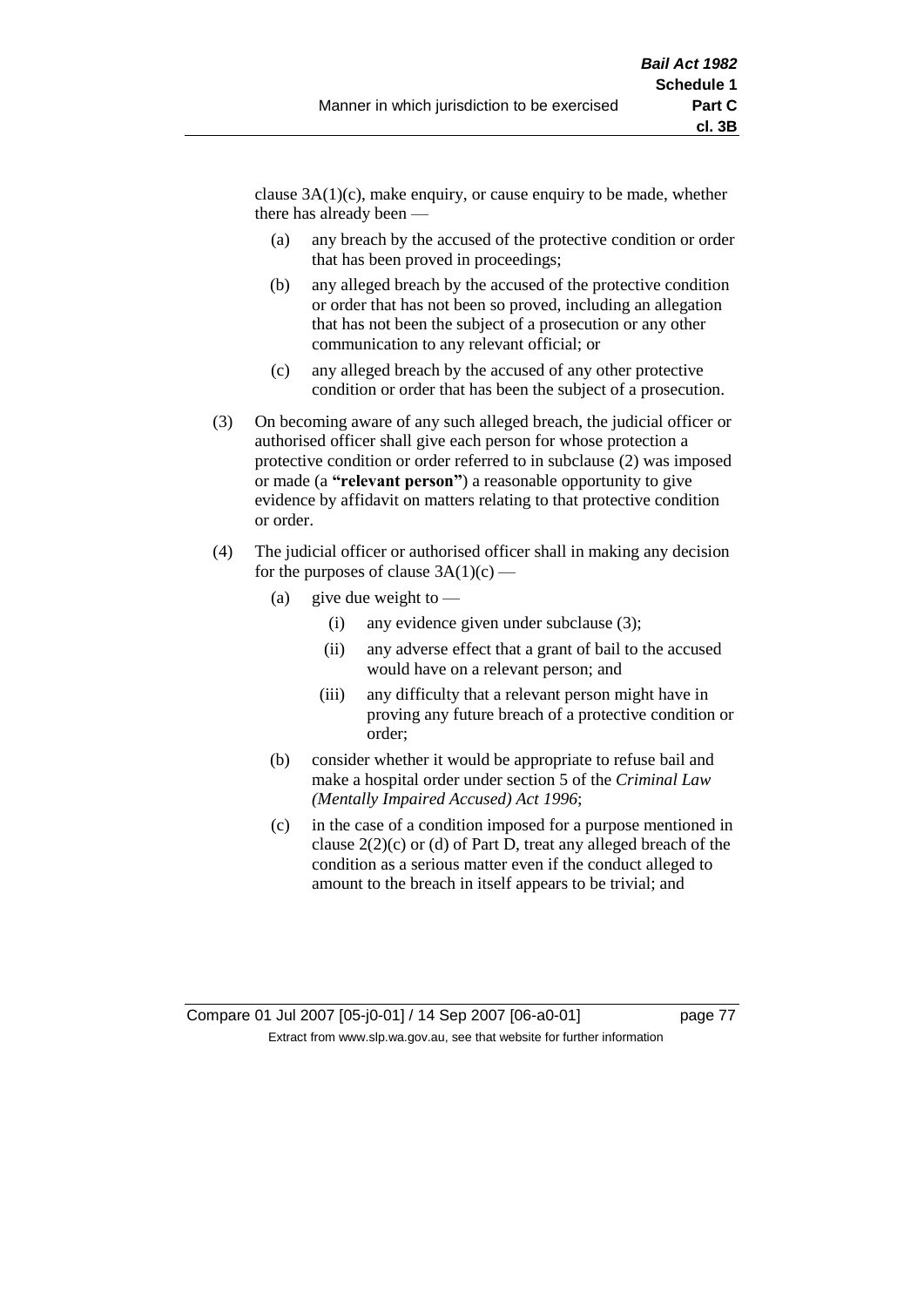- (d) consider whether any alleged breach of a protective condition or order that has occurred shows that the purpose of the condition or order has not been achieved and that the accused should be kept in custody.
- (5) The provisions of this clause do not limit the matters that the judicial officer or authorised officer may take into account for the purposes of clause  $3A(1)(c)$ .
- (6) In this clause —

#### **"protective condition or order"** means —

- (a) a condition imposed for a purpose mentioned in clause  $2(2)(c)$  or (d) of Part-D;
- (b) a violence restraining order or a police order under the *Restraining Orders Act 1997*; or
- (c) a Part VII order under the *Justices Act*  $1902^2$ 
	- (i) that under section 86 of the *Restraining Orders Act 1997* is taken to be a misconduct restraining order under that Act; and
	- (ii) that shows on the face of the order that the causing or threatening of personal injury by the accused was a ground for the making of the order.

*[Clause 3B inserted by No. 54 of 1998 s. 13(2); amended by No. 38 of 2004 s. 60; No. 59 of 2004 s. 141; No. 84 of 2004 s. 11 and 82.]*

## **4. When bail to be granted after conviction**

In deciding whether or not to grant bail to an accused who is in custody waiting to be sentenced or otherwise dealt with for an offence of which he has been convicted or awaiting the disposal of appeal proceedings, the judicial officer shall, subject to clauses 5 and 6, consider whether -

- (a) in the case of an accused waiting to be sentenced, there is a strong likelihood that he will impose a non-custodial sentence; or
- (b) in either case, there are exceptional reasons why the accused should not be kept in custody,

page 78 Compare 01 Jul 2007 [05-j0-01] / 14 Sep 2007 [06-a0-01] Extract from www.slp.wa.gov.au, see that website for further information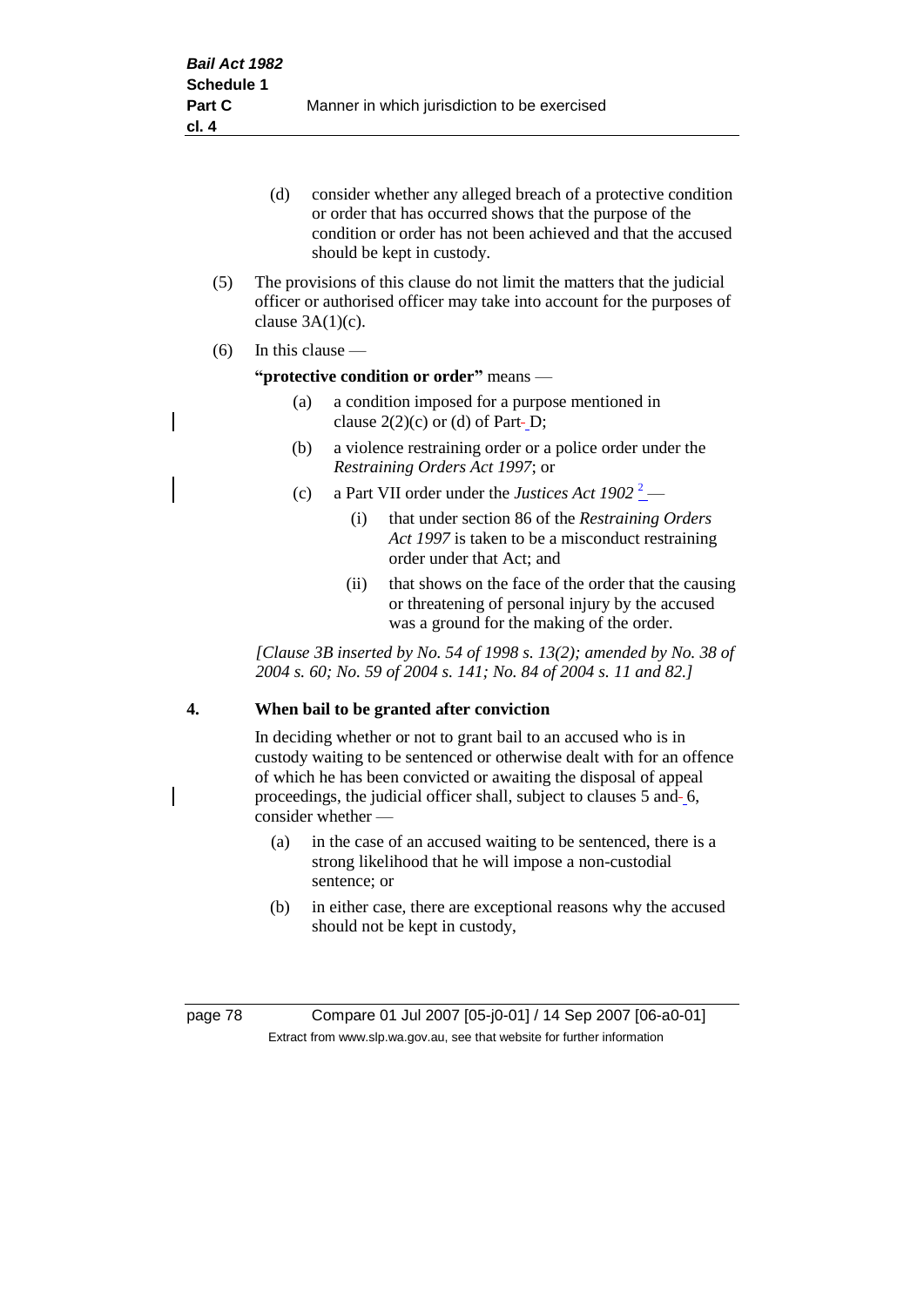and shall only grant bail to him if he is satisfied that —

- (c) in the case of an accused waiting to be sentenced, at least one of those reasons exists and, in the case of an appellant, the reason mentioned in paragraph (b) exists; and
- (d) he may properly do so having regard to the provisions of clauses 1 and 3 or, in the case of a child, clauses 2 and 3.

*[Clause 4 amended by No. 84 of 2004 s. 82.]*

## **5. Exception for bail for an appeal under the** *Criminal Appeals*  Act 2004 Part-2

Clause 4 does not apply to the bail of a person who is awaiting the disposal of appeal proceedings under Part 2 of the *Criminal Appeals Act 2004*; such a person shall be deemed for the purposes of this Part to be awaiting an appearance in court before conviction for an offence.

*[Clause 5 inserted by No. 33 of 1989 s. 18; amended by No. 59 of 2004 s. 141; No. 84 of 2004 s. 11 and 82.]*

## **6. Bail of people on community orders, etc.**

For the purpose of determining whether clause 4 applies, a person in custody —

- (a) under section 50, 79, 84E, 128, 129 or 132 of the *Sentencing Act 1995* in connection with a possible breach of a conditional release order, a sentence of suspended imprisonment or conditional suspended imprisonment or a community order imposed under that Act; or
- (b) under section 43 of the *Young Offenders Act 1994* in respect of an alleged breach of a youth community based order, an intensive youth supervision order or a conditional release order made under that Act,

is to be taken as not having been convicted of the offence for which the sentence was imposed.

*[Clause 6 inserted by No. 78 of 1995 s. 8; amended by No. 27 of 2004 s. 13(3).]*

Compare 01 Jul 2007 [05-j0-01] / 14 Sep 2007 [06-a0-01] page 79 Extract from www.slp.wa.gov.au, see that website for further information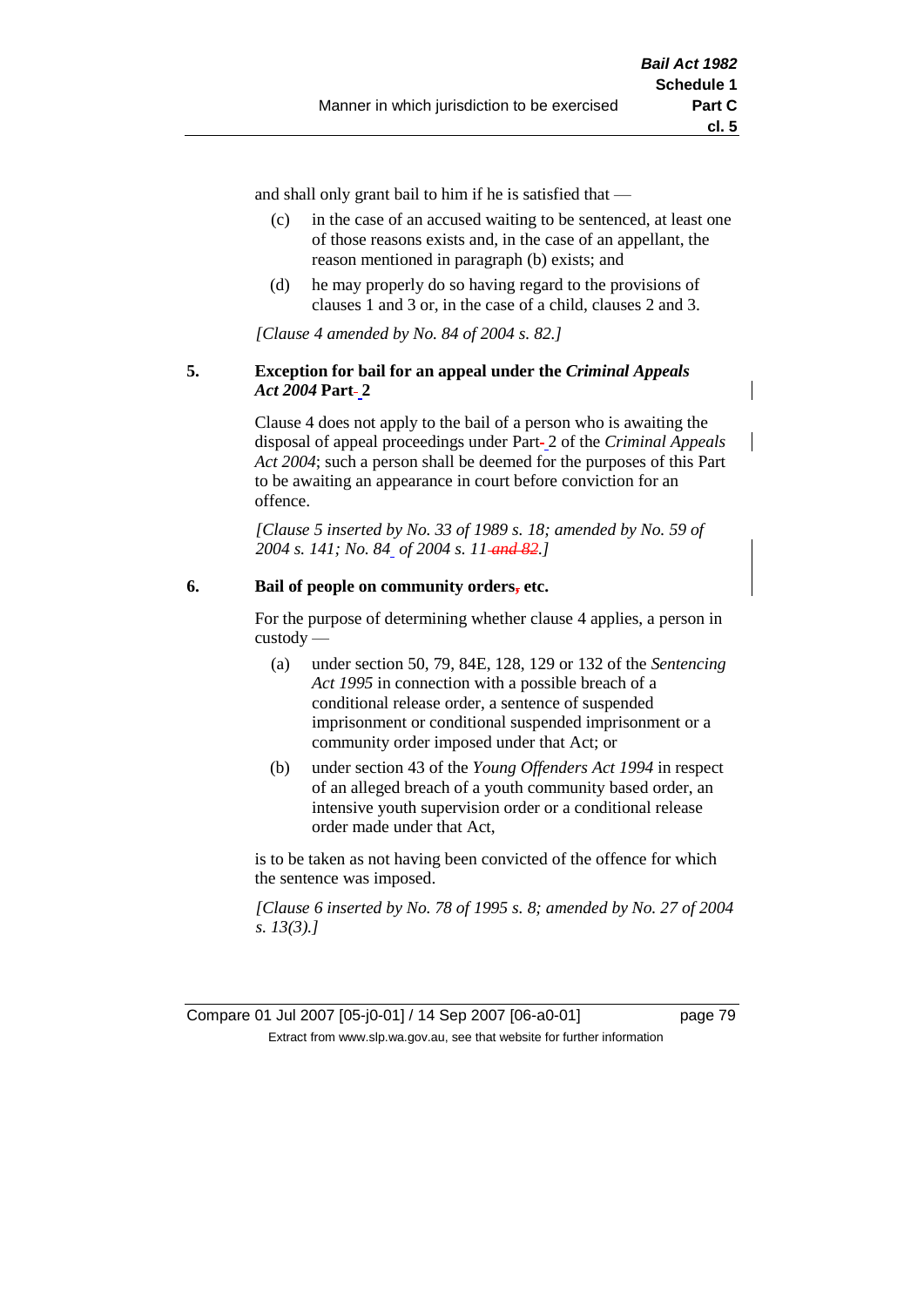Limitation on period of bail

## **7. Bail for initial appearance to be for not more than 7 days**

In fixing the terms of bail of an accused for his initial appearance in court for an offence, a justice or an authorised officer shall require him to make the appearance within the period of 7 days commencing on and including the day on which the accused was arrested for the offence.

*[Clause 7 amended by No. 84 of 2004 s. 82.]*

## **8. Bail on adjournment in court of summary jurisdiction to be for not more than 30 days except by consent**

In fixing the terms of bail of an accused for an appearance in court after an adjournment of proceedings for an offence, a judicial officer sitting as a court of summary jurisdiction shall require him to make the appearance within the period of 30 days commencing on and including the day on which the proceedings are adjourned, unless the accused consents to appear on a later day.

*[Clause 8 amended by No. 49 of 1988 s. 90(c); No. 59 of 2004 s. 141; No. 84 of 2004 s. 82.]*

## **9. Provision as to calculation of time**

The periods specified in clauses 7 and 8 shall be calculated to include any Sunday or public holiday.

## **Part D — Conditions which may be imposed on a grant of bail**

## **1. Conditions as to forfeiture and giving security may be imposed on the accused and sureties**

- (1) A judicial officer or authorised officer, on a grant of bail, may impose conditions under this clause if he considers that it is desirable to do so to ensure the performance of the accused's bail undertaking.
- (2) If a judicial officer or authorised officer considers that it is desirable as mentioned in subclause (1), he may in addition to releasing the

page 80 Compare 01 Jul 2007 [05-j0-01] / 14 Sep 2007 [06-a0-01] Extract from www.slp.wa.gov.au, see that website for further information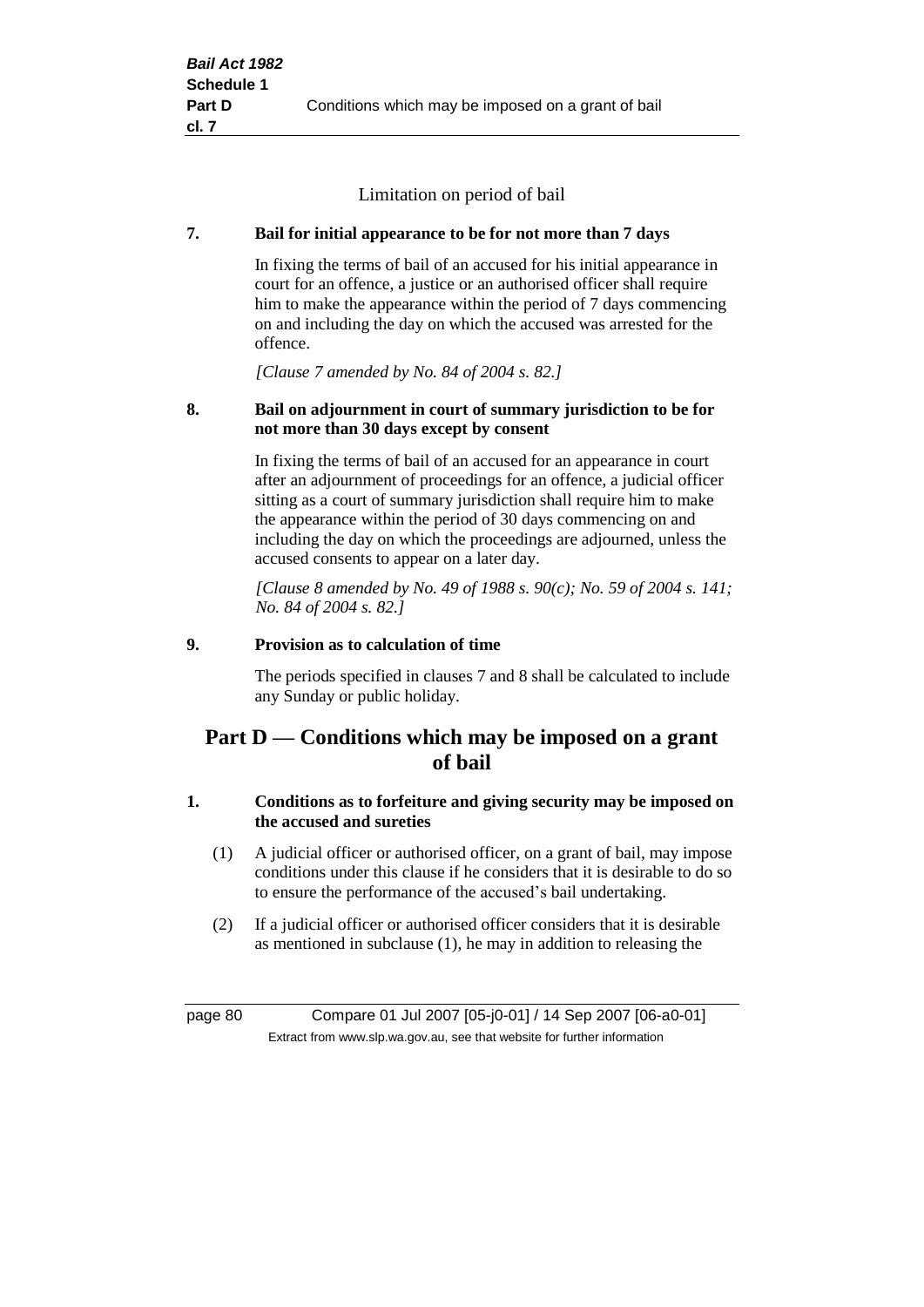accused on his bail undertaking impose any one or more of the following conditions —

- (a) that the accused in his bail undertaking agree to forfeit a specified amount of money if he fails to comply with any requirement of his bail undertaking mentioned in section  $28(2)(a)$  or  $(b)(ii)$ ;
- (b) that a surety or a specified number of sureties enter into a surety undertaking or surety undertakings whereby he or they agree to forfeit a specified amount or specified amounts of money if the accused fails to comply with any requirement of his bail undertaking mentioned in section  $28(2)(a)$  or (b)(ii);
- (c) that any of them the accused and the surety or sureties give security of a specified value, including the deposit of a specified amount of cash, for the performance of their respective obligations;
- (d) that any of them the accused and the surety or sureties deposit with a specified officer any specified passbook or document relating to the title to, or ownership of, any account or other asset offered as security for the performance of their respective obligations; or
- (e) that any of them the accused and the surety or sureties, at his or their own expense or otherwise, enter into such mortgage, charge, assignment or other transaction, or take such other step, as may be required, including completion of the necessary documents, to render any security effective and enforceable by the State.
- (3) The nature and sufficiency of any security, and the documentation therefor, required under subclause (2) shall be determined by the judicial officer or authorised officer who imposed the condition or, if no determination is so made —
	- (a) by the person before whom the bail undertaking is entered into, where the security is to be given by the accused; and
	- (b) where the security is to be given by a surety, by any person authorised under section 36 to approve the surety or before whom the surety undertaking is entered into.
- (4) When a bail undertaking ceases to have effect as provided in section 34(a) to (d), or upon an accused being acquitted of a charge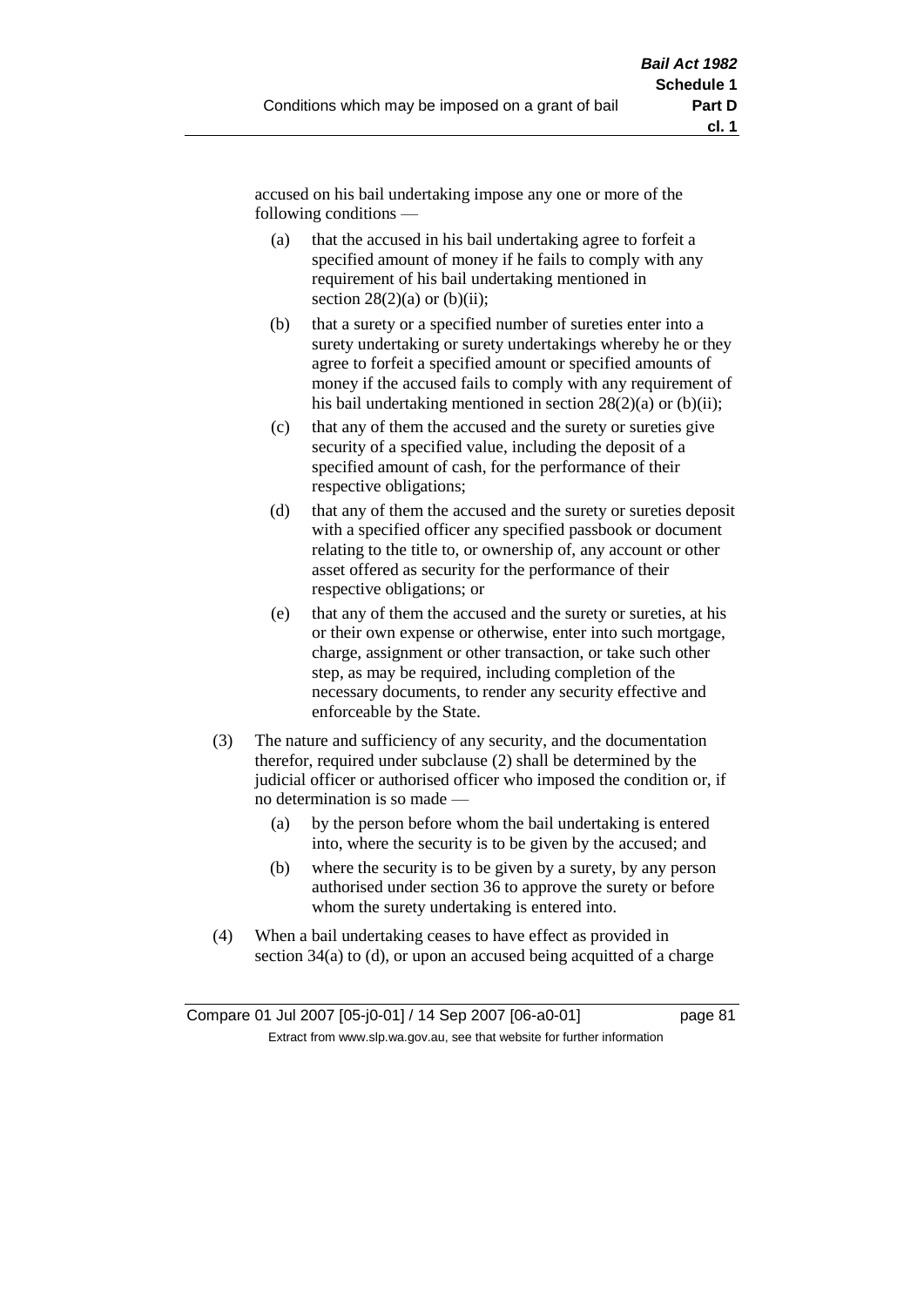under section 51(1) or (2) or discharged from further proceedings therefor, each of them the accused, or where section 34(b) applies his personal representative, and any surety is entitled to have returned to him any security given under subclause (2).

(5) When a surety undertaking ceases to have effect as provided in section 47(a) to (f), a surety is entitled to have returned to him any security given under subclause (2).

*[Clause 1 amended by No. 65 of 2003 s. 121(3); No. 84 of 2004 s. 82.]*

## **2. Other conditions which may be imposed**

- (1) A judicial officer or authorised officer, on a grant of bail, may impose conditions —
	- (a) to be complied with before the accused is released on bail or while the accused is on bail;
	- (b) as to the accused's conduct while on bail; or
	- (c) as to where the accused shall reside while on bail,

if he considers that it is desirable for any purpose mentioned in subclause (2), (2b), (3) or (4).

- (1a) Without limiting subclause (1), a judicial officer or authorised officer shall, on a grant of bail to a child accused, consider whether it is desirable for any purpose mentioned in subclause (2) to impose a condition as to —
	- (a) any period in each day during which the child is to remain at a particular place;
	- (b) any person with whom the child is not to associate or communicate;
	- (c) any place that the child is not to frequent;
	- (d) the attendance by the child at a school or other educational institution; or
	- (e) any other matter,

and the judicial officer or authorised officer may impose any such condition.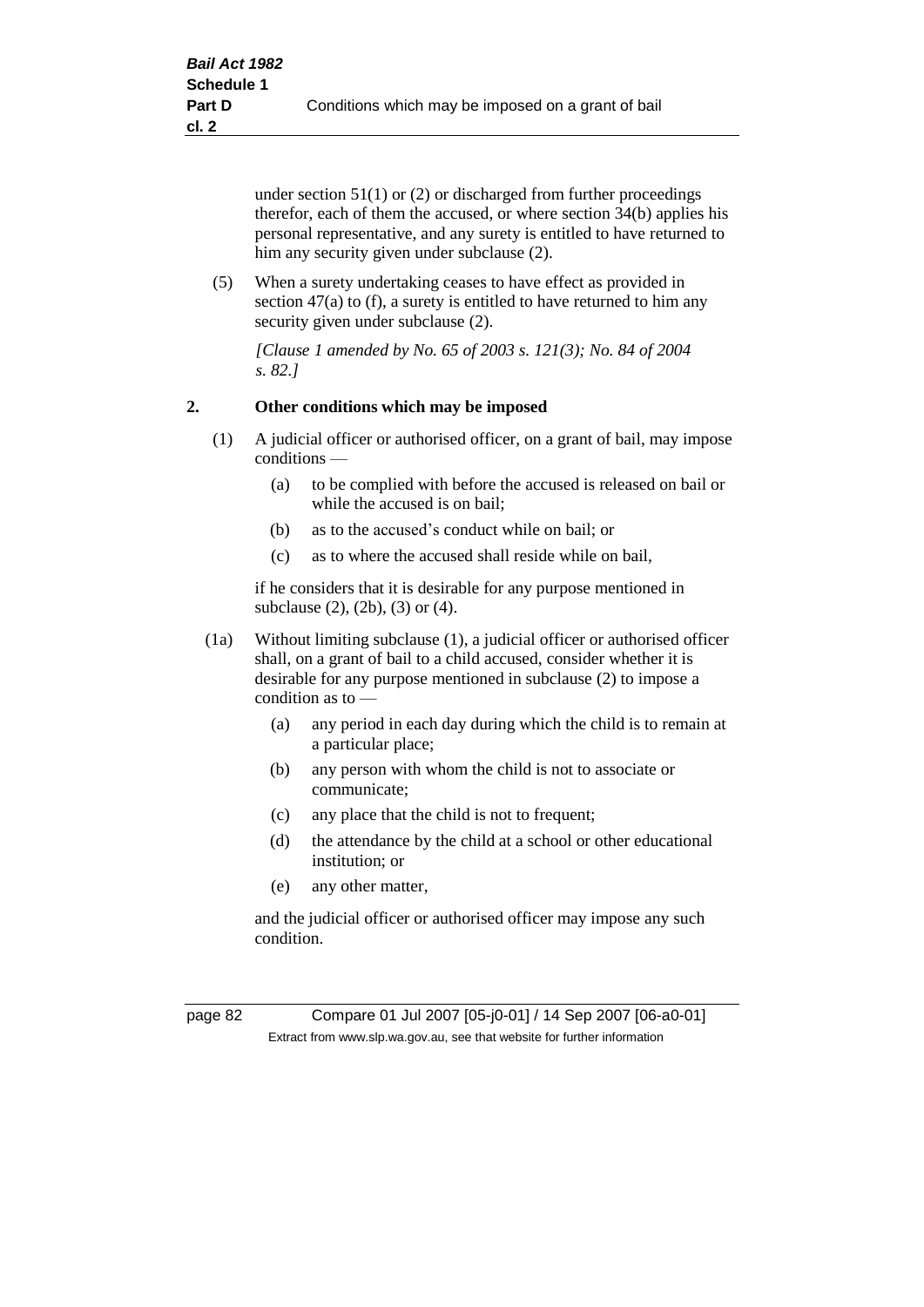- (2) Any condition may be imposed under subclause (1) or (1a) to ensure that an accused —
	- (a) appears in court in accordance with his bail undertaking;
	- (b) does not while on bail commit an offence;
	- (c) does not endanger the safety, welfare or property of any person;
	- (d) does not interfere with witnesses or otherwise obstruct the course of justice, whether in relation to himself or any other person; or
	- (e) as regards the period when the accused is on trial, does not prejudice the proper conduct of the trial.
- (2a) Before imposing a condition on a grant of bail for a purpose mentioned in subclause (2)(c) or (d) a judicial officer or authorised officer is to consider whether that purpose would be better served, or could be better assisted, by a restraining order made under the *Restraining Orders Act 1997* and whether, in the case of a judicial officer, to exercise the power in section 63 of that Act or, in the case of an authorised officer, to make a telephone application under that Act.
- (2b) Where a judicial officer is of the opinion that the accused should while on bail -
	- (a) be counselled for a behavioural problem; or
	- (b) attend a course or programme that may assist with such a problem,

the judicial officer may under subclause (1) impose a condition for that purpose that requires the accused to —

- (c) attend a prescribed person to be counselled; or
- (d) attend a prescribed course or programme,

that is specified by the judicial officer in the condition.

(3) Where a judicial officer who grants bail to an accused is of the opinion that the accused's physical condition ought to be examined the officer may, under subclause (1), impose any condition which the officer considers desirable for the purpose of ensuring that the accused is examined by a medical practitioner.

Compare 01 Jul 2007 [05-j0-01] / 14 Sep 2007 [06-a0-01] page 83 Extract from www.slp.wa.gov.au, see that website for further information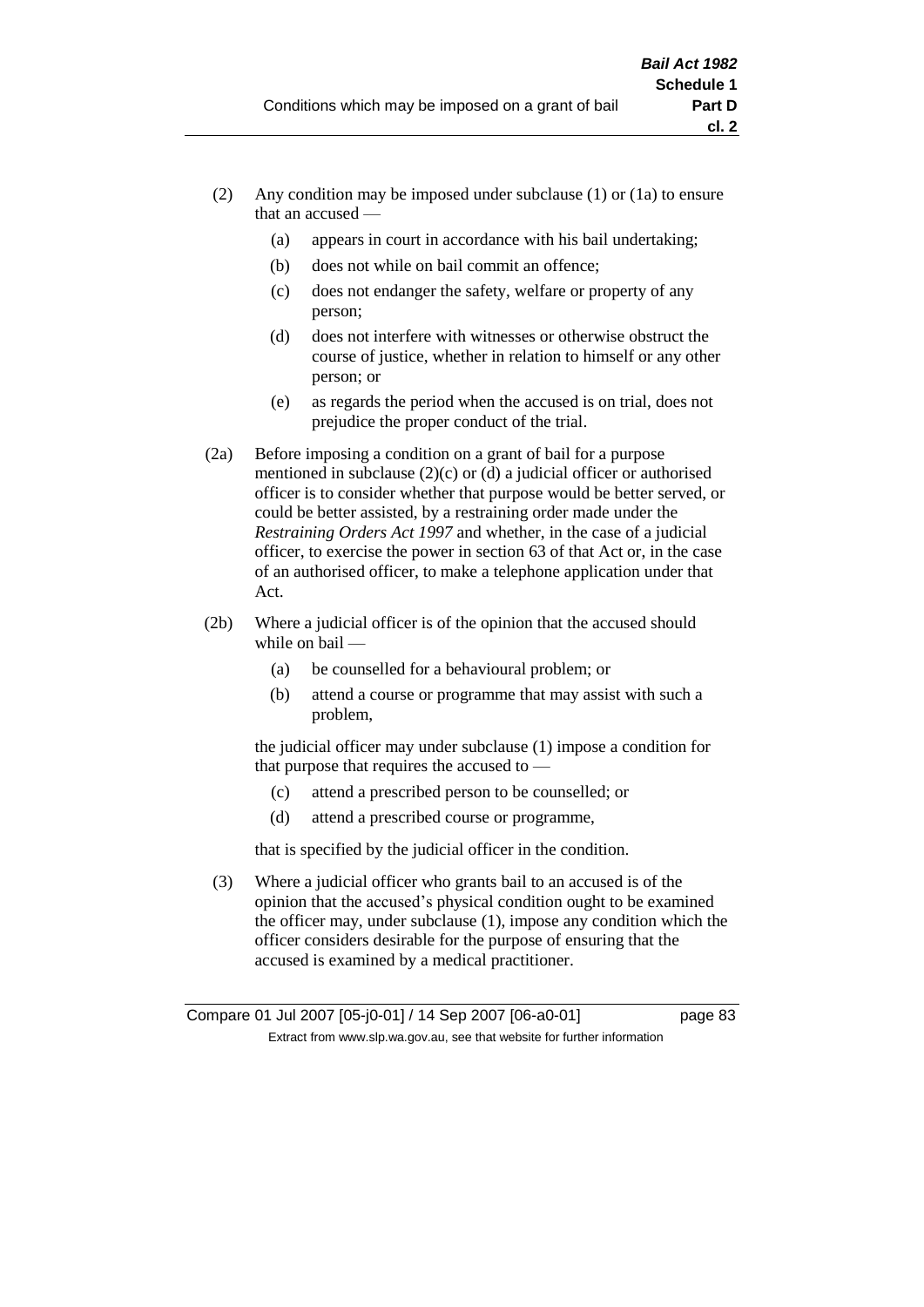- (3a) Where a judicial officer who grants bail to an accused is of the opinion that the accused's mental condition ought to be examined the officer may, under subclause (1), impose any condition which the officer considers desirable for the purpose of ensuring that the accused's mental condition is examined including a condition —
	- (a) that the accused be examined by a medical practitioner or an authorised mental health practitioner (as defined in the *Mental Health Act 1996*) for the purpose of deciding whether to make a referral under section 29 of that Act;
	- (b) that the accused be admitted to an authorised hospital (as defined in the *Mental Health Act 1996*);
	- (c) that the accused be examined by a psychiatrist.
- (4) Where a judicial officer is of the opinion that an accused is suffering from alcohol or drug abuse and is in need of care or treatment either on that account, or to enable him to be prepared for his trial, the judicial officer may, under subclause (1), impose any condition which he considers desirable for the purpose of ensuring that the accused receives such care or treatment, including that he lives in, or from time to time attends at, a specified institution or place in order to receive such care or treatment.
- (5) Where a judicial officer imposes a condition for a purpose mentioned in subclause (2b), (3), (3a) or (4), the judicial officer shall cause to be sent to the person who is to counsel or examine the accused, or the place at which the accused is to attend, a statement of the reasons for imposing the condition.
- (6) Where a condition is imposed under this clause that an accused shall reside in premises established for the accommodation of persons to whom bail has been granted, that condition shall be deemed to include a further condition that the accused shall comply with such rules as are for the time being laid down for the maintenance of the good order of those premises, whether such rules are made under section 67 or by the authority responsible for the good order of the premises.
- (7) In this clause —

**"medical practitioner"** means a medical practitioner within the meaning of the *Medical Act 1894*; and

page 84 Compare 01 Jul 2007 [05-j0-01] / 14 Sep 2007 [06-a0-01] Extract from www.slp.wa.gov.au, see that website for further information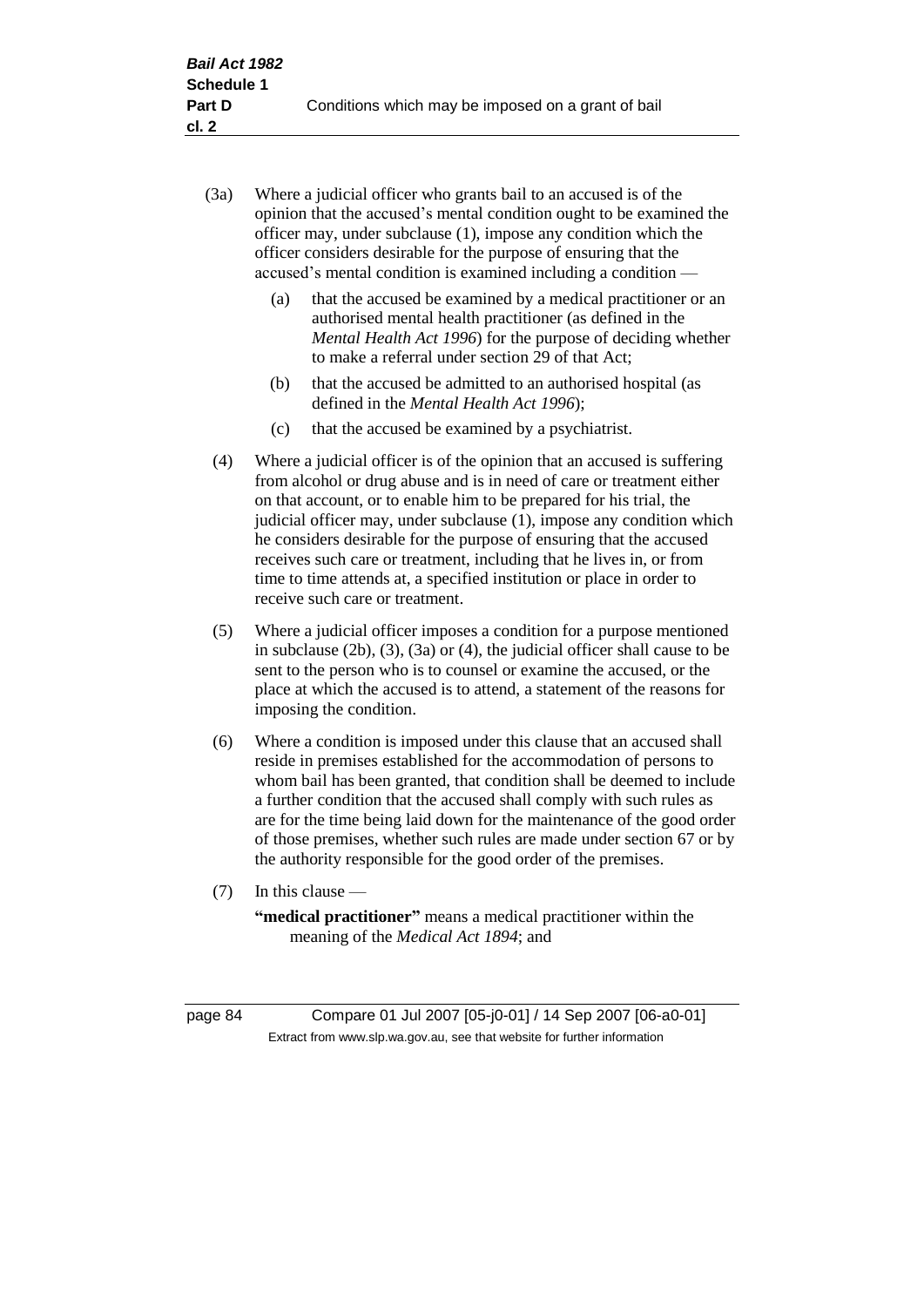**"psychiatrist"** has the same meaning as it has in the *Mental Health Act 1996*.

*[Clause 2 amended by No. 45 of 1993 s. 10(3); No. 69 of 1996 s. 3; No. 54 of 1998 s. 12; No. 84 of 2004 s. 82.]*

## **3. Home detention condition may be imposed**

- (1) A judicial officer may, subject to this clause, impose a home detention condition as a condition on a grant of bail.
- (2) A home detention condition shall not be imposed unless the accused is over the age of 17 years and the judicial officer is satisfied —
	- (a) after considering a report from a community corrections officer about the accused and his circumstances, that the accused is suitable to be subject to a home detention condition;
	- (b) that the place where it is proposed the accused will remain while subject to the home detention condition is a suitable place; and
	- (c) that unless a home detention condition is imposed, the accused will not be released on bail.
- (3) A home detention condition is a condition that while the accused is on bail the accused shall —
	- (a) remain at and not leave the place specified in the bail record form and in the bail undertaking (or in a notice under section 50E) until the time specified, or deemed by section 31(3) to be specified, in the bail undertaking except —
		- (i) to work in gainful employment approved by a community corrections officer;
		- (ii) with the approval of a community corrections officer, to seek gainful employment;
		- (iii) to obtain urgent medical or dental treatment for the accused;
		- (iv) for the purpose of averting or minimizing a serious risk of death or injury to the accused or to another person;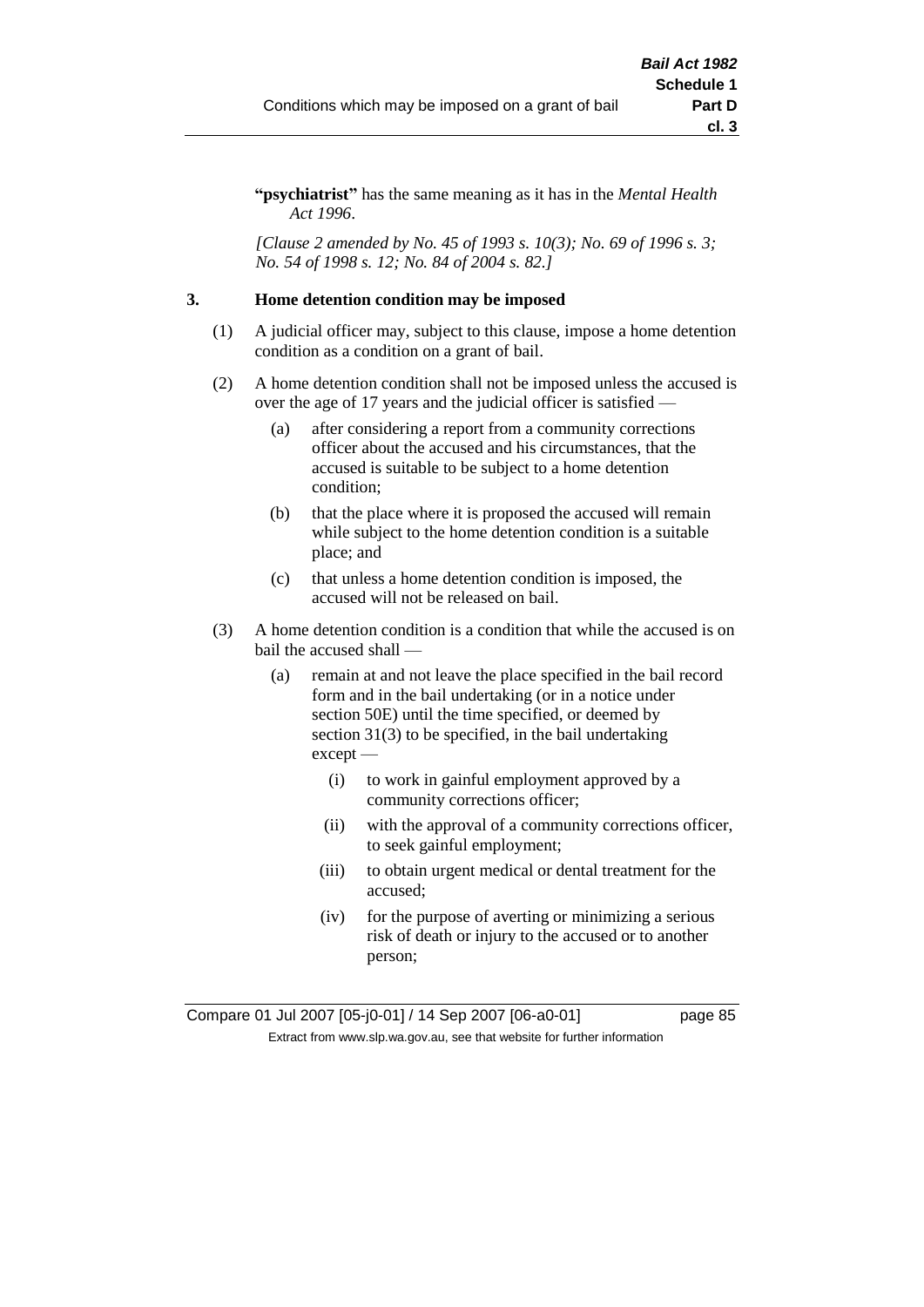|     | to obey an order issued under a written law (such as a<br>(v)<br>summons) requiring the accused's presence<br>elsewhere;                                       |                                                                                                                                                                                                                       |  |  |
|-----|----------------------------------------------------------------------------------------------------------------------------------------------------------------|-----------------------------------------------------------------------------------------------------------------------------------------------------------------------------------------------------------------------|--|--|
|     | (vi)                                                                                                                                                           | for a purpose approved of by a community<br>corrections officer; or                                                                                                                                                   |  |  |
|     | (vii)                                                                                                                                                          | on the direction of a community corrections officer;                                                                                                                                                                  |  |  |
| (b) |                                                                                                                                                                | not leave the State;                                                                                                                                                                                                  |  |  |
| (c) | comply with every reasonable direction of a community<br>corrections officer;                                                                                  |                                                                                                                                                                                                                       |  |  |
| (d) | comply with such of the conditions specified in the list<br>provided under section $24A(4)$ as may be specified in a notice<br>given under section 50E(b); and |                                                                                                                                                                                                                       |  |  |
| (e) |                                                                                                                                                                | when requested to do so, produce a copy of his bail<br>undertaking and any notice by the CEO (corrections) under<br>section 50E for inspection by a community corrections officer<br>or a member of the Police Force. |  |  |
|     |                                                                                                                                                                | [Clause 3 inserted by No. 61 of 1990 s. 15; amended by No. 31 of<br>1993 s. 9; No. 84 of 2004 s. 82; No. 65 of 2006 s. 53.]                                                                                           |  |  |

page 86 Compare 01 Jul 2007 [05-j0-01] / 14 Sep 2007 [06-a0-01] Extract from www.slp.wa.gov.au, see that website for further information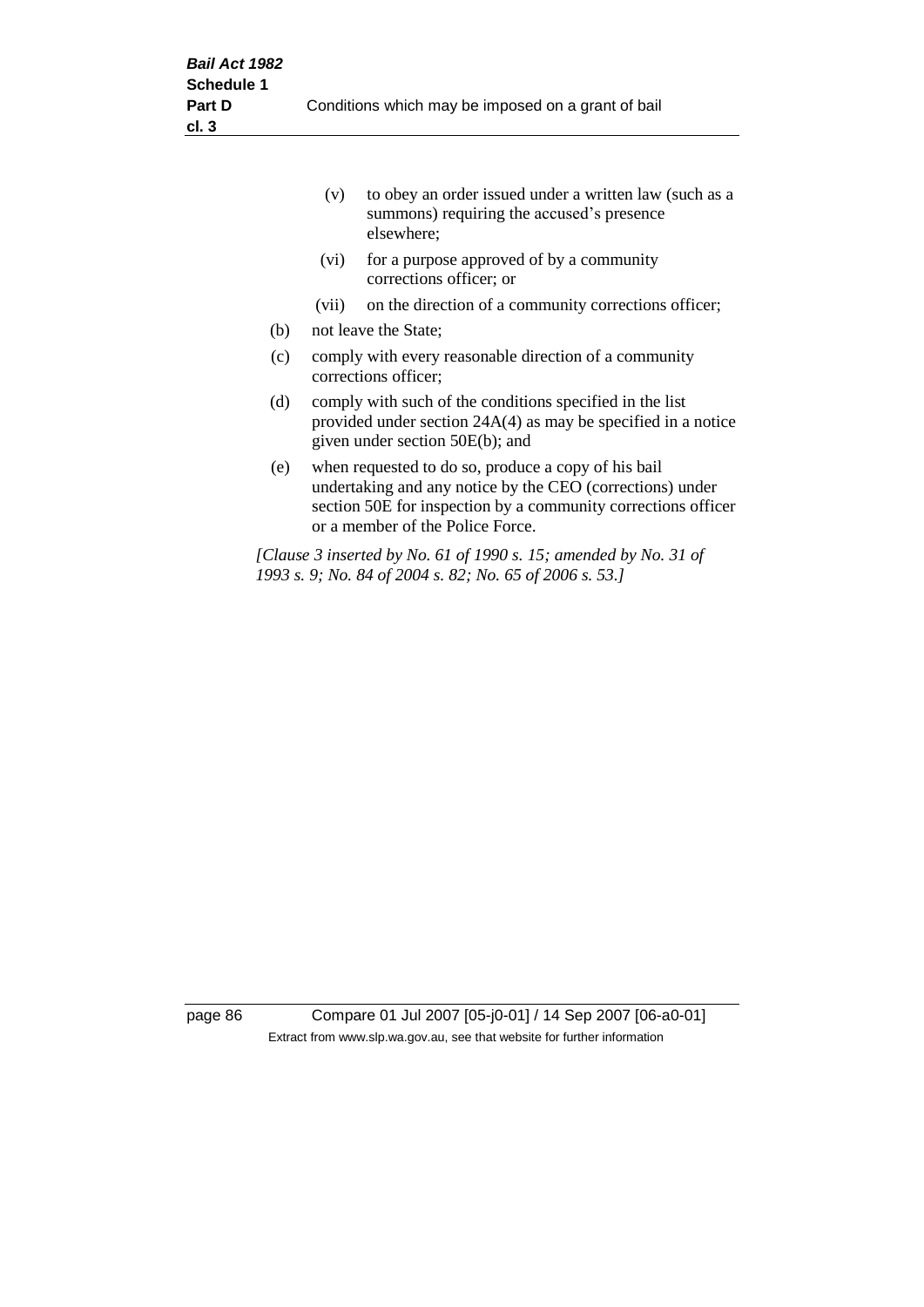**cl. 1**

# **Schedule 2**

*[Heading inserted by No. 45 of 1993 s. 11.]*

[Section 3(1)]

# **Serious offences**

|    | <b>Enactment</b>             | <b>Description of offence</b>                                                    |
|----|------------------------------|----------------------------------------------------------------------------------|
| 1. | <b>The Criminal Code</b>     |                                                                                  |
|    | s. 278 (as read with s. 282) | Wilful murder                                                                    |
|    | s. 279 (as read with s. 282) | Murder                                                                           |
|    | s. 280 (as read with s. 287) | Manslaughter                                                                     |
|    | s. 292                       | Disabling in order to commit<br>indictable offence                               |
|    | s. 294                       | Acts intended to cause grievous<br>bodily harm or to resist or prevent<br>arrest |
|    | s. 297                       | Grievous bodily harm                                                             |
|    | s. 301                       | Wounding and similar acts                                                        |
|    | s. $304(2)$                  | Acts or omissions, with intent to<br>harm, causing bodily harm or<br>danger      |
|    | s. 317                       | Assault occasioning bodily harm                                                  |
|    | s. $317A(a)$                 | Assault with intent to commit or<br>facilitate a crime                           |
|    | s. $317A(b)$                 | Assault with intent to do grievous<br>bodily harm                                |
|    | s. 318                       | Serious assaults                                                                 |
|    | s. 323                       | Indecent assault                                                                 |
|    | s. 324                       | Aggravated indecent assault                                                      |
|    | s. 325                       | Sexual penetration without consent                                               |
|    |                              |                                                                                  |

Compare 01 Jul 2007 [05-j0-01] / 14 Sep 2007 [06-a0-01] page 87 Extract from www.slp.wa.gov.au, see that website for further information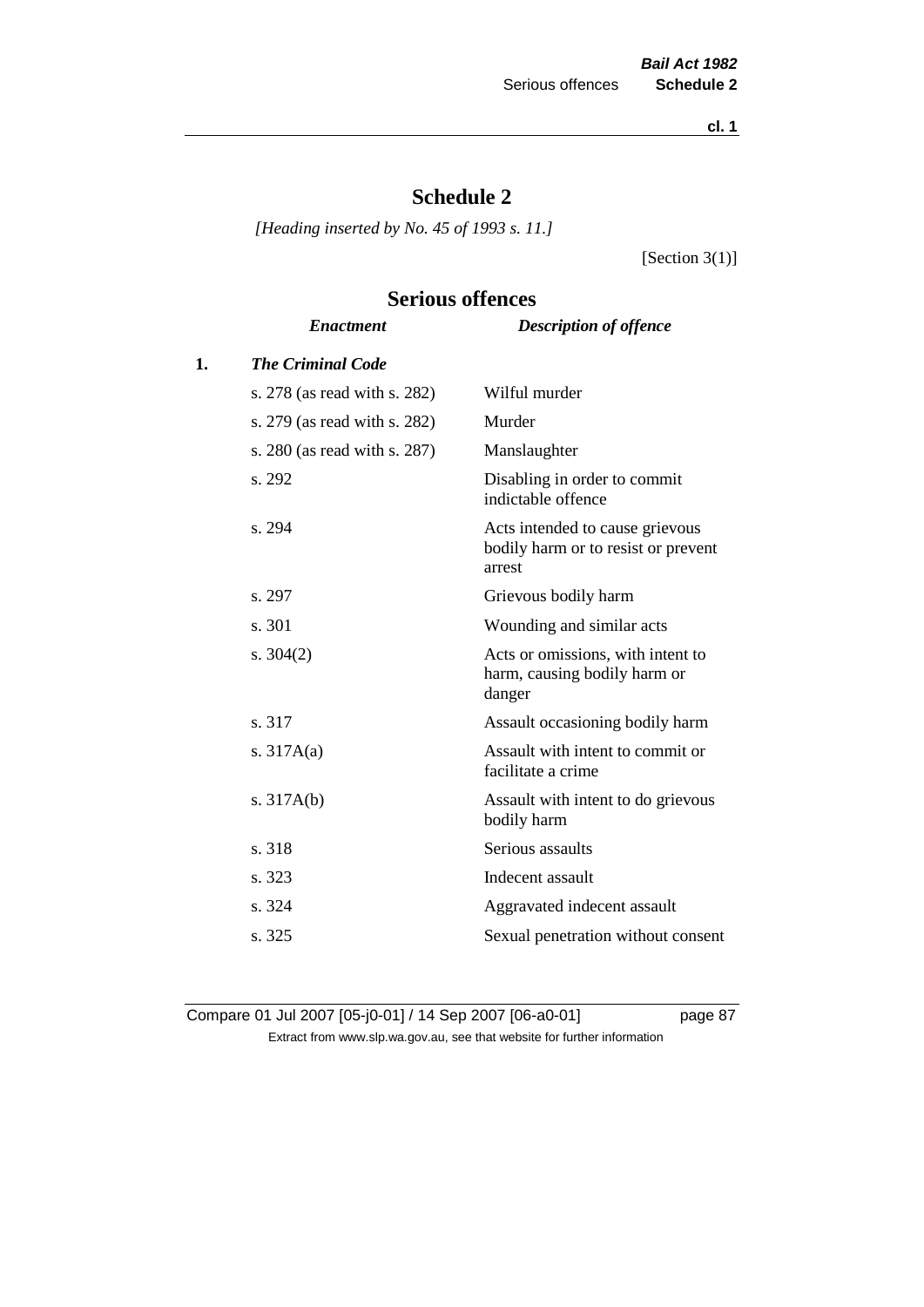**cl. 2**

|     | <b>Enactment</b>                | <b>Description of offence</b>                                                                                                                      |
|-----|---------------------------------|----------------------------------------------------------------------------------------------------------------------------------------------------|
|     | s. 326                          | Aggravated sexual penetration<br>without consent                                                                                                   |
|     | s. 331B                         | Sexual servitude                                                                                                                                   |
|     | s. 331C                         | Conducting business involving<br>sexual servitude                                                                                                  |
|     | s. 331D                         | Deceptive recruiting for<br>commercial sexual services                                                                                             |
|     | s. 332                          | Kidnapping                                                                                                                                         |
|     | s. 333                          | Deprivation of liberty                                                                                                                             |
|     | s. 338E                         | Stalking                                                                                                                                           |
|     | s. 378                          | Stealing a motor vehicle                                                                                                                           |
|     | s. 392                          | Robbery                                                                                                                                            |
|     | s. 393                          | Assault with intent to rob                                                                                                                         |
|     | s. 401                          | <b>Burglary</b>                                                                                                                                    |
|     | s.444                           | Criminal damage, if the property is<br>destroyed or damaged by fire                                                                                |
| 2.  | <b>Bush Fires Act 1954</b>      |                                                                                                                                                    |
|     | s. 32                           | Wilfully lighting a fire or causing a<br>fire to be lit under such<br>circumstances as to be likely to<br>injure or damage a person or<br>property |
| 2a. | <b>Misuse of Drugs Act 1981</b> |                                                                                                                                                    |
|     | s. $6(1)$                       | Offences concerned with<br>prohibited drugs generally                                                                                              |
|     | s. $7(1)$                       | Offences concerned with<br>prohibited plants generally                                                                                             |
|     | s. $33(1)(a)$                   | Attempting to commit an offence<br>under section $6(1)$ or $7(1)$                                                                                  |
|     |                                 |                                                                                                                                                    |

## page 88 Compare 01 Jul 2007 [05-j0-01] / 14 Sep 2007 [06-a0-01] Extract from www.slp.wa.gov.au, see that website for further information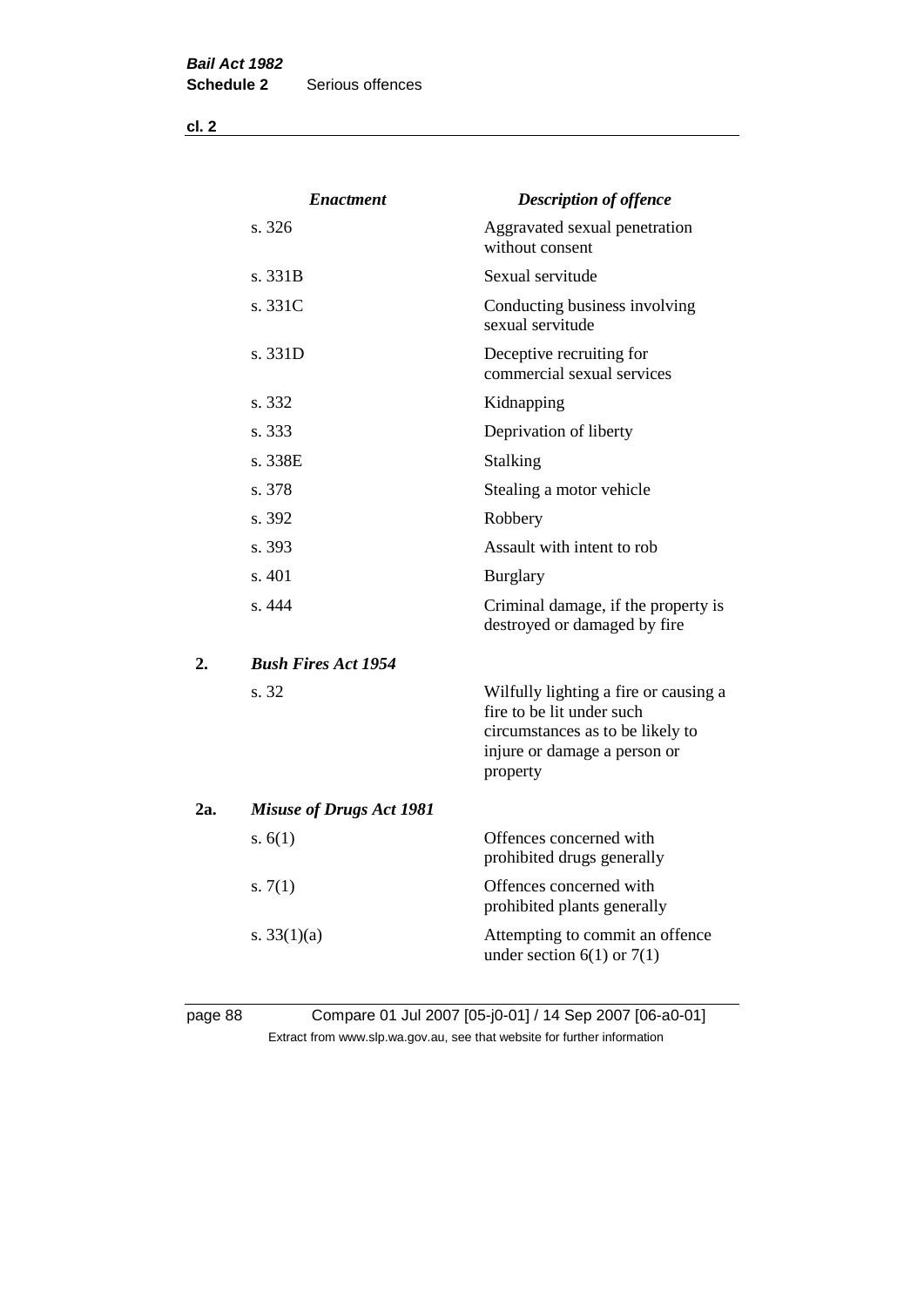#### **cl. 2b**

 $\overline{\phantom{a}}$ 

|     | <b>Enactment</b>                                                      | <b>Description of offence</b>                                            |                                                                                                                                                                |  |
|-----|-----------------------------------------------------------------------|--------------------------------------------------------------------------|----------------------------------------------------------------------------------------------------------------------------------------------------------------|--|
|     | s. $33(2)(a)$                                                         |                                                                          | Conspiracy to commit an offence<br>under s. $6(1)$ or $7(1)$                                                                                                   |  |
| 2b. | <b>Restraining Orders Act 1997</b>                                    |                                                                          |                                                                                                                                                                |  |
|     | s. $61(1)$                                                            | order                                                                    | Breach of a violence restraining                                                                                                                               |  |
|     | s. $61(2a)$                                                           | Breach of a police order                                                 |                                                                                                                                                                |  |
|     | s. $86(2)$                                                            | Breach of a Part VII order under<br>the Justices Act 1902 <sup>2</sup> — |                                                                                                                                                                |  |
|     |                                                                       | (a)                                                                      | that under section 86 of the<br><b>Restraining Orders Act 1997</b><br>is taken to be a misconduct<br>restraining order under that<br>Act; and                  |  |
|     |                                                                       | (b)                                                                      | that shows on the face of the<br>order that the causing or<br>threatening of personal<br>injury by the accused was a<br>ground for the making of the<br>order. |  |
| 3.  | <b>Road Traffic Act 1974</b>                                          |                                                                          |                                                                                                                                                                |  |
|     | s. 59                                                                 | Dangerous driving causing death,<br>injury, etc.                         |                                                                                                                                                                |  |
|     | s. 59A                                                                | harm                                                                     | Dangerous driving causing bodily                                                                                                                               |  |
|     | $I$ Schodule 2 inserted by No. 45 of 1002 s. 11; amended by No. 82 of |                                                                          |                                                                                                                                                                |  |

*[Schedule 2 inserted by No. 45 of 1993 s. 11; amended by No. 82 of 1994 s. 13; No. 38 of 1998 s. 4(2); No. 54 of 1998 s. 15; No. 23 of 2001 s. 10(1); No. 4 of 2004 s. 24 and 26; No. 38 of 2004 s. 61; No. 62 of 2004 s. 9(1); No. 84 of 2004 s. 82.]* 

| Compare 01 Jul 2007 [05-j0-01] / 14 Sep 2007 [06-a0-01]                  |
|--------------------------------------------------------------------------|
| Extract from www.slp.wa.gov.au, see that website for further information |

page 89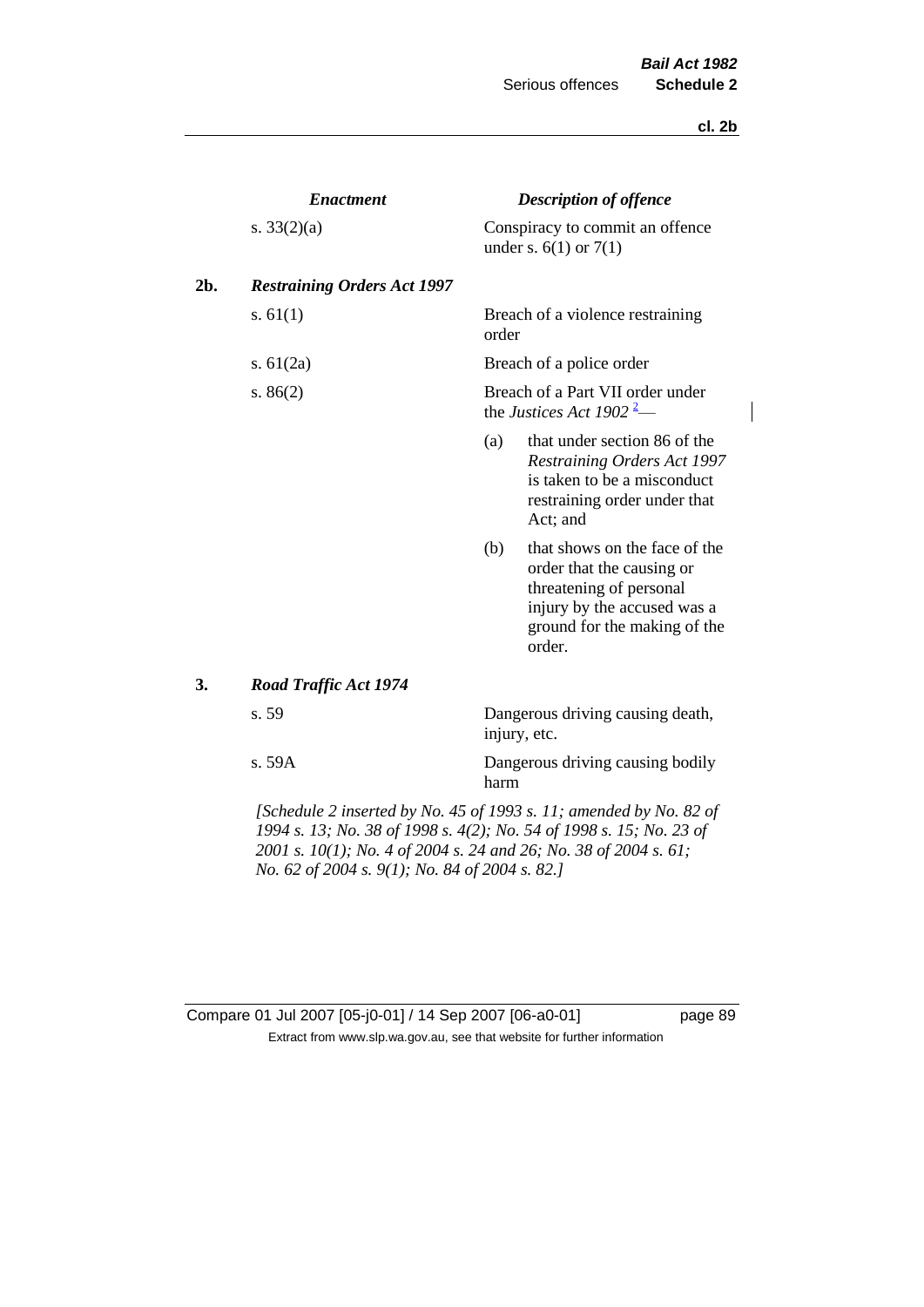## **Notes**

<sup>1</sup> This reprint is a compilation <u>as at 14 September 2007</u> of the *Bail Act 1982* and includes the amendments made by the other written laws referred to in the following table- $1a, 3$ . The table also contains information about any reprint.

## **Compilation table**

| <b>Short title</b>                                                                                                                                    | <b>Number</b><br>and year | <b>Assent</b> | Commencement                                                  |
|-------------------------------------------------------------------------------------------------------------------------------------------------------|---------------------------|---------------|---------------------------------------------------------------|
| Bail Act 1982                                                                                                                                         | 86 of 1982                | 18 Nov 1982   | 6 Feb 1989 (see s. 2 and<br>Gazette 27 Jan 1989 p. 263)       |
| <b>Acts Amendment</b><br>(Abolition of Capital<br>Punishment) Act 1984<br>Pt. III                                                                     | 52 of 1984                | 5 Sep 1984    | 3 Oct 1984                                                    |
| <b>Bail Amendment</b><br>Act 1984 $\frac{24}{5}$                                                                                                      | 74 of 1984                | 29 Nov 1984   | 6 Feb 1989 (see s. 2 and<br>Gazette 27 Jan 1989 p. 263)       |
| <b>Bail Amendment</b><br>Act 1988                                                                                                                     | 15 of 1988                | 6 Sep 1988    | 6 Feb 1989 (see s. 2 and<br>Gazette 27 Jan 1989 p. 263)       |
| Reprint of the Bail Act 1982 under the Reprints Act 1984 and s. 21 of the Bail<br>Amendment Act 1988 <sup>35</sup> (includes amendments listed above) |                           |               |                                                               |
| Criminal Law<br>Amendment Act 1988<br>Pt.4                                                                                                            | 70 of 1988                | 15 Dec 1988   | 6 Feb 1989 (see s. 2(2)(b) and<br>Gazette 27 Jan 1989 p. 263) |
| <b>Acts Amendment</b><br>(Children's Court)<br>Act 1988 Pt. 13                                                                                        | 49 of 1988                | 22 Dec 1988   | 1 Dec 1989 (see s. 2 and<br>Gazette 24 Nov 1989 p. 4327)      |
| <b>Justices Amendment</b><br>Act 1989 s. 18                                                                                                           | 33 of 1989                | 22 Dec 1989   | 1 Jun 1991 (see s. 2 and<br>Gazette 17 May 1991 p. 2455)      |
| <b>Community Corrections</b><br><b>Legislation Amendment</b><br>Act 1990 Pt. 2                                                                        | 61 of 1990                | 17 Dec 1990   | 3 Apr 1991 (see s. 2 and<br>Gazette 22 Mar 1991 p. 1209)      |
| Child Welfare<br>Amendment<br>$Act-(No. 2)$ -1990 s. 15                                                                                               | 83 of 1990                | 22 Dec 1990   | 1 Aug 1991 (see s. 2 and<br>Gazette 1 Aug 1991 p. 3983)       |
| Children's Court of<br>Western Australia<br>Amendment Act<br>$(No. 2)$ 1991 s. 21                                                                     | 15 of 1991                | 21 Jun 1991   | 9 Aug 1991 (see s. 2(2) and<br>Gazette 9 Aug 1991 p. 4101)    |

**Reprint of the** *Bail Act 1982* **as at 17 Oct 1991** (includes amendments listed above)

page 90 Compare 01 Jul 2007 [05-j0-01] / 14 Sep 2007 [06-a0-01] Extract from www.slp.wa.gov.au, see that website for further information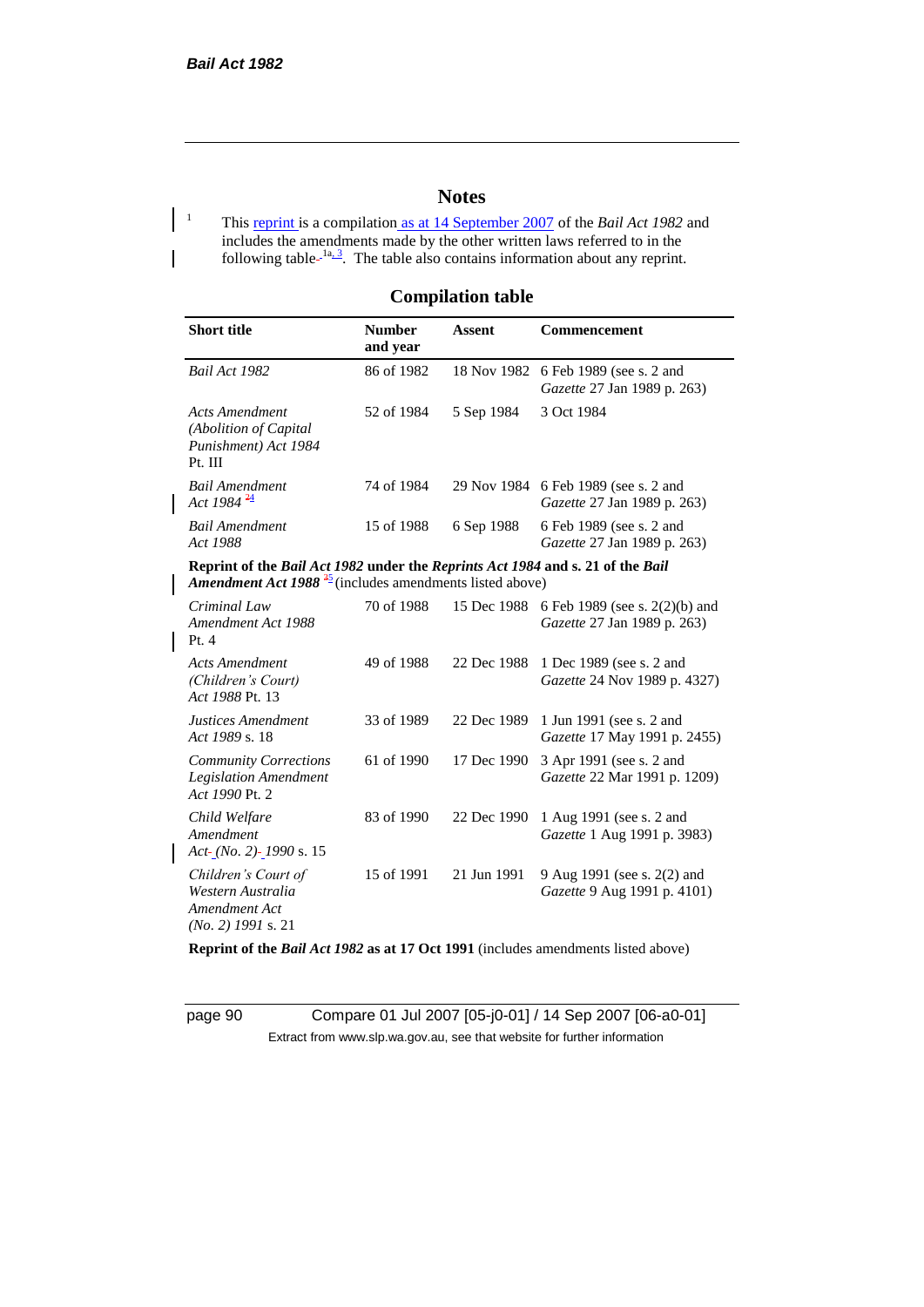| <b>Short title</b>                                                                         | <b>Number</b><br>and year | <b>Assent</b> | <b>Commencement</b>                                                                                                                                                    |
|--------------------------------------------------------------------------------------------|---------------------------|---------------|------------------------------------------------------------------------------------------------------------------------------------------------------------------------|
| <b>Acts Amendment (Sexual</b><br>Offences) Act 1992 Pt. 3                                  | 14 of 1992                | 17 Jun 1992   | 1 Aug 1992 (see s. 2 and<br>Gazette 28 Jul 1992 p. 3671)                                                                                                               |
| <b>Acts Amendment</b><br>(Ministry of Justice)<br>Act 1993 Pt. $3\frac{4}{5}$              | 31 of 1993                | 15 Dec 1993   | 1 Jul 1993 (see s. 2)                                                                                                                                                  |
| Criminal Procedure<br>Amendment Act 1993<br>Pt. $2^{\frac{57}{}}$                          | 45 of 1993                | 20 Dec 1993   | Act other than s. 7–9 and<br>$10(2)(b)$ : 17 Jan 1994 (see<br>s. $2(1)$ :<br>s. $7-9$ and $10(2)(b)$ :<br>4 Mar 1994 (see s. 2(2)<br>and-Gazette 4 Mar 1994<br>p. 915) |
| Criminal Law<br>Amendment Act 1994<br>s. $13(1)$ and $(2)$                                 | 82 of 1994                | 23 Dec 1994   | 20 Jan 1995 (see s. 2(2))                                                                                                                                              |
| Acts Amendment (Fines,<br>Penalties and<br><i>Infringement Notices</i> )<br>Act 1994 Pt. 3 | 92 of 1994                | 23 Dec 1994   | 1 Jan 1995 (see s. 2(1) and<br>Gazette 30 Dec 1994 p. 7211)                                                                                                            |
| Sentencing<br>(Consequential<br>Provisions) Act 1995 Pt. 5                                 | 78 of 1995                | 16 Jan 1996   | 4 Nov 1996 (see s. 2 and<br>Gazette 25 Oct 1996 p. 5632)                                                                                                               |
| Coroners Act 1996 s. 61                                                                    | 2 of 1996                 |               | 24 May 1996 7 Apr 1997 (see s. 2 and<br>Gazette 18 Mar 1997 p. 1529)                                                                                                   |
| <b>Mental Health</b><br>(Consequential<br>Provisions) Act 1996 Pt. 2                       | 69 of 1996                | 13 Nov 1996   | 13 Nov 1997 (see s. 2)                                                                                                                                                 |

**Reprint of the** *Bail Act 1982* **as at 13 Mar 1997** (includes amendments listed above except those in the *Coroners Act 1996* and the *Mental Health (Consequential Provisions) Act 1996*) (corrections to reprint in *Gazette* 25 Jul 1997 p. 3909 and 14 Nov 1997 p. 6426)

| Statutes (Repeals and<br>Minor Amendments)<br>Act 1997 s. 21 |                                    | 57 of 1997 15 Dec 1997 15 Dec 1997 (see s. 2(1)) |
|--------------------------------------------------------------|------------------------------------|--------------------------------------------------|
| Criminal Law<br>Amendment Act<br>$(No. 1)$ - 1998 s. 4(2)    | 38 of 1998 25 Sep 1998 23 Oct 1998 |                                                  |

Compare 01 Jul 2007 [05-j0-01] / 14 Sep 2007 [06-a0-01] page 91 Extract from www.slp.wa.gov.au, see that website for further information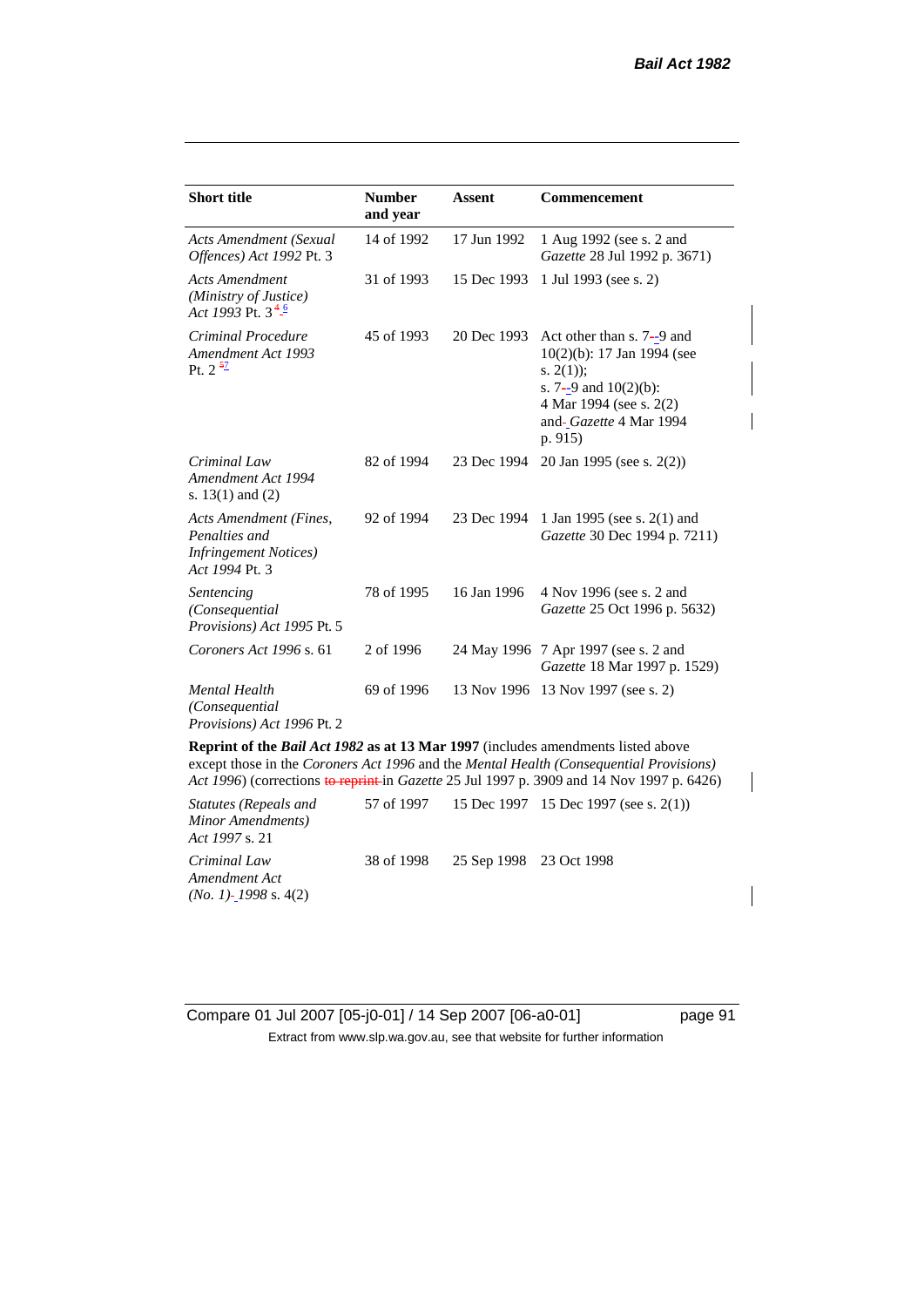| <b>Short title</b>                                                                                                                                        | <b>Number</b><br>and year | <b>Assent</b> | Commencement                                                                                                                                                                                                                                                                                                                                                  |
|-----------------------------------------------------------------------------------------------------------------------------------------------------------|---------------------------|---------------|---------------------------------------------------------------------------------------------------------------------------------------------------------------------------------------------------------------------------------------------------------------------------------------------------------------------------------------------------------------|
| Bail Amendment<br>Act 1998 $\frac{68}{5}$                                                                                                                 | 54 of 1998                | 11 Jan 1999   | Pt. <sub>S.</sub> 1 and 2: 11 Jan 1999;<br>Pt. 4 and 7: 15 May 1999<br>(see s. 2 and Gazette<br>11 May 1999 p. 1905);<br>Pt. 2, 3 and 5 (other than s. 12):<br>8 Mar 2000 (see s. 2 and<br>Gazette 7 Mar 2000 p. 1039);<br>s. 12: 1 Sep 2000 (see s. 2 and<br>Gazette 29 Aug 2000 p. 4985);<br>Pt. 6: 4 Dec 2000 (see s. 2 and<br>Gazette 4 Dec 2000 p. 6799) |
| <b>Reprint of the Bail Act 1982 as at 27 Aug 1999</b> (includes amendments listed above<br>except those in the Bail Amendment Act 1998 Pt. 2, 3, 5 and 6) |                           |               |                                                                                                                                                                                                                                                                                                                                                               |
| Court Security and<br><b>Custodial Services</b><br>(Consequential<br>Provisions) Act 1999 Pt. 3                                                           | 47 of 1999                | 8 Dec 1999    | 18 Dec 1999 (see s. 2 and<br>Gazette 17 Dec 1999 p. 6175-6)                                                                                                                                                                                                                                                                                                   |
| Criminal Law Amendment<br>Act 2001 s. 10(1)                                                                                                               | 23 of 2001                | 26 Nov 2001   | 24 Dec 2001                                                                                                                                                                                                                                                                                                                                                   |
| Criminal Investigation<br>(Identifying People)<br>Act 2002 s. 96                                                                                          | 6 of 2002                 | 4 Jun 2002    | 20 Nov 2002 (see s. 2 and<br>Gazette 19 Nov 2002 p. 5505)                                                                                                                                                                                                                                                                                                     |
| Criminal Law (Procedure)<br>Amendment Act 2002 Pt. 4<br>Div. 1                                                                                            | 27 of 2002                | 25 Sep 2002   | 27 Sep 2002 (see s. 2 and<br>Gazette 27 Sep 2002 p. 4875)                                                                                                                                                                                                                                                                                                     |
| Sentencing Legislation<br>Amendment and Repeal<br>Act 2003 s. 29(3) and 37                                                                                | 50 of 2003                | 9 Jul 2003    | s. 29(3): 31 Aug 2003 (see s. 2<br>and Gazette 29 Aug 2003<br>p. 3833);<br>s. 37: 15 May 2004 (see<br>s. 2-and Gazette 14 May 2004<br>p. 1445)                                                                                                                                                                                                                |
| Acts Amendment and<br>Repeal (Courts and Legal<br>Practice) Act 2003 s. 88,<br>$\frac{97}{21}$ and 121 <sup>72</sup>                                      | 65 of 2003                | 4 Dec 2003    | 1 Jan 2004 (see s. 2 and Gazette<br>30 Dec 2003 p. 5722)                                                                                                                                                                                                                                                                                                      |
| Statutes (Repeals and<br>Minor Amendments)<br>Act 2003 s. 29                                                                                              | 74 of 2003                | 15 Dec 2003   | 15 Dec 2003 (see s. 2)                                                                                                                                                                                                                                                                                                                                        |
| Criminal Code Amendment<br>Act 2004 s. 24, 26 and 58                                                                                                      | 4 of 2004                 | 23 Apr 2004   | 21 May 2004 (see s. 2)                                                                                                                                                                                                                                                                                                                                        |

 $\overline{\phantom{a}}$ 

page 92 Compare 01 Jul 2007 [05-j0-01] / 14 Sep 2007 [06-a0-01] Extract from www.slp.wa.gov.au, see that website for further information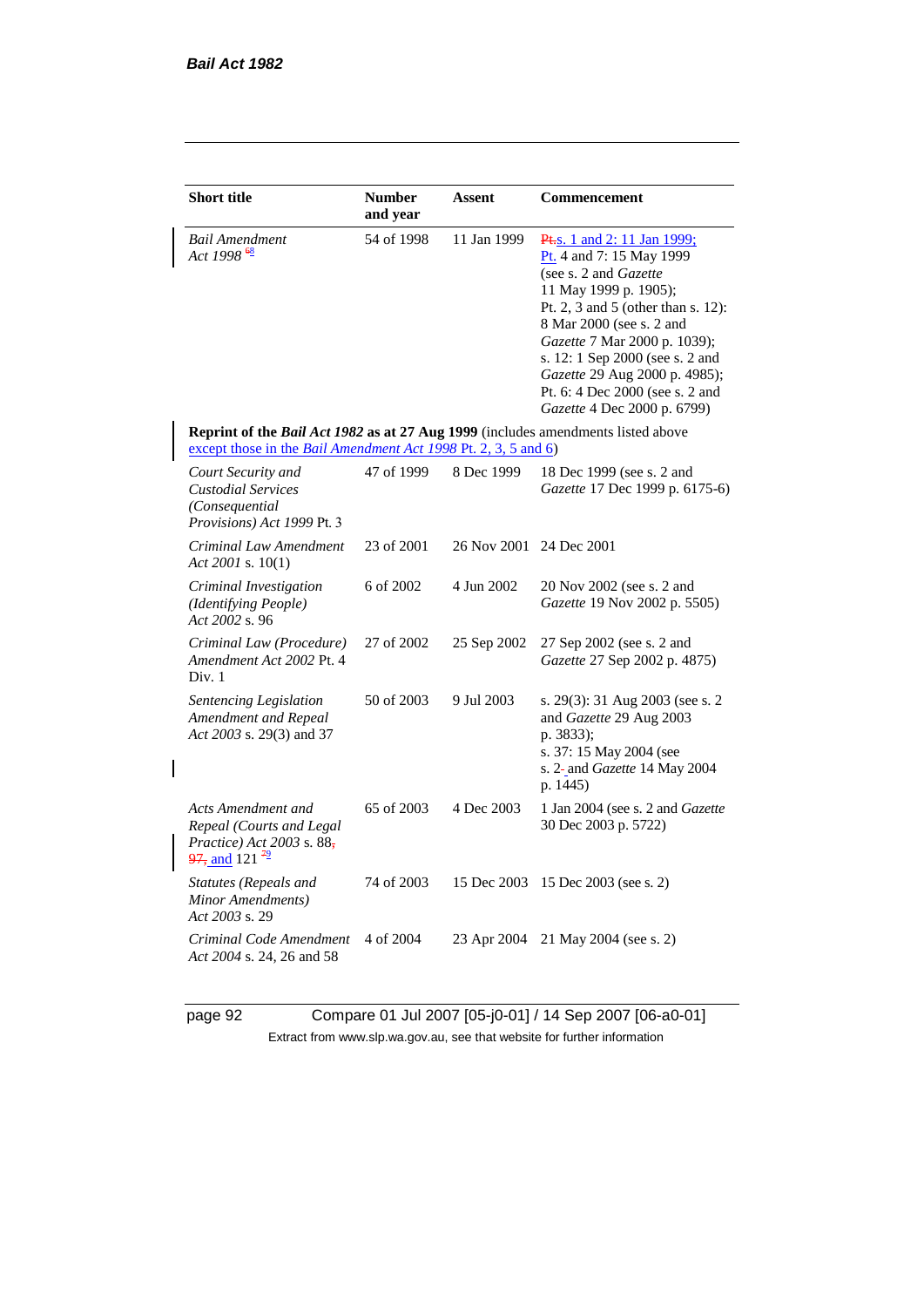| <b>Short title</b>                                                                                                                                                                | <b>Number</b><br>and year | <b>Assent</b> | <b>Commencement</b>                                                                                                                                                                                                                                      |  |  |  |
|-----------------------------------------------------------------------------------------------------------------------------------------------------------------------------------|---------------------------|---------------|----------------------------------------------------------------------------------------------------------------------------------------------------------------------------------------------------------------------------------------------------------|--|--|--|
| <b>Sentencing Legislation</b><br>Amendment Act-2004 s. 13                                                                                                                         | 27 of 2004                | 14 Oct 2004   | 31 May 2006 (see s. 2 and<br>Gazette 30 May 2006 p. 1965)                                                                                                                                                                                                |  |  |  |
| <b>Children and Community</b><br>Services Act 2004 s. 251                                                                                                                         | 34 of 2004                | 20 Oct 2004   | 1 Mar 2006 (see s. 2 and<br>Gazette 14 Feb 2006 p. 695)                                                                                                                                                                                                  |  |  |  |
| <b>Acts Amendment (Family</b><br>and Domestic Violence)<br>Act 2004 Pt. 3                                                                                                         | 38 of 2004                | 9 Nov 2004    | 1 Dec 2004 (see s. 2 and<br>Gazette 26 Nov 2004 p. 5309)                                                                                                                                                                                                 |  |  |  |
| Children and Community<br><i>Services Act 2004 s. 251</i>                                                                                                                         | 34 of 2004                | 20 Oct 2004   | 1 Mar 2006 (see s. 2 and<br>Gazette 14 Feb 2006 p. 695)                                                                                                                                                                                                  |  |  |  |
| Acts Amendment (Court of<br>Appeal) Act 2004 s. 28                                                                                                                                | 45 of 2004                | 9 Nov 2004    | s. $28(1)$ , (2) and (4) (other than<br>the amendment to s. $7A(1)$ :<br>1 Feb 2005 (see. s. 2 and<br>Gazette 14 Jan 2005 p. 163):<br>s. $28(3)$ and $(4)$ (the<br>amendment to s. $7A(1)$ :<br>2 May-2005 (see. s. 2 and<br>Gazette 14 Jan 2005 p. 163) |  |  |  |
| <b>Courts Legislation</b><br>Amendment and Repeal<br>Act 2004 s. 141 <sup>10</sup>                                                                                                | 59 of 2004                | 23 Nov 2004   | 1-May-2005 (see s.-2 and<br>Gazette 31-Dec-2004 p.-7128)                                                                                                                                                                                                 |  |  |  |
| Misuse of Drugs<br>Amendment Act 2004 s. 9(1)                                                                                                                                     | 62 of 2004                | 24 Nov 2004   | 1 Jan 2005 (see s. 2 and Gazette<br>10 Dec 2004 p. 5965)                                                                                                                                                                                                 |  |  |  |
| Criminal Procedure and<br>Appeals (Consequential and<br>Other Provisions) Act 2004<br>Pt. 3 and s. 82 and 83                                                                      | 84 of 2004                | 16 Dec 2004   | 2 May 2005 (see s.-2 and<br>Gazette 31-Dec-2004 p.-7129<br>(correction in Gazette<br>7-Jan-2005 p.-53))                                                                                                                                                  |  |  |  |
| <b>Reprint 5: The Bail Act 1982 as at 1 Apr 2005</b> (includes amendments listed above except<br>those in the Sentencing Legislation Amendment Act-2004 s. 13, the Acts Amendment |                           |               |                                                                                                                                                                                                                                                          |  |  |  |

*(Court of Appeal) Act 2004* s. 28(3) and (4) (the amendment to s. 7A(1)), the *Children and Community Services Act 2004*, the *Courts Legislation Amendment and Repeal Act 2004* and the *Criminal Procedure and Appeals (Consequential and Other Provisions) Act 2004*)

*Planning and Development (Consequential and Transitional Provisions) Act 2005* s. 15 12 Dec 2005 9 Apr 2006 (see s. 2 and *Gazette* 21 Mar 2006 p. 1078) *Criminal Investigation (Consequential Provisions) Act 2006* Pt. 2 59 of 2006 16-Nov-200 1 Jul-2007 (see s. 2 and 6 *Gazette* 22 Jun-2007 p. 2838)

Compare 01 Jul 2007 [05-j0-01] / 14 Sep 2007 [06-a0-01] page 93 Extract from www.slp.wa.gov.au, see that website for further information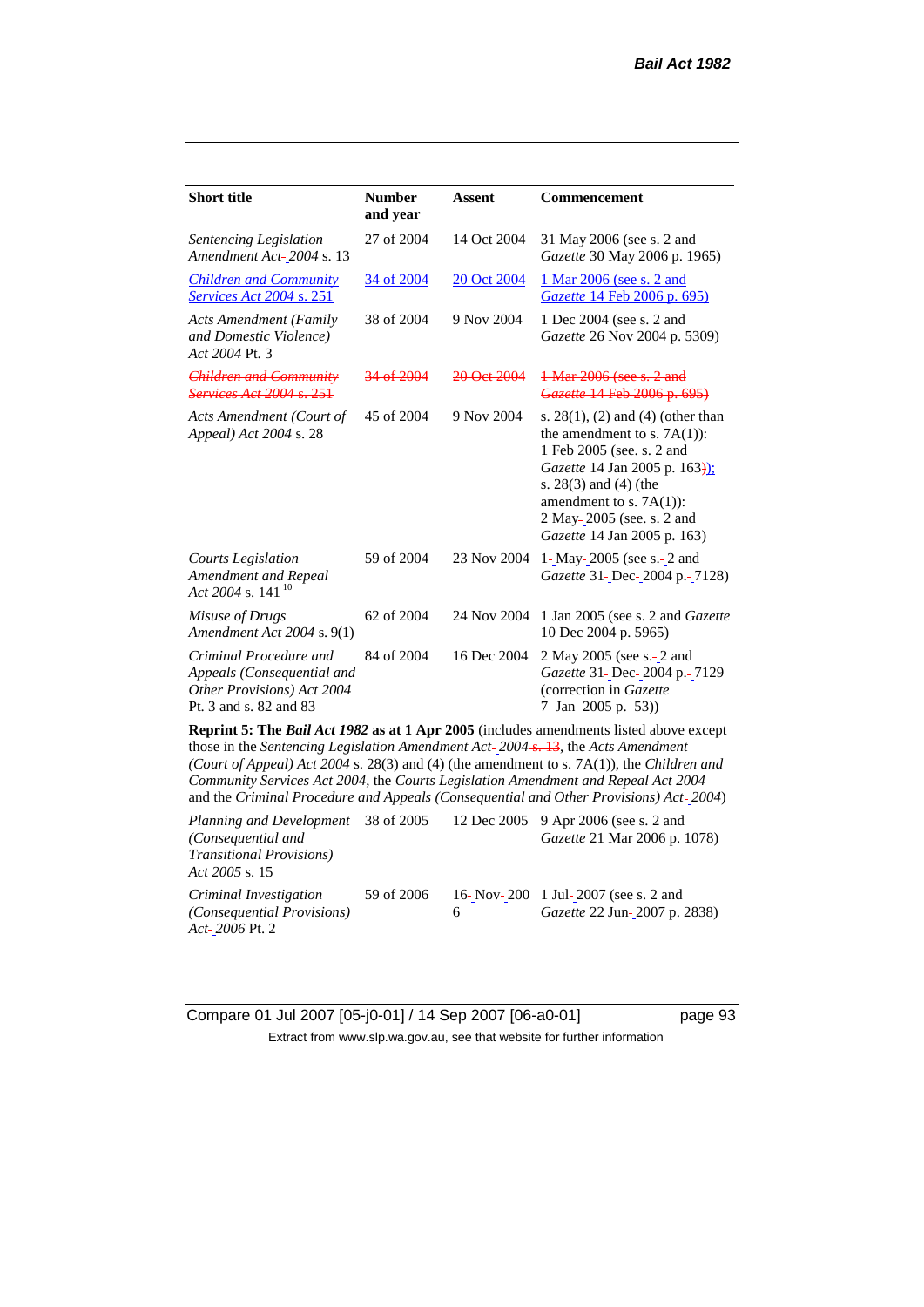| <b>Short title</b>                                                                              | <b>Number</b><br>and year | Assent     | <b>Commencement</b>                                               |  |  |
|-------------------------------------------------------------------------------------------------|---------------------------|------------|-------------------------------------------------------------------|--|--|
| <b>Prisons and Sentencing</b><br><b>Legislation Amendment</b><br>Act 2006- Pt. 5                | $65 \text{ of } 2006$     | 8 Dec 2006 | 4 Apr 2007 (see s. 2 and <i>Gazette</i><br>$3-$ Apr 2007 p. 1491) |  |  |
| <b>Reprint 6:</b> The <i>Bail Act 1982</i> as at 14 Sep 2007 (includes amendments listed above) |                           |            |                                                                   |  |  |

<sup>1a</sup> On the date as at which this **compilation**reprint was prepared, provisions referred to in the following table had not come into operation and were therefore not included in this compilation.compiling the reprint. For the text of the provisions see the endnotes referred to in the table.

|                | <b>Short title</b>                                                                                                    |                     | <b>Number</b><br>and year                      | <b>Assent</b>                                    | <b>Commencement</b>                                                                                                                                             |
|----------------|-----------------------------------------------------------------------------------------------------------------------|---------------------|------------------------------------------------|--------------------------------------------------|-----------------------------------------------------------------------------------------------------------------------------------------------------------------|
|                | <b>Machinery of Government</b><br>(Miscellaneous<br>Amendments) Act 2006<br>Pt. 3 Div. $111$                          |                     | 28 of 2006                                     | 26 Jun 2006                                      | To be proclaimed (see s. 2)                                                                                                                                     |
| 22             |                                                                                                                       |                     |                                                |                                                  | The short title of the <i>Justices Act 1902</i> was changed to the <i>Criminal Procedure</i>                                                                    |
|                |                                                                                                                       |                     |                                                |                                                  | (Summary) Act 1902 by the Courts Legislation Amendment and Repeal Act 2004                                                                                      |
|                |                                                                                                                       |                     |                                                |                                                  | s. 25. The Act was then repealed by the Criminal Procedure and Appeal                                                                                           |
|                |                                                                                                                       |                     | (Consequential and Other Provisions) Act 2004. |                                                  |                                                                                                                                                                 |
| 3              |                                                                                                                       |                     |                                                |                                                  | The amendment in the Sentencing Legislation Amendment and Repeal Act 1999                                                                                       |
|                |                                                                                                                       |                     |                                                |                                                  | s. 26 had not come into operation when it was repealed by the Sentencing                                                                                        |
|                |                                                                                                                       |                     |                                                | Legislation Amendment and Repeal Act 2003 s. 31. |                                                                                                                                                                 |
| $\overline{4}$ | Act 1988 s. 20.                                                                                                       |                     |                                                |                                                  | The Bail Amendment Act 1984 s. 10 and 11 were repealed by the Bail Amendment                                                                                    |
| 35             |                                                                                                                       |                     |                                                |                                                  | The Bail Act 1982 was not in operation at the time when the reprint was compiled,<br>but the reprinting was authorised by s. 21 of the Bail Amendment Act 1988. |
| 46             | The Acts Amendment (Ministry of Justice) Act 1993 Pt. 19 is a transitional<br>provision that is of no further effect. |                     |                                                |                                                  |                                                                                                                                                                 |
| 57             | The Criminal Procedure Amendment Act 1993 s. 13 reads as follows:                                                     |                     |                                                |                                                  |                                                                                                                                                                 |
| C C            |                                                                                                                       |                     |                                                |                                                  |                                                                                                                                                                 |
|                | 13.                                                                                                                   | <b>Transitional</b> |                                                |                                                  |                                                                                                                                                                 |
|                | (1)                                                                                                                   |                     | this Part apply in relation to $-$             |                                                  | The amendments to the principal Act effected by a provision of                                                                                                  |

### **Provisions that have not come into operation**

page 94 Compare 01 Jul 2007 [05-j0-01] / 14 Sep 2007 [06-a0-01] Extract from www.slp.wa.gov.au, see that website for further information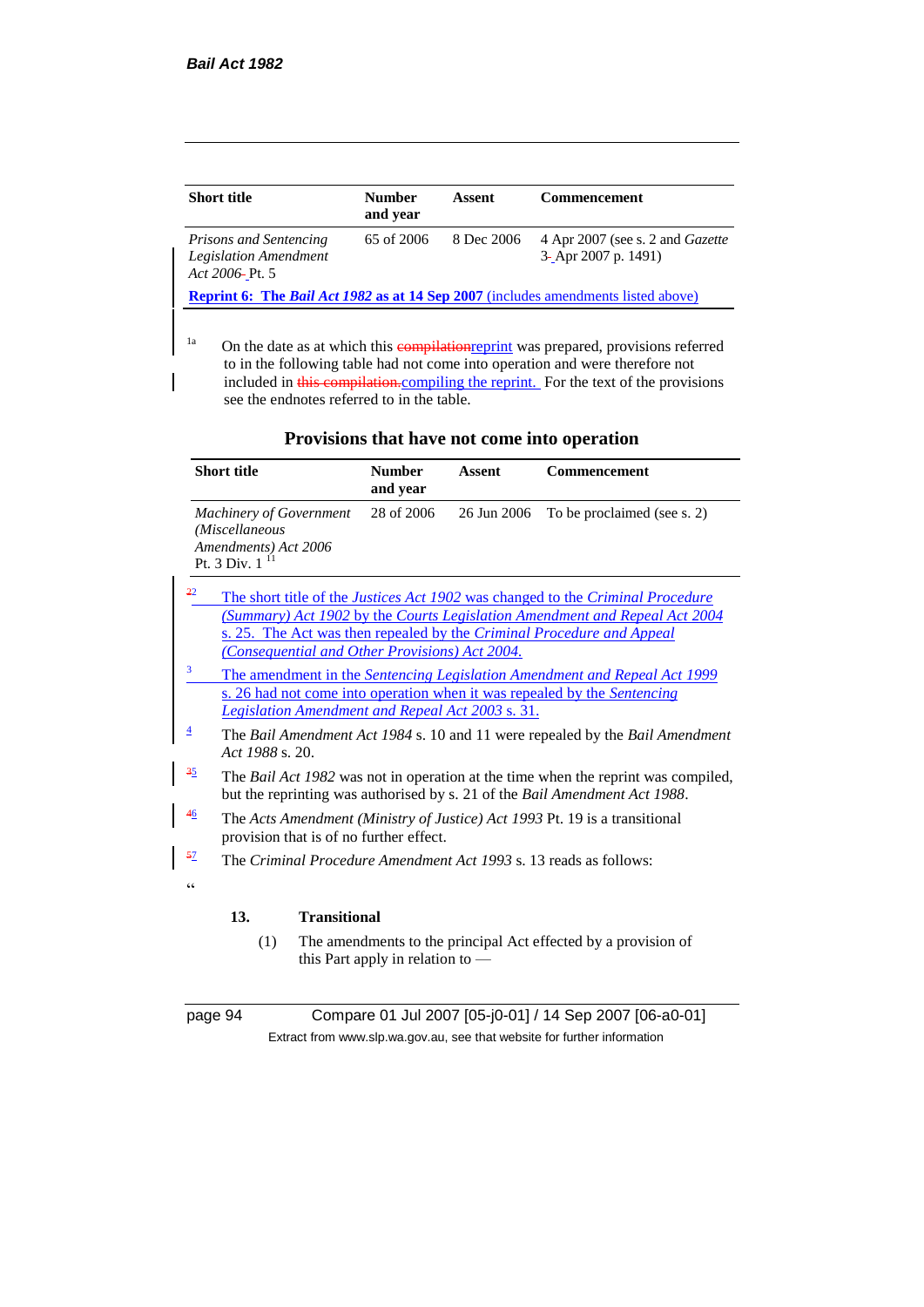".

".

".

- (a) a child arrested for any offence; and
- (b) a person, other than a child, arrested for a serious offence,

on or after the day on which that provision comes into operation.

(2) In subsection-(1) "child" and "serious offence" have the same meanings as in the principal Act.

<sup>68</sup> The *Bail Amendment Act 1998* s. 6(2) reads as follows:

(2) Section 16A inserted by subsection (1) applies to persons arrested for an offence referred to in subsection  $(2)$ (is a) or  $(3)$  of transitional provision that section on or after the day on which this section comes into operationis of no further effect.

<sup>79</sup> The *Acts Amendment and Repeal (Courts and Legal Practice) Act 2003* s. 97 reads as follows:

 $\alpha$ 

 $\overline{\mathcal{C}}$ 

#### **97. References to Crown Solicitor**

If in a written law or other document or instrument there is a reference to the Crown Solicitor that reference may, where the context so requires, be read as if it had been amended to be a reference to the State Solicitor.

#### 8 Footnote no longer applicable.

#### 9 Footnote no longer applicable.

- <sup>10</sup> The amendment in the *Courts Legislation Amendment and Repeal Act 2004* s. 141 (amending Sch. 1 Pt. A cl. 4) is not included because the clause it sought to amend had been amended by the *Acts Amendment (Court of Appeal) Act 2004* s. 28(4) before the amendment purported to come into operation.
- <sup>11</sup> On the date as at which this **compilation** reprint was prepared, the *Machinery of Government (Miscellaneous Amendments) Act 2006* Pt. 3 Div. 1 had not come into operation. It reads as follows: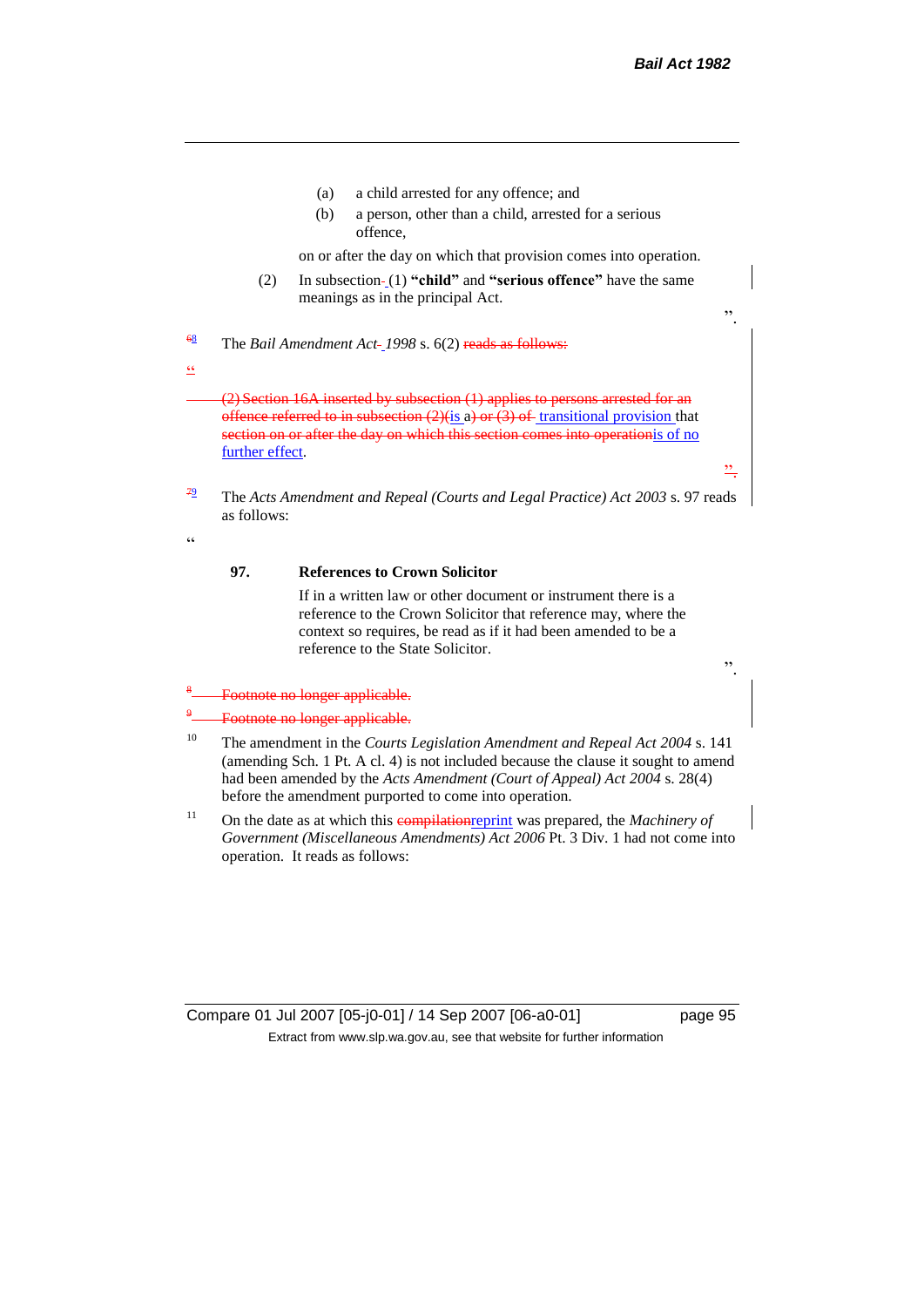|                 |                                                                                                                                                       | Division-1 - Bail Act 1982                                                                                                      |
|-----------------|-------------------------------------------------------------------------------------------------------------------------------------------------------|---------------------------------------------------------------------------------------------------------------------------------|
| 30.             | The Act amended                                                                                                                                       |                                                                                                                                 |
|                 | The amendments in this Division are to the <i>Bail Act 1982</i> .                                                                                     |                                                                                                                                 |
| 31.             | <b>Section 3 amended</b>                                                                                                                              |                                                                                                                                 |
| (1)             | Section $3(1)$ is amended as follows:                                                                                                                 |                                                                                                                                 |
|                 | (a)<br>alphabetical positions —                                                                                                                       | by inserting the following definitions in the appropriate                                                                       |
| $\zeta$ $\zeta$ |                                                                                                                                                       |                                                                                                                                 |
|                 |                                                                                                                                                       | "CEO" means the chief executive officer of the Department;                                                                      |
|                 |                                                                                                                                                       | "Department" means the department of the Public Service<br>principally assisting in the administration of this Act;             |
|                 | (b)<br>places where it occurs $^{12}$ ;                                                                                                               | in the definition of "authorised community services"<br>officer" in paragraph (a) by deleting "(Justice)" in both               |
|                 | (c)                                                                                                                                                   | by deleting the definition of "CEO (Justice)".)" $^{12}$ .                                                                      |
| (2)             |                                                                                                                                                       | Section $3(5)$ is amended by deleting "department of which he is<br>the chief executive officer" and inserting instead —        |
|                 | $\epsilon$<br>Department                                                                                                                              |                                                                                                                                 |
| 32.             | Section 66A amended $12$                                                                                                                              |                                                                                                                                 |
|                 | instead -                                                                                                                                             | Section $66A(2)$ is amended by deleting "department of which the<br>CEO (Justice) is the chief executive officer" and inserting |
|                 | $\epsilon$<br>Department ".                                                                                                                           |                                                                                                                                 |
| 33.             | Various references to CEO (Justice) changed to $CEO12$                                                                                                |                                                                                                                                 |
|                 | Each provision listed in the Table to this section is amended by<br>deleting "CEO (Justice)" in each place where it occurs and<br>inserting instead — |                                                                                                                                 |
|                 | $\mathsf{c}\,\mathsf{c}$<br>"<br><b>CEO</b>                                                                                                           |                                                                                                                                 |
|                 |                                                                                                                                                       | <b>Table</b>                                                                                                                    |
|                 | s. $3(5)$                                                                                                                                             | s. 50E                                                                                                                          |
|                 | s. $24A(4)$<br>s. 27A                                                                                                                                 | s. $50F(1)$ , (3), (4) and (5)<br>s. 50H                                                                                        |
|                 | s.50A                                                                                                                                                 | s. 50J                                                                                                                          |

Extract from www.slp.wa.gov.au, see that website for further information